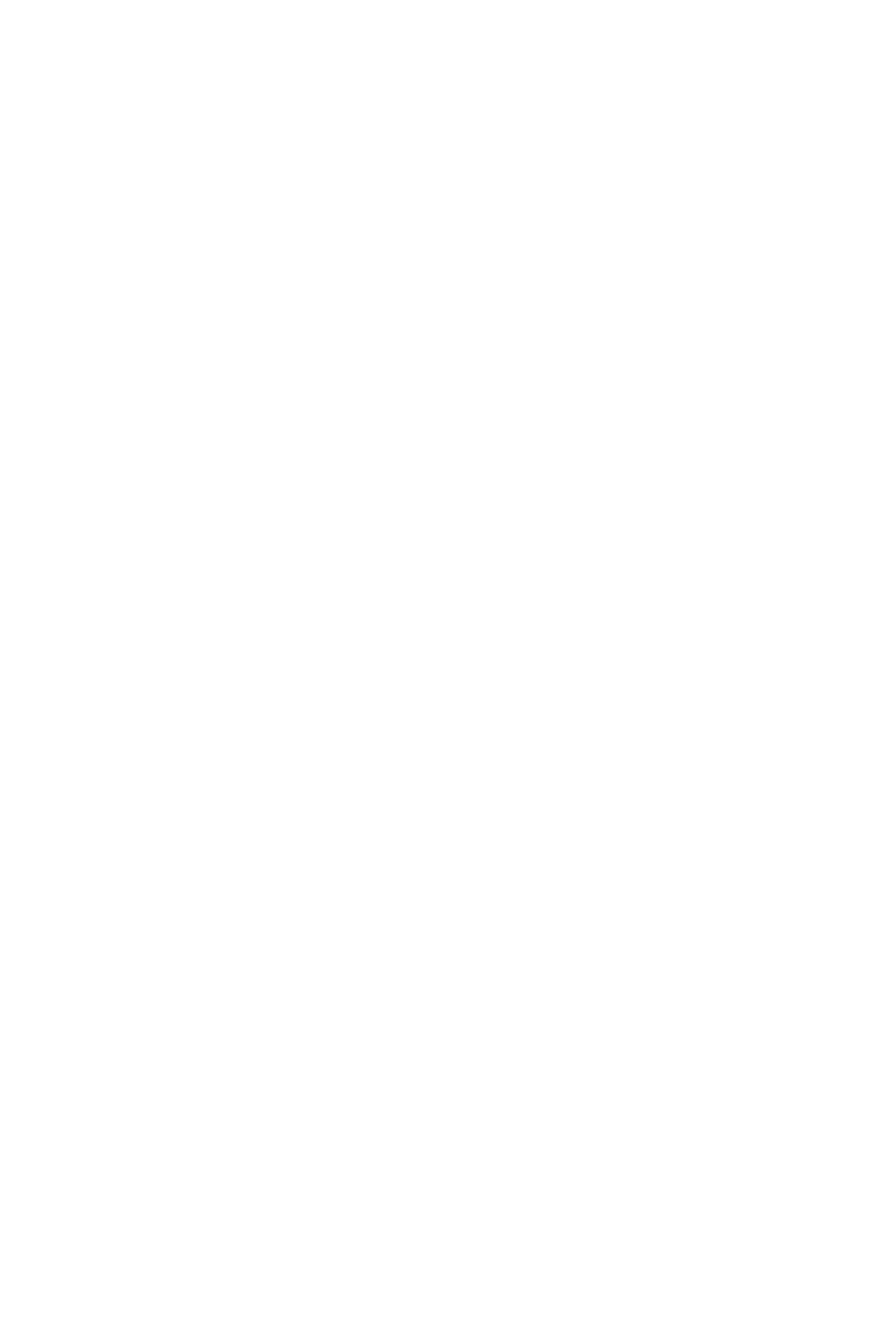# WHAT HAS GOVERNMENT DONE TO OUR MONEY?

MURRAY N. ROTHBARD



Ludwig von Mises Institute Auburn, Alabama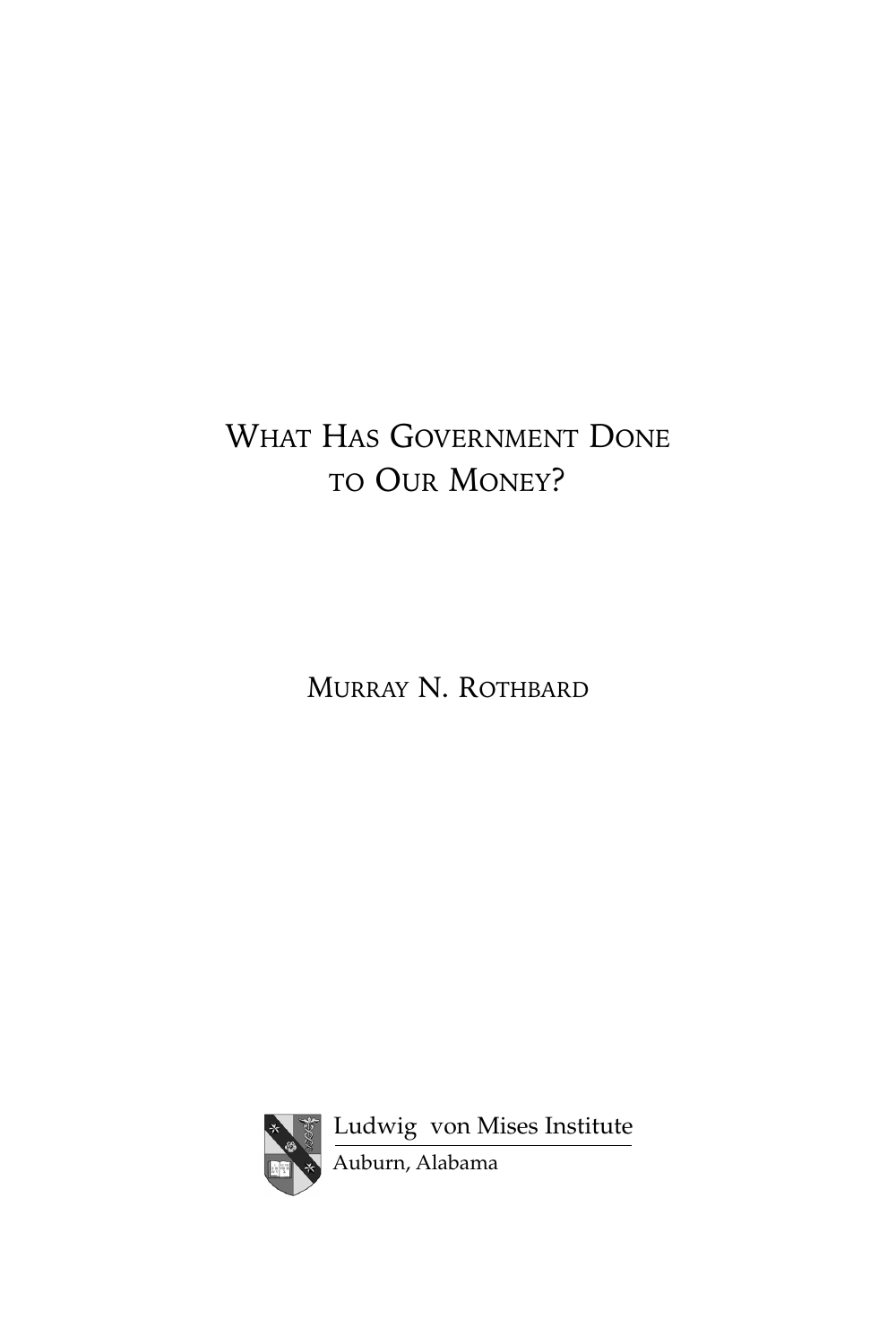Copyright © 1991, 2005, 2008 Ludwig von Mises Institute

Copyright © 1963, 1985, 1990 by Murray N. Rothbard Copyright © 2005 Ludwig von Mises Institute, fifth edition

All rights reserved. Written permission must be secured from the publisher to use or reproduce any part of this book, except for brief quotations in critical reviews or articles.

Published by Ludwig von Mises Institute, 518 West Magnolia Avenue, Auburn, Alabama 36832.

ISBN: 978-1-933550-34-3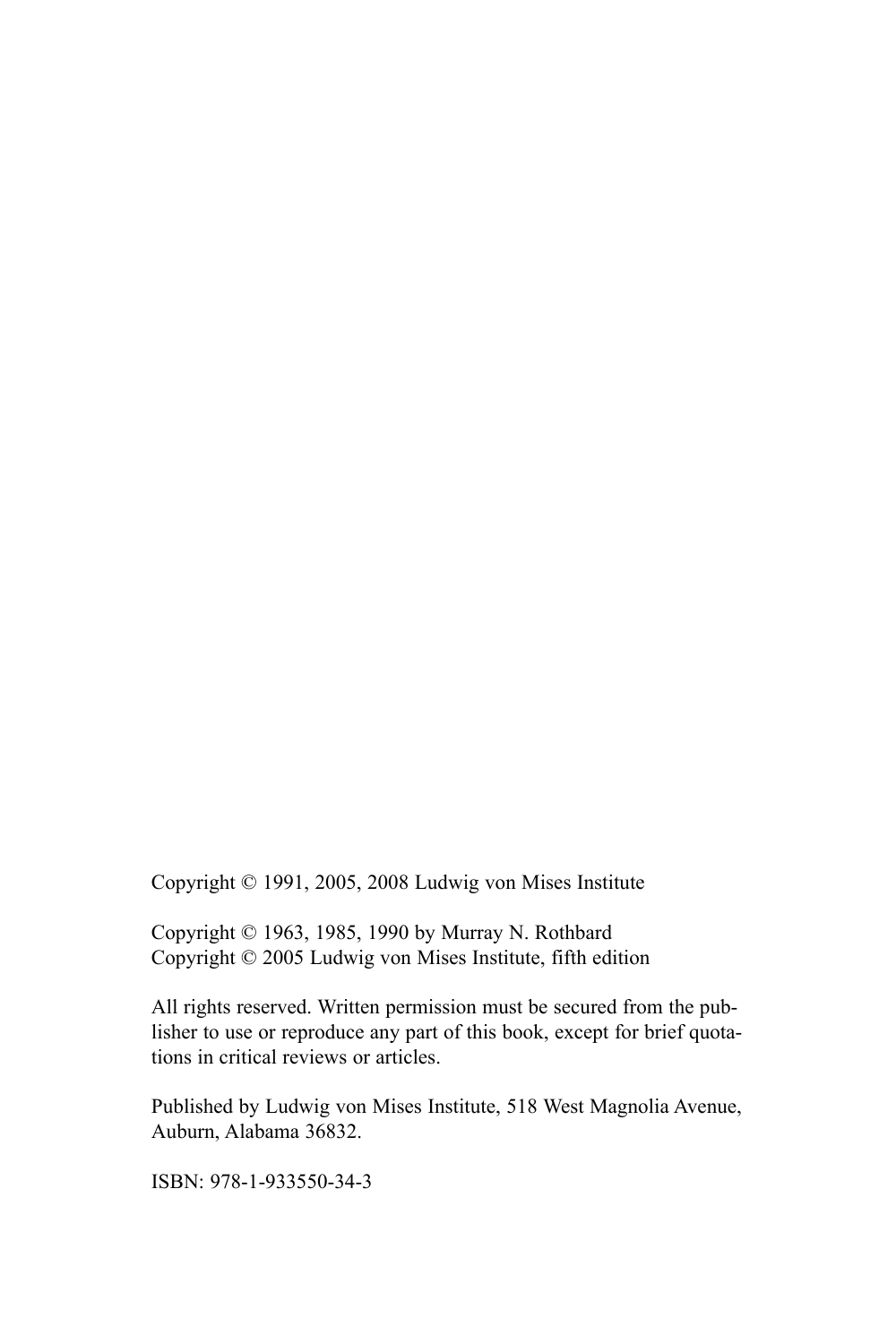#### Contents

| I. Introduction $\dots\dots\dots\dots\dots\dots\dots\dots\dots\dots$ |                                      |
|----------------------------------------------------------------------|--------------------------------------|
|                                                                      |                                      |
|                                                                      |                                      |
|                                                                      | 1. The Value of Exchange 11          |
| 2.                                                                   |                                      |
| 3 <sub>1</sub>                                                       |                                      |
| 4.                                                                   | Benefits of Money 16                 |
|                                                                      |                                      |
| 6.                                                                   | The Shape of Money 20                |
| 7.                                                                   | Private Coinage 22                   |
| 8.                                                                   | The "Proper" Supply of Money 26      |
| 9.                                                                   | The Problem of "Hoarding" 30         |
| 10.                                                                  | Stabilize the Price Level? 34        |
| 11.                                                                  | Coexisting Moneys 36                 |
| 12.                                                                  | Money Warehouses 39                  |
| 13.                                                                  |                                      |
|                                                                      |                                      |
| III. Government Meddling With Money 51                               |                                      |
|                                                                      | 1. The Revenue of Government 51      |
| 2.                                                                   | The Economic Effects of Inflation 52 |
| 3.                                                                   | Compulsory Monopoly of the Mint 57   |
| 4.                                                                   |                                      |
|                                                                      | 5. Gresham's Law and Coinage 60      |
|                                                                      |                                      |
|                                                                      |                                      |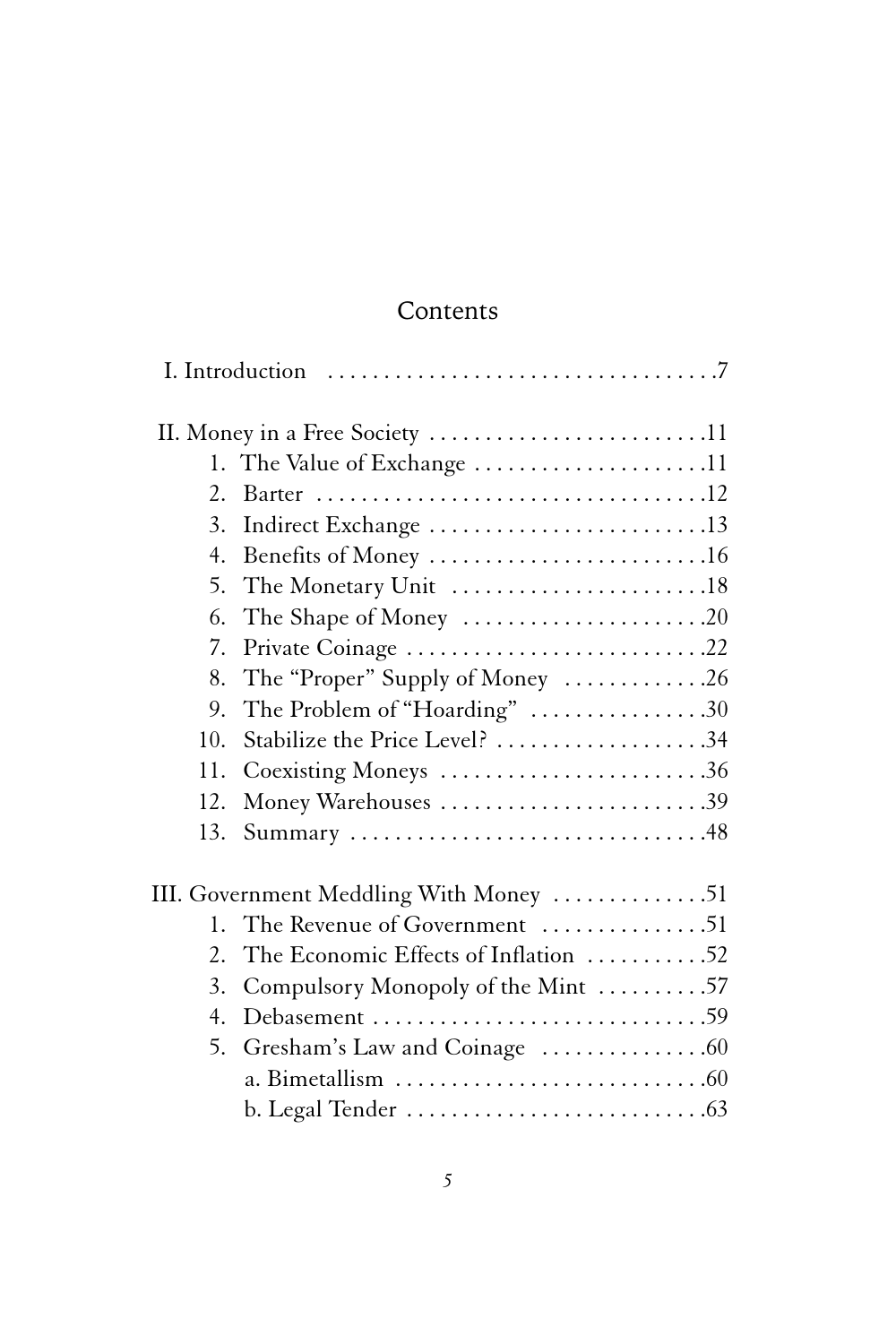| 6.      | Summary: Government and Coinage 64             |
|---------|------------------------------------------------|
| 7.      | Permitting Banks to Refuse Payment 65          |
| 8.      | Central Banking: Removing the Checks           |
|         |                                                |
| 9.      | Central Banking: Directing the Inflation 72    |
| 10.     | Going Off the Gold Standard 74                 |
| 11.     | Fiat Money and the Gold Problem 77             |
| 12.     | Fiat Money and Gresham's Law 79                |
| 13.     | Government and Money 83                        |
|         | IV. The Monetary Breakdown of the West  85     |
| $1_{-}$ | Phase I: The Classical Gold Standard,          |
|         |                                                |
| 2.      | Phase II: World War I and After 89             |
| 3.      | Phase III: The Gold Exchange Standard          |
|         | (Britain and the United States) 1926-1931  .90 |
| 4.      | Phase IV: Fluctuating Fiat Currencies,         |
|         |                                                |
| 5.      | Phase V: Bretton Woods and the New Gold        |
|         | Exchange Standard (the United States)          |
|         |                                                |
| 6.      | Phase VI: The Unraveling of Bretton Woods,     |
|         |                                                |
| 7.      | Phase VII: The End of Bretton Woods:           |
|         | Fluctuating Fiat Currencies,                   |
|         | August-December, 1971 101                      |
| 8.      | Phase VIII: The Smithsonian Agreement,         |
|         | December 1971–February 1973 102                |
| 9.      | Phase IX: Fluctuating Fiat Currencies,         |
|         | March 1973-? 103                               |
| Index   |                                                |
|         | About the Author 112                           |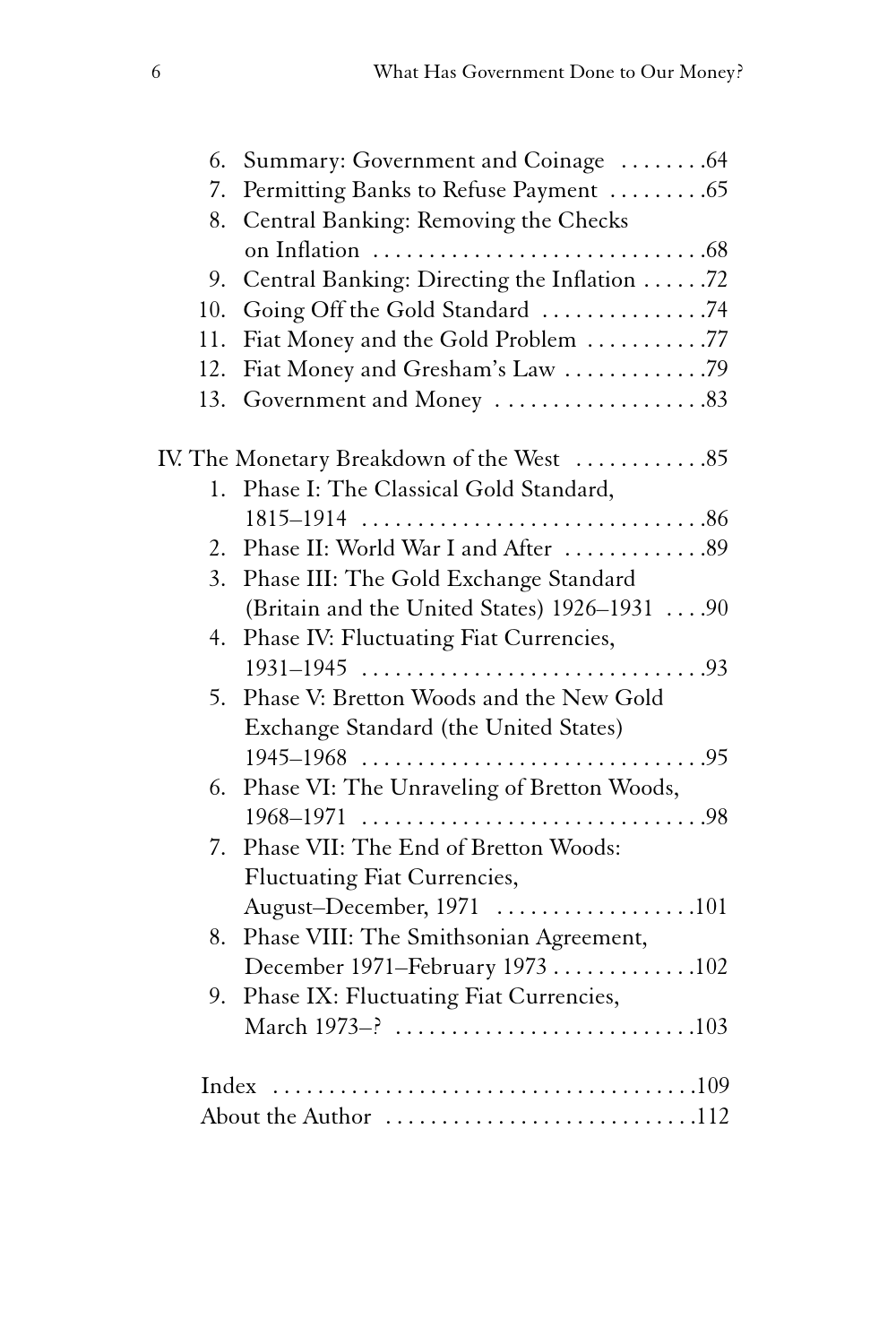# I. **INTRODUCTION**

FEW ECONOMIC SUBJECTS ARE more tangled, more confused than money. Wrangles abound over "tight money" vs. "easy money," over the roles of the Federal Reserve System and the Treasury, over various versions of the gold standard, etc. Should the government pump money into the economy or siphon it out? Which branch of the government? Should it encourage credit or restrain it? Should it return to the gold standard? If so, at what rate? These and countless other questions multiply, seemingly without end.

Perhaps the Babel of views on the money question stems from man's propensity to be "realistic," i.e., to study only immediate political and economic problems. If we immerse ourselves wholly in day-to-day affairs, we cease making fundamental distinctions, or asking the really basic questions. Soon, basic issues are forgotten, and aimless drift is substituted for firm adherence to principle. Often we need to gain perspective, to stand aside from our everyday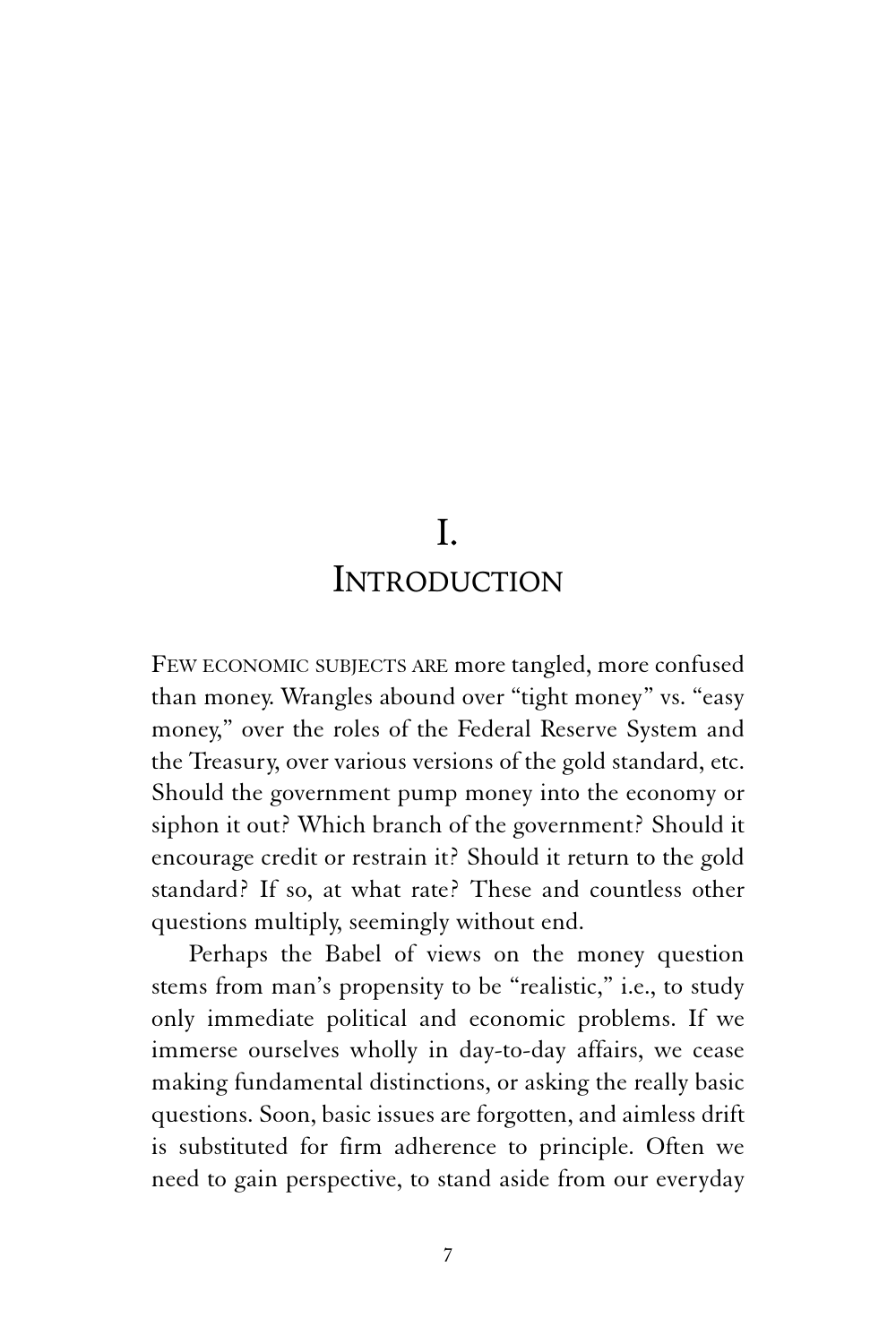affairs in order to understand them more fully. This is particularly true in our economy, where interrelations are so intricate that we must isolate a few important factors, analyze them, and then trace their operations in the complex world. This was the point of "Crusoe economics," a favorite device of classical economic theory. Analysis of Crusoe and Friday on a desert island, much abused by critics as irrelevant to today's world, actually performed the very useful function of spotlighting the basic axioms of human action.

Of all the economic problems, money is possibly the most tangled, and perhaps where we most need perspective. Money, moreover, is the economic area most encrusted and entangled with centuries of government meddling. Many people—many economists—usually devoted to the free market stop short at money. Money, they insist, is different; it must be supplied by government and regulated by government. They never think of state control of money as interference in the free market; a free market in money is unthinkable to them. Governments must mint coins, issue paper, define "legal tender," create central banks, pump money in and out, "stabilize the price level," etc.

Historically, money was one of the first things controlled by government, and the free market "revolution" of the eighteenth and nineteenth centuries made very little dent in the monetary sphere. So it is high time that we turn fundamental attention to the life-blood of our economy money.

Let us first ask ourselves the question: *Can* money be organized under the freedom principle? Can we have a free market in money as well as in other goods and services? What would be the shape of such a market? And what are the effects of various governmental controls? If we favor the free market in other directions, if we wish to eliminate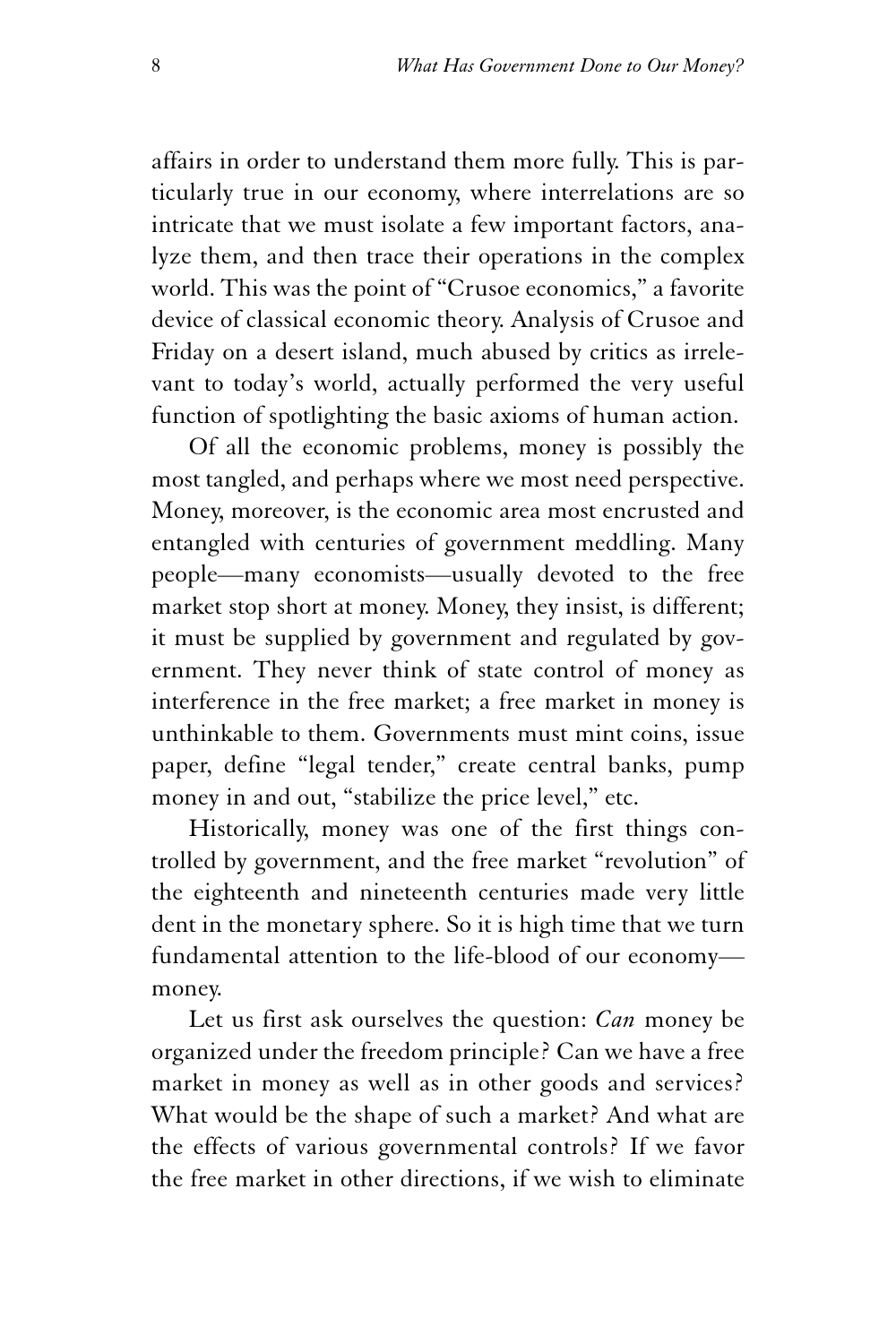government invasion of person and property, we have no more important task than to explore the ways and means of a free market in money.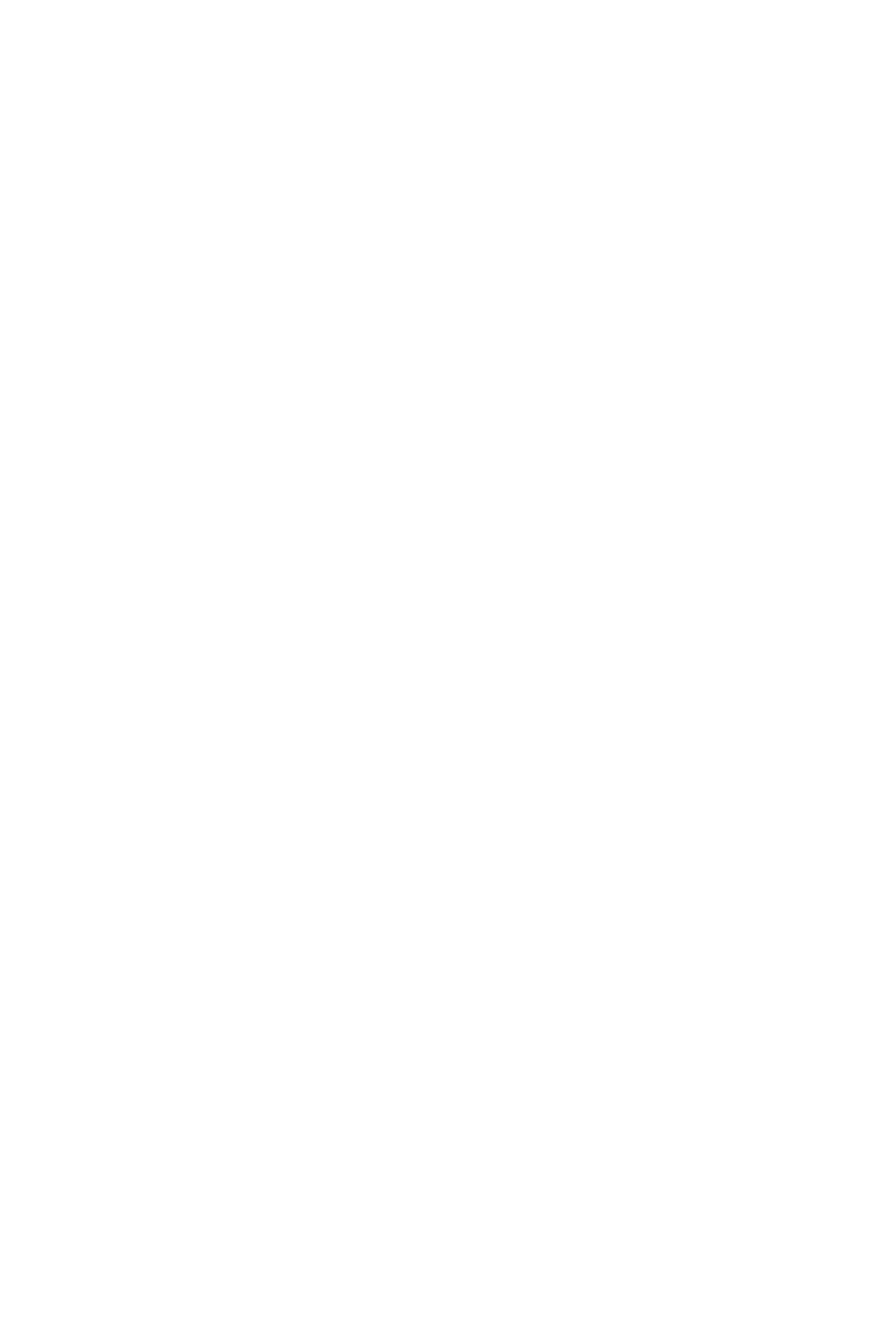## II. MONEY IN A FREE SOCIETY

## **1. The Value of Exchange**

HOW DID MONEY BEGIN? Clearly, Robinson Crusoe had no need for money. He could not have eaten gold coins. Neither would Crusoe and Friday, perhaps exchanging fish for lumber, need to bother about money. But when society expands beyond a few families, the stage is already set for the emergence of money.

To explain the role of money, we must go even further back, and ask: why do men exchange at all? Exchange is the prime basis of our economic life. Without exchanges, there would be no real economy and, practically, no society. Clearly, a voluntary exchange occurs because both parties expect to benefit. An exchange is an agreement between *A* and *B* to transfer the goods or services of one man for the goods and services of the other. Obviously, both benefit because each values what he receives in exchange more than what he gives up. When Crusoe, say, exchanges some fish for lumber, he values the lumber he "buys" more than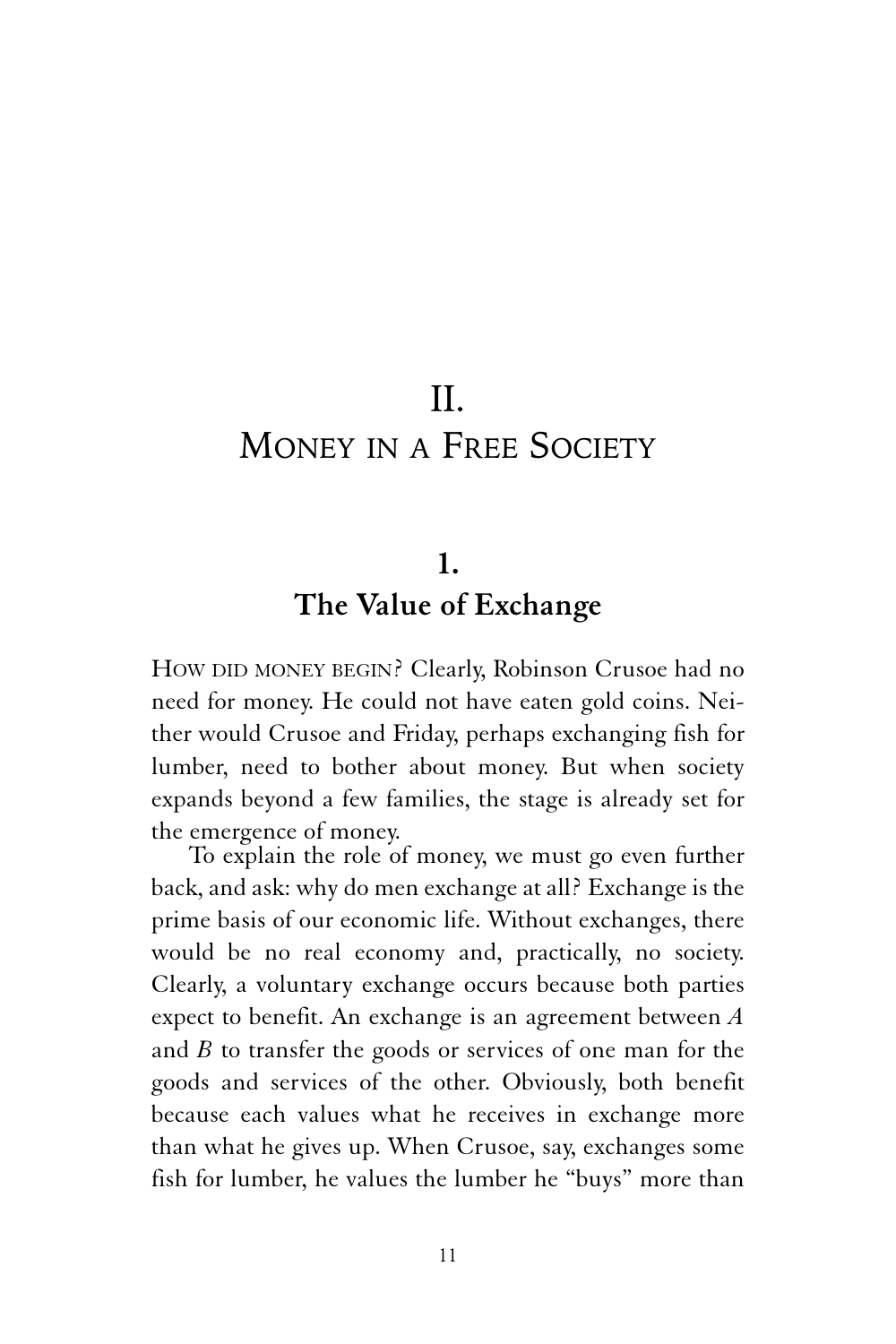the fish he "sells," while Friday, on the contrary, values the fish more than the lumber. From Aristotle to Marx, men have mistakenly believed that an exchange records some sort of equality of value—that if one barrel of fish is exchanged for ten logs, there is some sort of underlying *equality* between them. Actually, the exchange was made only because each party valued the two products in *different* order.

Why should exchange be so universal among mankind? Fundamentally, because of the great *variety* in nature: the variety in man, and the diversity of location of natural resources. Every man has a different set of skills and aptitudes, and every plot of ground has its own unique features, its own distinctive resources. From this external natural fact of variety come exchanges; wheat in Kansas for iron in Minnesota; one man's medical services for another's playing of the violin. Specialization permits each man to develop his best skill, and allows each region to develop its own particular resources. If no one could exchange, if every man were forced to be completely self-sufficient, it is obvious that most of us would starve to death, and the rest would barely remain alive. Exchange is the lifeblood, not only of our economy, but of civilization itself.

#### **2.**

#### **Barter**

Yet, *direct exchange* of useful goods and services would barely suffice to keep an economy going above the primitive level. Such direct exchange—or *barter*—is hardly better than pure self-sufficiency. Why is this? For one thing, it is clear that very little production could be carried on. If Jones hires some laborers to build a house, with what will he pay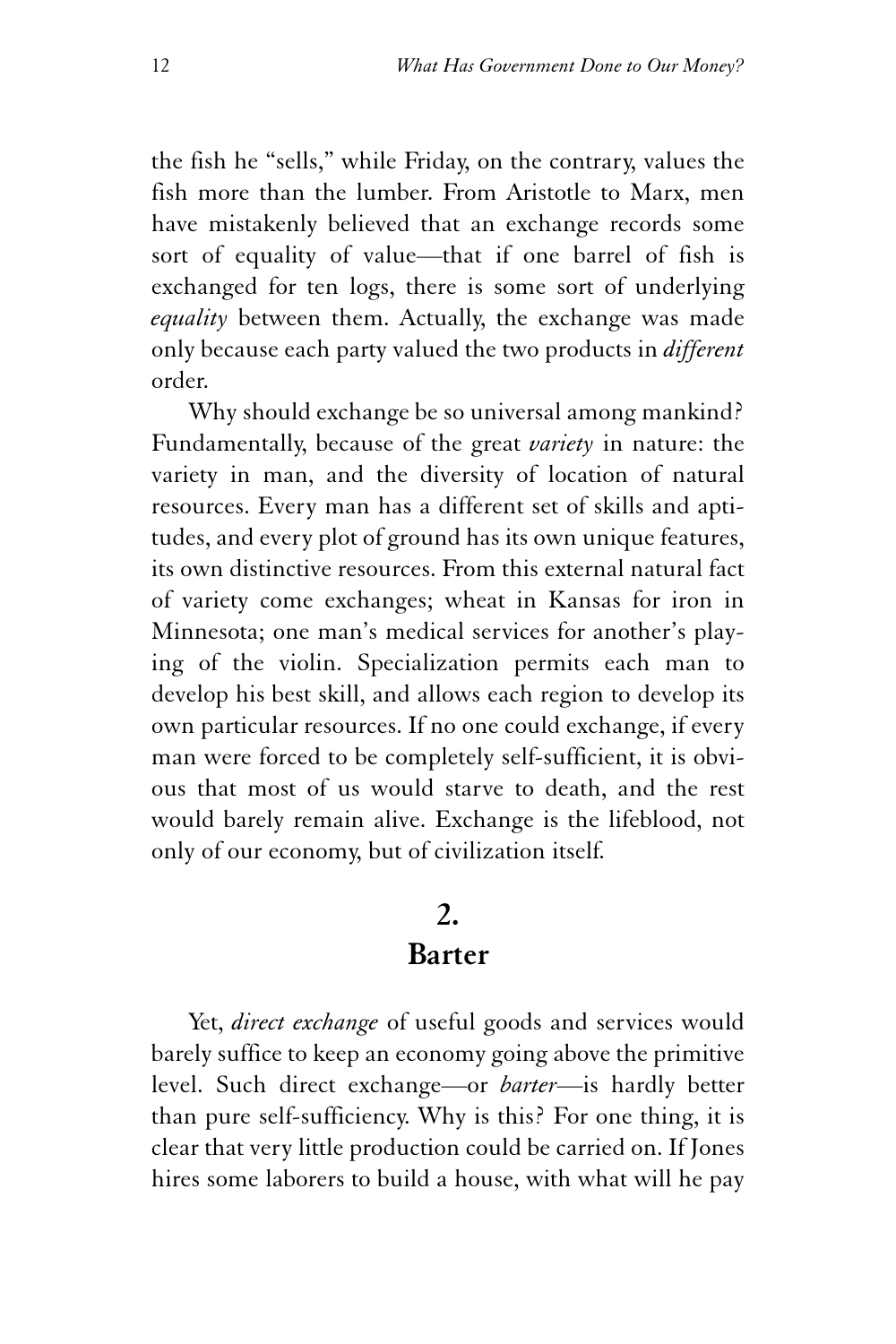them? With parts of the house, or with building materials they could not use? The two basic problems are "indivisibility" and "lack of coincidence of wants." Thus, if Smith has a plow, which he would like to exchange for several different things—say, eggs, bread, and a suit of clothes—how can he do so? How can he break up the plow and give part of it to a farmer and another part to a tailor? Even where the goods are divisible, it is generally impossible for two exchangers to find each other at the same time. If *A* has a supply of eggs for sale, and *B* has a pair of shoes, how can they get together if *A* wants a suit? And think of the plight of an economics teacher who has to find an egg-producer who wants to purchase a few economics lessons in return for his eggs! Clearly, any sort of civilized economy is impossible under direct exchange.

# **3.**

## **Indirect Exchange**

But man discovered, in the process of trial and error, the route that permits a greatly-expanding economy: *indirect* exchange. Under indirect exchange, you sell your product not for a good which you need directly, but for another good which you then, in turn, sell for the good you want. At first glance, this seems like a clumsy and round-about operation. But it is actually the marvelous instrument that permits civilization to develop.

Consider the case of *A*, the farmer, who wants to buy the shoes made by *B*. Since *B* doesn't want his eggs, he finds what *B does* want—let's say butter. *A* then exchanges his eggs for C's butter, and sells the butter to *B* for shoes. He first buys the butter not because he wants it directly, but because it will permit him to get his shoes. Similarly, Smith,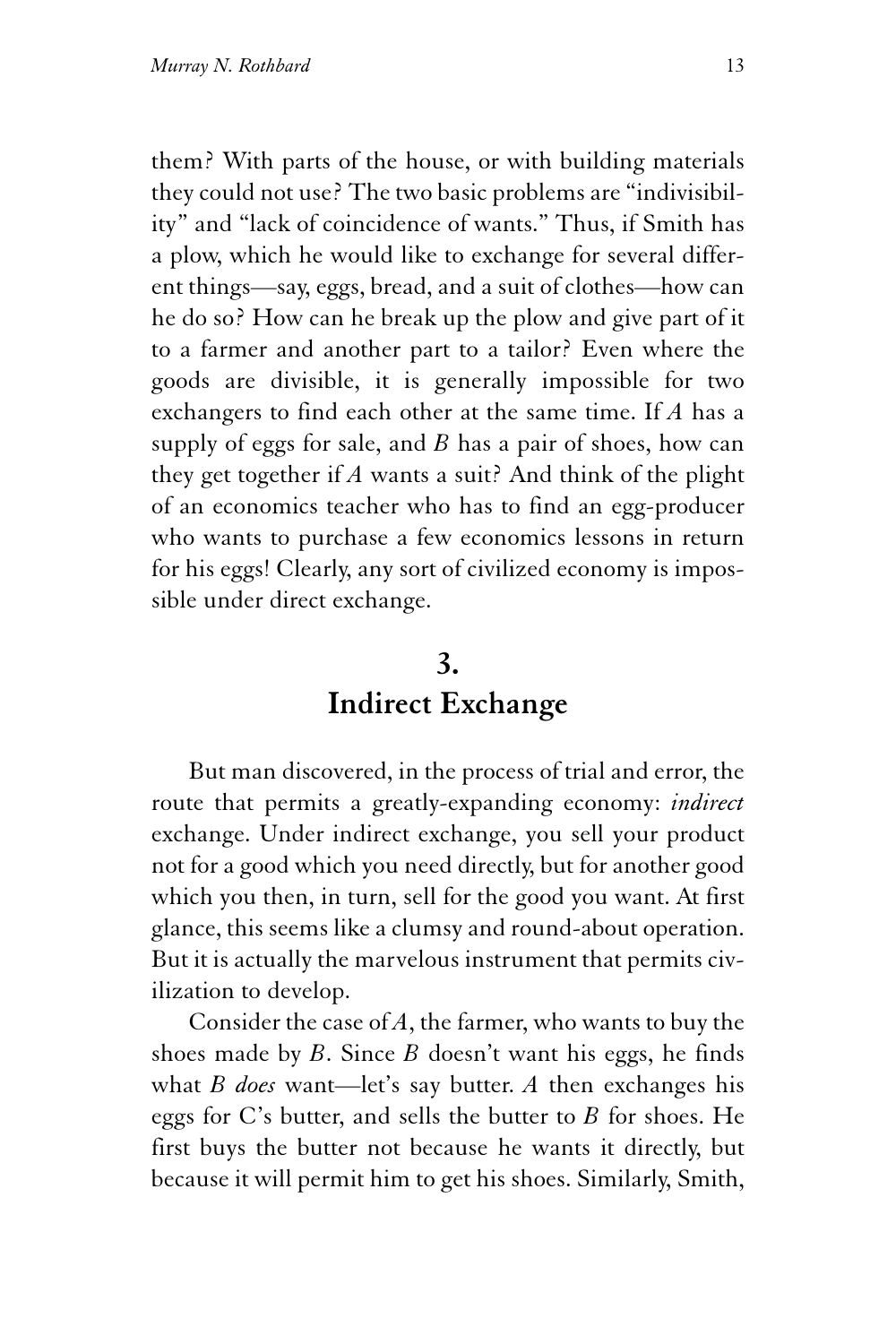a plow-owner, will sell his plow for one commodity which he can more readily divide and sell—say, butter—and will then exchange parts of the butter for eggs, bread, clothes, etc. In both cases, the superiority of butter—the reason there is extra demand for it beyond simple consumption is its greater *marketability*. If one good is more marketable than another—if everyone is confident that it will be more readily sold—then it will come into greater demand because it will be used as a *medium of exchange*. It will be the medium through which one specialist can exchange his product for the goods of other specialists.

Now just as in nature there is a great variety of skills and resources, so there is a variety in the marketability of goods. Some goods are more widely demanded than others, some are more divisible into smaller units without loss of value, some more durable over long periods of time, some more transportable over large distances. All of these advantages make for greater marketability. It is clear that in every society, the most marketable goods will be gradually selected as the media for exchange. As they are more and more selected as media, the demand for them increases because of this use, and so they become even more *marketable*. The result is a reinforcing spiral: more marketability causes wider use as a medium which causes more marketability, etc. Eventually, one or two commodities are used as general *media*—in almost all exchanges—and these are called money.

Historically, many different goods have been used as media: tobacco in colonial Virginia, sugar in the West Indies, salt in Abyssinia, cattle in ancient Greece, nails in Scotland, copper in ancient Egypt, and grain, beads, tea, cowrie shells, and fishhooks. Through the centuries, two commodities, *gold* and *silver*, have emerged as money in the free competition of the market, and have displaced the other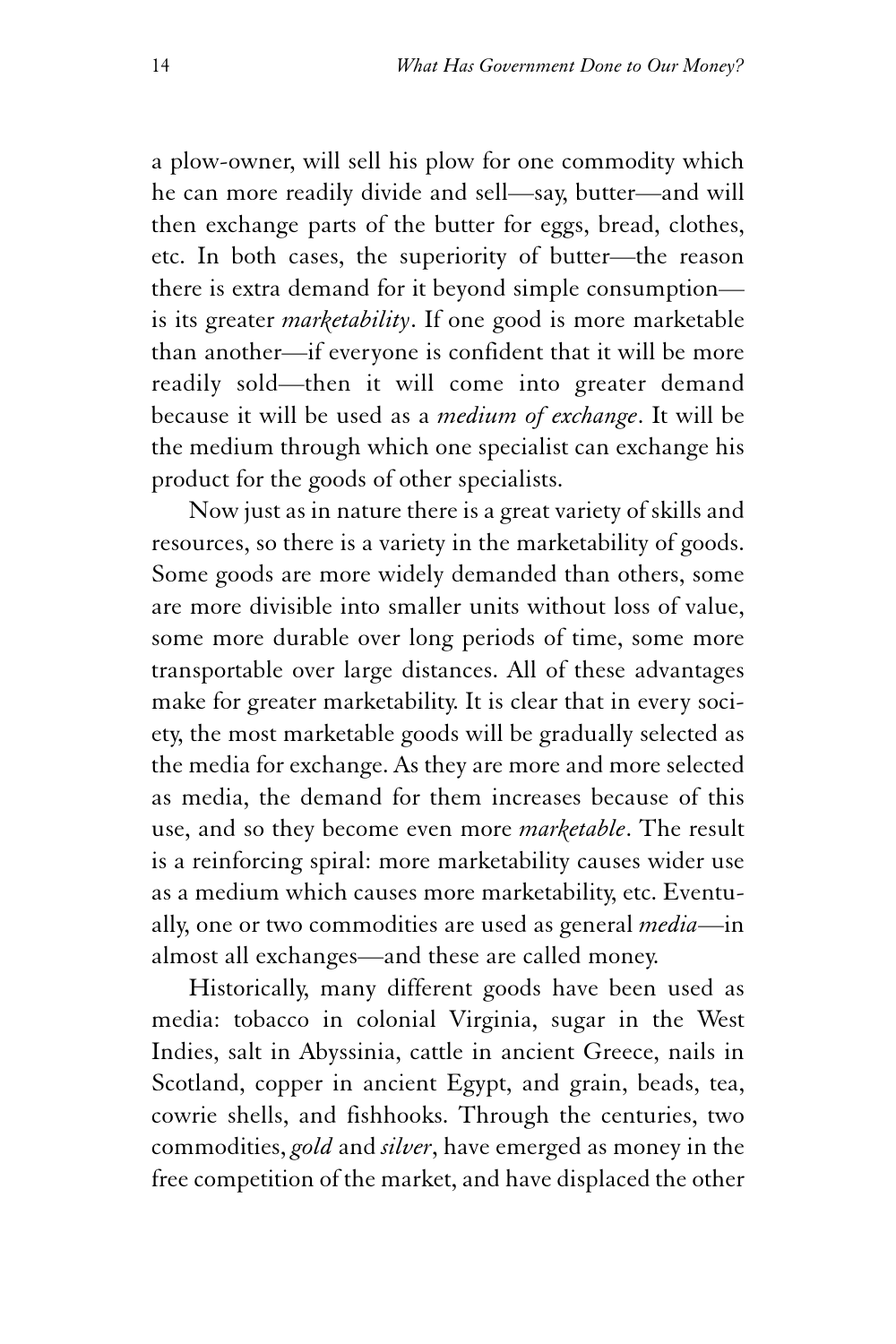commodities. Both are uniquely marketable, are in great demand as ornaments, and excel in the other necessary qualities. In recent times, silver, being relatively more abundant than gold, has been found more useful for smaller exchanges, while gold is more useful for larger transactions. At any rate, the important thing is that whatever the reason, the free market has found gold and silver to be the most efficient moneys.

This process: the cumulative development of a medium of exchange on the free market—is the only way money can become established. Money cannot originate in any other way, neither by everyone suddenly deciding to create money out of useless material, nor by government calling bits of paper "money." For embedded in the demand for money is knowledge of the money-prices of the immediate past; in contrast to directly-used consumers' or producers' goods, money must have preexisting prices on which to ground a demand. But the only way this can happen is by beginning with a useful commodity under barter, and then adding demand for a medium for exchange to the previous demand for direct use (e.g., for ornaments, in the case of gold).1 Thus, government is powerless to create money for the economy; it can only be developed by the processes of the free market.

A most important truth about money now emerges from our discussion: money is a commodity. Learning this simple lesson is one of the world's most important tasks. So often have people talked about money as something much more or less than this. Money is not an abstract unit of account,

<sup>1</sup>On the origin of money, cf. Carl Menger, *Principles of Economics* (Glencoe, Ill.: Free Press, 1950), pp. 257–71; Ludwig von Mises, *The Theory of Money and Credit*, 3rd ed. (New Haven, Conn.: Yale University Press, 1951), pp. 97–123.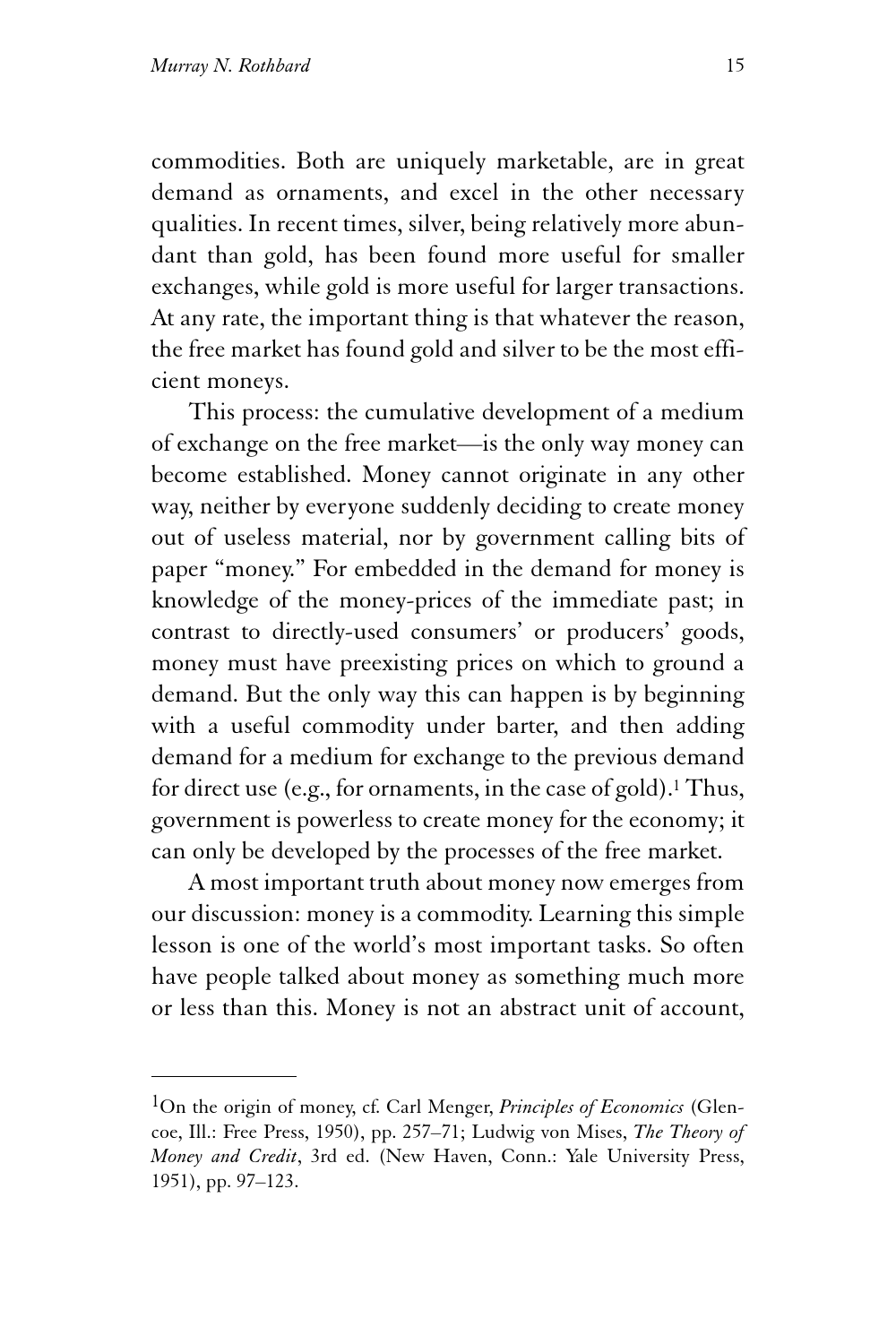divorceable from a concrete good; it is not a useless token only good for exchanging; it is not a "claim on society"; it is not a guarantee of a fixed price level. It is simply a commodity. It differs from other commodities in being demanded mainly as a medium of exchange. But aside from this, it is a commodity—and, like all commodities, it has an existing stock, it faces demands by people to buy and hold it, etc. Like all commodities, its "price"—in terms of other goods—is determined by the interaction of its total supply, or stock, and the total demand by people to buy and hold it. (People "buy" money by selling their goods and services for it, just as they "sell" money when they buy goods and services.)

#### **4.**

#### **Benefits of Money**

The emergence of money was a great boon to the human race. Without money—without a general medium of exchange—there could be no real specialization, no advancement of the economy above a bare, primitive level. With money, the problems of indivisibility and "coincidence of wants" that plagued the barter society all vanish. Now, Jones can hire laborers and pay them in . . . money. Smith can sell his plow in exchange for units of . . . money. The money-commodity is divisible into small units, and it is generally acceptable by all. And so all goods and services are sold for money, and then money is used to buy other goods and services that people desire. Because of money, an elaborate "structure of production" can be formed, with land, labor services, and capital goods cooperating to advance production at each stage and receiving payment in money.

The establishment of money conveys another great benefit. Since all exchanges are made in money, all the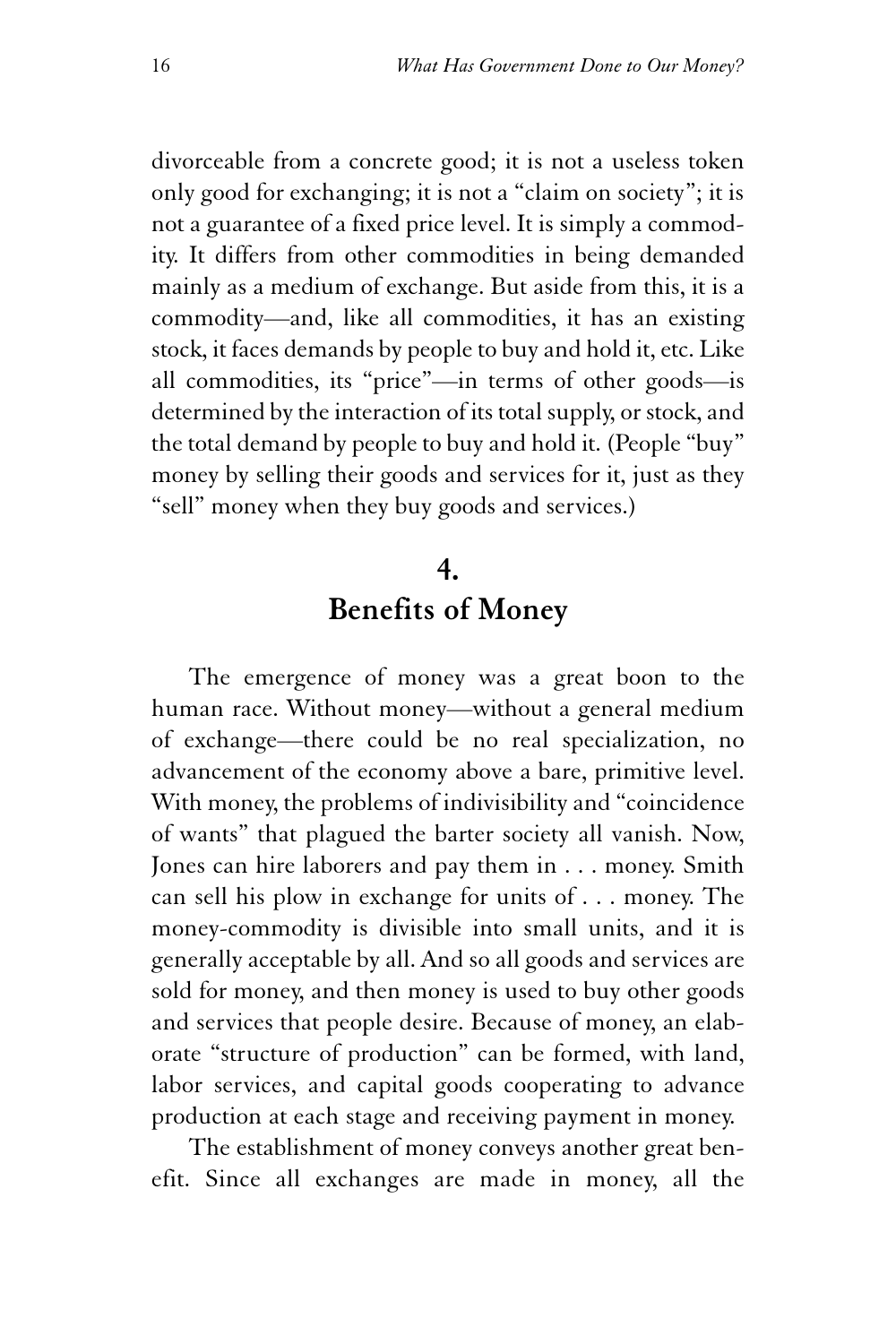exchange-ratios are expressed in money, and so people can now compare the market worth of each good to that of every other good. If a TV set exchanges for three ounces of gold, and an automobile exchanges for sixty ounces of gold, then everyone can see that one automobile is "worth" twenty TV sets on the market. These exchange-ratios are *prices*, and the money-commodity serves as a common denominator for all prices. Only the establishment of money-prices on the market allows the development of a civilized economy, for only they permit businessmen to *calculate* economically. Businessmen can now judge how well they are satisfying consumer demands by seeing how the selling-prices of their products compare with the prices they have to pay productive factors (their "costs"). Since all these prices are expressed in terms of money, the businessmen can determine whether they are making profits or losses. Such calculations guide businessmen, laborers, and landowners in their search for monetary income on the market. Only such calculations can allocate resources to their most productive uses—to those uses that will most satisfy the demands of consumers.

Many textbooks say that money has several functions: a medium of exchange, unit of account, or "measure of values," a "store of value," etc. But it should be clear that all of these functions are simply corollaries of the one great function: the medium of exchange. Because gold is a general medium, it is most marketable, it can be stored to serve as a medium in the future as well as the present, and all prices are expressed in its terms.2 Because gold is a commodity medium for all exchanges, it can serve as a unit of

<sup>&</sup>lt;sup>2</sup>Money does not "measure" prices or values; it is the common denominator for their expression. In short, prices are expressed in money; they are not measured by it.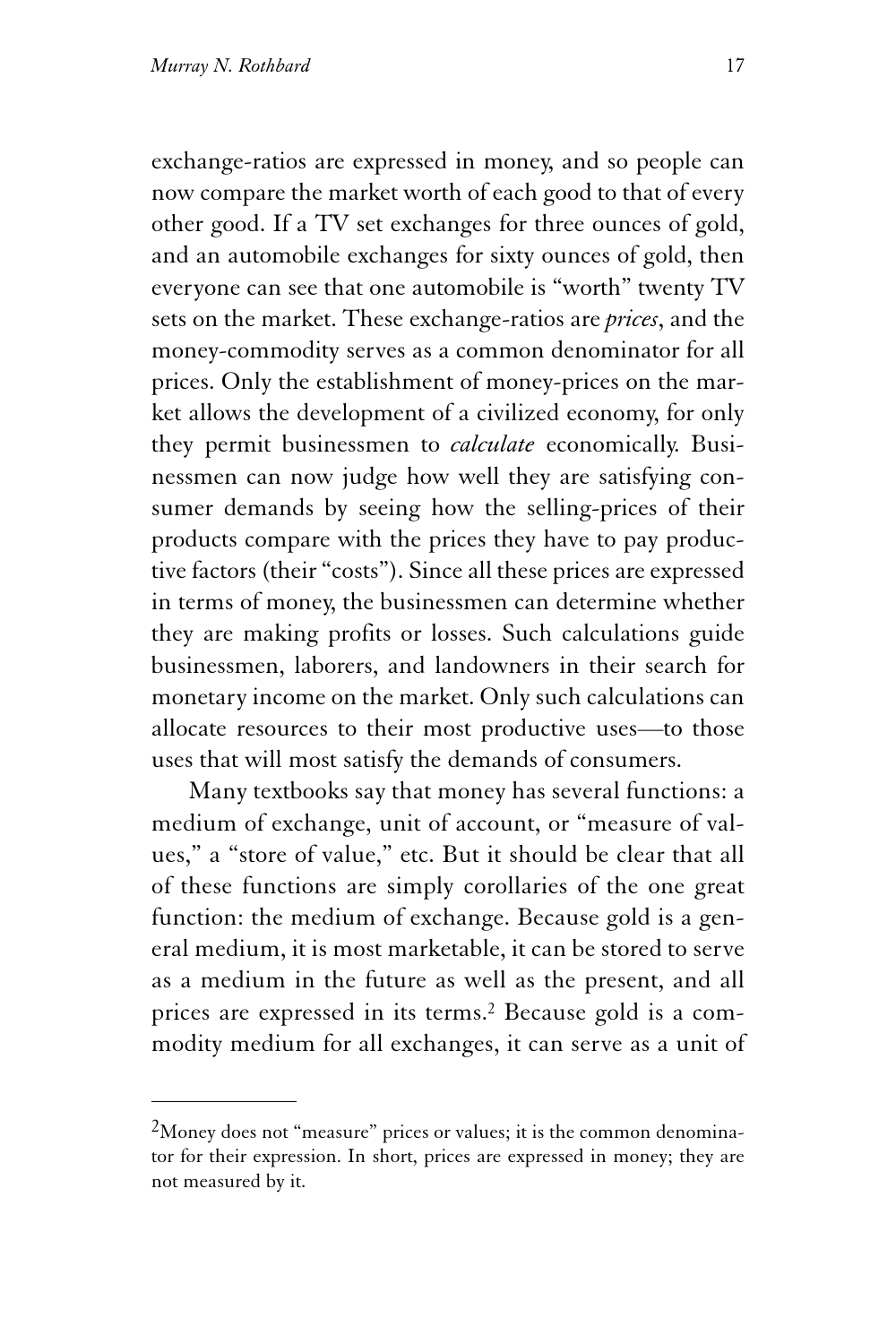account for present, and expected future, prices. It is important to realize that money cannot be an abstract unit of account or claim, except insofar as it serves as a medium of exchange.

## **5. The Monetary Unit**

Now that we have seen how money emerged, and what it does, we may ask: how is the money-commodity used? Specifically, what is the stock, or supply, of money in society, and how is it exchanged?

In the first place, most tangible physical goods are traded in terms of weight. Weight is the distinctive unit of a tangible commodity, and so trading takes place in terms of units like tons, pounds, ounces, grains, grams, etc.<sup>3</sup> Gold is no exception. Gold, like other commodities, will be traded in units of weight.<sup>4</sup>

It is obvious that the size of the common unit chosen in trading makes no difference to the economist. One country, on the metric system, may prefer to figure in grams; England or America may prefer to reckon in grains or ounces. All units of weight are convertible into each other; one pound equals sixteen ounces; one ounce equals 437.5 grains or 28.35 grams, etc.

<sup>3</sup>Even those goods nominally exchanging in terms of *volume* (bale, bushel, etc.) tacitly assume a standard weight per unit volume.

<sup>4</sup>One of the cardinal virtues of gold as money is its *homogeneity*—unlike many other commodities, it has no differences in quality. An ounce of pure gold equals any other ounce of pure gold the world over.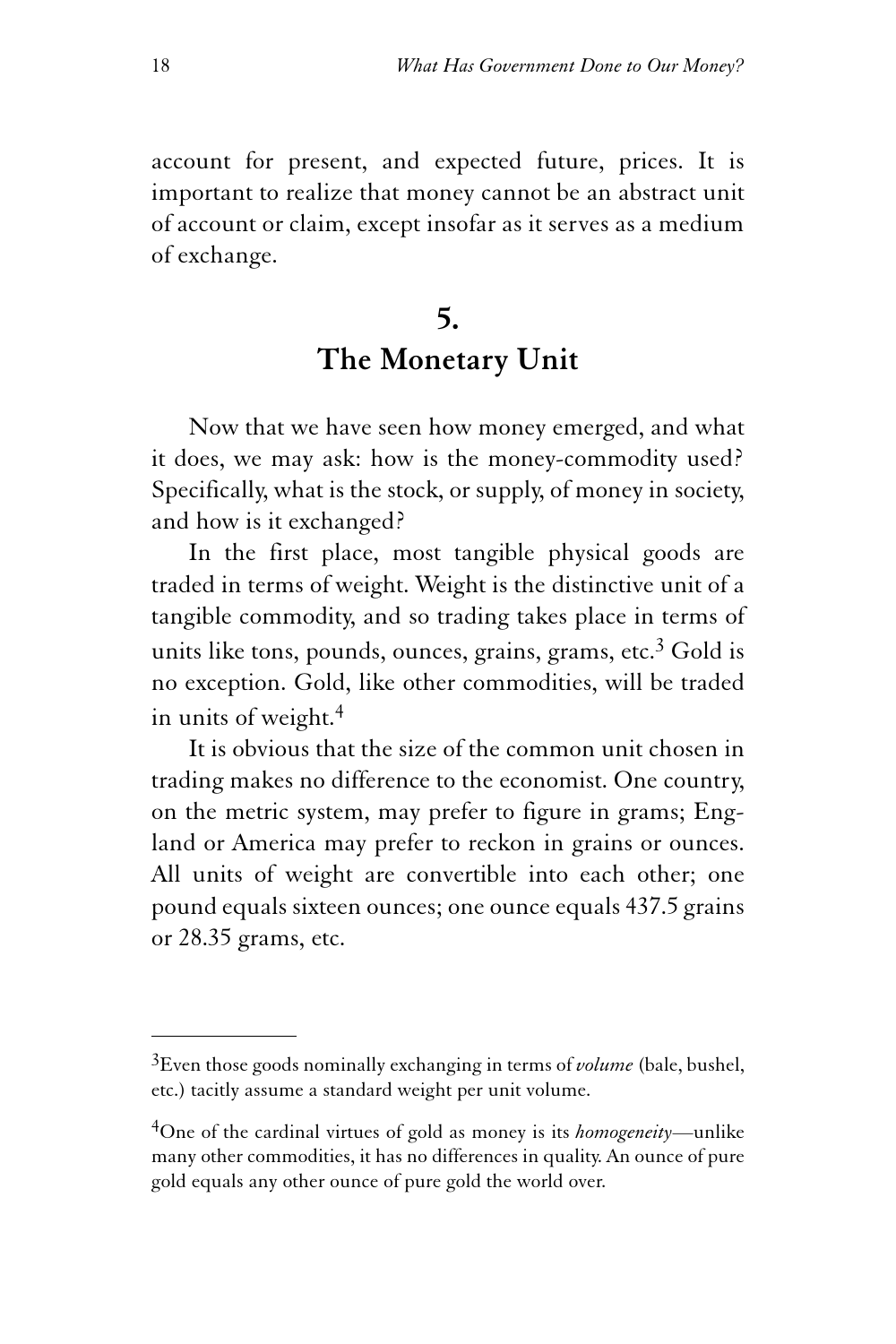Assuming gold is chosen as the money, the size of the gold-unit used in reckoning is immaterial to us. Jones may sell a coat for one gold ounce in America, or for 28.35 grams in France; both prices are identical.

All this might seem like laboring the obvious, except that a great deal of misery in the world would have been avoided if people had fully realized these simple truths. Nearly everyone, for example, thinks of money as abstract units for something or other, each cleaving uniquely to a certain country. Even when countries were on the "gold standard," people thought in similar terms. American money was "dollars," French was "francs," German "marks," etc. All these were admittedly tied to gold, but all were considered sovereign and independent, and hence it was easy for countries to "go off the gold standard." *Yet all of these names were simply names for units of weight of gold or silver*.

The British "pound sterling" originally signified a pound weight of silver. And what of the dollar? The dollar began as the generally applied name of an ounce weight of silver coined by a Bohemian Count named Schlick, in the sixteenth century. The Count of Schlick lived in Joachim's Valley or Jaochimsthal. The Count's coins earned a great reputation for their uniformity and fineness, and they were widely called "Joachim's thalers," or, finally, "thaler." The name "dollar" eventually emerged from "thaler."

On the free market, then, the various names that units may have are simply *definitions of units of weight*. When we were "on the gold standard" before 1933, people liked to say that the "price of gold" was "fixed at twenty dollars per ounce of gold." But this was a dangerously misleading way of looking at our money. Actually, "the dollar" was *defined* as the *name for* (approximately) 1/20 of an ounce of gold. It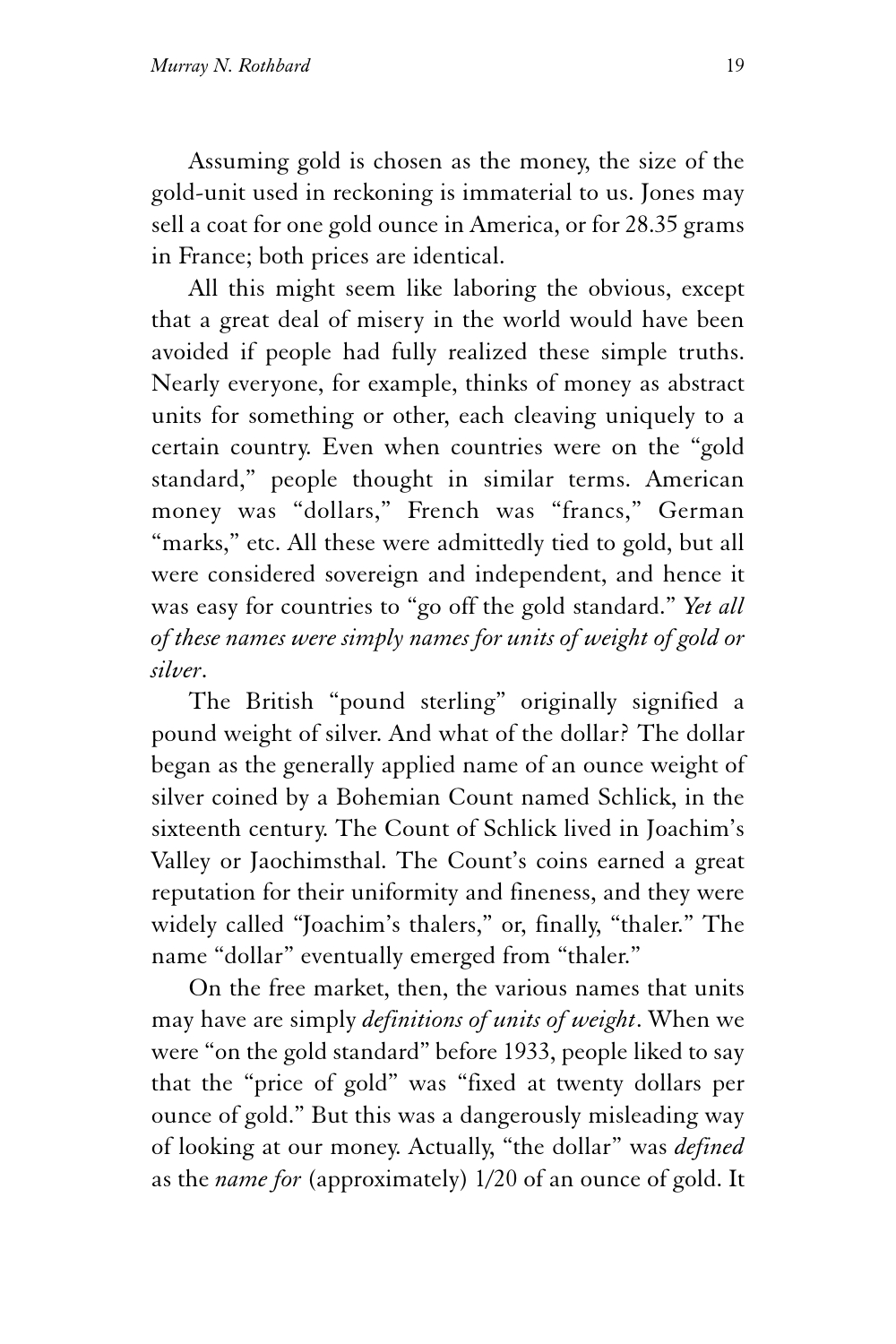was therefore misleading to talk about "exchange rates" of one country's currency for another. The "pound sterling" did not really "exchange" for five "dollars."5 The dollar was defined as 1/20 of a gold ounce, and the pound sterling was, at that time, defined as the name for 1/4 of a gold ounce, simply traded for 5/20 of a gold ounce. Clearly, such exchanges, and such a welter of names, were confusing and misleading. How they arose is shown below in the chapter on government meddling with money. In a purely free market, gold would simply be exchanged directly as "grams," grains, or ounces, and such confusing names as dollars, francs, etc., would be superfluous. Therefore, in this section, we will treat money as exchanging directly in terms of ounces or grams.

Clearly, the free market will choose as the common unit whatever size of the money-commodity is most convenient. If platinum were the money, it would likely be traded in terms of fractions of an ounce; if iron were used, it would be reckoned in pounds or tons. Clearly, the size makes no difference to the economist.

#### **6.**

### **The Shape of Money**

If the size or the name of the money-unit makes little economic difference; neither does the shape of the monetary metal. Since the commodity is the money, it follows that the *entire* stock of the metal, so long as it is available to

<sup>5</sup>Actually, the pound sterling exchanged for \$4.87, but we are using \$5 for greater convenience of calculation.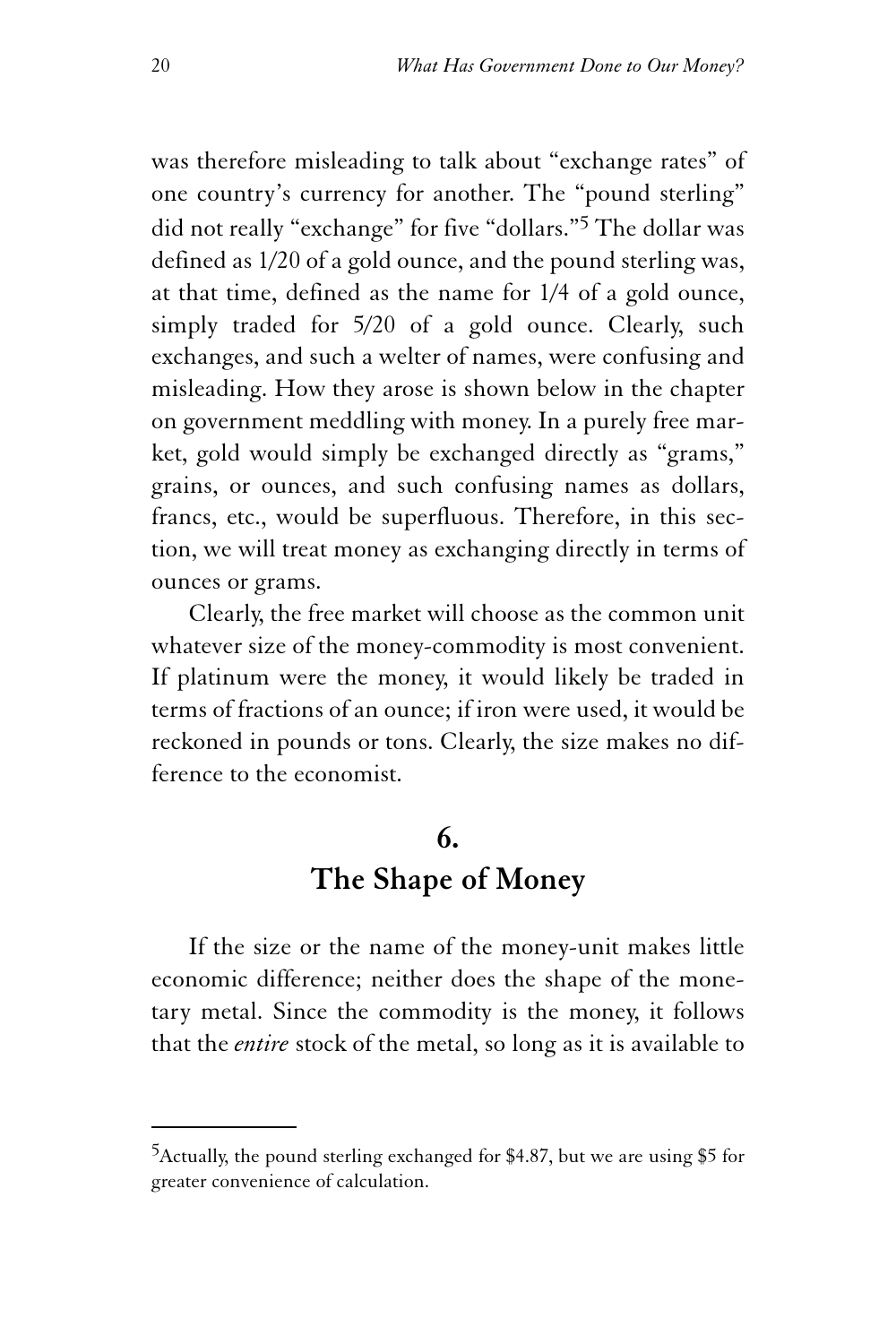man, constitutes the world's stock of money. It makes no real difference what shape any of the metal is at any time. If iron is the money, then *all* the iron is money, whether it is in the form of bars, chunks, or embodied in specialized machinery.6 Gold has been traded as money in the raw form of nuggets, as gold dust in sacks, and even as jewelry. It should not be surprising that gold, or other moneys, can be traded in many forms, since their important feature is their weight.

It is true, however, that some shapes are often more convenient than others. In recent centuries, gold and silver have been broken down into *coins*, for smaller, day-to-day transactions, and into larger bars for bigger transactions. Other gold is transformed into jewelry and other ornaments. Now, any kind of transformation from one shape to another costs time, effort, and other resources. Doing this work will be a business like any other, and prices for this service will be set in the usual manner. Most people agree that it is legitimate for jewelers to make ornaments out of raw gold, but they often deny that the same applies to the manufacture of coins. Yet, on the free market, coinage is essentially a business like any other.

Many people believed, in the days of the gold standard, that coins were somehow more "really" money than plain, uncoined gold "bullion" (bars, ingots, or any other shape). It is true that coins commanded a premium over bullion, but this was not caused by any mysterious virtue in the coins; it stemmed from the fact that it cost more to manufacture coins from bullion than to remelt coins back into

<sup>&</sup>lt;sup>6</sup>Iron hoes have been used extensively as money, both in Asia and Africa.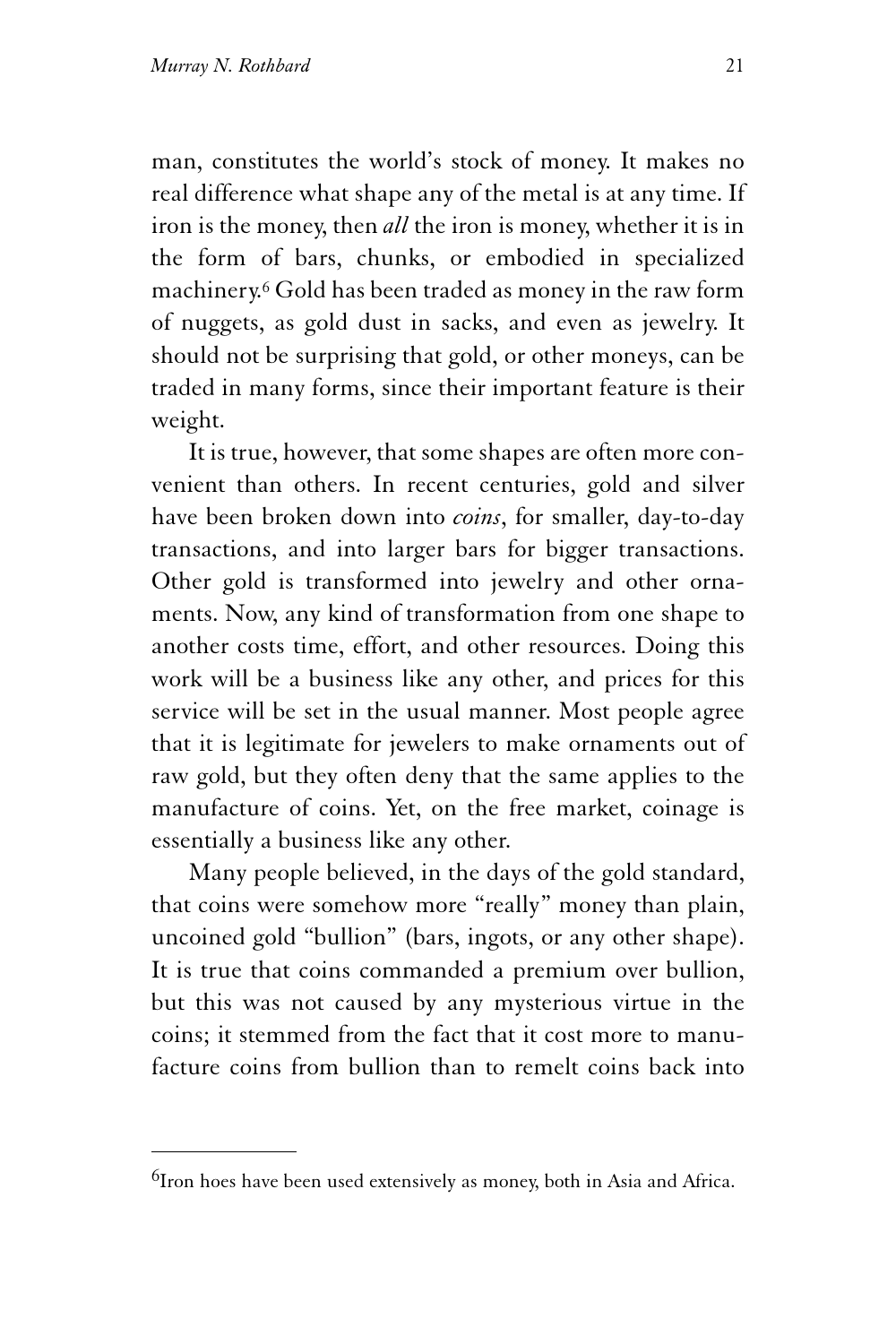bullion. Because of this difference, coins were more valuable on the market.

## **7. Private Coinage**

The idea of private coinage seems so strange today that it is worth examining carefully. We are used to thinking of coinage as a "necessity of sovereignty." Yet, after all, we are not wedded to a "royal prerogative," and it is the American concept that sovereignty rests, not in government, but in the people.

How would private coinage work? In the same way, we have said, as any other business. Each minter would produce whatever size or shape of coin is most pleasing to his customers. The price would be set by the free competition of the market.

The standard objection is that it would be too much trouble to weigh or assay bits of gold at every transaction. But what is there to prevent private minters from stamping the coin and guaranteeing its weight and fineness? Private minters can guarantee a coin at least as well as a government mint. Abraded bits of metal would not be accepted as coin. People would use the coins of those minters with the best reputation for good quality of product. We have seen that this is precisely how the "dollar" became prominent as a competitive silver coin.

Opponents of private coinage charge that fraud would run rampant. Yet, these same opponents would trust government to provide the coinage. But if government is to be trusted at all, then surely, with private coinage, government could at least be trusted to prevent or punish fraud. It is usually assumed that the prevention or punishment of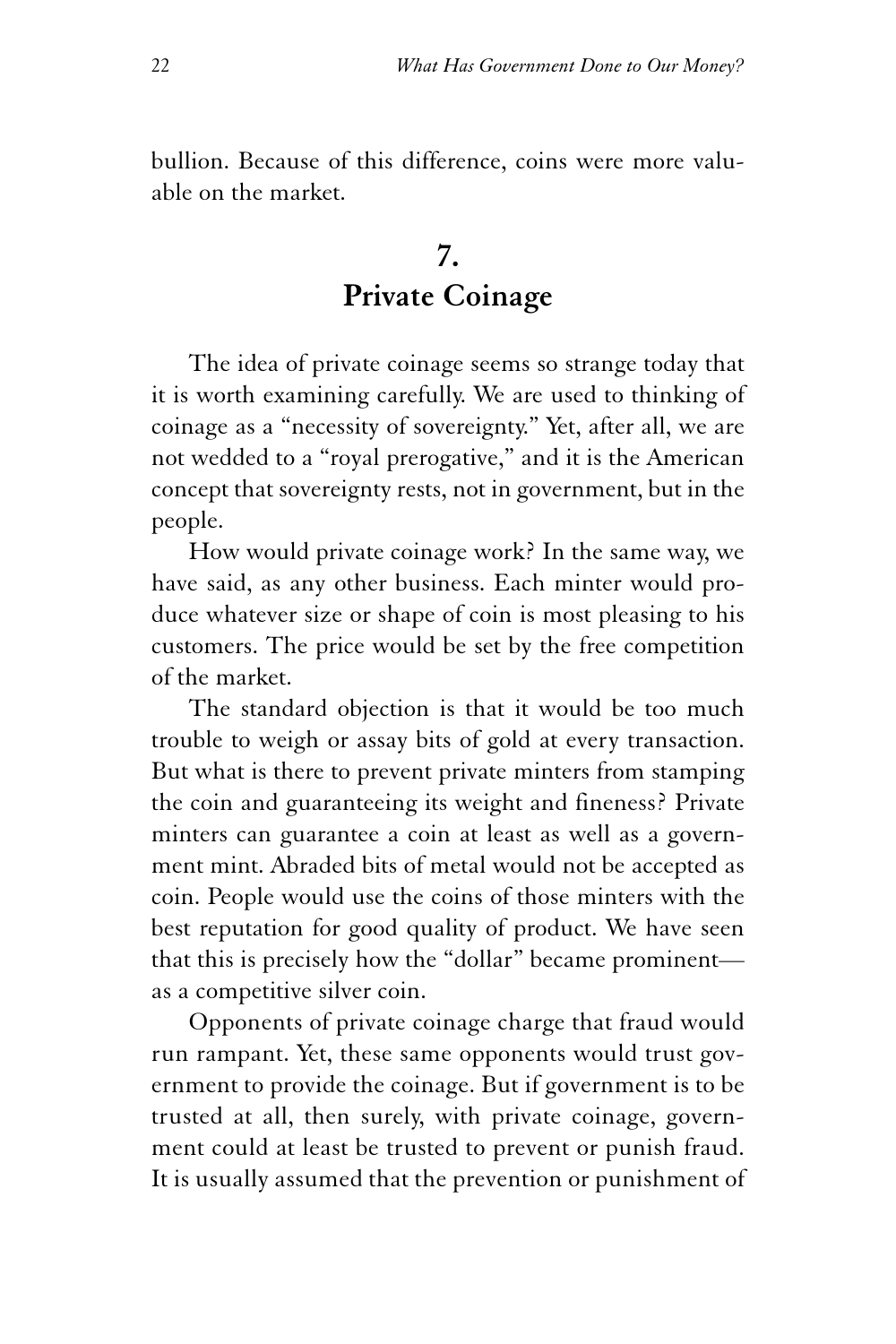fraud, theft, or other crimes is the real justification for government. But if government cannot apprehend the criminal when private coinage is relied upon, what hope is there for a reliable coinage when the integrity of the private market place operators is discarded in favor of a government monopoly of coinage? If government cannot be trusted to ferret out the occasional villain in the free market in coin, why can government be trusted when it finds itself in a position of total control over money and may debase coin, counterfeit coin, or otherwise with full legal sanction perform as the sole villain in the market place? It is surely folly to say that government must socialize all property in order to prevent anyone from stealing property. Yet the reasoning behind abolition of private coinage is the same.

Moreover, all modern business is built on guarantees of standards. The drug store sells an eight ounce bottle of medicine; the meat packer sells a pound of beef. The buyer expects these guarantees to be accurate, and they are. And think of the thousands upon thousands of specialized, vital industrial products that must meet very narrow standards and specifications. The buyer of a 1/2 inch bolt must get a 1/2 inch bolt and not a mere 3/8 inch.

Yet, business has not broken down. Few people suggest that the government must nationalize the machine-tool industry as part of its job of defending standards against fraud. The modern market economy contains an infinite number of intricate exchanges, most depending on definite standards of quantity and quality. But fraud is at a minimum, and that minimum, at least in theory, may be prosecuted. So it would be if there were private coinage. We can be sure that a minter's customers, and his competitors,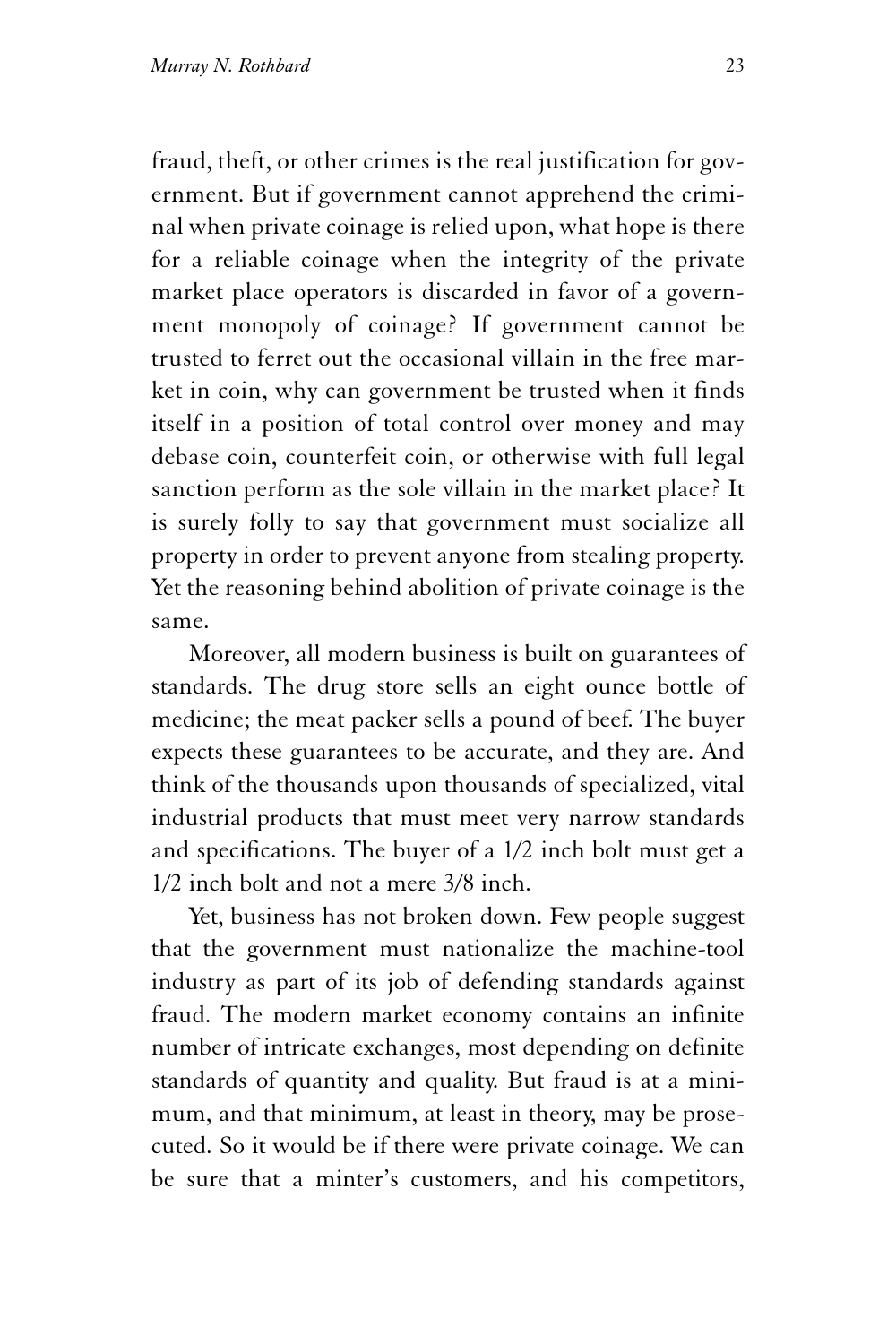would be keenly alert to any possible fraud in the weight or fineness of his coins.7

Champions of the government's coinage monopoly have claimed that money is different from all other commodities, because "Gresham's Law" proves that "bad money drives out good" from circulation. Hence, the free market cannot be trusted to serve the public in supplying good money. But this formulation rests on a misinterpretation of Gresham's famous law. The law really says that "money overvalued artificially by government will drive out of circulation artificially undervalued money." Suppose, for example, there are one-ounce gold coins in circulation. After a few years of wear and tear, let us say that some coins weigh only .9 ounces. Obviously, on the free market, the worn coins would circulate at only 90 percent of the value of the full-bodied coins, and the nominal face-value of the former would have to be repudiated.8 If anything, it will be the "bad" coins that will be driven from the market. But suppose the government decrees that everyone must treat the worn coins as equal to new, fresh coins, and must accept them equally in payment of debts. What has the government really done? It has imposed *price control* by coercion on the "exchange rate" between the two types of coin. By insisting on the par-ratio when the worn coins should exchange at 10 percent discount, it artificially *overvalues* the worn coins and *undervalues* new coins. Consequently,

<sup>7</sup>See Herbert Spencer, *Social Statics* (New York: D. Appleton 1890), p. 438.

<sup>&</sup>lt;sup>8</sup>To meet the problem of wear-and-tear, private coiners might either set a time limit on their stamped guarantees of weight, or agree to recoin anew, either at the original or at the lower weight. We may note that in the free economy there will not be the compulsory standardization of coins that prevails when government monopolies direct the coinage.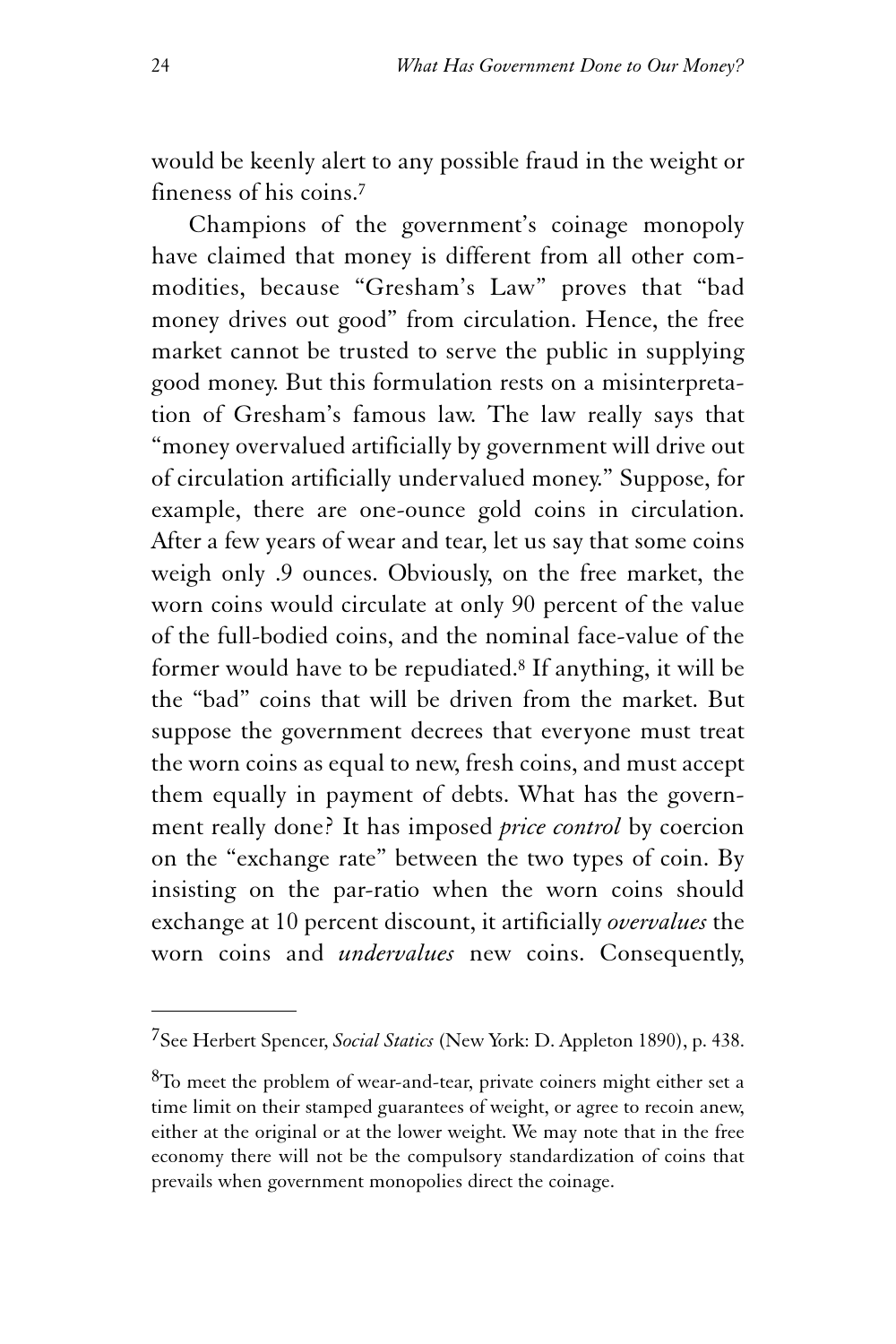everyone will circulate the worn coins, and hoard or export the new. "Bad money drives out good money," then, *not* on the free market, but as the direct result of governmental intervention in the market.

Despite never-ending harassment by governments, making conditions highly precarious, private coins have flourished many times in history. True to the virtual law that all innovations come from free individuals and not the state, the first coins were minted by private individuals and goldsmiths. In fact, when the government first began to monopolize the coinage, the royal coins bore the guarantees of private bankers, whom the public trusted far more, apparently, than they did the government. Privately-minted gold coins circulated in California as late as 1848.9

## **8. The "Proper" Supply of Money**

Now we may ask: what is the supply of money in society and how is that supply used? In particular, we may raise the perennial question, how much money "do we need"? Must the money supply be regulated by some sort of "criterion," or can it be left alone to the free market?

 $^{9}$ For historical examples of private coinage, see B.W. Barnard, "The use of Private Tokens for Money in the United States," *Quarterly Journal of Economics* (1916–17): 617–26; Charles A. Conant, *The Principles of Money and Banking* (New York: Harper Bros., 1905), vol. I, 127–32; Lysander Spooner, *A Letter to Grover Cleveland* (Boston: B.R. Tucker, 1886), p. 79; and J. Laurence Laughlin, *A New Exposition of Money, Credit and Prices* (Chicago: University of Chicago Press, 1931), vol. I, pp. 47–51. On coinage, also see Mises, *Theory of Money and Credit*, pp. 65–67; and Edwin Cannan, *Money*, 8th ed. (London: Staples Press, 1935), pp. 33ff.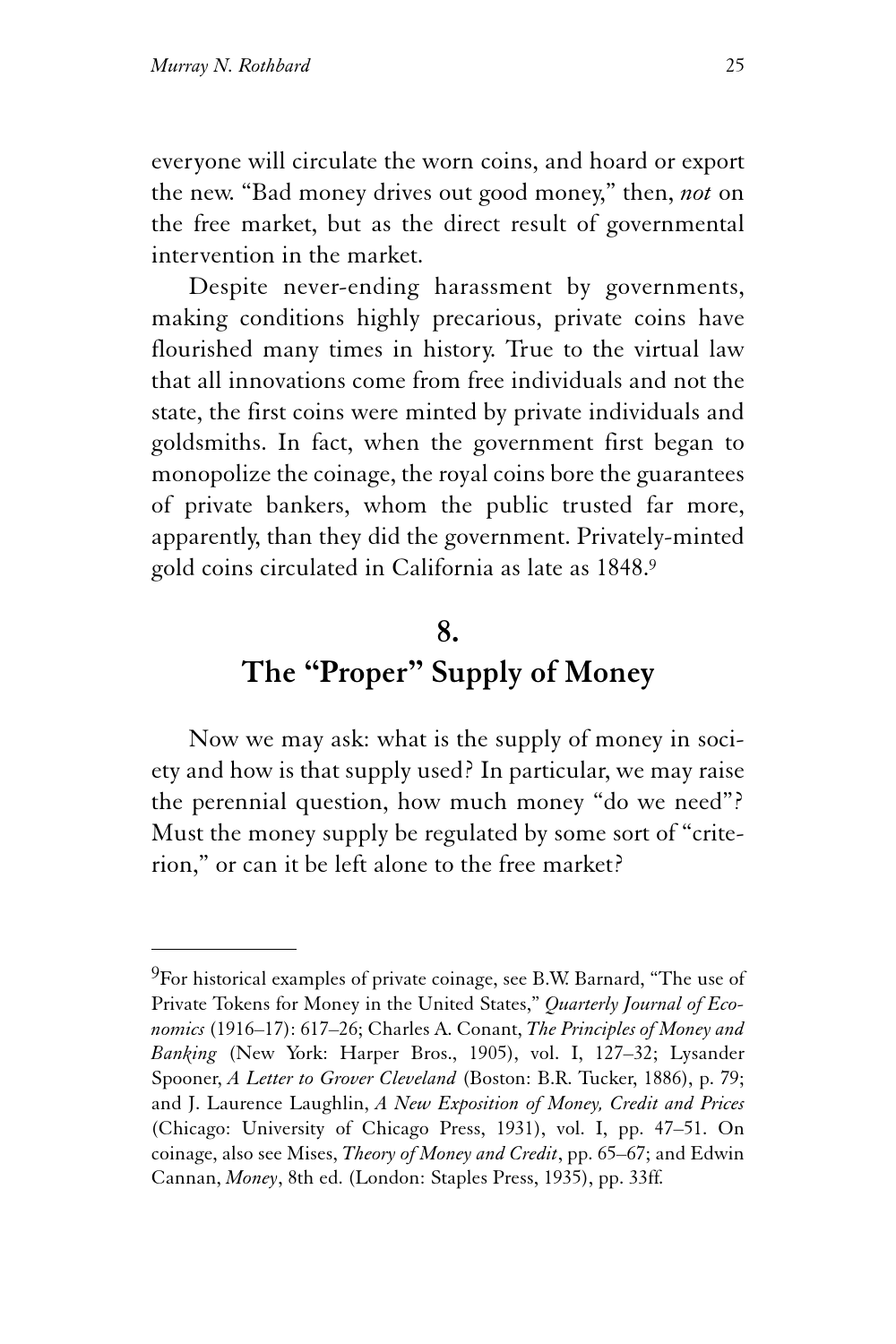First, *the total stock, or supply, of money in society at any one time, is the total weight of the existing money-stuff*. Let us assume, for the time being, that only *one* commodity is established on the free market as money. Let us further assume that *gold* is that commodity (although we could have taken silver, or even iron; it is up to the *market*, and not to us, to decide the best commodity to use as money). Since money is gold, the total supply of money is the total weight of gold existing in society. The *shape* of gold does not matter—except if the cost of changing shapes in certain ways is greater than in others (e.g., minting coins costing more than melting them). In that case, one of the shapes will be chosen by the market as the money-of-account, and the other shapes will have a premium or discount in accordance with their relative costs on the market.

Changes in the total gold stock will be governed by the same causes as changes in other goods. Increases will stem from greater production from mines; decreases from being used up in wear and tear, in industry, etc. Because the market will choose a durable commodity as money, and because money is not used up at the rate of other commodities—but is employed as a medium of exchange—the proportion of new annual production to its total stock will tend to be quite small. Changes in total gold stock, then, generally take place very slowly.

What "should" the supply of money be? All sorts of criteria have been put forward: that money should move in accordance with population, with the "volume of trade," with the "amounts of goods produced," so as to keep the "price level" constant, etc. Few indeed have suggested leaving the decision to the market. But money differs from other commodities in one essential fact. And grasping this difference furnishes a key to understanding monetary matters.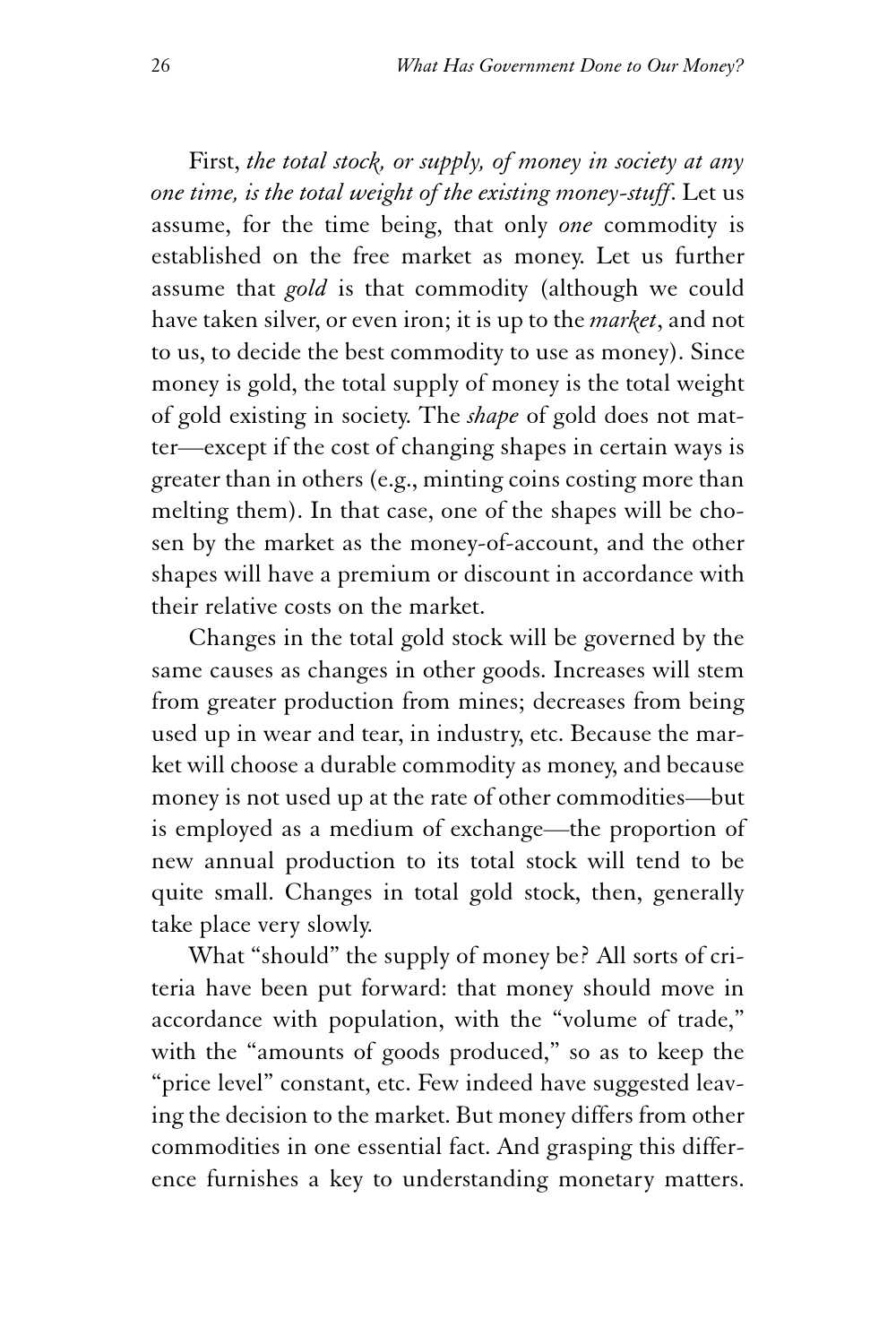When the supply of any other good increases, this increase confers a social benefit; it is a matter for general rejoicing. More consumer goods mean a higher standard of living for the public; more capital goods mean sustained and increased living standards in the future. The discovery of new, fertile land or natural resources also promises to add to living standards, present and future. But what about money? Does an addition to the money supply also benefit the public at large?

Consumer goods are used up by consumers; capital goods and natural resources are used up in the process of producing consumer goods. But money is not used up; its function is to act as a medium of exchanges—to enable goods and services to travel more expeditiously from one person to another. These exchanges are all made in terms of money prices. Thus, if a television set exchanges for three gold ounces, we say that the "price" of the television set is three ounces. At any one time, all goods in the economy will exchange at certain gold-ratios or prices. As we have said, money, or gold, is the common denominator of all prices. But what of money itself? Does it have a "price"? Since a price is simply an exchange-ratio, it clearly does. But, in this case, the "price of money" is an *array* of the infinite number of exchange-ratios for all the various goods on the market.

Thus, suppose that a television set costs three gold ounces, an auto sixty ounces, a loaf of bread 1/100 of an ounce, and an hour of Mr. Jones's legal services one ounce. The "price of money" will then be an array of alternative exchanges. One ounce of gold will be "worth" either 1/3 of a television set, 1/60 of an auto, 100 loaves of bread, or one hour of Jones's legal service. And so on down the line. The price of money, then, is the "purchasing power" of the monetary unit—in this case, of the gold ounce. It tells what that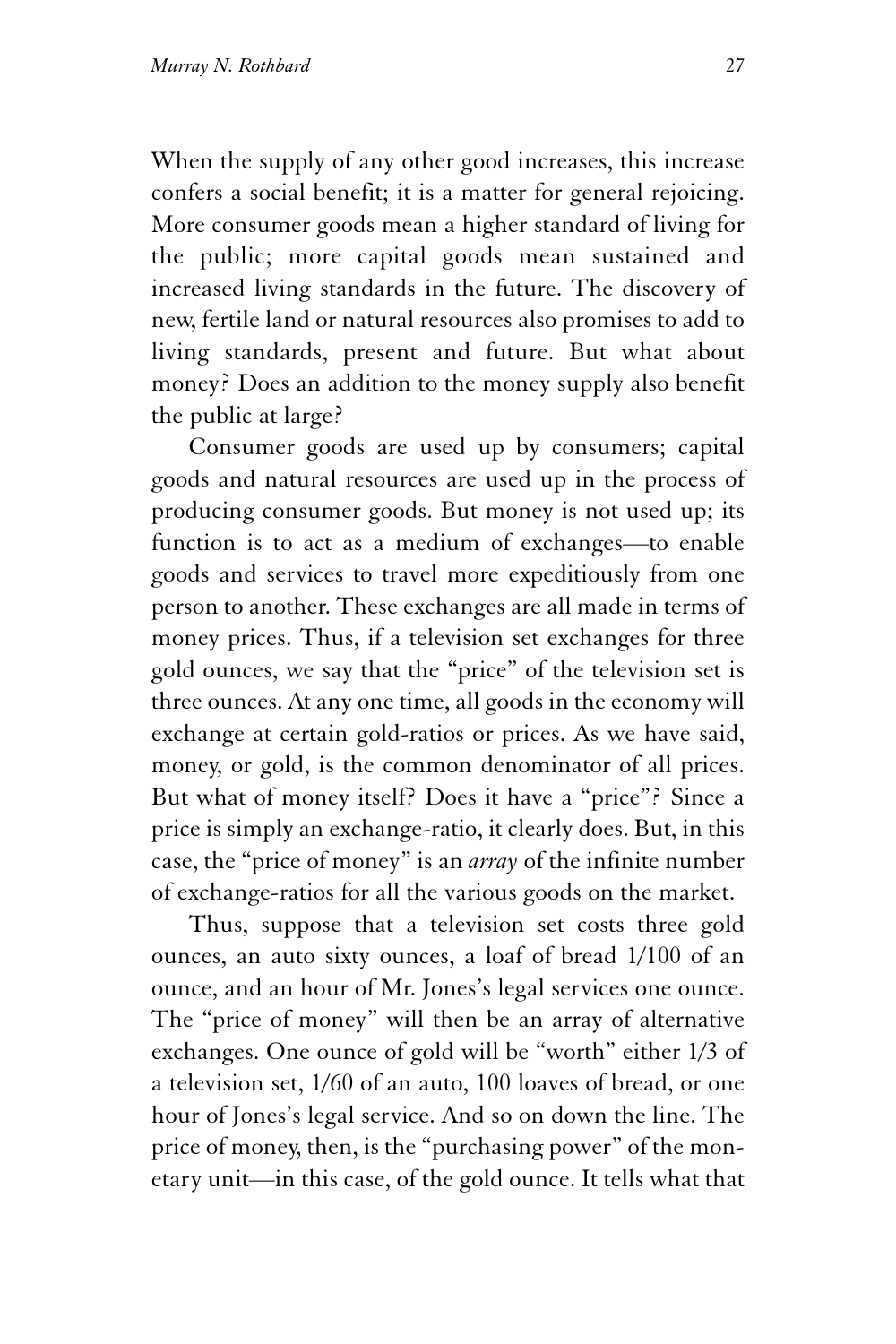ounce can purchase in exchange, just as the money-price of a television set tells how much money a television set can bring in exchange.

What determines the price of money? The same forces that determine all prices on the market—that venerable but eternally true law: "supply and demand." We all know that if the supply of eggs increases, the price will tend to fall; if the buyers' demand for eggs increases, the price will tend to rise. The same is true for money. An increase in the supply of money will tend to lower its "price;" an increase in the demand for money will raise it. But what is the demand for money? In the case of eggs, we know what "demand" means; it is the amount of money consumers are willing to spend on eggs, plus eggs retained and not sold by suppliers. Similarly, in the case of money, "demand" means the various goods offered in exchange for money, plus the money retained in cash and not spent over a certain time period. In both cases, "supply" may refer to the total stock of the good on the market.

What happens, then, if the supply of gold increases, demand for money remaining the same? The "price of money" falls, i.e., the purchasing power of the money-unit will fall all along the line. An ounce of gold will now be worth less than 100 loaves of bread, 1/3 of a television set, etc. Conversely, if the supply of gold falls, the purchasing power of the gold-ounce rises.

What is the effect of a change in the money supply? Following the example of David Hume, one of the first economists, we may ask ourselves what would happen if, overnight, some good fairy slipped into pockets, purses, and bank vaults, and doubled our supply of money. In our example, she magically doubled our supply of gold. Would we be twice as rich? Obviously not. What makes us rich is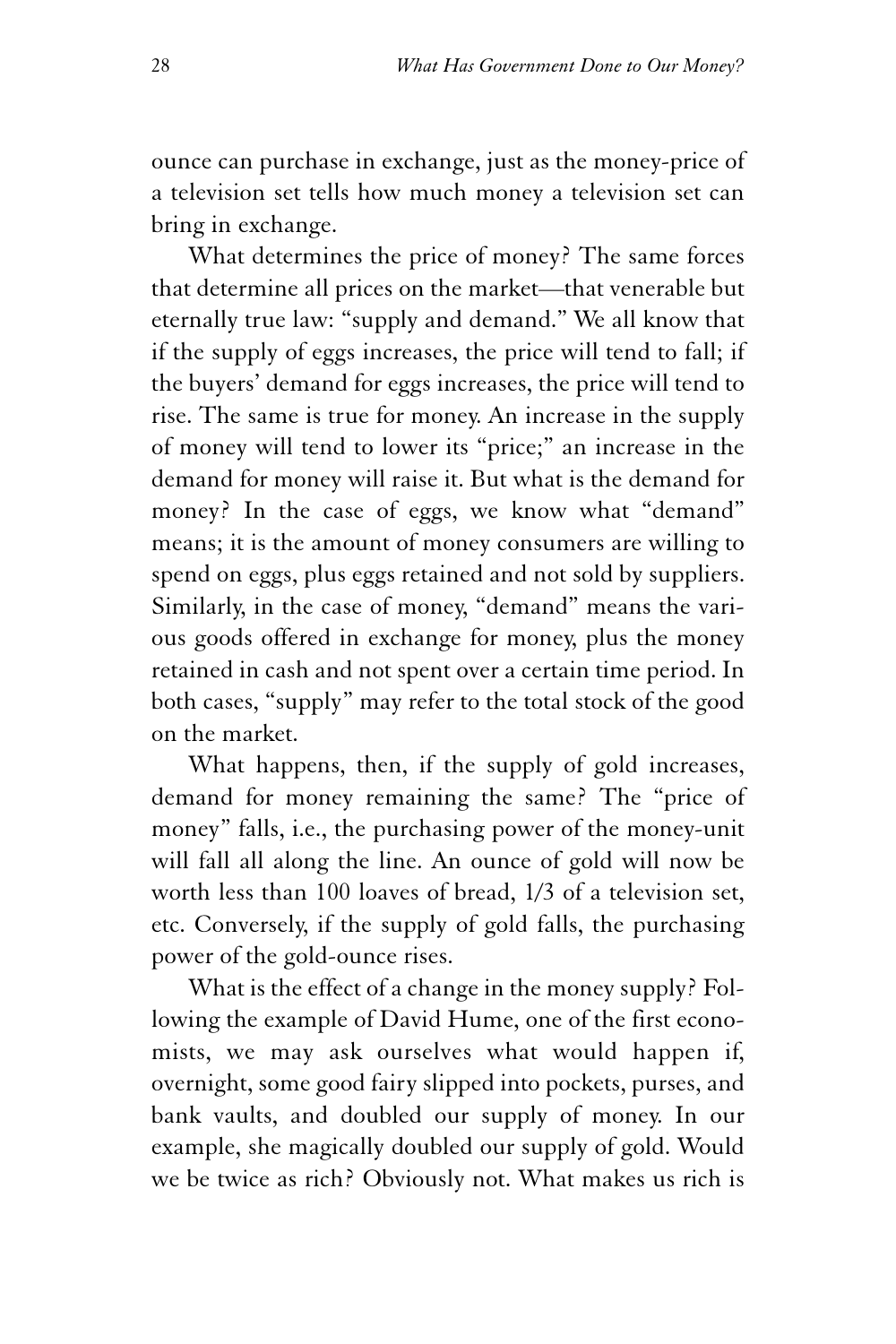an abundance of goods, and what limits that abundance is a scarcity of resources: namely land, labor, and capital. Multiplying coin will not whisk these resources into being. We may *feel* twice as rich for the moment, but clearly all we are doing is *diluting* the money supply. As the public rushes out to spend its new-found wealth, prices will, very roughly, double—or at least rise until the demand is satisfied, and money no longer bids against itself for the existing goods.

Thus, we see that while an increase in the money supply, like an increase in the supply of any good, lowers its price, the change *does not—unlike other goods—confer a social benefit*. The public at large is not made richer. Whereas new consumer or capital goods add to standards of living, new money only raises prices—i.e., dilutes its own purchasing power. The reason for this puzzle is that money is *only useful for its exchange value*. Other goods have various "real" utilities, so that an increase in their supply satisfies more consumer wants. Money has only utility for prospective exchange; its utility lies in its exchange value, or "purchasing power." Our law—that an increase in money does not confer a social benefit—stems from its unique use as a medium of exchange.

An increase in the money supply, then, only dilutes the effectiveness of each gold ounce; on the other hand, a fall in the supply of money raises the power of each gold ounce to do its work. We come to the startling truth that it *doesn't matter what the supply of money is*. Any supply will do as well as any other supply. The free market will simply adjust by changing the purchasing power, or effectiveness of the gold-unit. There is no need to tamper with the market in order to alter the money supply that it determines.

At this point, the monetary planner might object: "All right, granting that it is pointless to increase the money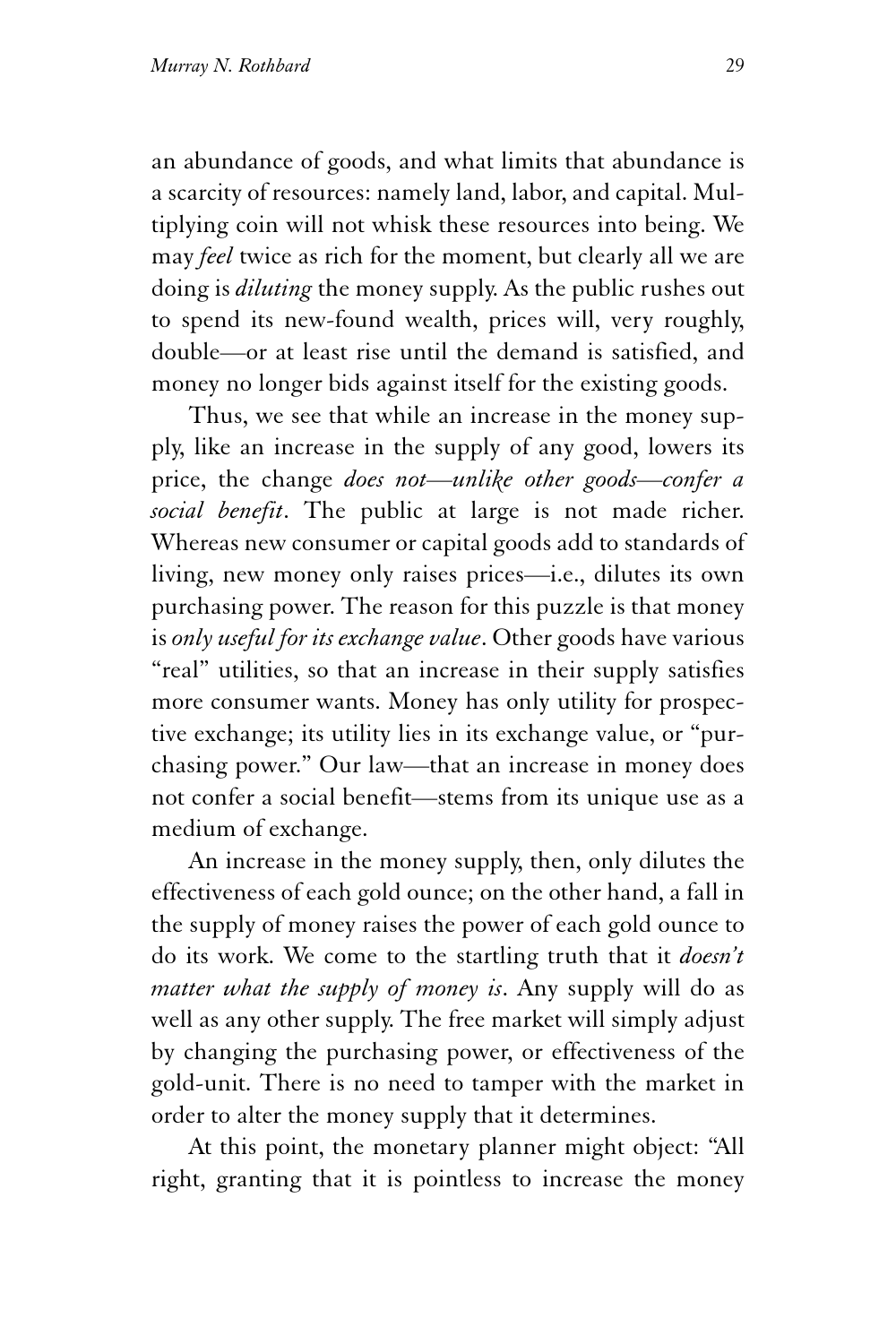supply, isn't gold mining a waste of resources? Shouldn't the government keep the money supply constant, and prohibit new mining?" This argument might be plausible to those who hold no principled objections to government meddling, though it would not convince the determined advocate of liberty. But the objection overlooks an important point: that gold is not only money, but is also, inevitably, a *commodity*. An increased supply of gold may not confer any *monetary* benefit, but it does confer a *nonmonetary* benefit—i.e., it does increase the supply of gold used in consumption (ornaments, dental work, and the like) and in production (industrial work). Gold mining, therefore, is not a social waste at all.

We conclude, therefore, that determining the supply of money, like all other goods, is best left to the free market. Aside from the general moral and economic advantages of freedom over coercion, no dictated quantity of money will do the work better, and the free market will set the production of gold in accordance with its relative ability to satisfy the needs of consumers, as compared with all other productive goods.10

## **9. The Problem of "Hoarding"**

The critic of monetary freedom is not so easily silenced, however. There is, in particular, the ancient bugbear of "hoarding." The image is conjured up of the selfish old

 $10$ Gold mining is, of course, no more profitable than any other business; in the long-run, its rate of return will be equal to the net rate of return in any other industry.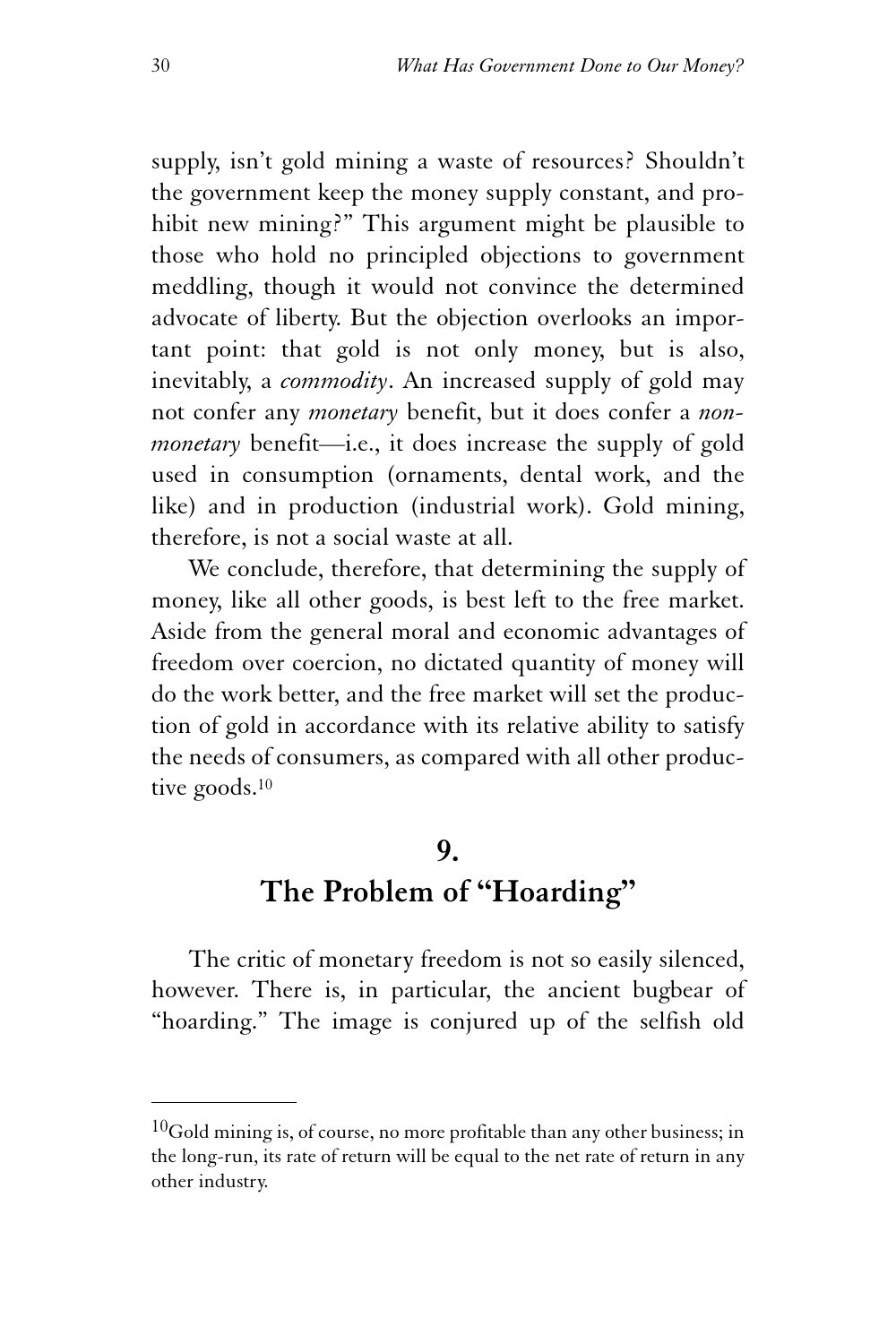miser who, perhaps irrationally, perhaps from evil motives, hoards up gold unused in his cellar or treasure trove thereby stopping the flow of circulation and trade, causing depressions and other problems. Is hoarding really a menace?

In the first place, what has simply happened is an increased demand for money on the part of the miser. As a result, prices of goods fall, and the purchasing power of the gold-ounce rises. There has been no loss to society, which simply carries on with a lower active supply of more "powerful" gold ounces.

Even in the worst possible view of the matter, then, nothing has gone wrong, and monetary freedom creates no difficulties. But there is more to the problem than that. For it is by no means irrational for people to desire *more* or *less* money in their cash balances.

Let us, at this point, study cash balances further. Why do people keep any cash balances at all? Suppose that all of us were able to foretell the future with absolute certainty. In that case, no one would have to keep cash balances on hand. Everyone would know exactly how much he will spend, and how much income he will receive, at all future dates. He need not keep any money at hand, but will lend out his gold so as to receive his payments in the needed amounts on the very days he makes his expenditures. But, of course, we necessarily live in a world of *uncertainty*. People do not precisely know what will happen to them, or what their future incomes or costs will be. The more uncertain and fearful they are, the more cash balances they will want to hold; the more secure, the less cash they will wish to keep on hand. Another reason for keeping cash is also a function of the real world of uncertainty. If people expect the price of money to fall in the near future, they will spend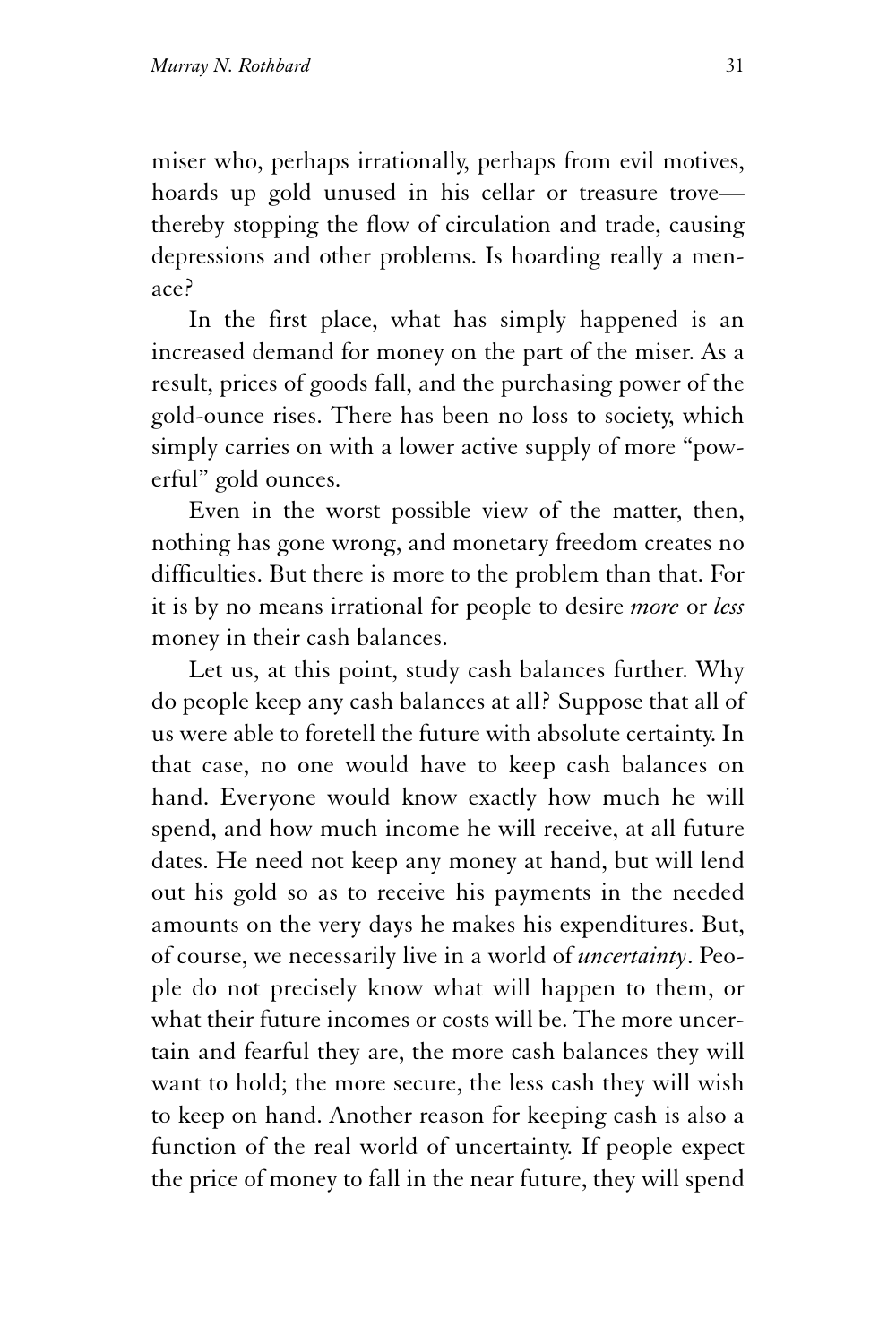their money now while money is more valuable, thus "dishoarding" and reducing their demand for money. Conversely, if they expect the price of money to rise, they will wait to spend money later when it is more valuable, and their demand for cash will increase. People's demands for cash balances, then, rise and fall for good and sound reasons.

Economists err if they believe something is wrong when money is not in constant, active "circulation." Money is only useful for exchange value, true, *but it is not only useful at the actual moment of exchange*. This truth has been often overlooked. Money is just as useful when lying "idle" in somebody's cash balance, even in a miser's "hoard."11 For that money is being held now in wait for possible future exchange—it supplies to its owner, right now, the usefulness of permitting exchanges at any time—present or future—the owner might desire.

It should be remembered that all gold must be owned by someone, and therefore that all gold must be held in people's cash balances. If there are 3,000 tons of gold in the society, all 3,000 tons must be owned and held, at any one time, in the cash balances of individual people. The total sum of cash balances is always identical with the total supply of money in the society. Thus, ironically, if it were not for the uncertainty of the real world, there could be no monetary system at all! In a certain world, no one would be willing to hold cash, so the demand for money in society would fall infinitely, prices would skyrocket without end, and any

<sup>&</sup>lt;sup>11</sup>At what point does a man's cash balance become a faintly disreputable "hoard," or the prudent man a miser? It is impossible to fix any definite criterion: generally, the charge of "hoarding" means that *A* is keeping more cash than *B* thinks is appropriate for *A*.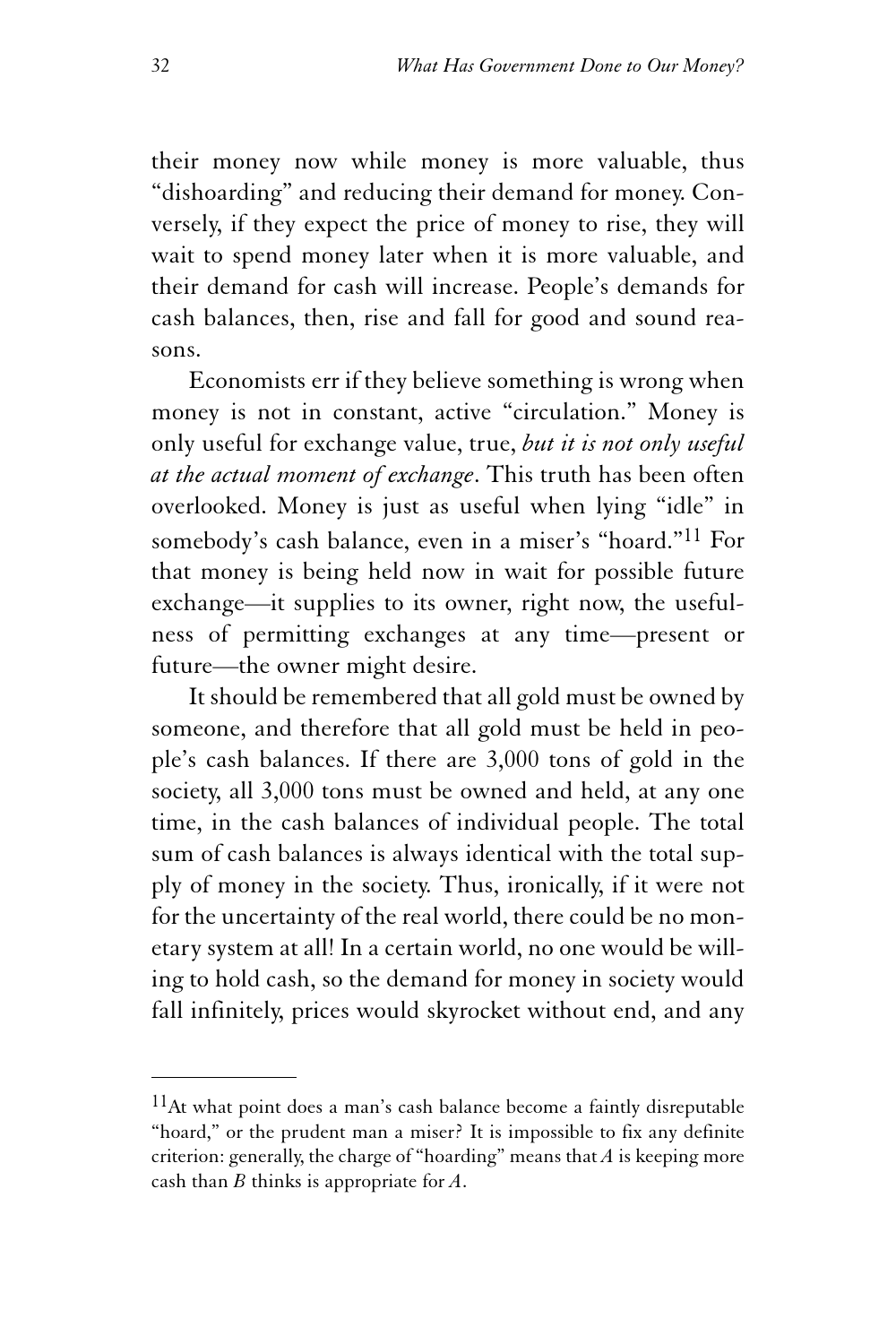monetary system would break down. Instead of the existence of cash balances being an annoying and troublesome factor, interfering with monetary exchange, it is absolutely necessary to any monetary economy.

It is misleading, furthermore, to say that money "circulates." Like all metaphors taken from the physical sciences, it connotes some sort of mechanical process, independent of human will, which moves at a certain speed of flow, or "velocity." Actually, money does not "circulate"; it is, from time, to time, *transferred* from one person's cash balance to another's. The existence of money, once again, depends upon people's willingness to hold cash balances.

At the beginning of this section, we saw that "hoarding" never brings any loss to society. Now, we will see that movement in the price of money caused by changes in the demand for money yields a positive social benefit—as positive as any conferred by increased supplies of goods and services. We have seen that the total sum of cash balances in society is equal and identical with the total supply of money. Let us assume the supply remains constant, say at 3,000 tons. Now, suppose, for whatever reason—perhaps growing apprehension—people's demand for cash balances increases. Surely, it is a positive social benefit to satisfy this demand. But how can it be satisfied when the total sum of cash must remain the same? Simply as follows: with people valuing cash balances more highly, the demand for money increases, and prices fall. As a result, the same total sum of cash balances now confers a higher "real" balance, i.e., it is higher in proportion to the prices of goods—to the work that money has to perform. In short, the effective cash balances of the public have increased. Conversely, a fall in the demand for cash will cause increased spending and higher prices. The public's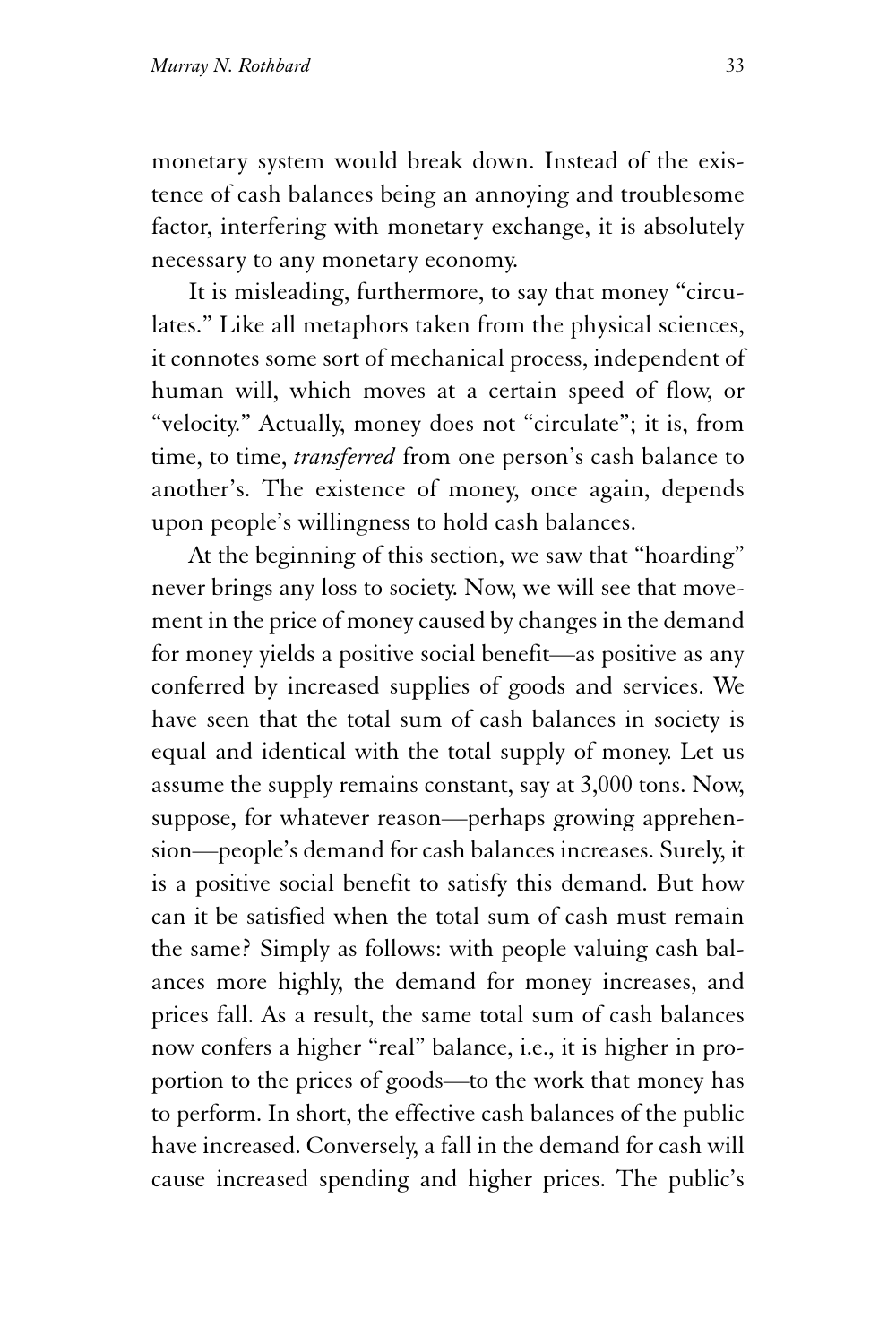desire for lower effective cash balances will be satisfied by the necessity for given total cash to perform more work.

Therefore, while a change in the price of money stemming from changes in supply merely alters the effectiveness of the money-unit and confers no social benefit, a fall or rise caused by a change in the *demand for* cash balances *does* yield a social benefit—for it satisfies a public desire for either a higher or lower proportion of cash balances to the work done by cash. On the other hand, an increased *supply* of money will *frustrate* public demand for a more *effective* sum total of cash (more effective in terms of purchasing power).

People will almost always say, if asked, that they want as much money as they can get! But what they really want is not more units of money—more gold ounces or "dollars" but more *effective* units, i.e., greater command of goods and services bought by money. We have seen that society cannot satisfy its demand for more money by increasing its supply—for an increased supply will simply *dilute* the effectiveness of each ounce, and the money will be no more really plentiful than before. People's standard of living (except in the nonmonetary uses of gold) cannot increase by mining more gold. If people want more effective gold ounces in their cash balances, they can get them only through a fall in prices and a rise in the effectiveness of each ounce.

## **10. Stabilize the Price Level?**

Some theorists charge that a free monetary system would be unwise, because it would not "stabilize the price level," i.e., the price of the money-unit. Money, they say, is supposed to be a fixed yardstick that never changes. Therefore, its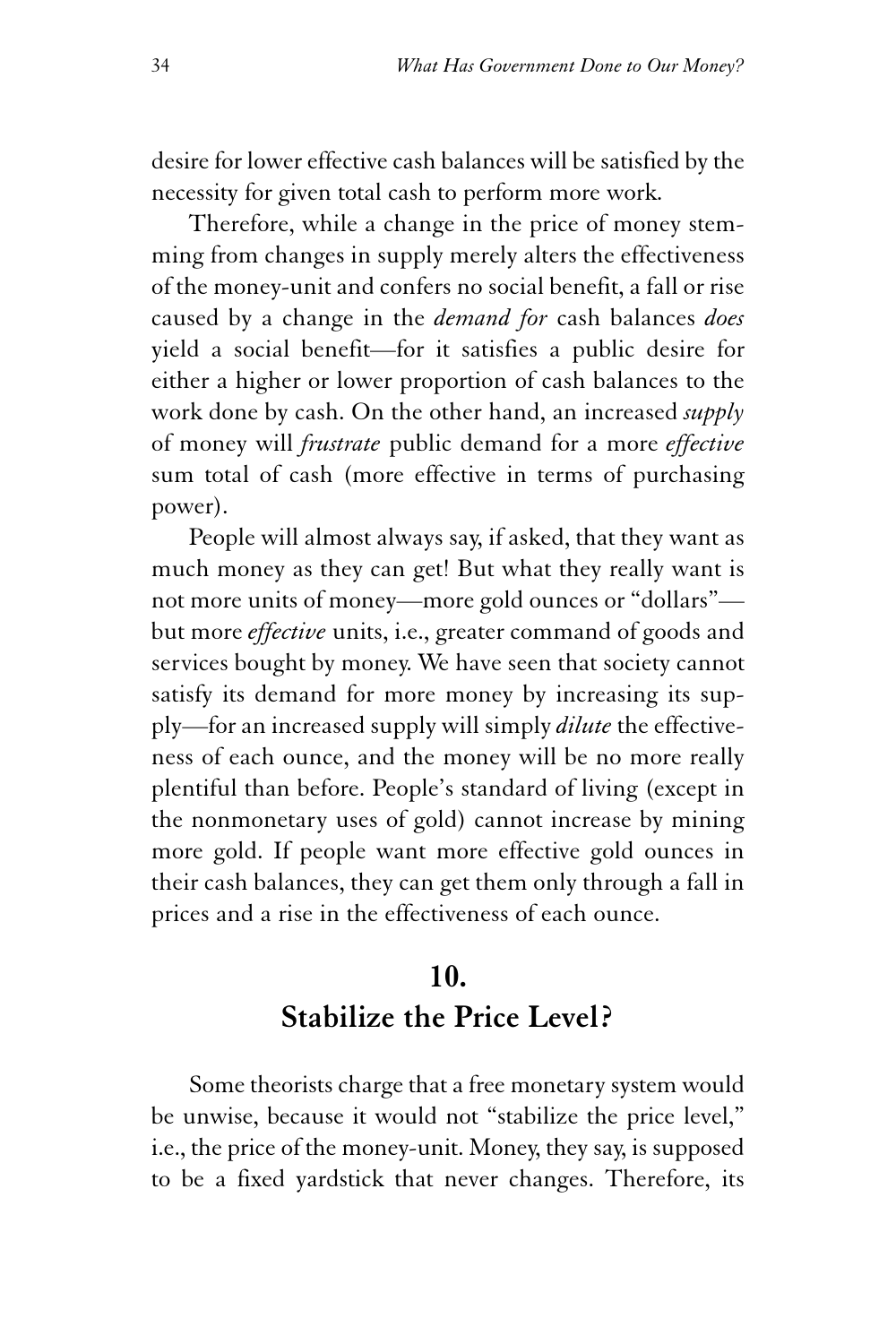value, or purchasing power, should be stabilized. Since the price of money would admittedly fluctuate on the free market, freedom must be overruled by government management to insure stability.12 Stability would provide justice, for example, to debtors and creditors, who will be sure of paying back dollars, or gold ounces, of the same purchasing power as they lent out.

Yet, if creditors and debtors want to hedge against future changes in purchasing power, they can do so easily on the free market. When they make their contracts, they can agree that repayment will be made in a sum of money *adjusted* by some agreed-upon index number of changes in the value of money. The stabilizers have long advocated such measures, but strangely enough, the very lenders and borrowers who are supposed to benefit most from stability, have rarely availed themselves of the opportunity. Must the government then *force* certain "benefits" on people who have already freely rejected them? Apparently, businessmen would rather take their chances, in this world of irremediable uncertainty, on their ability to anticipate the conditions of the market. After all, the price of money is no different from any other free price on the market. They can change in response to changes in demand of individuals; why not the monetary price?

Artificial stabilization would, in fact, seriously distort and hamper the workings of the market. As we have indicated, people would be unavoidably frustrated in their desires to alter their real proportion of cash balances; there

 $12$ How the government would go about this is unimportant at this point. Basically, it would involve governmentally-managed changes in the money supply.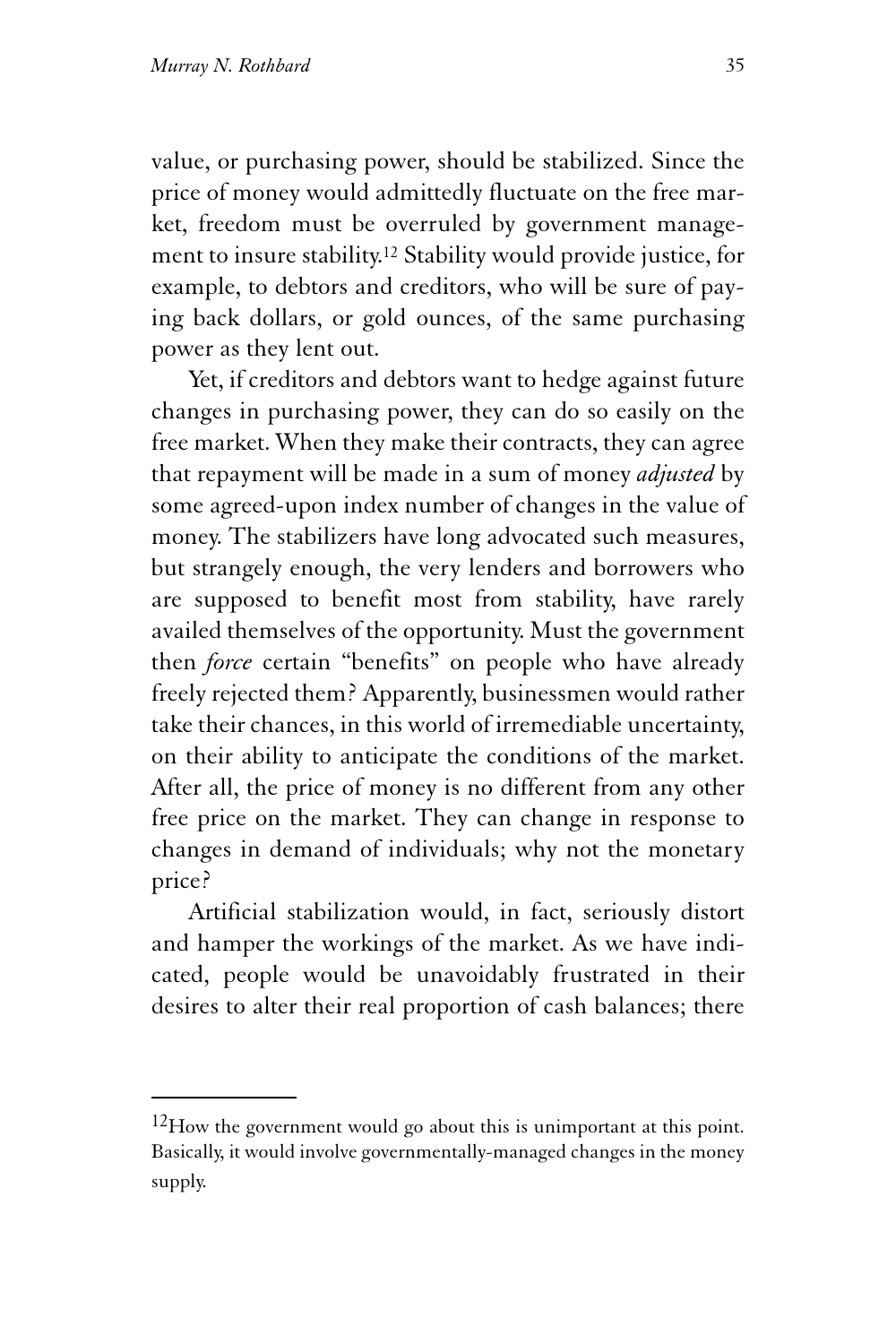would be no opportunity to change cash balances in proportion to prices. Furthermore, improved standards of living come to the public from the fruits of capital investment. Increased productivity tends to lower prices (and costs) and thereby distribute the fruits of free enterprise to all the public, raising the standard of living of all consumers. Forcible propping up of the price level prevents this spread of higher living standards.

Money, in short, is not a "fixed yardstick." It is a commodity serving as a medium for exchanges. Flexibility in its value in response to consumer demands is just as important and just as beneficial as any other free pricing on the market.

## **11. Coexisting Moneys**

So far we have obtained the following picture of money in a purely free economy: gold or silver coming to be used as a medium of exchange; gold minted by competitive private firms, circulating by weight; prices fluctuating freely on the market in response to consumer demands and supplies of productive resources. Freedom of prices necessarily implies freedom of movement for the purchasing power of the money-unit; it would be impossible to use force and interfere with movements in the value of money without simultaneously crippling freedom of prices for all goods. The resulting free economy would *not* be chaotic. On the contrary, the economy would move swiftly and efficiently to supply the wants of consumers. The money market can also be free.

Thus far, we have simplified the problem by assuming only one monetary metal—say, gold. Suppose that *two* or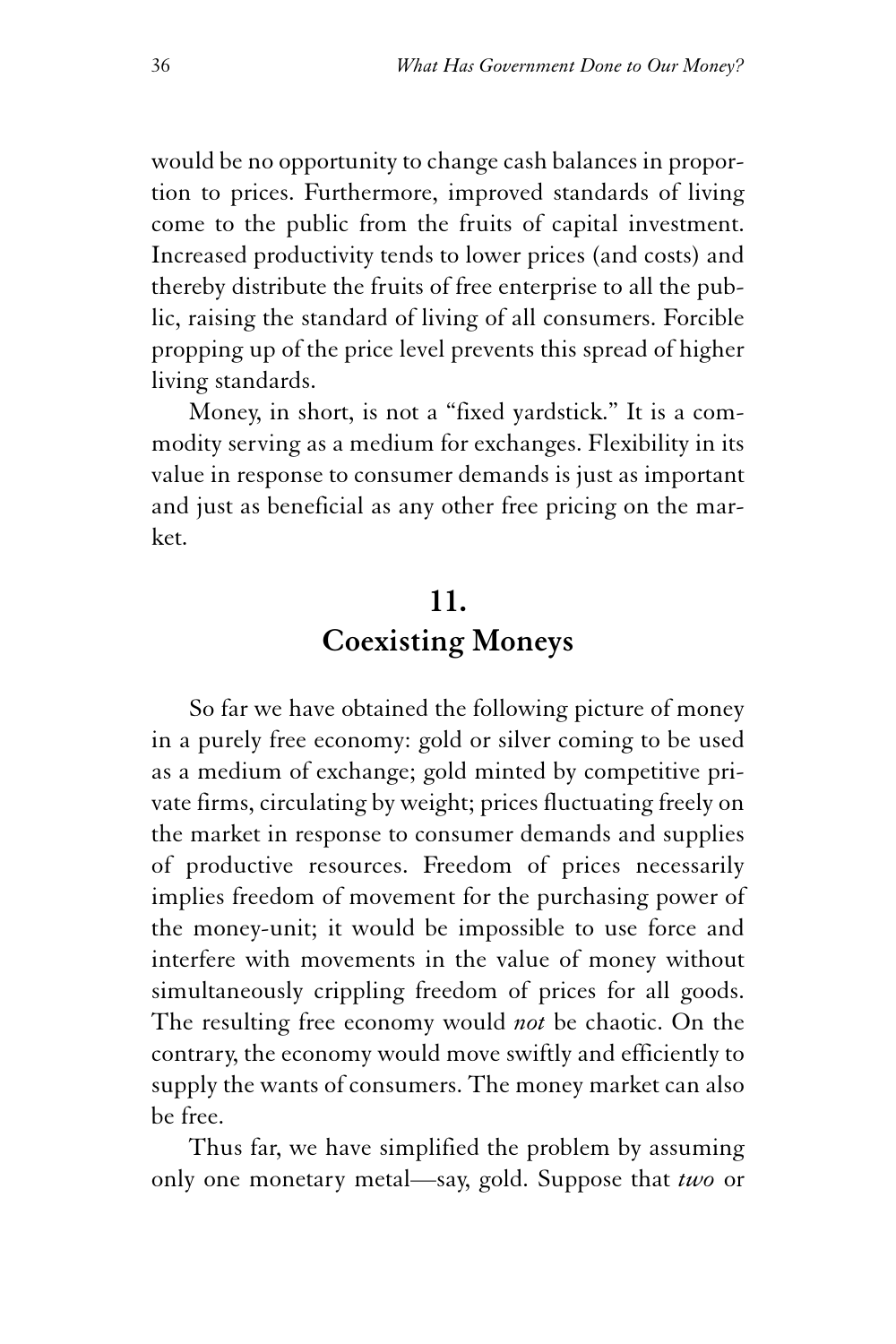more moneys continue to circulate on the world market say, gold and silver. Possibly, gold will be the money in one area and silver in another, or else they both may circulate side by side. Gold, for example, being ounce-for-ounce more valuable on the market than silver, may be used for larger transactions and silver for smaller. Would not two moneys be impossibly chaotic? Wouldn't the government have to step in and impose a fixed ration between the two ("bimetallism") or in some way demonetize one or the other metal (impose a "single standard")?

It is very possible that the market, given free rein, might eventually establish one single metal as money. But in recent centuries, silver stubbornly remained to challenge gold. It is not necessary, however, for the government to step in and save the market from its own folly in maintaining two moneys. Silver remained in circulation precisely because it was convenient (for small change, for example). Silver and gold could easily circulate side by side, and have done so in the past. The relative supplies of and demands for the two metals will determine the exchange rate between the two, and this rate, *like any other price*, will continually fluctuate in response to these changing forces. At one time, for example, silver and gold ounces might exchange at 16:1, another time at 15:1, etc. Which metal will serve as a unit of account depends on the concrete circumstances of the market. If gold is the money of account, then most transactions will be reckoned in gold ounces, and silver ounces will exchange at a freely-fluctuating price in terms of the gold.

It should be clear that the exchange rate and the purchasing powers of the units of the two metals will always tend to be proportional. If prices of goods are fifteen times as much in silver as they are in gold, then the exchange rate will tend to be set at 15:1. If not, it will pay to exchange from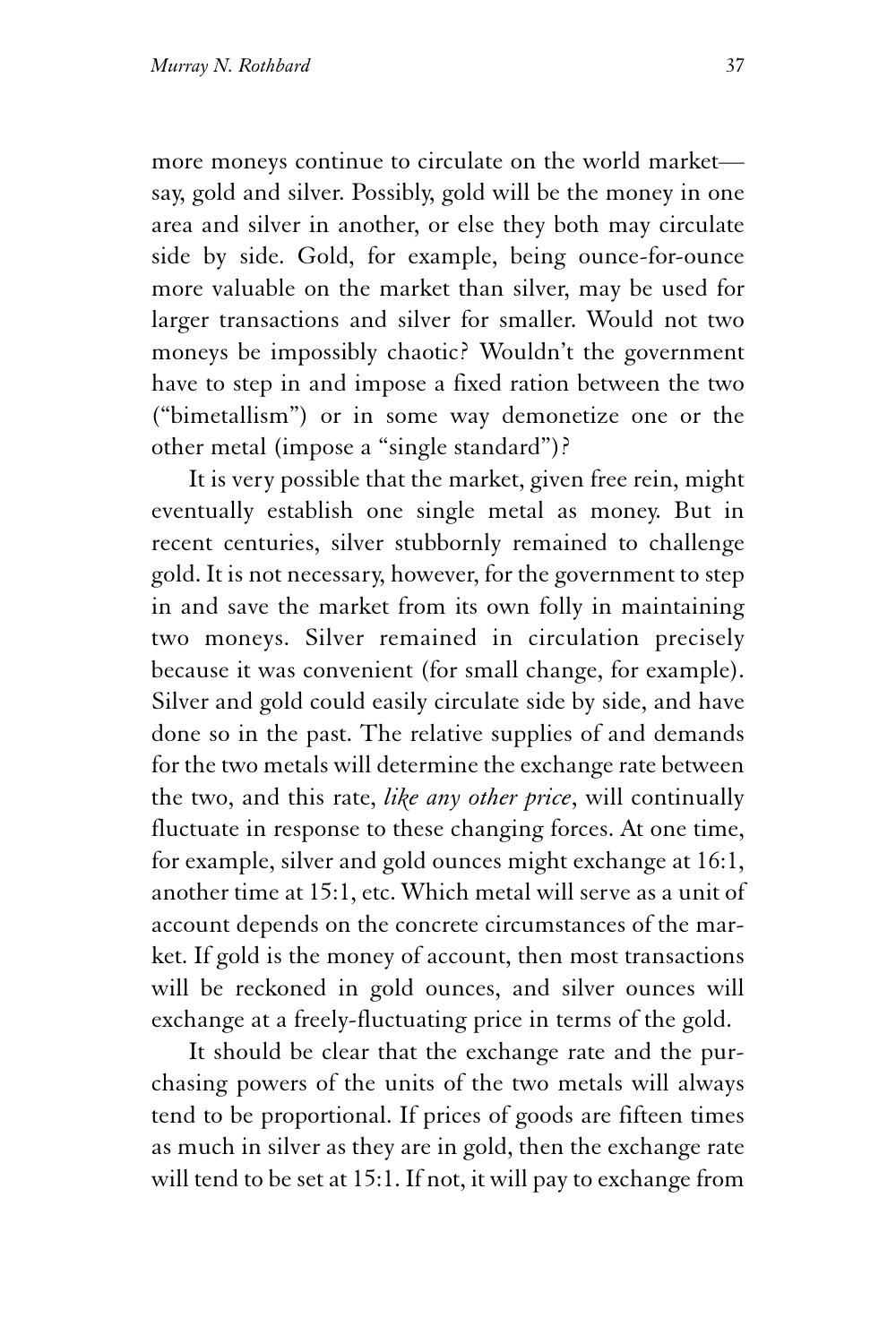one to the other until parity is reached. Thus, if prices are fifteen times as much in terms of silver as gold while silver/gold is 20:1, people will rush to sell their goods for gold, buy silver, and then rebuy the goods with silver, reaping a handsome gain in the process. This will quickly restore the "purchasing power parity" of the exchange rate; as gold gets cheaper in terms of silver, silver prices of goods go up, and gold prices of goods go down.

The free market, in short, is eminently *orderly* not only when money is free but even when there is more than one money circulating.

What kind of "standard" will a free money provide? The important thing is that the standard not be imposed by government decree. If left to itself, the market may establish gold as a single money ("gold standard"), silver as a single money ("silver standard"), or, perhaps most likely, both as moneys with freely-fluctuating exchange rates ("parallel standards").13

<sup>&</sup>lt;sup>13</sup>For historical examples of parallel standards, see W. Stanley Jevons, *Money and the Mechanism of Exchange* (London: Kegan Paul, 1905), pp. 88–96, and Robert S. Lopez, "Back to Gold, 1252," *Economic History Review* (December 1956): 224. Gold coinage was introduced into modern Europe almost simultaneously in Genoa and Florence. Florence instituted bimetallism, while "Genoa, on the contrary, in conformity to the principle of restricting state intervention as much as possible, did not try to enforce a fixed relation between coins of different metals," ibid. On the theory of parallel standards, see Mises, *Theory of Money and Credit*, pp. 179f. For a proposal that the United States go onto a parallel standard, by an official of the U.S. Assay Office, see I.W. Sylvester, *Bullion Certificates as Currency* (New York, 1882).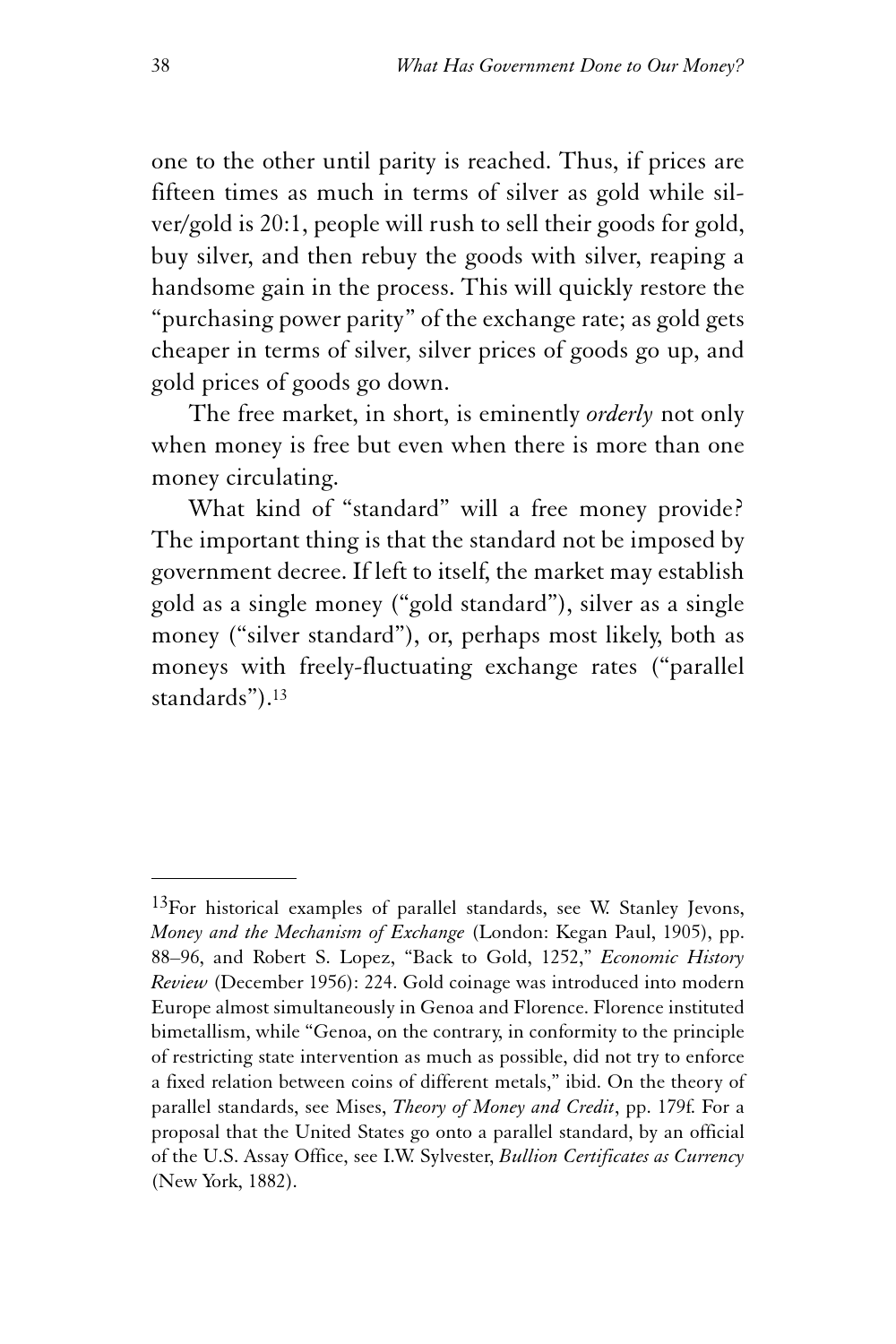## **12. Money Warehouses**

Suppose, then, that the free market has established gold as money (forgetting again about silver for the sake of simplicity). Even in the convenient shape of coins, gold is often cumbersome and awkward to carry and use directly in exchange. For larger transactions, it is awkward and expensive to transport several hundred pounds of gold. But the free market, ever ready to satisfy social needs, comes to the rescue. Gold, in the first place, must be stored somewhere, and just as specialization is most efficient in other lines of business, so it will be most efficient in the warehousing business. Certain firms, then, will be successful on the market in providing warehousing services. Some will be gold warehouses, and will store gold for its myriad owners. As in the case of all warehouses, the owner's right to the stored goods is established by a *warehouse receipt* which he receives in exchange for storing the goods. The receipt entitles the owner to claim his goods at any time he desires. This warehouse will earn profit no differently from any other—i.e., by charging a price for its storage services.

There is every reason to believe that gold warehouses, or money warehouses, will flourish on the free market in the same way that other warehouses will prosper. In fact, warehousing plays an even more important role in the case of money. For all other goods pass into consumption, and so must leave the warehouse after a while to be used up in production or consumption. But money, as we have seen, is mainly not "used" in the physical sense; instead, it is used to exchange for other goods, and to lie in wait for such exchanges in the future. In short, money is not so much "used up" as simply transferred from one person to another.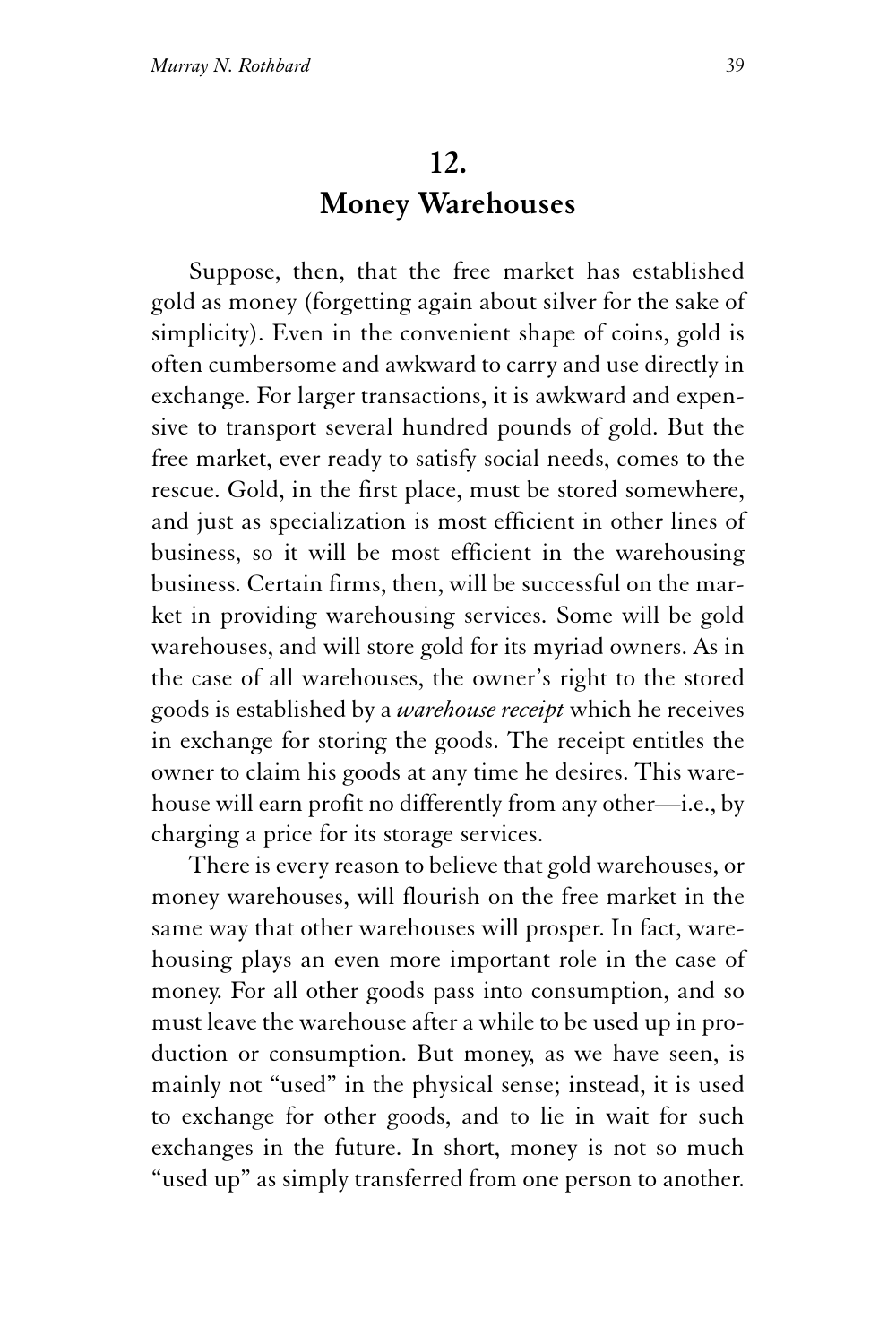In such a situation, convenience inevitably leads to *transfer of the warehouse receipt instead of the physical gold itself*. Suppose, for example, that Smith and Jones both store their gold in the same warehouse. Jones sells Smith an automobile for 100 gold ounces. They could go through the expensive process of Smith's redeeming his receipt, and moving their gold to Jones's office, with Jones turning right around and redepositing the gold again. But they will undoubtedly choose a far more convenient course: Smith simply gives Jones a warehouse receipt for 100 ounces of gold.

In this way, warehouse receipts for money come more and more to function as *money substitutes*. Fewer and fewer transactions move the actual gold; in more and more cases paper titles to the gold are used instead. As the market develops, there will be three limits on the advance of this substitution process. *One* is the extent that people us these money warehouses—called *banks*—instead of cash. Clearly, if Jones, for some reason, didn't like to use a bank, Smith would have to transport the actual gold. The *second* limit is the extent of the clientele of *each bank*. In other words, the more transactions taking place between clients of *different* banks, the more gold will have to be transported. The more exchanges are made by clients of the same bank, the less need to transport the gold. If Jones and Smith were clients of different warehouses, Smith's bank (or Smith himself) would have to transport the gold to Jones's bank. *Third*, the clientele must have confidence in the trustworthiness of their banks. If they suddenly find out, for example, that the bank officials have had criminal records, the bank will likely lose its business in short order. In this respect, all warehouses—and all businesses resting on good will—are alike.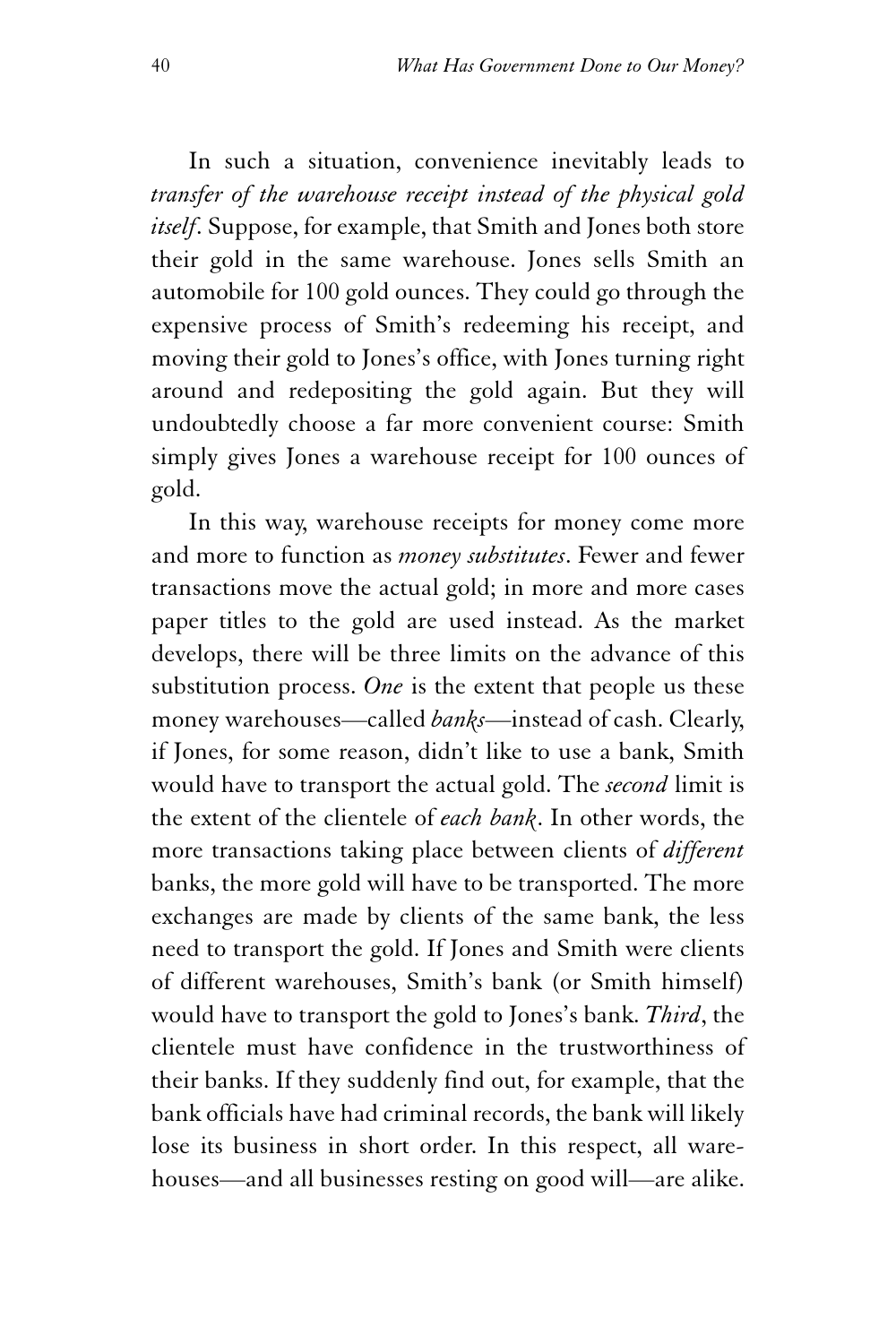As banks grow and confidence in them develops, their clients may find it more convenient in many cases to waive their right to paper receipts—called *bank notes—and, instead, to keep their titles as open book accounts*. In the monetary realm, these have been called *bank deposits*. Instead of transferring paper receipts, the client has a book claim at the bank; he makes exchanges by writing an order to his warehouse to transfer a portion of this account to someone else. Thus, in our example, Smith will order the bank to transfer book title to his 100 gold ounces to Jones. This written order is called a *check*.

It should be clear that, economically, there is no difference whatever between a bank note and a bank deposit. Both are claims to ownership of stored gold; both are transferred similarly as money substitutes, and both have the identical three limits on their extent of use. The client can choose, according to this convenience, whether he wishes to keep his title in note, or deposit, form.14

Now, what has happened to their money supply as a result of all these operations? If paper notes or bank deposits are used as "money substitutes," does this mean that the effective money supply in the economy has increased even though the stock of gold has remained the same? Certainly not. For the money substitutes are simply warehouse receipts for actually-deposited gold. If Jones deposits 100 ounces of gold in his warehouse and gets a receipt for it, the receipt can be used on the market as money, but only as a convenient *stand-in* for the gold, not as an increment. The gold in the vault is then no longer a part

<sup>14</sup>A third form of money-substitute will be *token coins* for very small change. These are, in effect, equivalent to bank notes, but "printed" on base metal rather than on paper.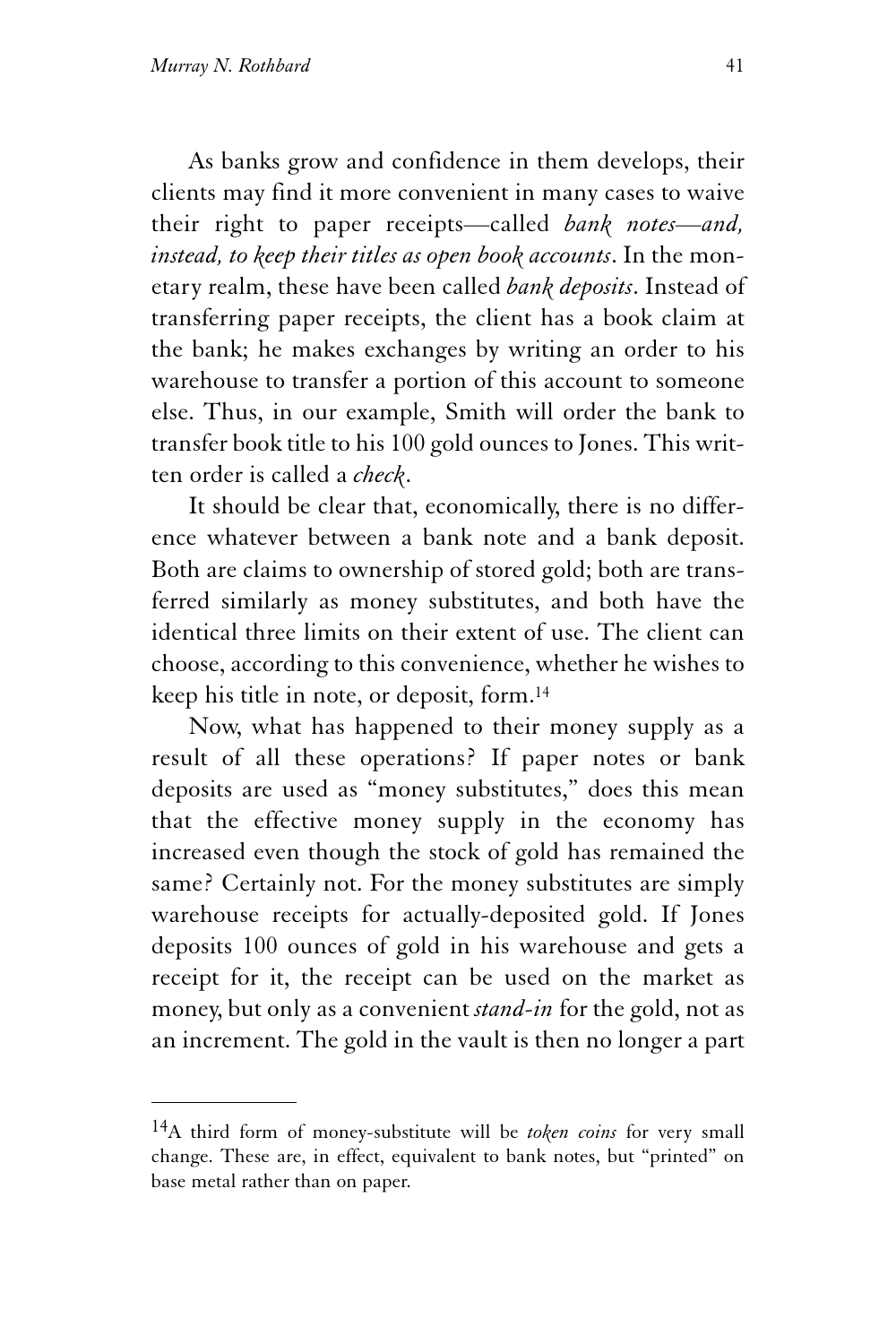of the effective money supply, but is held as a *reserve* for its receipt, to be claimed whenever desired by its owner. An increase or decrease in the use of substitutes, then, exerts no change on the money supply. Only the *form* of the supply is changed, not the total. Thus the money supply of a community may begin as ten million gold ounces. Then, six million may be deposited in banks, in return for gold notes, whereupon the effective supply will now be: four million ounces of gold, six million ounces of gold claims in paper notes. The total money supply has remained the same.

Curiously, many people have argued that it would be impossible for banks to make money if they were to operate on this "100 percent reserve" basis (gold always represented by its receipt). Yet, there is no real problem, any more than for any warehouse. Almost all warehouses keep all the goods for their owners (100 percent reserve) as a matter of course—in fact, it would be considered fraud or theft to do otherwise. Their profits are earned from service charges to their customers. The banks can charge for their services in the same way. If it is objected that customers will not pay the high service charges, this means that the banks' services are not in very great demand, and the use of their services will fall to the levels that consumers find worthwhile.

We come now to perhaps the thorniest problem facing the monetary economist: an evaluation of "fractional reserve banking." We must ask the question: would fractional reserve banking be permitted in a free market, or would it be proscribed as fraud? It is well-known that banks have rarely stayed on a "100 percent" basis very long. Since money can remain in the warehouse for a long period of time, the bank is tempted to use some of the money for its own account—tempted also because people do not ordinarily care whether the gold coins they receive back from the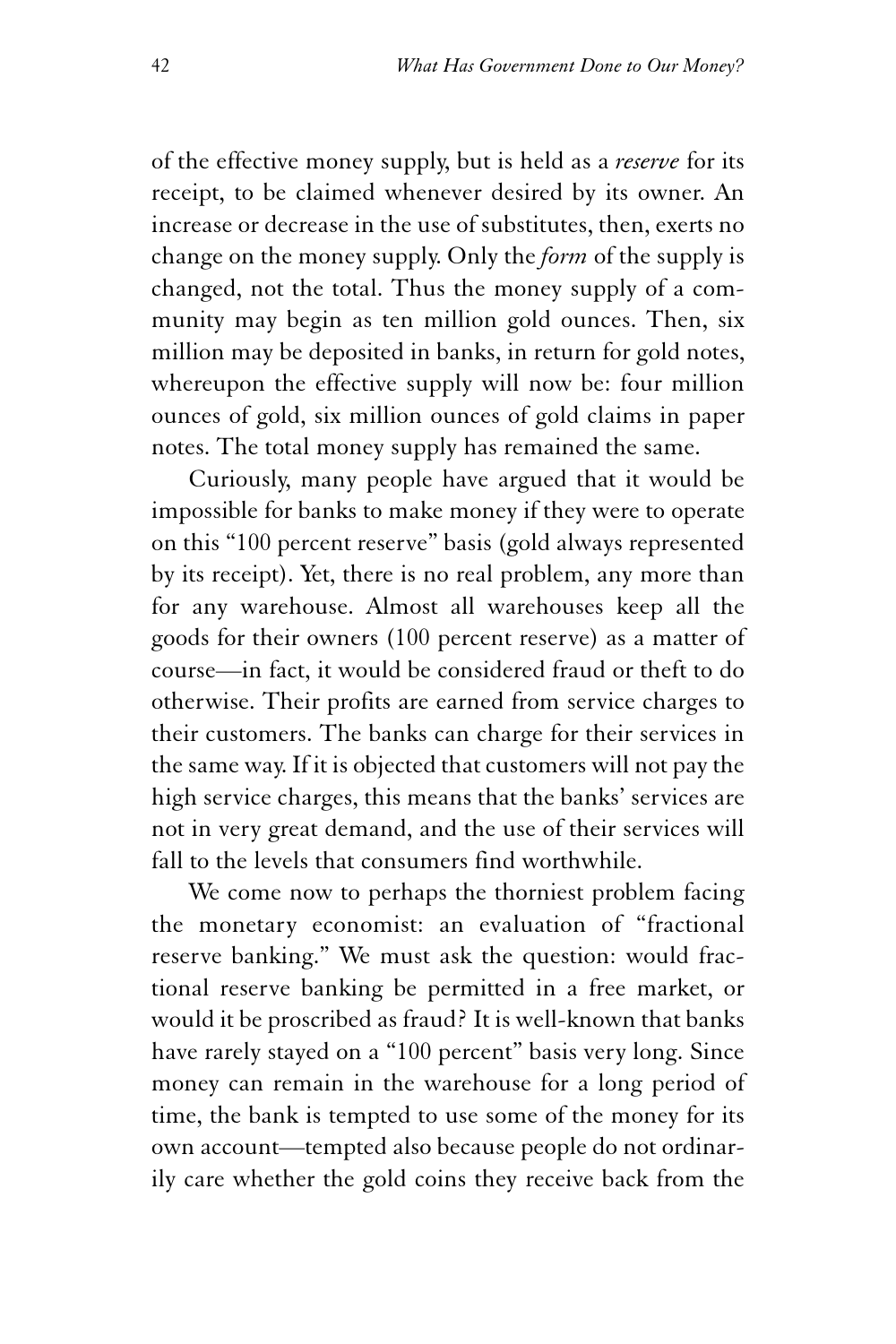warehouse are the identical gold coins they deposited. The bank is tempted, then to use other people's money to earn a profit for itself.

If the banks lend out the gold directly, the receipts, of course, are now partially invalidated. There are now some receipts with no gold behind them; in short, the bank is effectively insolvent, since it cannot possibly meet its own obligations if called upon to do so. It cannot possibly hand over its customers' property, should they all so desire.

Generally, banks, instead of taking the gold directly, print uncovered or "pseudo" warehouse receipts, i.e., warehouse receipts for gold that is not and cannot be there. These are then loaned at a profit. Clearly, the economic effect is the same. More warehouse receipts are printed than gold exists in the vaults. What the bank has done is to issue gold warehouse receipts which represent nothing, but are supposed to represent 100 percent of their face value in gold. The pseudo-receipts pour forth on the trusting market in the same way as the true receipts, and thus add to the effective money supply of the country. In the above example, if the banks now issue two million ounces of false receipts, with no gold behind them, the money supply of the country will rise from ten to twelve million gold ounces—at least until the hocus-pocus has been discovered and corrected. There are now, in addition to four million ounces of gold held by the public, eight million ounces of money substitutes, only six million of which are covered by gold.

Issue of pseudo-receipts, like counterfeiting of coin, is an example of *inflation*, which will be studied further below. *Inflation* may be defined as *any increase in the economy's supply of money not consisting of an increase in the stock of the*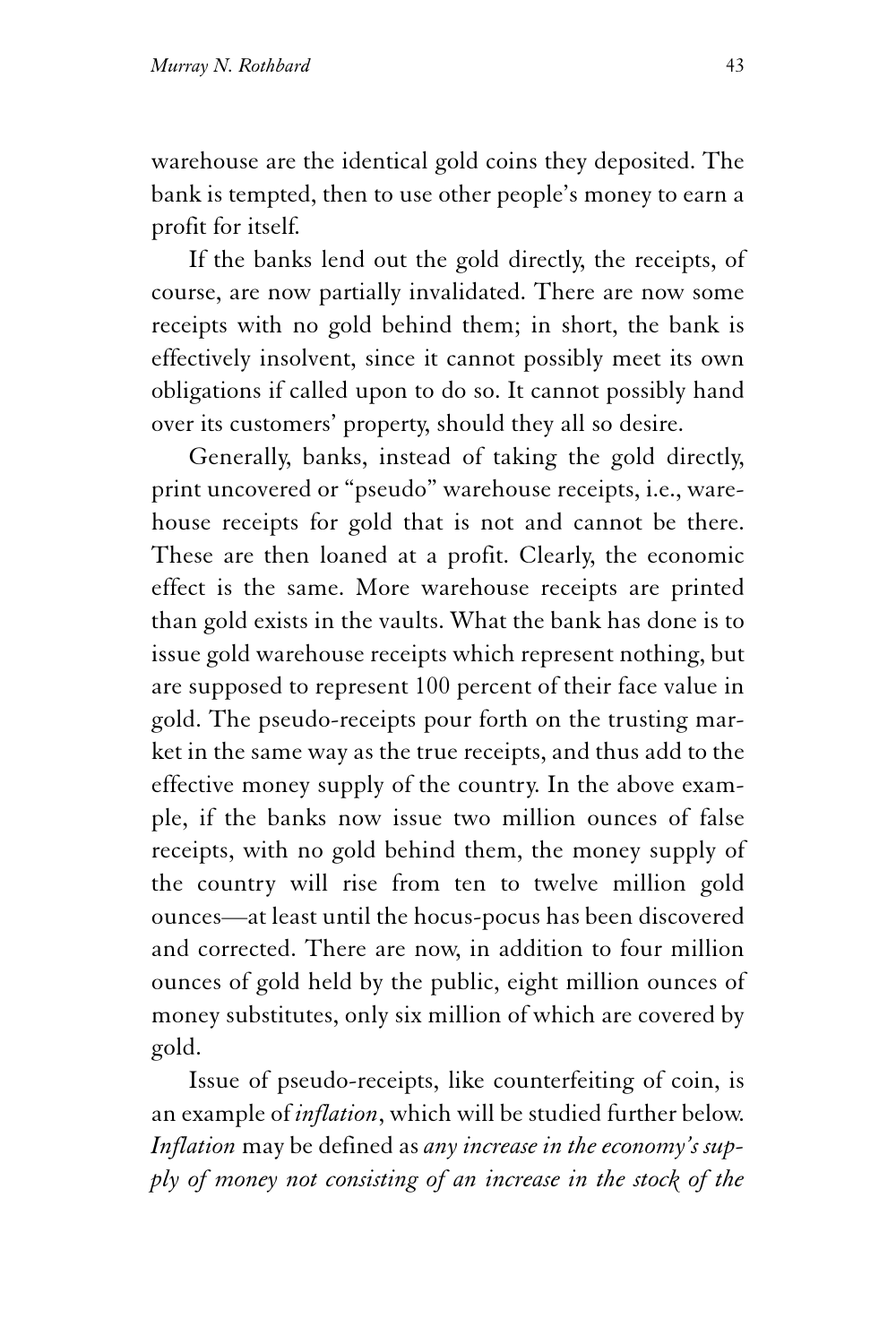*money metal*. Fractional reserve banks, therefore, are inherently inflationary institutions.

Defenders of banks reply as follows: the banks are simply functioning like other businesses—they take risks. Admittedly, if all the depositors presented their claims, the banks would be bankrupt, since outstanding receipts exceed gold in the vaults. But, banks simply take the chance—usually justified—that not everyone will ask for his gold. The great difference, however, between the "fractional reserve" bank and all other business is this: other businessmen use their own or borrowed capital in ventures, and if they borrow credit, they promise to pay at a future date, taking care to have enough money at hand on that date to meet their obligation. If Smith borrows 100 gold ounces for a year, he will arrange to have 100 gold ounces available on that future date. But the bank isn't borrowing from its depositors; it doesn't pledge to pay back gold at a certain date in the future. Instead, it pledges to pay the receipt in gold at any time, on demand. In short, the bank note or deposit is not an IOU, or debt; it is a warehouse receipt for other people's property. Further, when a businessman borrows or lends money, he does not add to the money supply. The loaned funds are *saved* funds, part of the existing money supply being transferred from saver to borrower. Bank issues, on the other hand, artificially increase the money supply since pseudo-receipts are injected into the market.

A bank, then, is not taking the usual business risk. It does not, like all businessmen, arrange the time pattern of its assets proportionately to the time pattern of liabilities, i.e., see to it that it will have enough money, on due dates, to pay its bills. Instead, most of its liabilities are instantaneous, but its assets are not.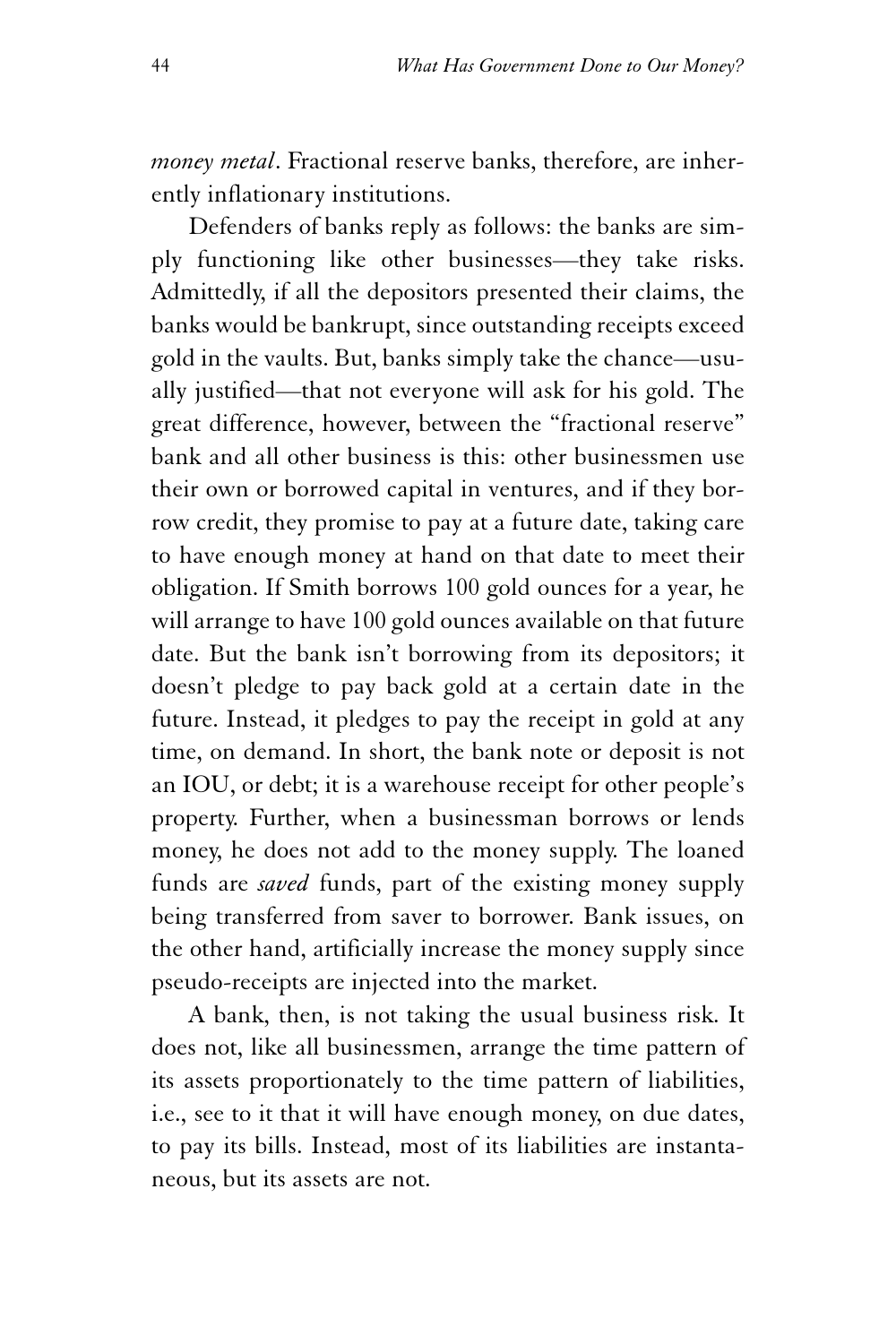The bank creates new money out of thin air, and does not, like everyone else, have to acquire money by producing and selling its services. In short, the bank is *already* and at all times bankrupt; but its bankruptcy is only *revealed* when customers get suspicious and precipitate "bank runs." No other business experiences a phenomenon like a "run." No other business can be plunged into bankruptcy overnight simply because its customers decide to repossess their own property. No other business creates fictitious new money, which will evaporate when truly gauged.

The dire economic effects of fractional bank money will be explored in the next chapter. Here we conclude that, morally, such banking would have no more right to exist in a truly free market than any other form of implicit theft. It is true that the note or deposit does not actually say on its face that the warehouse guarantees to keep a full backing of gold on hand at all times. But the bank does promise to redeem on demand, and so when it issues any fake receipts, it is already committing fraud, since it immediately becomes impossible for the bank to keep its pledge and redeem all of its notes and deposits.15 Fraud, therefore, is immediately being committed when the act of issuing pseudo-receipts takes place. *Which* particular receipts are fraudulent can only be discovered *after* a run on the bank has occurred (since all the receipts look alike), and the latecoming claimants are left high and dry.16

<sup>15</sup>See Amasa Walker, *The Science of Wealth*, 3rd ed. (Boston: Little, Brown, 1867), pp. 139–41; and pp. 126–232 for an excellent discussion of the problems of a fractional-reserve money.

<sup>&</sup>lt;sup>16</sup>Perhaps a libertarian system would consider "general warrant deposits" (which allow the warehouse to return any homogeneous good to the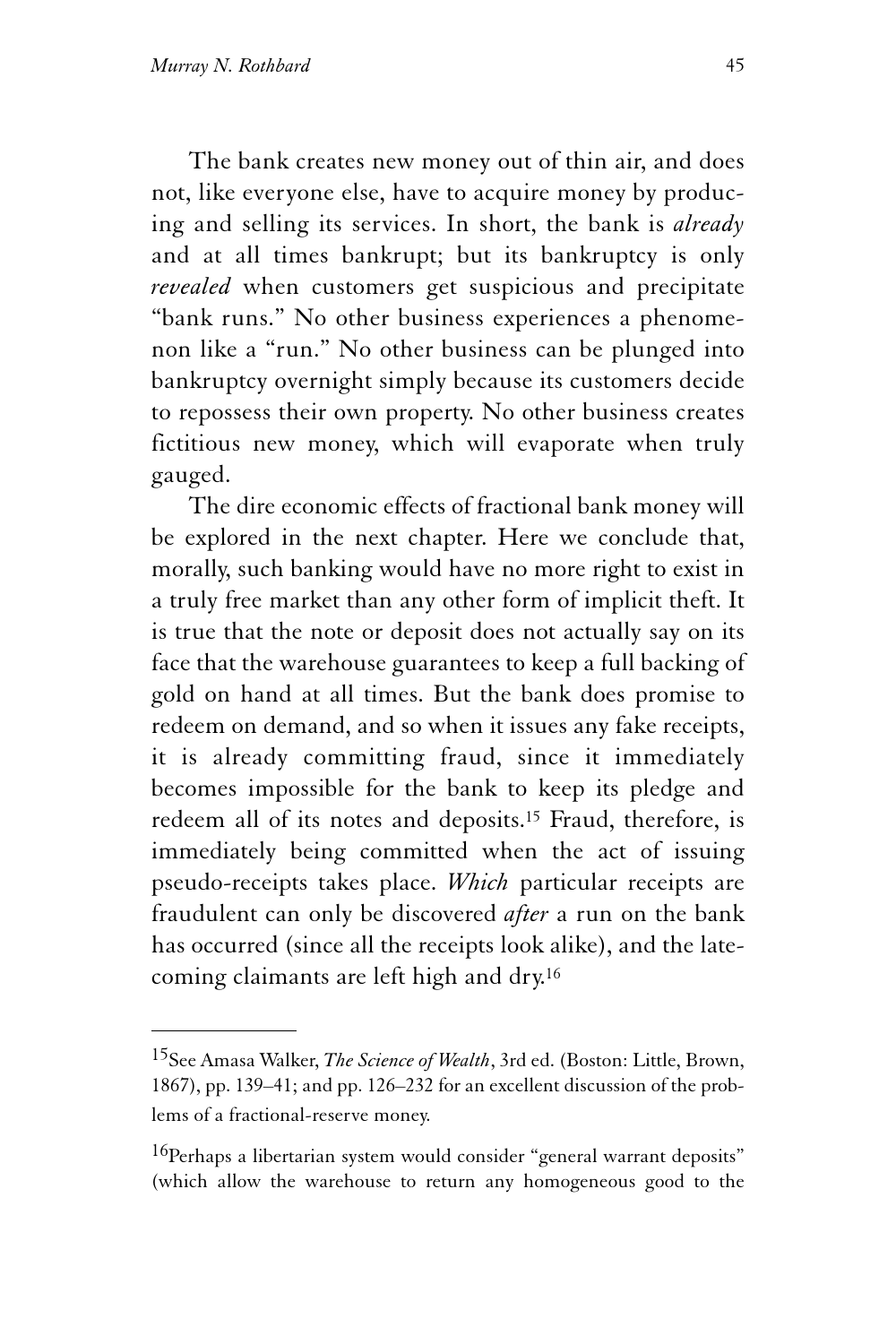If fraud is to be proscribed in a free society, then fractional reserve banking would have to meet the same fate.<sup>17</sup> Suppose, however, that fraud and fractional reserve banking are permitted, with the banks only required to fulfill their obligations to redeem in gold on demand. Any failure to do so would mean instant bankruptcy. Such a system has come to be known as "free banking." Would there then be a heavy fraudulent issue of money substitutes, with resulting artificial creation of new money? Many people have assumed so, and believed that "wildcat banking" would then simply inflate the money supply astronomically. But, on the contrary, "free banking" would lead to a far "harder" monetary system than we have today.

The banks would be checked by the same three limits that we noted above, and checked rather rigorously. In the first place, each bank's expansion will be limited by a loss of gold to another bank. For a bank can only expand money within the limits of its *own* clientele. Suppose, for example, that Bank *A*, with 10,000 ounces of gold deposited, now issues 2,000 ounces of false warehouse receipts to gold, and lends them to various enterprises, or invests them in securities. The borrower, or former holder of securities, will spend

depositor) as "specific warrant deposits," which, like bills of lading, pawn tickets, dock warrants, etc., establish ownership to certain specific earmarked objects. For, in the case of a general deposit warrant, the warehouse is tempted to treat the goods as its *own* property, instead of being the property of its customers. This is precisely what the banks have been doing. See Jevons, *Money and the Medium of Exchange*, pp. 207–12.

<sup>&</sup>lt;sup>17</sup>Fraud is *implicit* theft, since it means that a contract has not been completed after the value has been received. In short, if *A* sells *B* a box labeled "corn flakes" and it turns out to be straw upon opening, *A*'s fraud is really theft of *B*'s property. Similarly, the issue of warehouse receipts for nonexistent goods, identical with genuine receipts, is fraud upon those who possess claims to nonexistent property.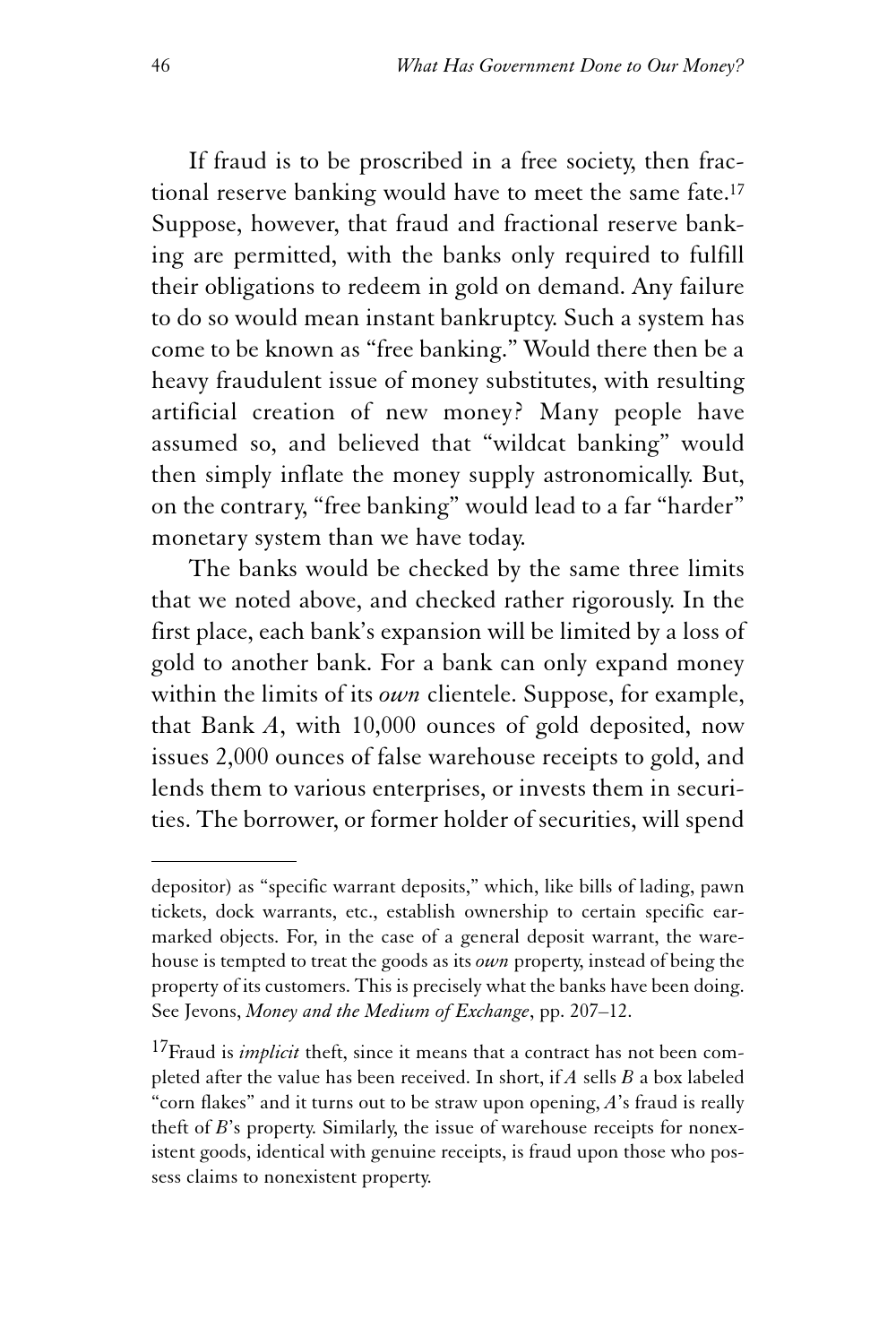the new money on various goods and services. Eventually, the money going the rounds will reach an owner who is a client of *another* bank, *B*.

At that point, Bank *B* will call upon Bank *A* to redeem its receipt in gold, so that the gold can be transferred to Bank *B*'s vaults. Clearly, the wider the extent of each bank's clientele, and the more the clients trade with one another, the more scope there is for each bank to expand its credit and money supply. For if the bank's clientele is narrow, then soon after its issue of created money, it will be called upon to redeem—and, as we have seen, it doesn't have the wherewithal to redeem more than a fraction of its obligations. To avoid the threat of bankruptcy from this quarter, then, the narrower the scope of a bank's clientele, the greater the fraction of gold it must keep in reserve, and the less it can expand. If there is one bank in each country, there will be far more scope for expansion than if there is one bank for every two persons in the community. Other things being equal, then, the more banks there are, and the tinier their size, the "harder"—and better—the monetary supply will be. Similarly, a bank's clientele will also be limited by those who don't use a bank at all. The more people use actual gold instead of bank money, the less room there is for bank inflation.

Suppose, however, that the banks form a cartel, and agree to pay out each other's receipts, and not call for redemption. And suppose further that bank money is in universal use. Are there any limits left on bank expansion? Yes, there remains the check of client confidence in the banks. As bank credit and the money supply expand further and further, more and more clients will get worried over the lowering of the reserve fraction. And, in a truly free society, those who know the truth about the real insolvency of the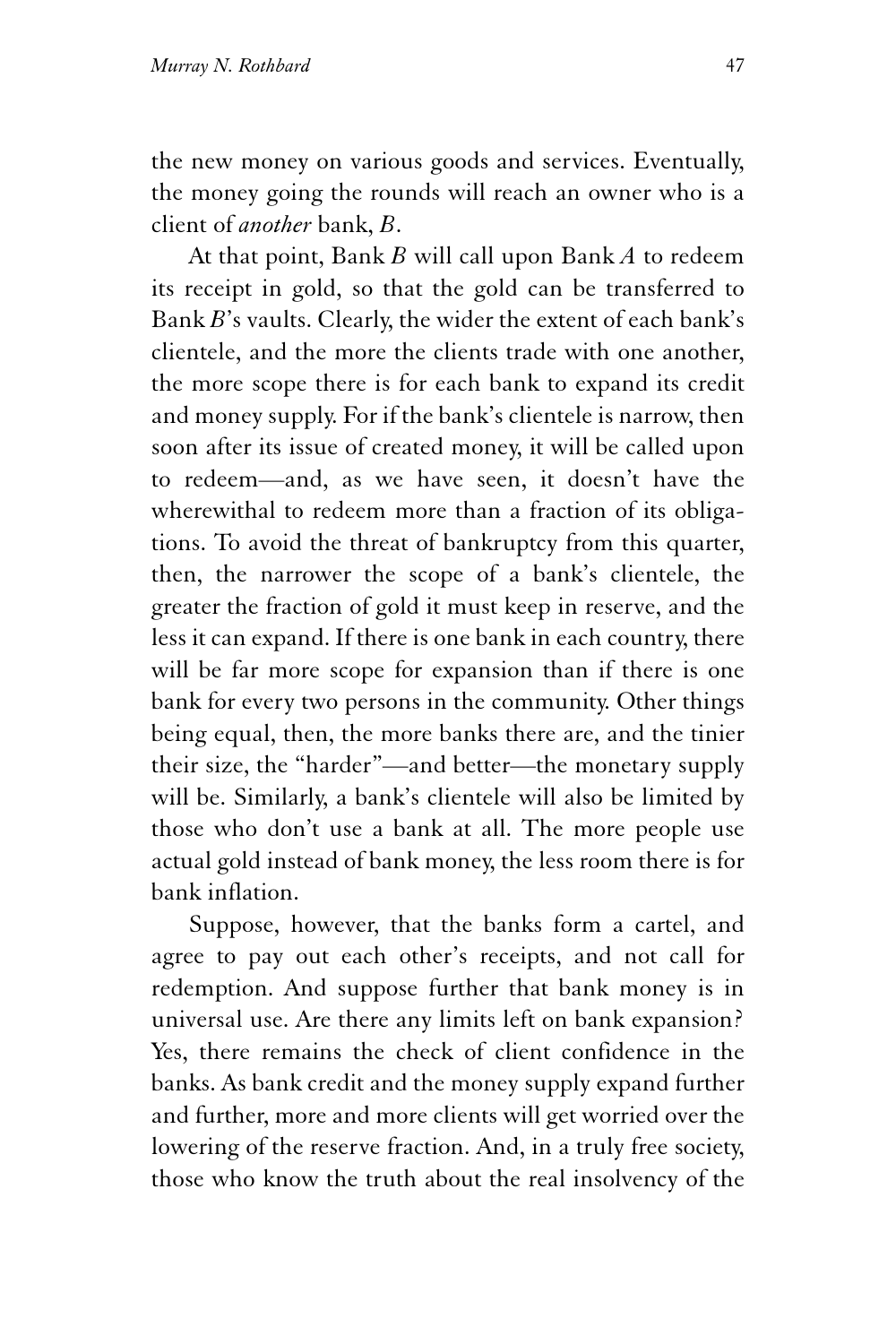banking system will be able to form AntiBank Leagues to urge clients to get their money out before it is too late. In short, leagues to urge bank runs, or the threat of their formation, will be able to stop and reverse the monetary expansion.

None of this discussion is meant to impugn the general practice of *credit*, which has an important and vital function on the free market. In a credit transaction, the possessor of money (a good useful in the present) exchanges it for an IOU payable at some future date (the IOU being a "future good") and the interest charge reflects the higher valuation of present goods over future goods on the market. But bank notes or deposits are *not* credit; they are warehouse receipts, instantaneous claims to cash (e.g., gold) in the bank vaults. The debtor makes sure that he pays his debt when payment becomes due; the fractional reserve banker can never pay more than a small fraction of his outstanding liabilities.

We turn, in the next chapter, to a study of the various forms of governmental interference in the monetary system—most of them designed, not to repress fraudulent issue, but on the contrary, to remove these and other natural checks on inflation.

## **13. Summary**

What have we learned about money in a free society? We have learned that *all* money has originated, and must originate, in a useful commodity chosen by the free market as a medium of exchange. The unit of money is simply a unit of weight of the monetary commodity—usually a metal, such as gold or silver. Under freedom, the commodities chosen as money, their shape and form, are left to the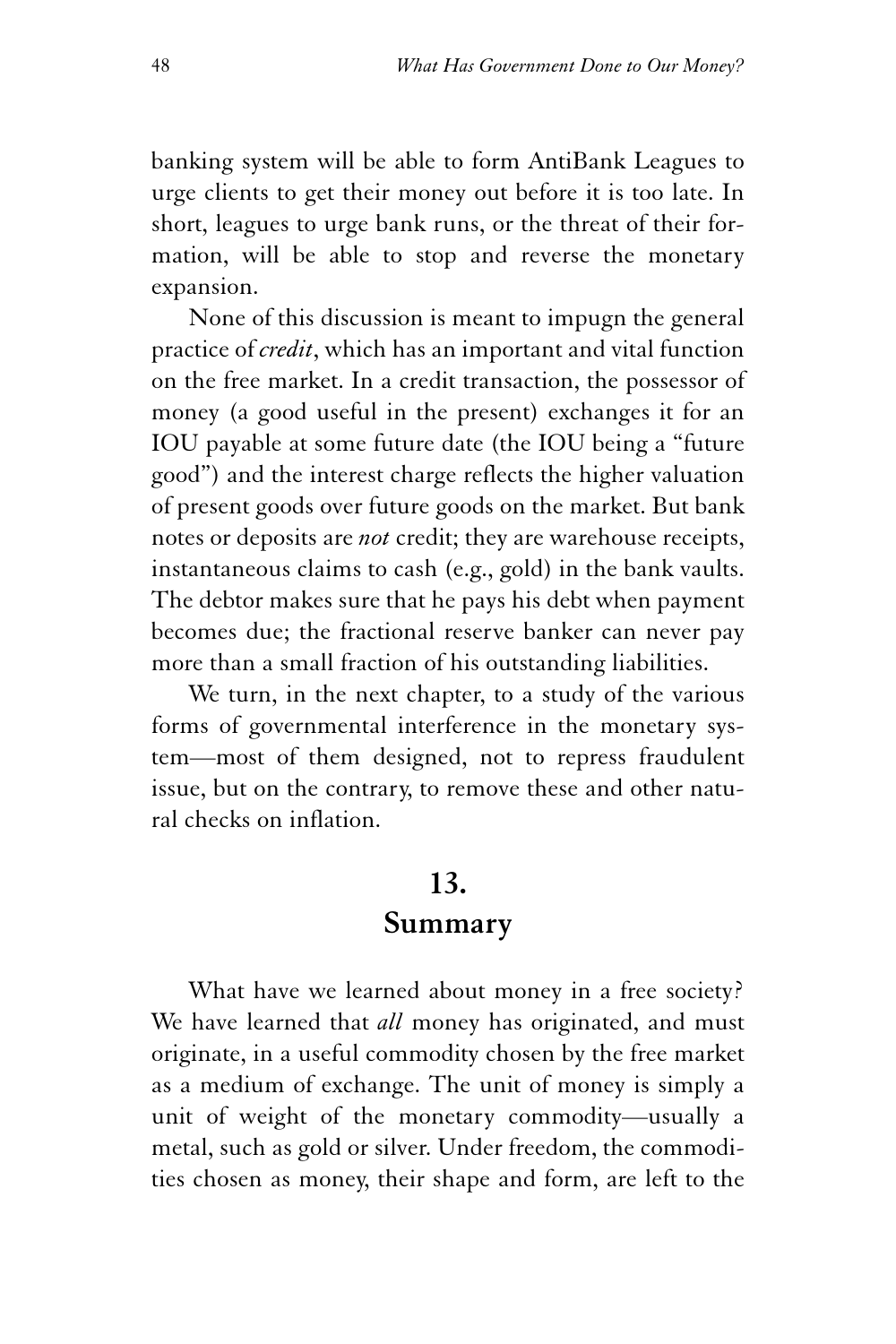voluntary decisions of free individuals. Private coinage, therefore, is just as legitimate and worthwhile as any business activity. The "price" of money is its purchasing power in terms of all goods in the economy, and this is determined by its supply, and by every individual's demand for money. Any attempt by government to fix the price will interfere with the satisfaction of people's demands for money. If people find it more convenient to use more than one metal as money, the exchange rate between them on the market will be determined by the relative demands and supplies, and will tend to equal the ratios of their respective purchasing power. Once there is enough supply of a metal to permit the market to choose it as money, no increase in supply can improve its monetary function. An increase in money supply will then merely dilute the effectiveness of each ounce of money without helping the economy. An increased stock of gold or silver, however, fulfills more *non*monetary wants (ornament, industrial purposes, etc.) served by the metal, and is therefore socially useful. Inflation (an increase in money substitutes not covered by an increase in the metal stock) is never socially useful, but merely benefits one set of people at the expense of another. Inflation, being a fraudulent invasion of property, could not take place on the free market.

In sum, freedom can run a monetary system as superbly as it runs the rest of the economy. Contrary to many writers, there is nothing special about money that requires extensive governmental dictation. Here, too, free men will best and most smoothly supply all their economic wants. For money as for all other activities of man, "liberty is the mother, not the daughter, of order."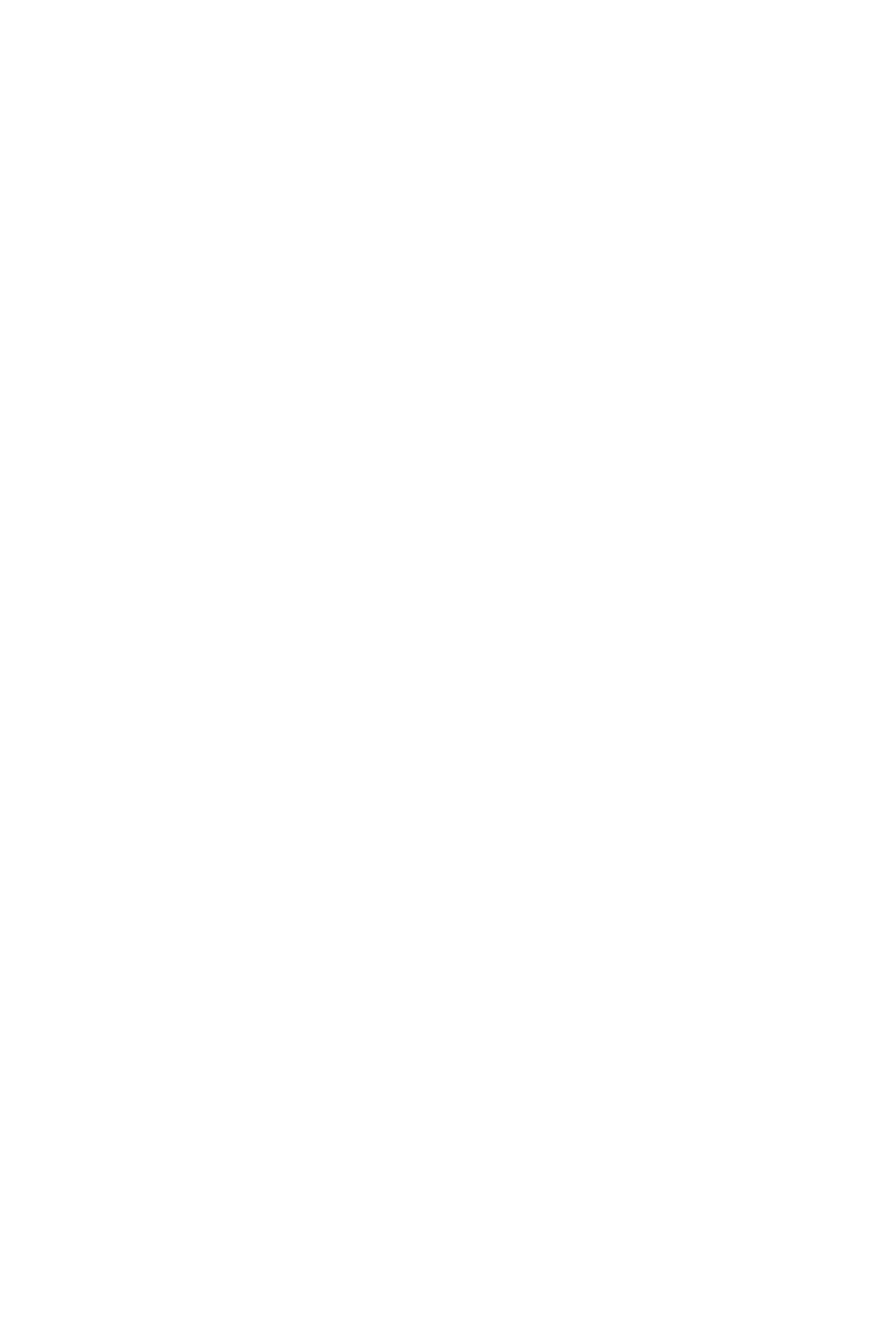# III.

# GOVERNMENT MEDDLING WITH MONEY

## **1. The Revenue of Government**

GOVERNMENTS, IN CONTRAST TO all other organizations, do not obtain their revenue as payment for their services. Consequently, governments face an economic problem different from that of everyone else. Private individuals who want to acquire more goods and services from others must produce and sell more of what others want. Governments need only find some method of expropriating more goods without the owner's consent.

In a barter economy, government officials can only expropriate resources in one way: by seizing goods *in kind*. In a monetary economy they will find it easier to seize *monetary* assets, and then use the money to acquire goods and services for government, or else pay the money as subsidies to favored groups. Such seizure is called *taxation*.1

<sup>&</sup>lt;sup>1</sup>Direct seizure of goods is therefore not now as extensive as monetary expropriation. Instances of the former still occurring are "due process" seizure of land under eminent domain, quartering of troops in an occupied country, and especially compulsory confiscation of labor service (e.g., military conscription, compulsory jury duty, and forcing business to keep tax records and collect withholding taxes).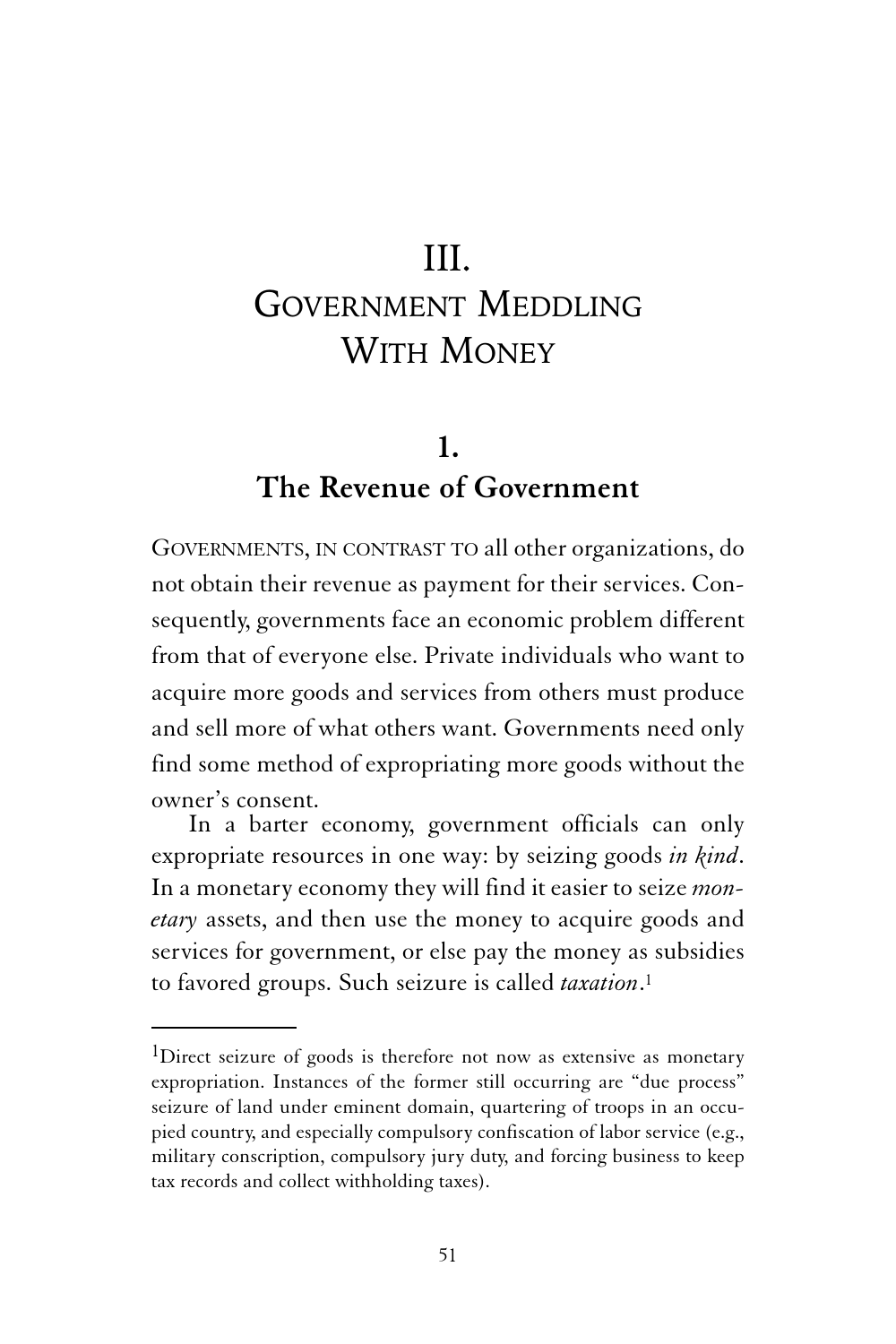Taxation, however, is often unpopular, and, in less temperate days, frequently precipitated revolutions. The emergence of money, while a boon to the human race, also opened a more subtle route for governmental expropriation of resources. On the free market, money can be acquired by producing and selling goods and services that people want, or by mining (a business no more profitable, in the long run, than any other). But if government can find ways to engage in *counterfeiting*—the creation of new money out of thin air—it can quickly produce its own money without taking the trouble to sell services or mine gold. It can then appropriate resources slyly and almost unnoticed, without rousing the hostility touched off by taxation. In fact, counterfeiting can create in its very victims the blissful illusion of unparalleled prosperity.

Counterfeiting is evidently but another name for inflation—both creating new "money" that is not standard gold or silver, and both functioning similarly. And now we see why governments are inherently inflationary: because inflation is a powerful and subtle means for government acquisition of the public's resources, a painless and all the more dangerous form of taxation.

## **2.**

### **The Economic Effects of Inflation**

To gauge the economic effects of inflation, let us see what happens when a group of counterfeiters set about their work. Suppose the economy has a supply of 10,000 gold ounces, and counterfeiters, so cunning that they cannot be detected, pump in 2,000 "ounces" more. What will be the consequences? First, there will be a clear gain to the counterfeiters. They take the newly-created money and use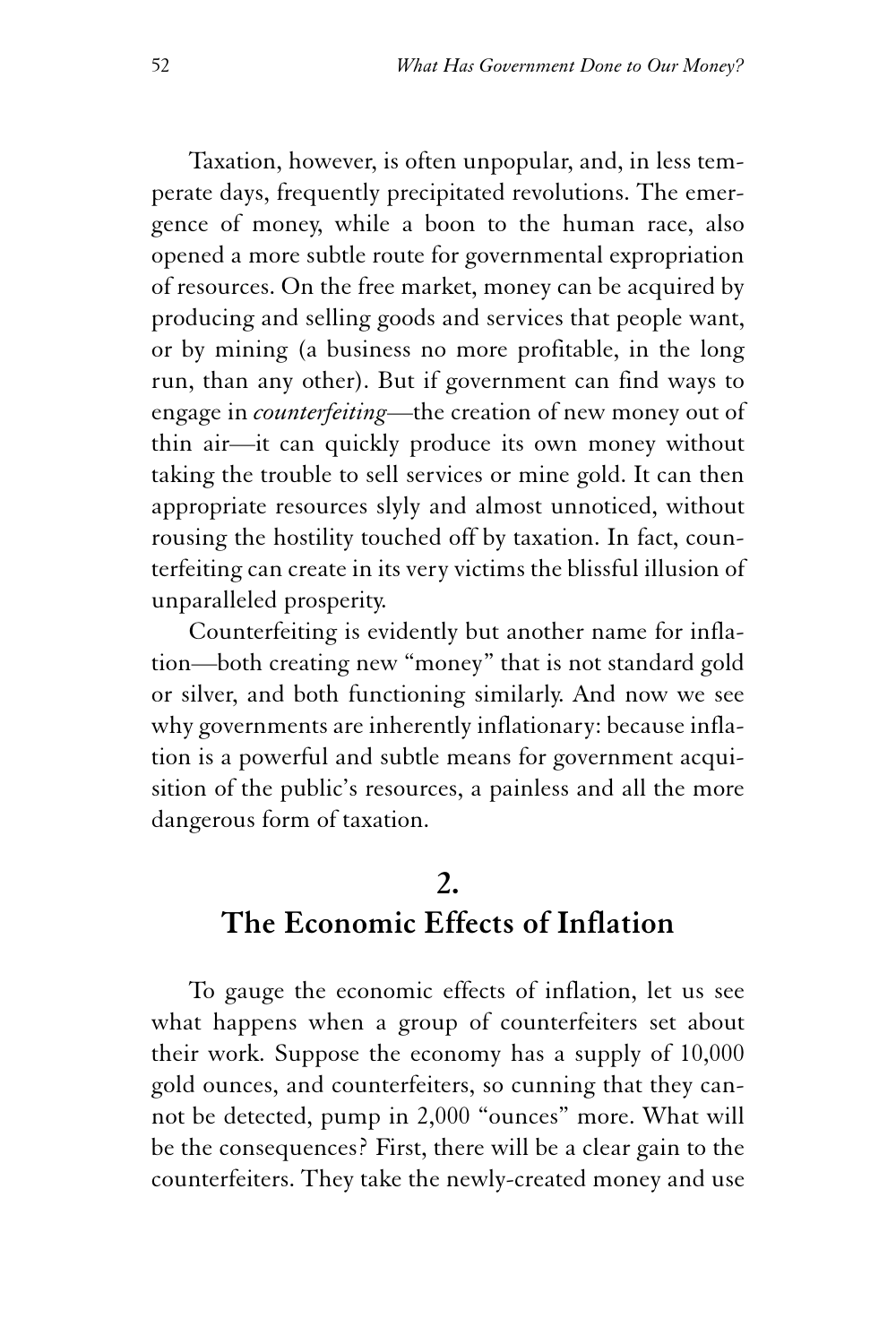it to buy goods and services. In the words of the famous *New Yorker* cartoon, showing a group of counterfeiters in sober contemplation of their handiwork: "Retail spending is about to get a needed shot in the arm." Precisely. Local spending, indeed, *does* get a shot in the arm. The new money works its way, step by step, throughout the economic system. As the new money spreads, it bids prices up—as we have seen, new money can only dilute the effectiveness of each dollar. But this dilution takes time and is therefore uneven; in the meantime, some people gain and other people lose. In short, the counterfeiters and their local retailers have found their incomes increased before any rise in the prices of the things they buy. But, on the other hand, people in remote areas of the economy, who have not yet received the new money, find their buying prices rising before their incomes. Retailers at the other end of the country, for example, will suffer losses. The first receivers of the new money gain most, and at the expense of the latest receivers.

Inflation, then, confers no general social benefit; instead, it redistributes the wealth in favor of the first-comers and at the expense of the laggards in the race. And inflation is, in effect, a race—to see who can get the new money earliest. The latecomers—the ones stuck with the loss—are often called the "fixed income groups." Ministers, teachers, people on salaries, lag notoriously behind other groups in acquiring the new money. Particular sufferers will be those depending on fixed money contracts contracts made in the days before the inflationary rise in prices. Life insurance beneficiaries and annuitants, retired persons living off pensions, landlords with long term leases, bondholders and other creditors, those holding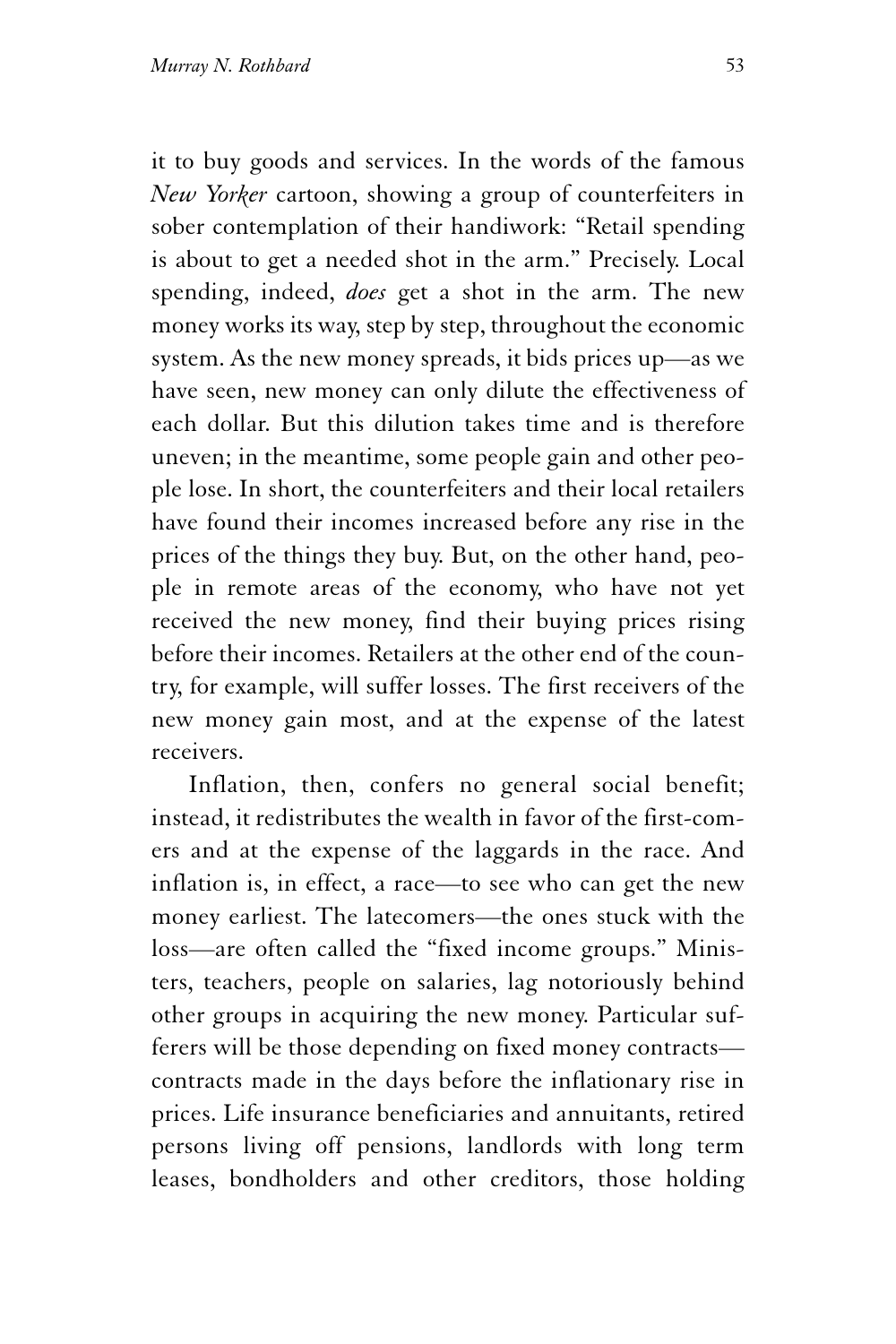cash, all will bear the brunt of the inflation. They will be the ones who are "taxed."2

Inflation has other disastrous effects. It distorts that keystone of our economy: business calculation. Since prices do not all change uniformly and at the same speed, it becomes very difficult for business to separate the lasting from the transitional, and gauge truly the demands of consumers or the cost of their operations. For example, accounting practice enters the "cost" of an asset at the amount the business has paid for it. But if inflation intervenes, the cost of replacing the asset when it wears out will be far greater than that recorded on the books. As a result, business accounting will seriously overstate their profits during inflation—and may even consume capital while presumably increasing their investments.3 Similarly, stockholders and real estate holders will acquire capital gains during an inflation that are not really "gains" at all. But they may spend part of these gains without realizing that they are thereby consuming their original capital.

By creating illusory profits and distorting economic calculation, inflation will suspend the free market's penalizing of inefficient, and rewarding of efficient, firms. Almost all

<sup>&</sup>lt;sup>2</sup>It has become fashionable to scoff at the concern displayed by "conservatives" for the "widows and orphans" hurt by inflation. And yet this is precisely one of the chief problems that must be faced. Is it really "progressive" to rob widows and orphans and to use the proceeds to subsidize farmers and armament workers?

 $<sup>3</sup>$ This error will be greatest in those firms with the oldest equipment, and</sup> in the most heavily capitalized industries. An undue number of firms, therefore, will pour into these industries during an inflation. For further discussion of this accounting-cost error, see W.T. Baxter, "The Accountant's Contribution to the Trade Cycle," *Economica* (May 1955): 99–112.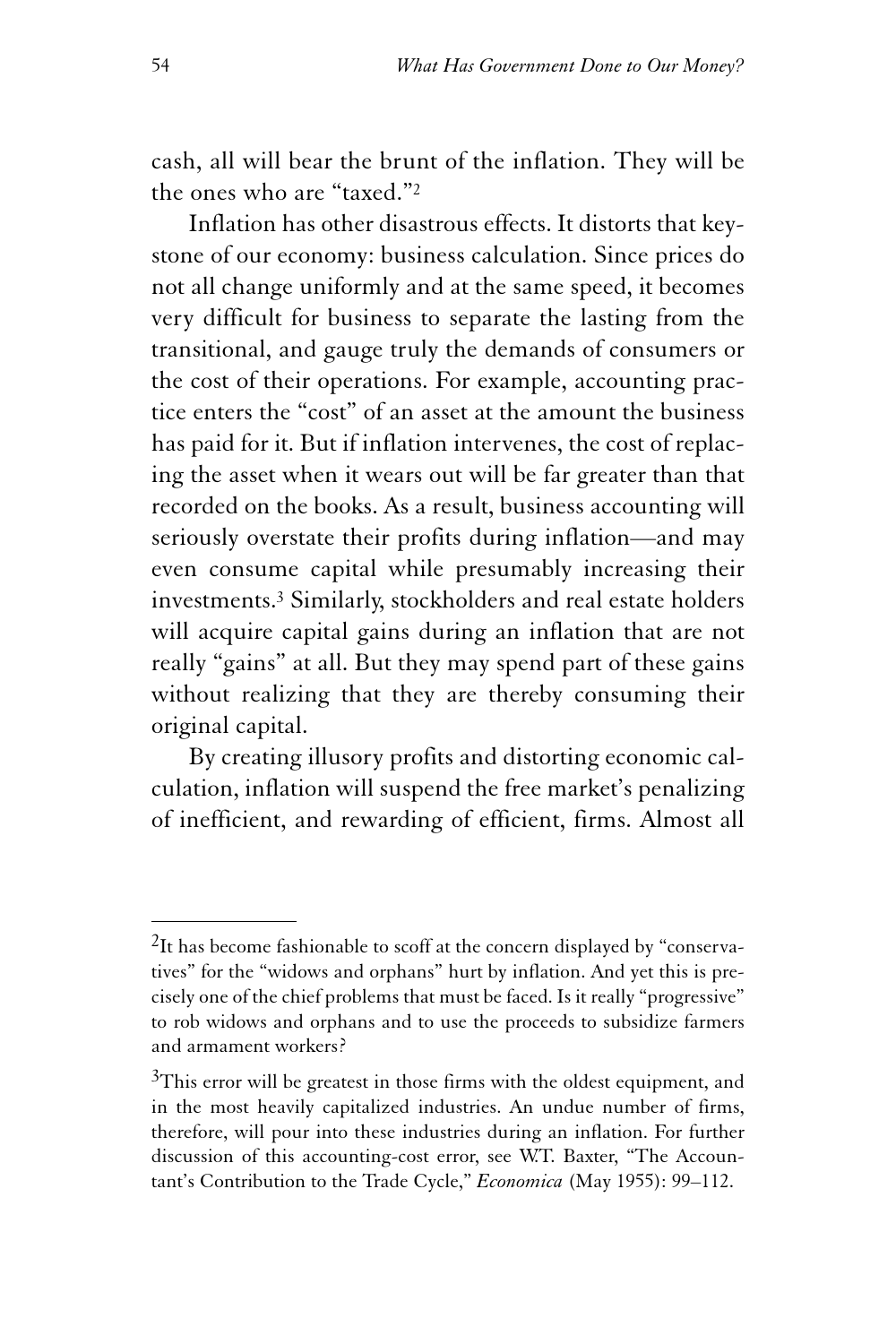firms will seemingly prosper. The general atmosphere of a "sellers' market" will lead to a decline in the quality of goods and of service to consumers, since consumers often resist price increases less when they occur in the form of downgrading of quality.4 The quality of work will decline in an inflation for a more subtle reason: people become enamored of "get-rich-quick" schemes, seemingly within their grasp in an era of ever-rising prices, and often scorn sober effort. Inflation also penalizes thrift and encourages debt, for any sum of money loaned will be repaid in dollars of lower purchasing power than when originally received. The incentive, then, is to borrow and repay later rather than save and lend. Inflation, therefore, lowers the general standard of living in the very course of creating a tinsel atmosphere of "prosperity."

Fortunately, inflation cannot go on forever. For eventually people wake up to this form of taxation; they wake up to the continual shrinkage in the purchasing power of their dollar.

At first, when prices rise, people say: "Well, this is abnormal, the product of some emergency. I will postpone my purchases and wait until prices go back down." This is the common attitude during the first phase of an inflation. This notion moderates the price rise itself, and conceals the inflation further, since the demand for money is thereby increased. But, as inflation proceeds, people begin to realize that prices are going up perpetually as a result of perpetual inflation. Now people will say: "I will buy now, though prices are 'high,' because if I wait, prices will go up

<sup>&</sup>lt;sup>4</sup>In these days of rapt attention to "cost-of-living indexes" (e.g., escalatorwage contracts) there is strong incentive to increase prices in such a way that the change will not be revealed in the index.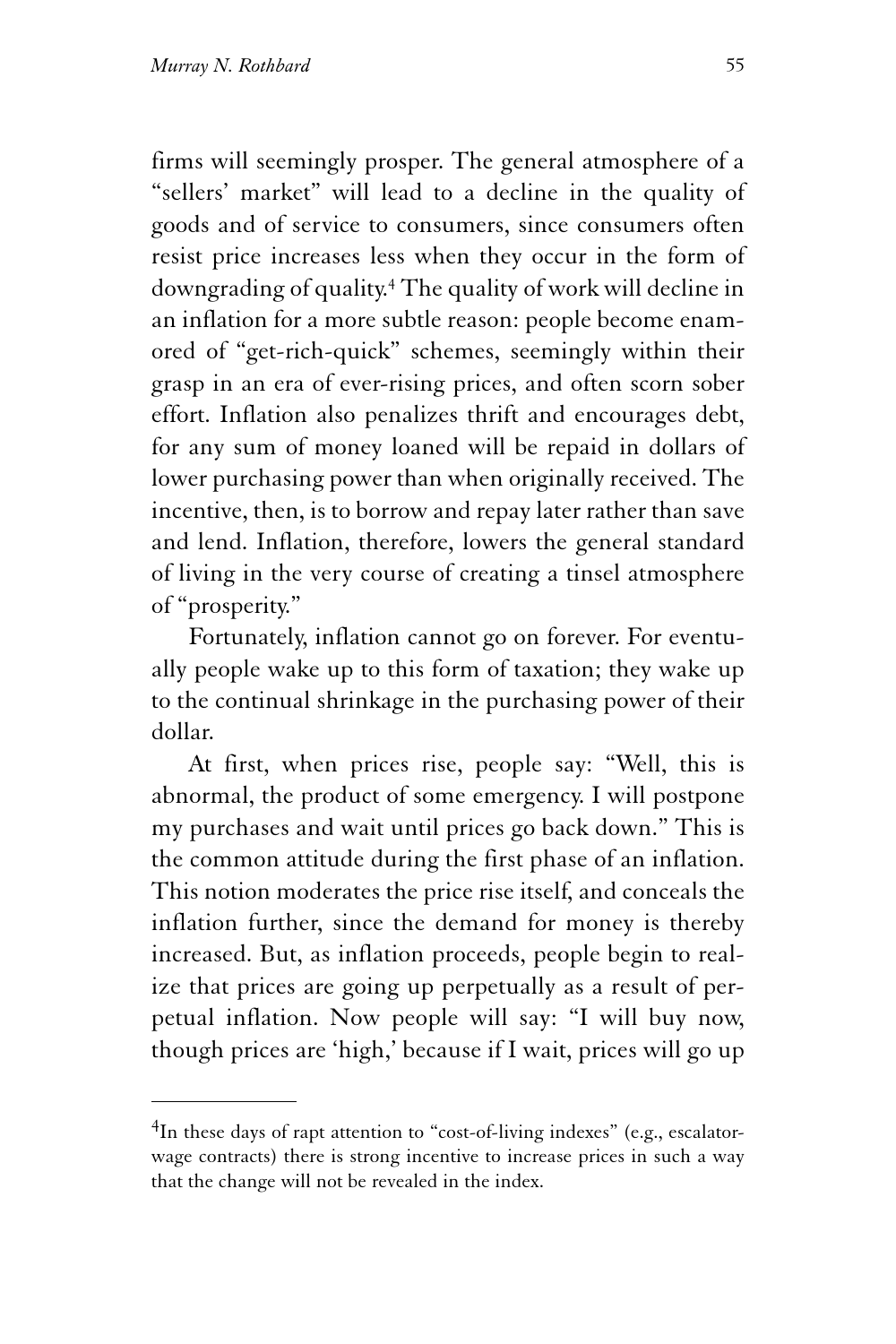still further." As a result, the demand for money now falls and prices go up *more*, proportionately, than the increase in the money supply. At this point, the government is often called upon to "relieve the money shortage" caused by the accelerated price rise, and it inflates even faster. Soon, the country reaches the stage of the "crack-up boom," when people say: "I must buy anything now—anything to get rid of money which depreciates on my hands." The supply of money skyrockets, the demand plummets, and prices rise astronomically. Production falls sharply, as people spend more and more of their time finding ways to get rid of their money. The monetary system has, in effect, broken down completely, and the economy reverts to other moneys, if they are attainable—other metal, foreign currencies if this is a one-country inflation, or even a return to barter conditions. The monetary system has broken down under the impact of inflation.

This condition of *hyper-inflation* is familiar historically in the *assignats* of the French Revolution, the Continentals of the American Revolution, and especially the German crisis of 1923, and the Chinese and other currencies after World War II.5

A final indictment of inflation is that whenever the newly issued money is first used as loans to business, inflation causes the dread "business cycle." This silent but deadly process, undetected for generations, works as follows: new money is issued by the banking system, under the aegis of government, and loaned to business. To businessmen, the new funds seem to be genuine investments, but these funds do not, like free-market investments, arise from

<sup>5</sup>On the German example, see Costantino Bresciani-Turroni, *The Economics of Inflation* (London: George Allen and Unwin, 1937).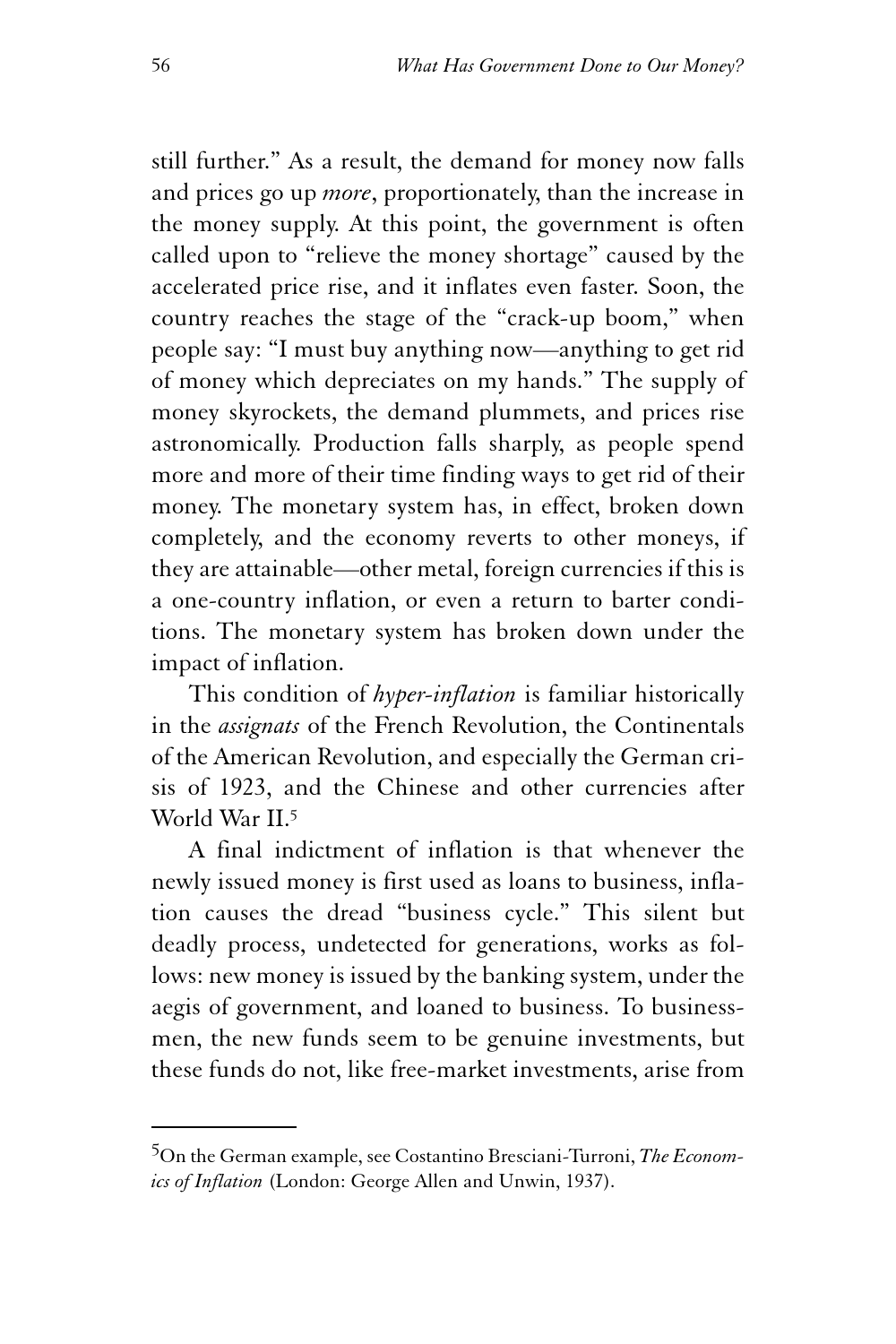voluntary savings. The new money is invested by businessmen in various projects, and paid out to workers and other factors as higher wages and prices. As the new money filters down to the whole economy, the people tend to re-establish their old voluntary consumption/saving proportions. In short, if people wish to save and invest about 20 percent of their incomes and consume the rest, new bank money loaned to business at first makes the saving proportion look higher. When the new money seeps down to the public, it re-establishes its old 20–80 proportion, and many investments are now revealed to be wasteful. Liquidation of the wasteful investments of the inflationary boom constitutes the *depression* phase of the business cycle.6

### **3.**

### **Compulsory Monopoly of the Mint**

For government to use counterfeiting to add to its revenue, many lengthy steps must be travelled down the road away from the free market. Government could not simply invade a functioning free market and print its own paper tickets. Done so abruptly, few people would accept the government's money. Even in modern times, many people in "backward countries" have simply refused to accept paper money, and insist on trading only in gold. Governmental incursion, therefore, must be far more subtle and gradual.

<sup>6</sup>For a further discussion, see Murray N. Rothbard, *America's Great Depression* (Princeton, N.J.: D. Van Nostrand, 1963), Part I.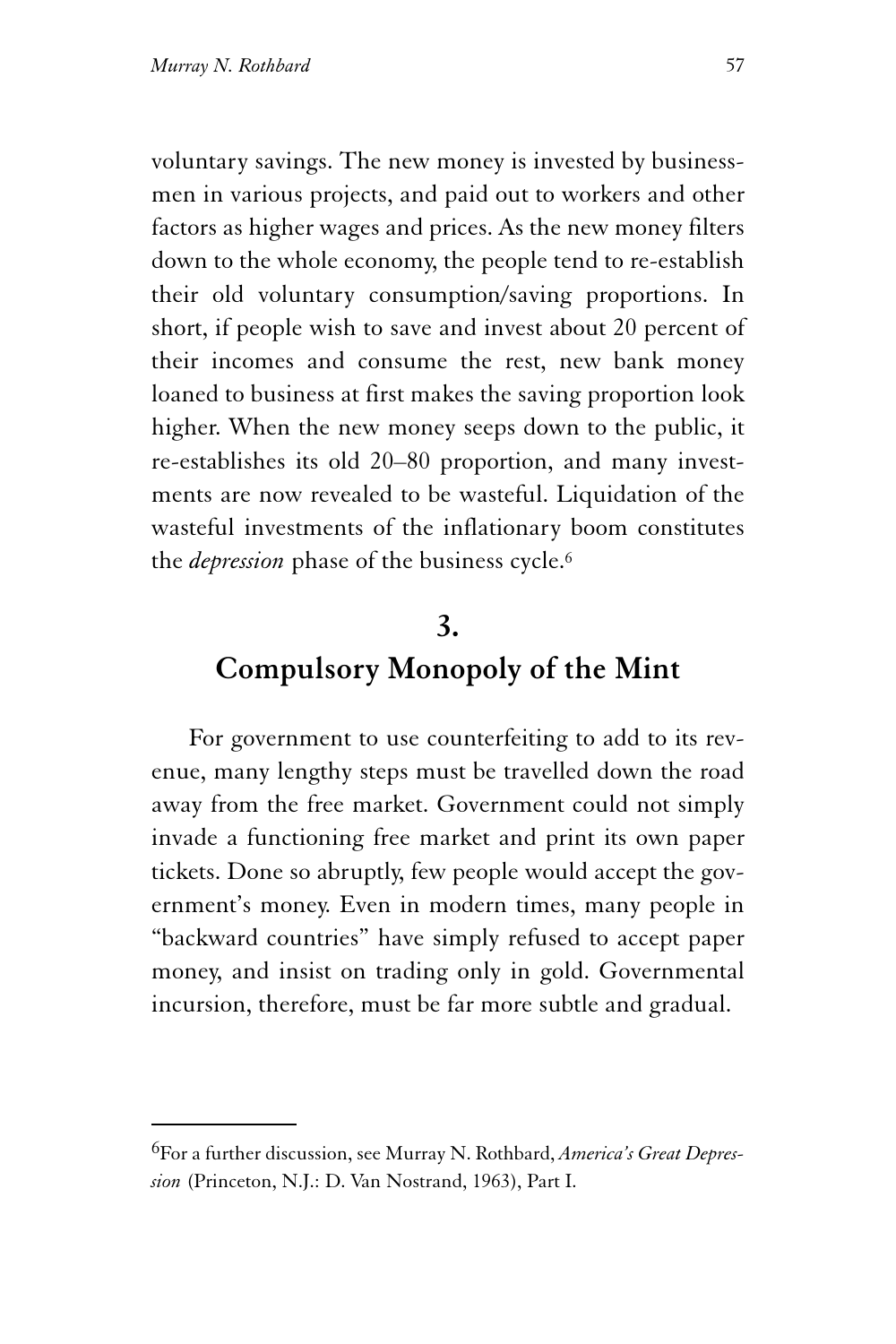Until a few centuries ago, there were no banks, and therefore the government could not use the banking engine for massive inflation as it can today. What could it do when only gold and silver circulated?

The first step, taken firmly by every sizeable government, was to seize an absolute monopoly of the *minting* business. That was the indispensable means of getting control of the coinage supply. The king's or the lord's picture was stamped upon coins, and the myth was propagated that coinage is an essential prerogative of royal or baronial "sovereignty." The mintage monopoly allowed government to supply whatever denominations of coin it, and not the public, wanted. As a result, the variety of coins on the market was forcibly reduced. Furthermore, the mint could now charge a high price, greater than costs ("seigniorage"), a price just covering costs ("brassage"), or supply coins free of charge. Seigniorage was a monopoly price, and it imposed a special burden on the conversion of bullion to coin; gratuitous coinage, on the other hand, overstimulated the manufacture of coins from bullion, and forced the general taxpayer to pay for minting services utilized by others.

Having acquired the mintage monopoly, governments fostered the use of the *name* of the monetary unit, doing their best to separate the name from its true base in the underlying weight of the coin. This, too, was a highly important step, for it liberated each government from the necessity of abiding by the common money of the world market. Instead of using grains or grams of gold or silver, each State fostered its own national name in the supposed interests of monetary patriotism: dollars, marks, francs, and the like. The shift made possible the preeminent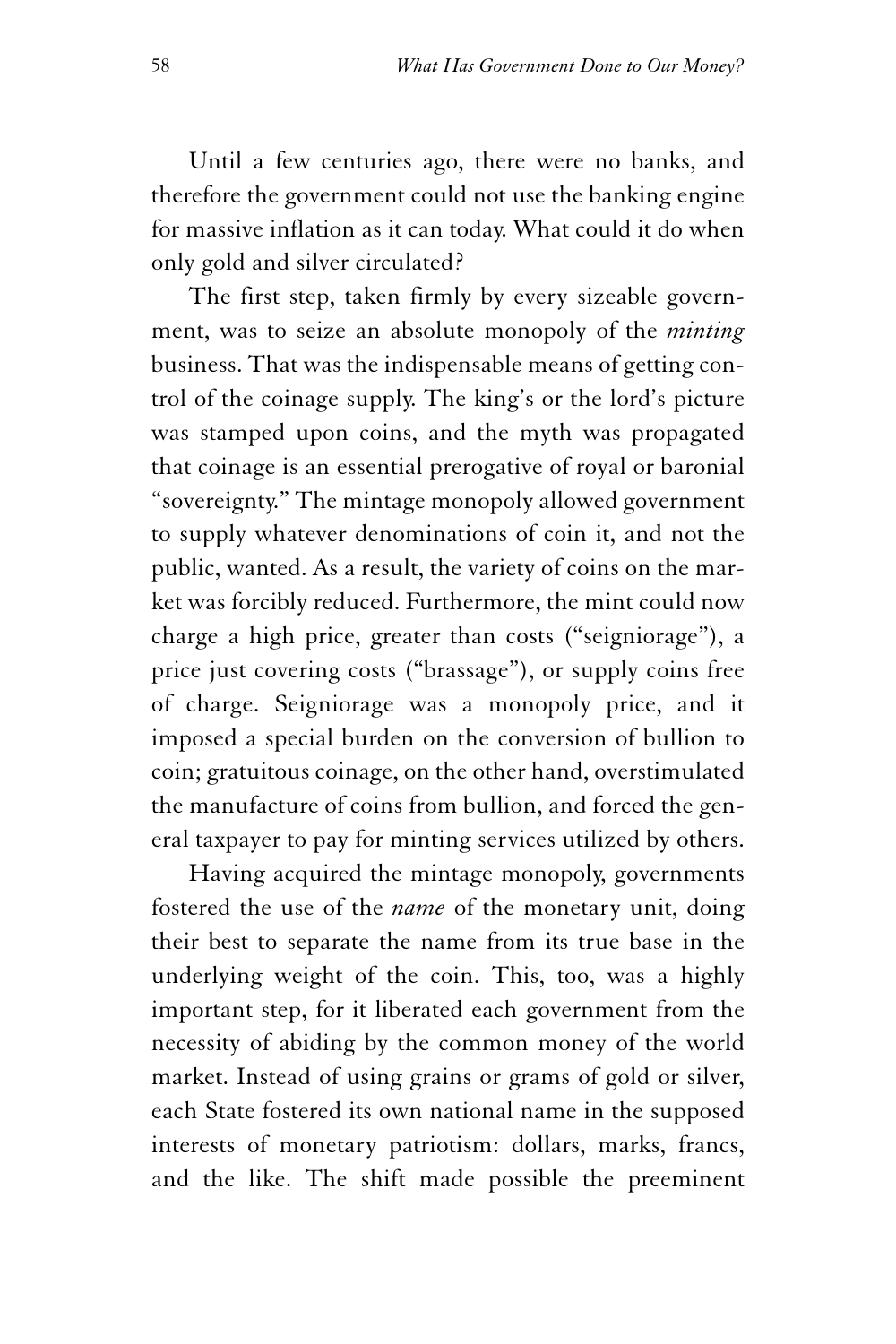means of governmental counterfeiting of coin: debasement.

## **4. Debasement**

Debasement was the State's method of counterfeiting the very coins it had banned private firms from making in the name of vigorous protection of the monetary standard. Sometimes, the government committed simple fraud, secretly diluting gold with a base alloy, making shortweight coins. More characteristically, the mint melted and recoined all the coins of the realm, giving the subjects back the same number of "pounds" or "marks," but of a lighter weight. The leftover ounces of gold or silver were pocketed by the King and used to pay his expenses. In that way, government continually juggled and redefined the very standard it was pledged to protect. The profits of debasement were haughtily claimed as "seigniorage" by the rulers.

Rapid and severe debasement was a hallmark of the Middle Ages, in almost every country in Europe. Thus, in 1200 A.D., the French *livre tournois* was defined at ninetyeight grams of fine silver; by 1600 A.D. it signified only eleven grams. A striking case is the *dinar*, a coin of the Saracens in Spain. The *dinar* originally consisted of sixty-five gold grains, when first coined at the end of the seventh century. The Saracens were notably sound in monetary matters, and by the middle of the twelfth century, the *dinar* was still sixty grains. At that point, the Christian kings conquered Spain, and by the early thirteenth century, the *dinar* (now called *maravedi*) was reduced to fourteen grains. Soon the gold coin was too light to circulate, and it was converted into a *silver* coin weighing twenty-six grains of silver. This,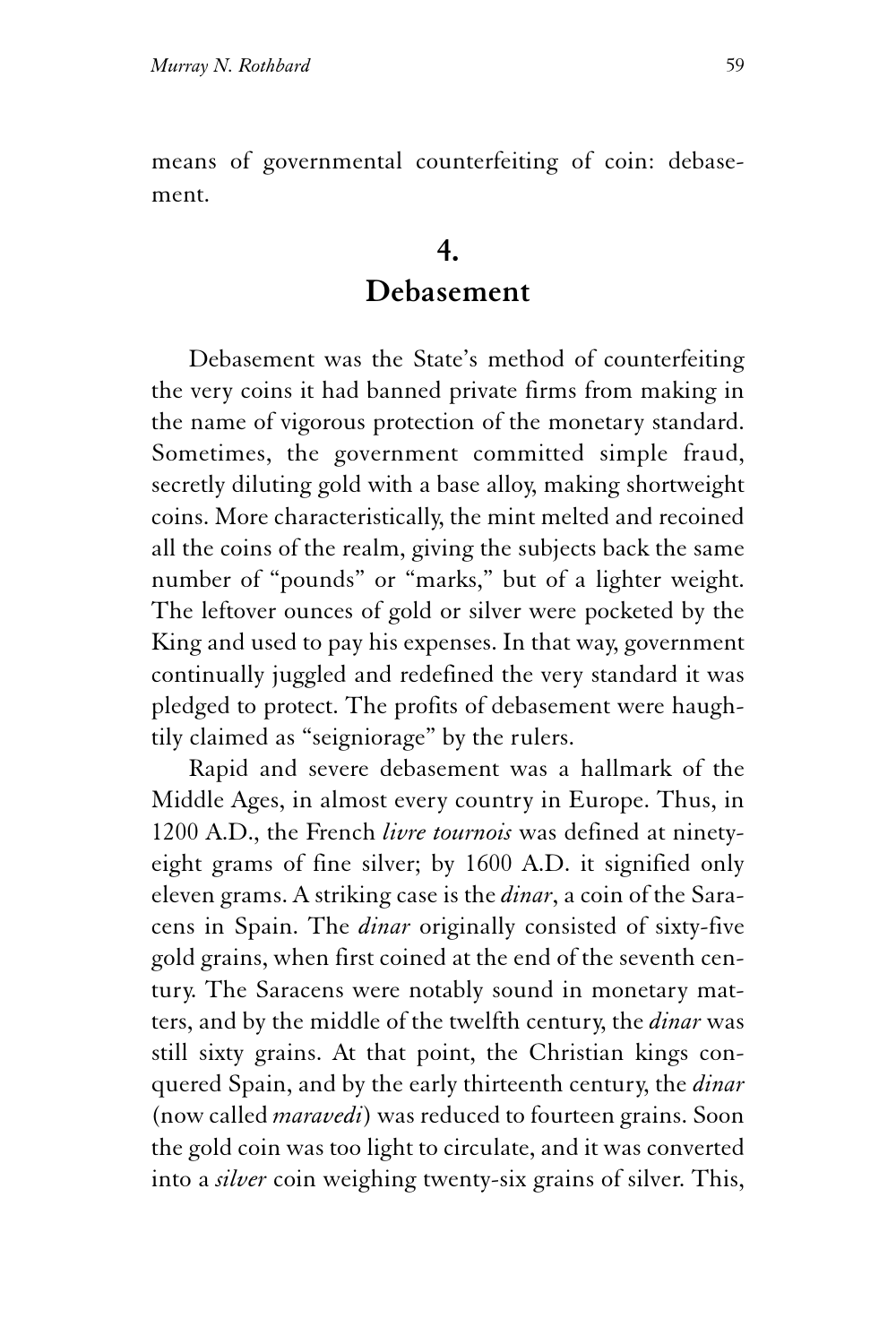too, was debased, and by the mid-fifteenth century, the *maravedi* was only 1.5 silver grains, and again too small to circulate.7

## **5. Gresham's Law and Coinage**

#### *A. Bimetallism*

Government imposes price controls largely in order to divert public attention from governmental inflation to the alleged evils of the free market. As we have seen, "Gresham's Law"—that an artificially overvalued money tends to drive an artificially undervalued money out of circulation—is an example of the general consequences of price control. Government places, in effect, a maximum price on one type of money in terms of the other. Maximum price causes a shortage—disappearance into hoards or exports of the currency suffering the maximum price (artificially undervalued), and leads it to be replaced in circulation by the overpriced money.

We have seen how this works in the case of new versus worn coins, one of the earliest examples of Gresham's Law. Changing the meaning of money from weight to mere tale, and standardizing denominations for their own rather than for the public's convenience, the governments called new and worn coins by the same name, even though they were of different weight. As a result, people hoarded or exported the full weight new coins, and passed the worn

<sup>7</sup>On debasement, see Elgin Groseclose, *Money and Man* (New York: Frederick Ungar, 1961), pp. 57–76.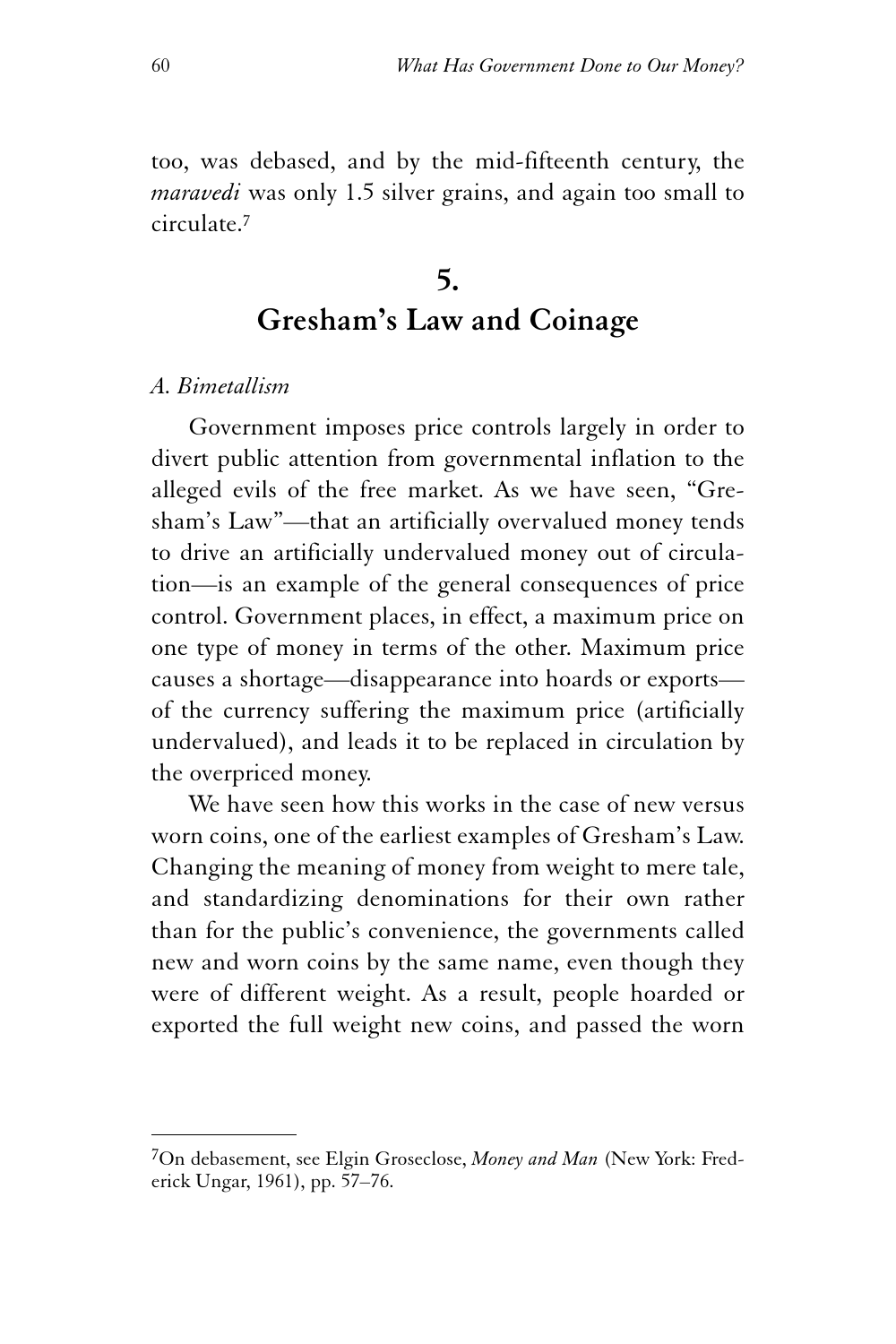coins in circulation, with governments hurling maledictions at "speculators," foreigners, or the free market in general, for a condition brought about by the government itself.

A particularly important case of Gresham's Law was the perennial problem of the "standard." We saw that the free market established "parallel standards" of gold and silver, each freely fluctuating in relation to the other in accordance with market supplies and demands. But governments decided they would help out the market by stepping in to "simplify" matters. How much clearer things would be, they felt, if gold and silver were fixed at a definite ratio, say, twenty ounces of silver to one ounce of gold! Then, both moneys could always circulate at a fixed ratio—and, far more importantly, the government could finally rid itself of the burden of treating money by weight instead of by tale. Let us imagine a unit, the "rur," defined by Ruritanians as 1/20 of an ounce of gold. We have seen how vital it is for the government to induce the public to regard the "rur" as an abstract unit of its own right, only loosely connected to gold. What better way of doing this than to fix the gold/silver ratio? Then, "rur" becomes not only 1/20 ounce of gold, *but also* one ounce of silver. The precise meaning of the word "rur"—a name for gold weight—is now lost, and people begin to think of the "rur" as something tangible in its own right, somehow set by the government, for good and efficient purposes, as equal to certain weights of both gold and silver.

Now we see the importance of abstaining from patriotic or national names for gold ounces or grains. Once such a label replaces the recognized world units of weight, it becomes much easier for governments to manipulate the money unit and give it an apparent life of its own. The fixed gold-silver ration, known as *bimetallism*, accomplished this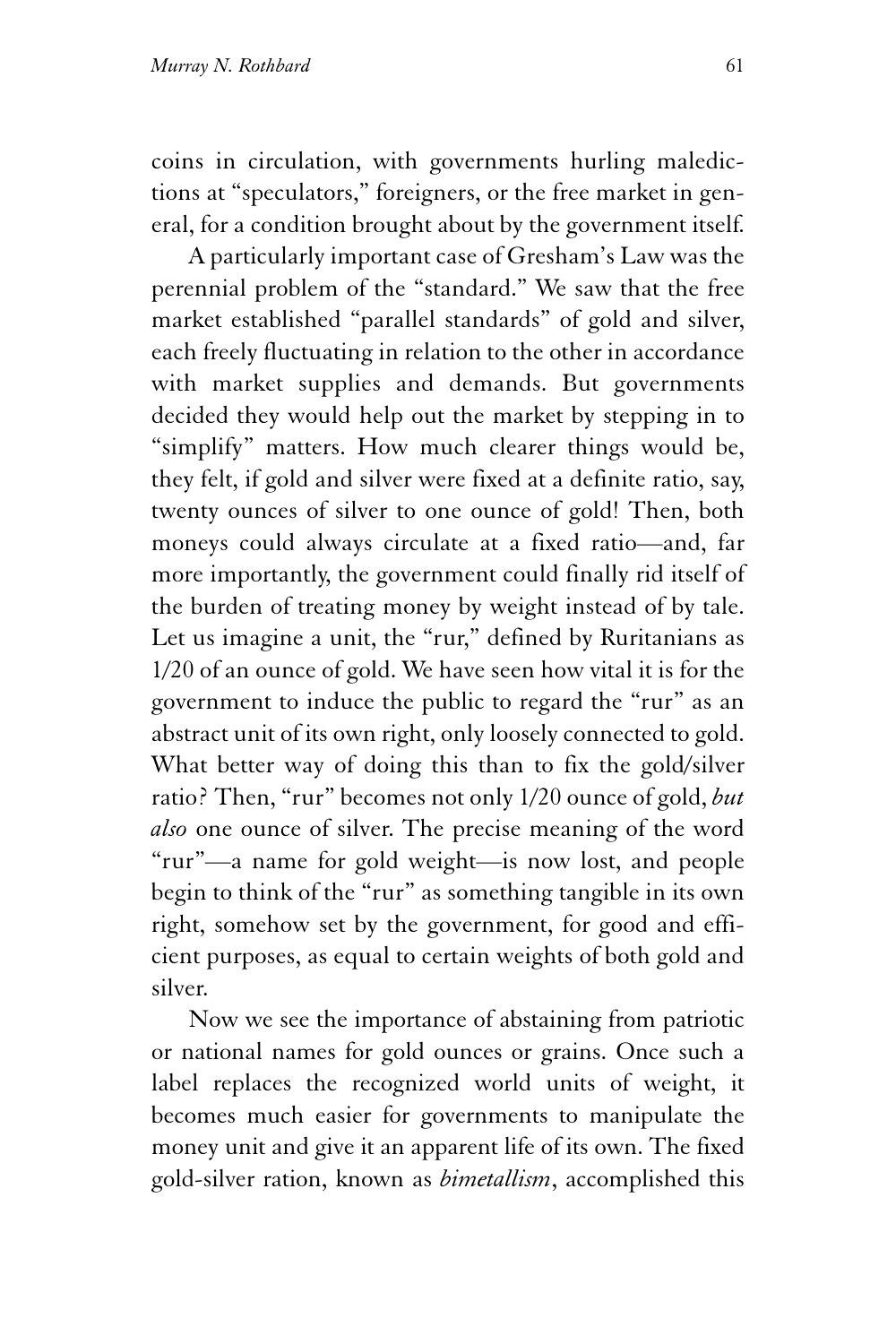task very neatly. It did *not*, however, fulfill its other job of simplifying the nation's currency. For, once again, Gresham's Law came into prominence. The government usually set the bimetallic ration originally (say, 20/1) at the going rate on the free market. But the market ratio, like all market prices, inevitably changes over time, as supply and demand conditions change. As changes occur, the fixed bimetallic ratio inevitably becomes obsolete. Change makes either gold or silver overvalued. Gold then disappears into cash balance, black market, or exports, when silver flows in from abroad and comes out of cash balances to become the only circulating currency in Ruritania. For centuries, all countries struggled with calamitous effects of suddenly alternating metallic currencies. First silver would flow in and gold disappear; then, as the relative market ratios changed, gold would pour in and silver disappear.8

Finally, after weary centuries of bimetallic disruption, governments picked one metal as the standard, generally gold. Silver was relegated to "token coin" status, for small denominations, but not at full weight. (The minting of token coins was also monopolized by government, and, since not backed 100 percent by gold, was a means of expanding the money supply.) The eradication of silver as money certainly injured many people who preferred to use silver for various transactions. There was truth in the warcry of the bimetallists that a "crime against silver" had been committed; but the crime was really the original imposition of bimetallism in lieu of parallel standards. Bimetallism created an impossibly difficult situation, which the government

<sup>&</sup>lt;sup>8</sup>Many debasements, in fact, occurred covertly, with governments claiming that they were merely bringing the official gold-silver ratio into closer alignment with the market.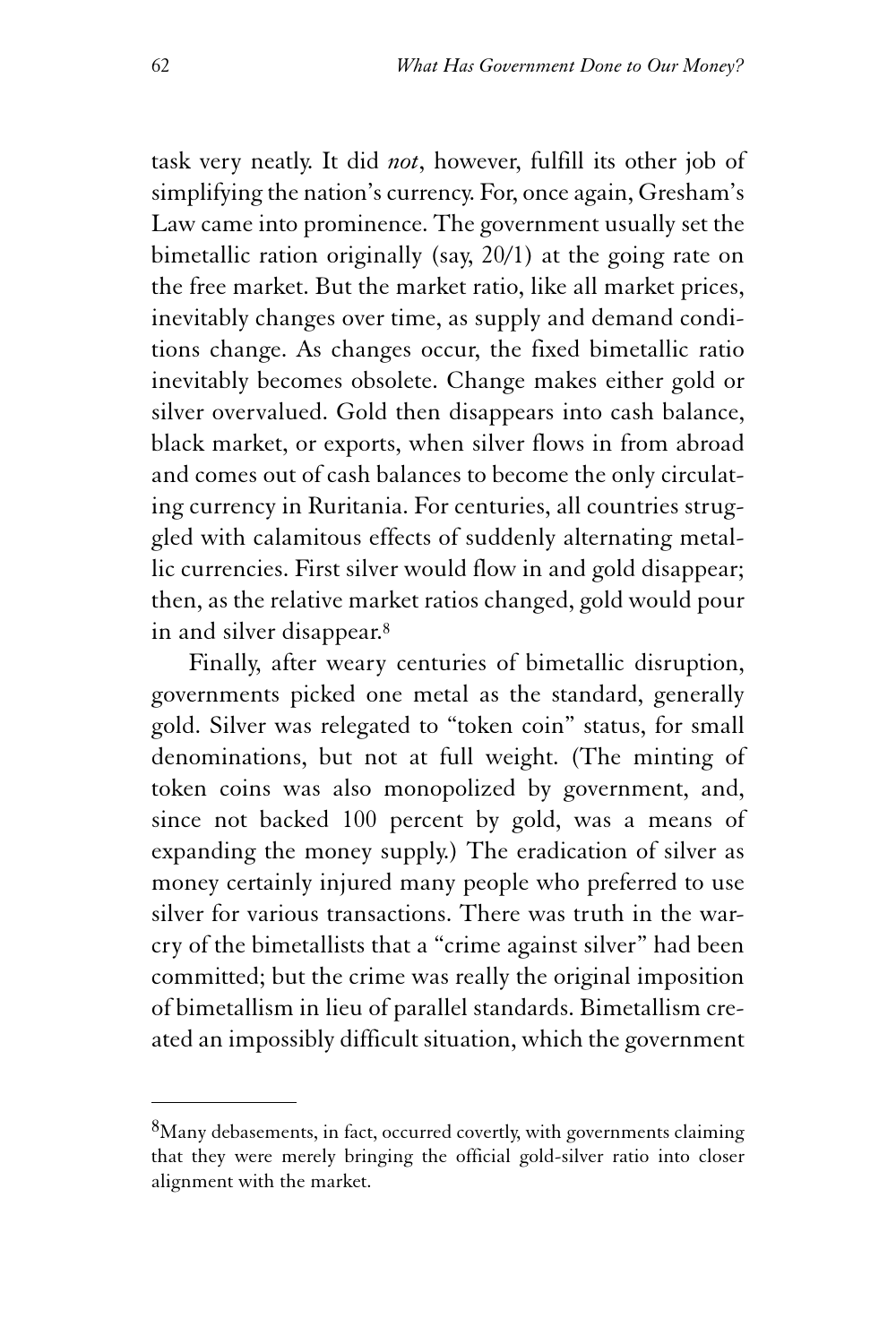could either meet by going back to full monetary freedom (parallel standards) or by picking one of the two metals as money (gold or silver standard). Full monetary freedom, after all this time, was considered absurd and quixotic; and so the gold standard was generally adopted.

#### *B. Legal Tender*

How was the government able to enforce its price controls on monetary exchange rates? By a device known as *legal tender laws*. Money is used for payment of past debts, as well as for present "cash" transactions. With the name of the country's currency now prominent in accounting instead its actual weight, contracts began to pledge payment in certain amounts of "money." *Legal tender laws* dictated what that "money" could be. When only the original gold or silver was designated "legal tender," people considered it harmless, but they should have realized that a dangerous precedent had been set for government control of money. If the government sticks to the original money, its legal tender law is superfluous and unnecessary.<sup>9</sup> On the other hand, the government may declare as legal tender a lower-quality currency side-by-side with the original. Thus, the government

On the legal tender laws, see also Ludwig von Mises, *Human Action* (New Haven, Conn.: Yale University Press, 1949), pp. 432n. and 444.

<sup>9</sup>Lord Farrer, *Studies in Currency 1898* (London: Macmillan, 1898), p. 43.

The ordinary law of contract does all that is necessary without any law giving special functions to particular forms of currency. We have adopted a gold sovereign as our unit. . . . If I promise to pay 100 sovereigns, it needs no special currency law of legal tender to say that I am bound to pay 100 sovereigns, and that, if required to pay the 100 sovereigns, I cannot discharge my obligation by paying anything else.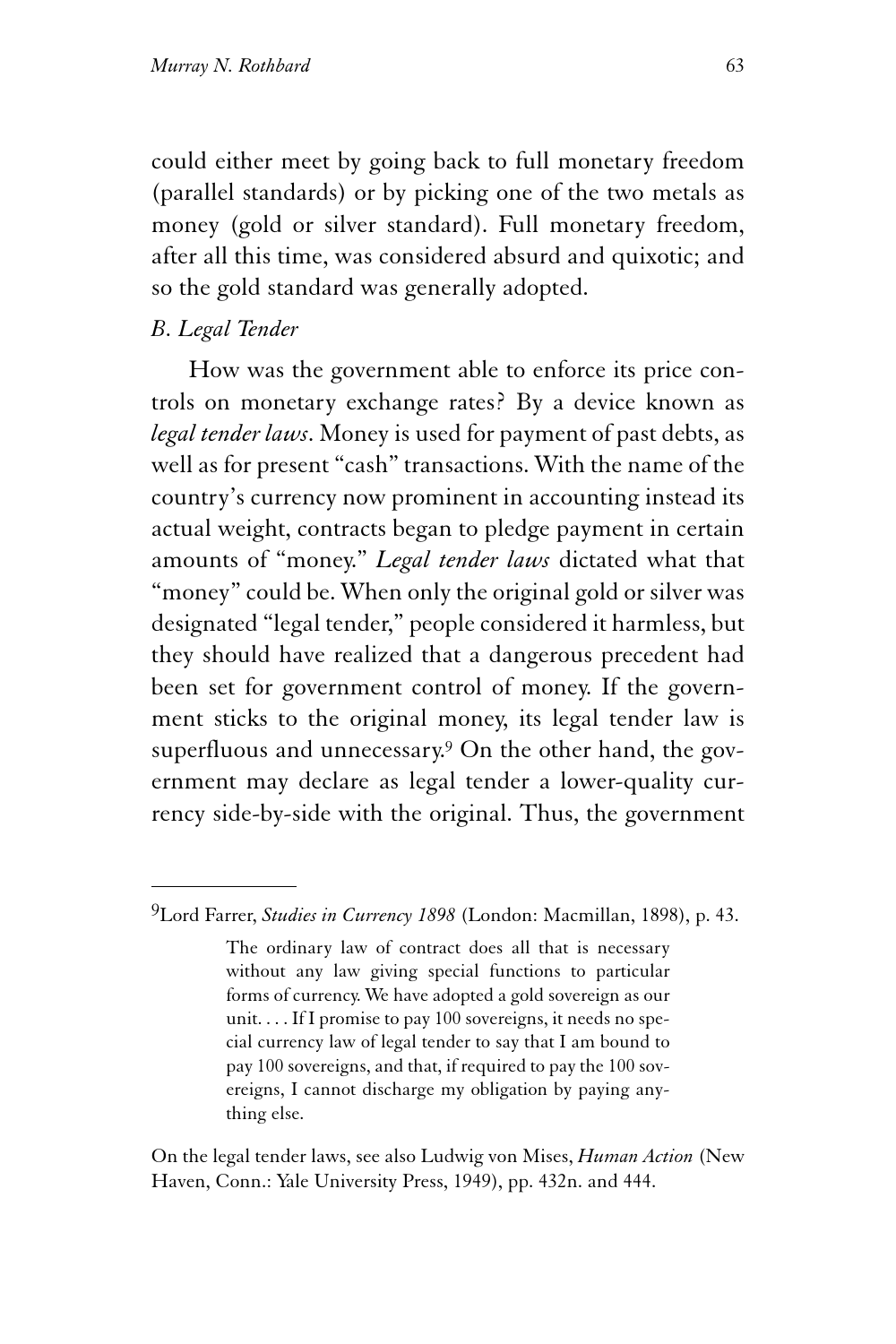may decree worn coins as good as new ones in paying off debt, or silver and gold equivalent to each other in the fixed ratio. The legal tender laws then bring Gresham's Law into being.

When legal tender laws enshrine an overvalued money, they have another effect; they favor debtors at the expense of creditors. For then debtors are permitted to pay back their debts in a much poorer money than they had borrowed, and creditors are swindled out of the money rightfully theirs. This confiscation of creditors property, however, only benefits outstanding debtors; *future* debtors will be burdened by the scarcity of credit generated by the memory of government spoliation of creditors.

### **6.**

## **Summary: Government and Coinage**

The compulsory minting monopoly and legal tender legislation were the capstones in governments' drive to gain control of their nations' money. Bolstering these measures, each government moved to abolish the circulation of all coins minted by rival governments.10 Within each country, only the coin of its own sovereign could now be used; between countries, unstamped gold and silver bullion was used in exchange. This further severed the ties between the various parts of the world market, further sundering one country from another, and disrupting the international division of labor. Yet, purely hard money did not leave too

<sup>&</sup>lt;sup>10</sup>The use of foreign coins was prevalent in the Middle Ages and in the United States down to the middle of the nineteenth century.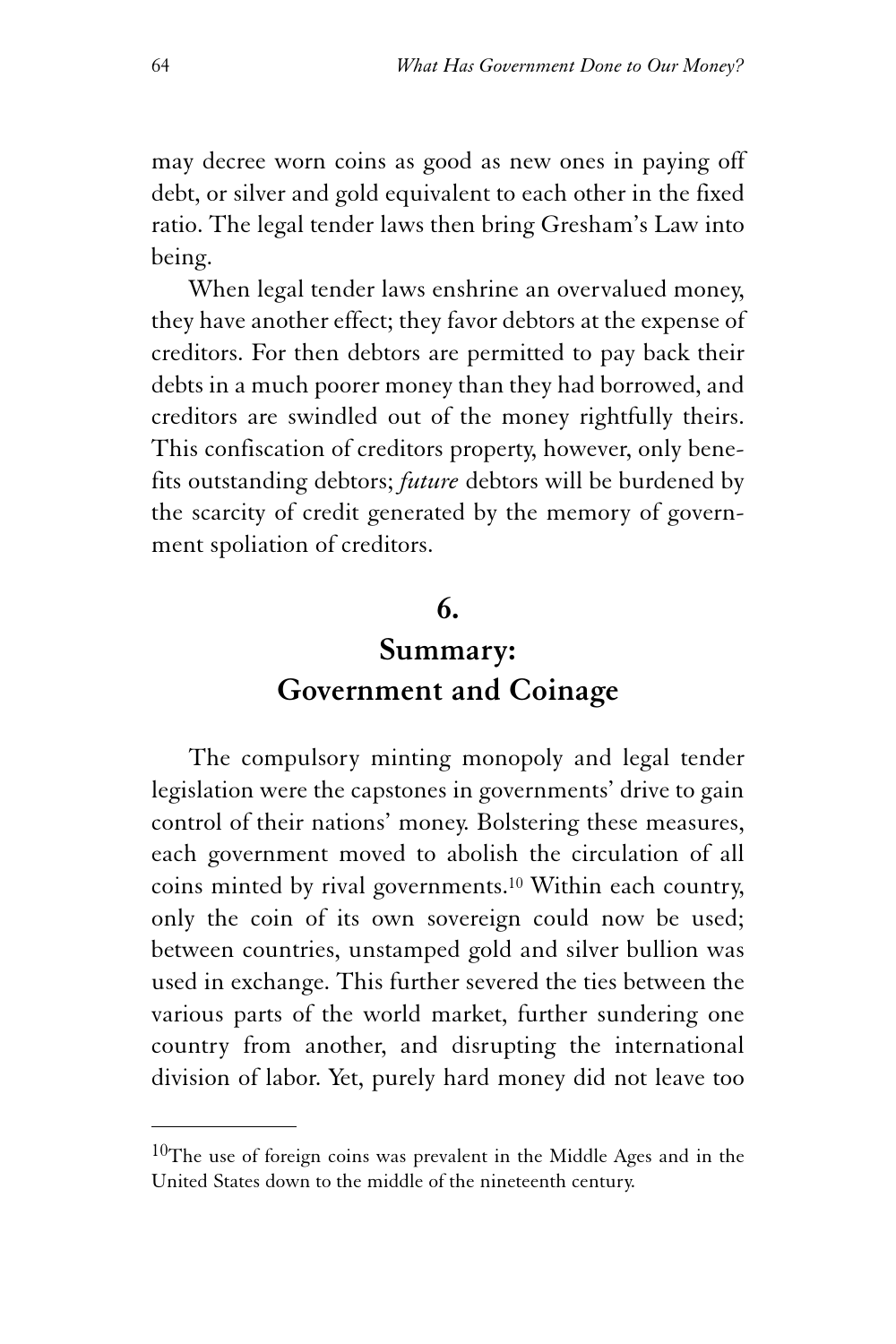much scope for governmental inflation. There were limits to the debasing that governments could engineer, and the fact that all countries used gold and silver placed definite checks on the control of each government over its own territory. The rulers were still held in check by the discipline of an international metallic money.

Governmental control of money could only become absolute, and its counterfeiting unchallenged, as moneysubstitutes came into prominence in recent centuries. The advent of paper money and bank deposits, an economic boon when backed fully by gold or silver, provided the open sesame for government's road to power over money, and thereby over the entire economic system.

### **7.**

### **Permitting Banks to Refuse Payment**

The modern economy, with its widespread use of banks and money-substitutes, provides the golden opportunity for government to fasten its control over the money supply and permit inflation at its discretion. We have seen in section 12, page 38, that there are three great checks on the power of any bank to inflate under a "free-banking" system: (1) the extent of the clientele of each bank; (2) the extent of the clientele of the whole banking system, i.e., the extent to which people use money-substitutes; and (3) the confidence of the clients in their banks. The narrower the clientele of each bank, of the banking system as a whole, or the shakier the state of confidence, the stricter will be the limits on inflation in the economy. Government's privileging and controlling of the banking system has operated to suspend these limits.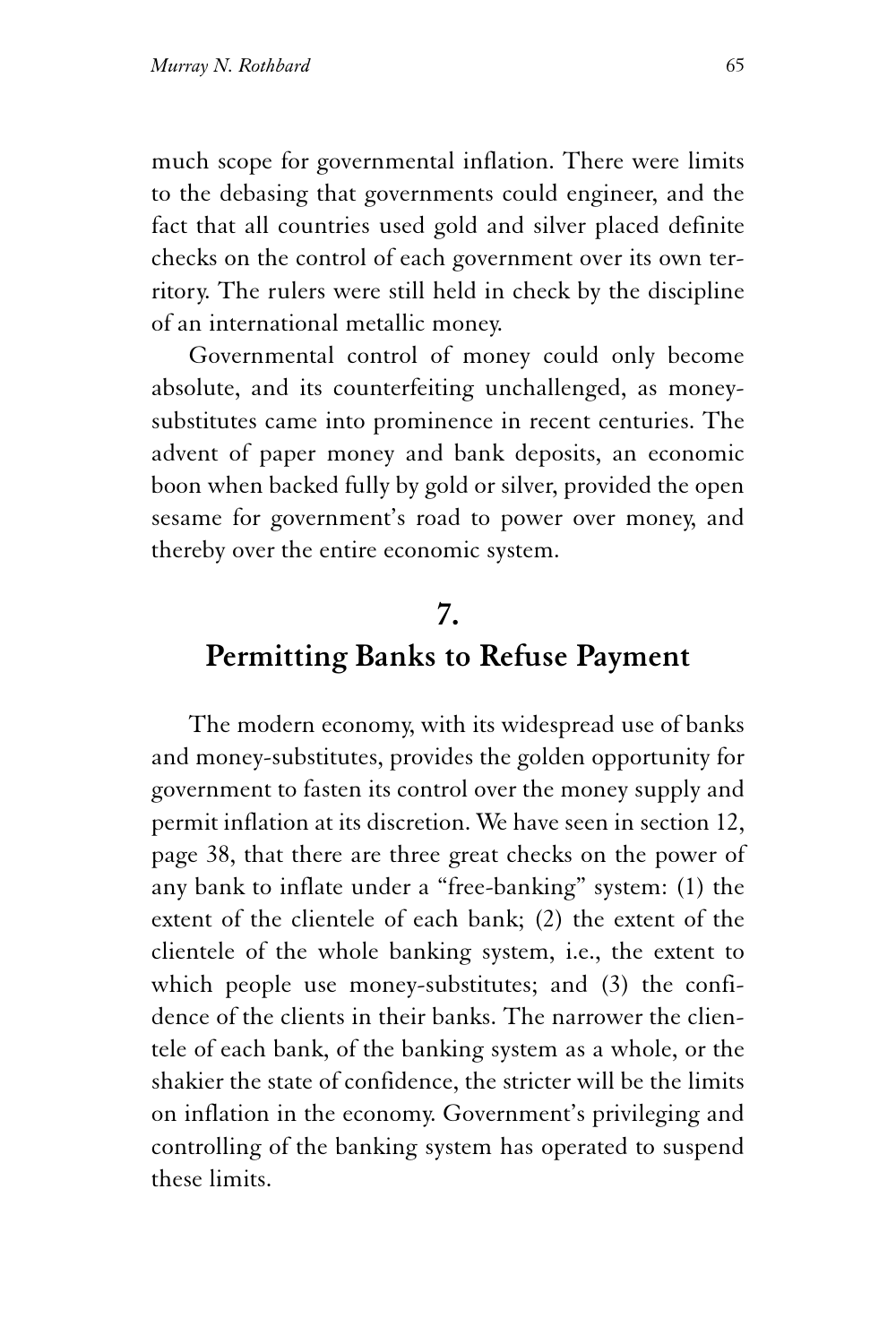All these limits, of course, rest on one fundamental obligation: the duty of the banks to redeem their sworn liabilities on demand. We have seen that no fractional-reserve bank can redeem all of its liabilities; and we have also seen that this is the gamble that every bank takes. But it is, of course, essential to any system of private property that contract obligations be fulfilled. The bluntest way for government to foster inflation, then, is to grant the banks the special privilege of refusing to pay their obligations, while yet continuing in their operation. While everyone else must pay their debts or go bankrupt, the banks are permitted to refuse redemption of their receipts, at the same time forcing their own debtors to pay when their loans fall due. The usual name for this is a "suspension of specie payments." A more accurate name would be "license for theft;" for what else can we call a governmental permission to continue in business without fulfilling one's contract?

In the United States, mass suspension of specie payment in times of bank troubles became almost a tradition. It started in the War of 1812. Most of the country's banks were located in New England, a section unsympathetic to America's entry into the war. These banks refused to lend for war purposes, and so the government borrowed from new banks in the other states. These banks issued new paper money to make the loans. The inflation was so great that calls for redemption flooded into the new banks, especially from the conservative nonexpanding banks of New England, where the government spent most of its money on war goods. As a result, there was a mass "suspension" in 1814, lasting for over two years (well beyond the end of the war); during that time, banks sprouted up, issuing notes with no need to redeem in gold or silver.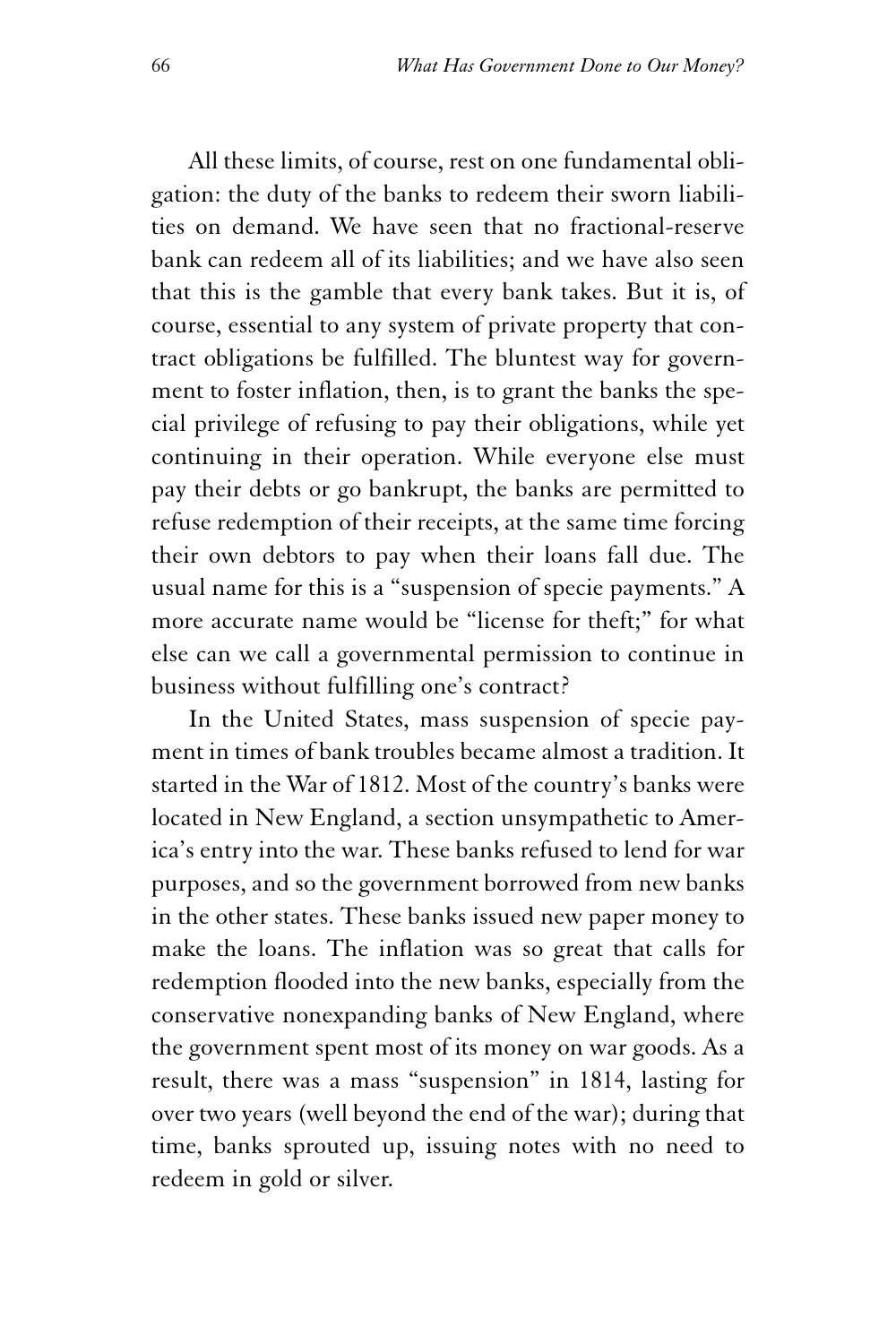This suspension set a precedent for succeeding economic crises; 1819, 1837, 1857, and so forth. As a result of this tradition, the banks realized that they need have no fear of bankruptcy after an inflation, and this, of course, stimulated inflation and "wildcat banking." Those writers who point to nineteenth century America as a horrid example of "free banking," fail to realize the importance of this clear dereliction of duty by the states in every financial crisis.

The governments and the banks, persuaded the public of the justice of their acts. In fact, anyone trying to get his money back during a crisis was considered "unpatriotic" and a despoiler of his fellowmen, while banks were often commended for patriotically bailing out the community in a time of trouble. Many people, however, were bitter at the entire proceeding and from this sentiment grew the famous "hard money" Jacksonian movement that flourished before the Civil War.11

Despite its use in the United States, such periodic privilege to banks did not catch hold as a general policy in the modern world. It was a crude instrument, too sporadic (it could not be permanent since few people would patronize banks that *never* paid their obligations)—and, what's more, it provided no means of government control over the banking system. What governments want, after all, is not simply inflation, but inflation completely controlled and directed by themselves. There must be no danger of the banks running the show. And so, a far subtler, smoother, more permanent method was devised, and sold to the public as a hallmark of civilization itself—Central Banking.

<sup>11</sup>See Horace White, *Money and Banking,* 4th ed. (Boston: Ginn, 1911), pp. 322–27.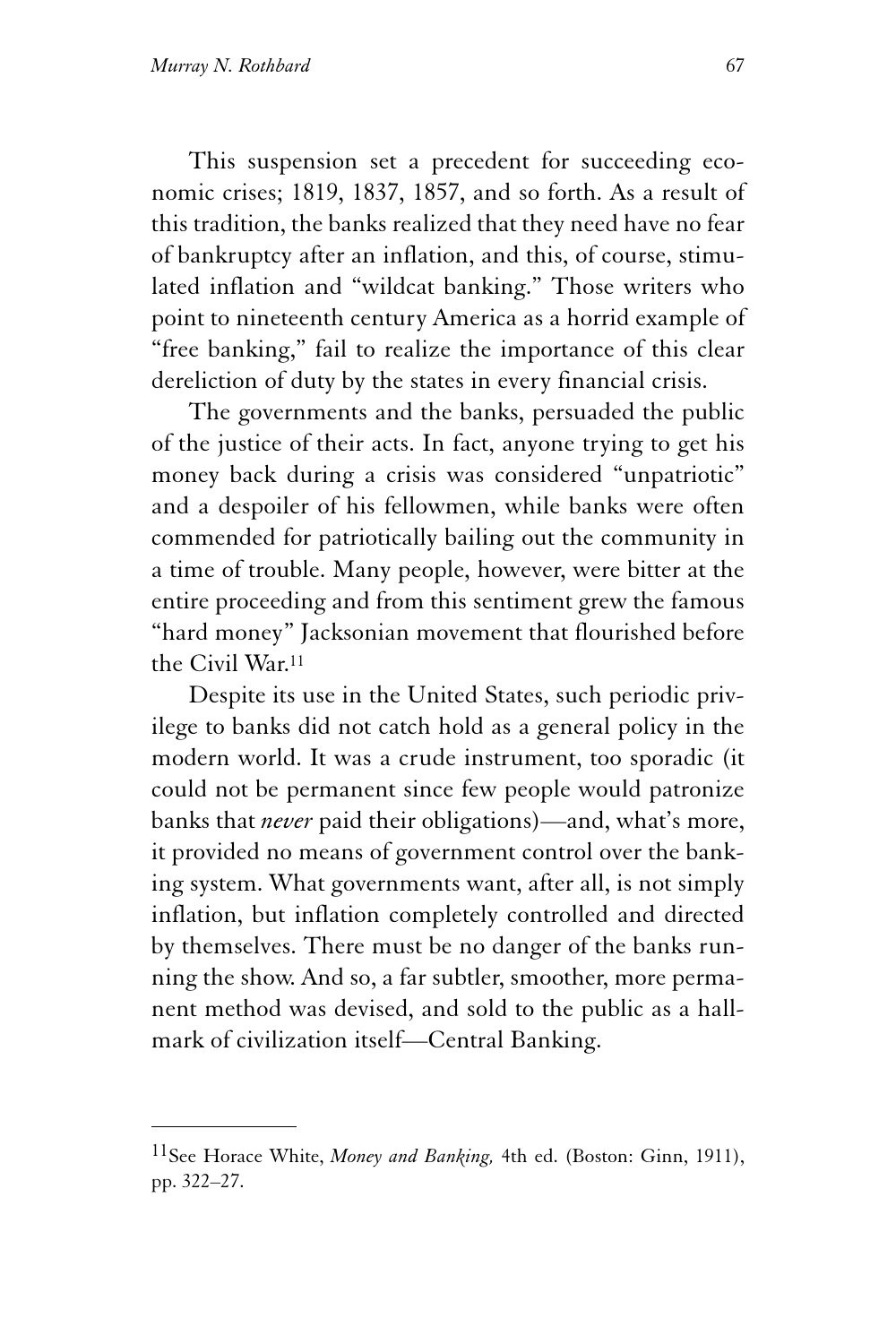### **8.**

# **Central Banking: Removing the Checks on Inflation**

Central Banking is now put in the same class with modern plumbing and good roads: any economy that doesn't have it is called "backward," "primitive," hopelessly out of the swim. America's adoption of the Federal Reserve System—our Central Bank—in 1913 was greeted as finally putting us in the ranks of the "advanced" nations.

Central Banks are often nominally owned by private individuals or, as in the United States, jointly by private banks; but they are always directed by governmentappointed officials, and serve as arms of the government. Where they are privately owned, as in the original Bank of England or the Second Bank of the United States, their prospective profits add to the usual governmental desire for inflation.

A Central Bank attains its commanding position from its governmentally granted *monopoly of the note issue*. This is often the unsung key to its power. Invariably, private banks are prohibited from issuing notes, and the privilege is reserved to the Central Bank. The private banks can only grant deposits. If their customers ever wish to shift from deposits to notes, therefore, the banks must go to the Central Bank to get them. Hence the Central Bank's lofty perch as a "bankers' bank." It is a bankers' bank because the bankers are forced to do business with it. As a result, bank deposits became redeemable not only in gold, but also in Central Bank notes. And these new notes were not just plain bank notes. They were liabilities of the Central Bank, an institution invested with all the majestic aura of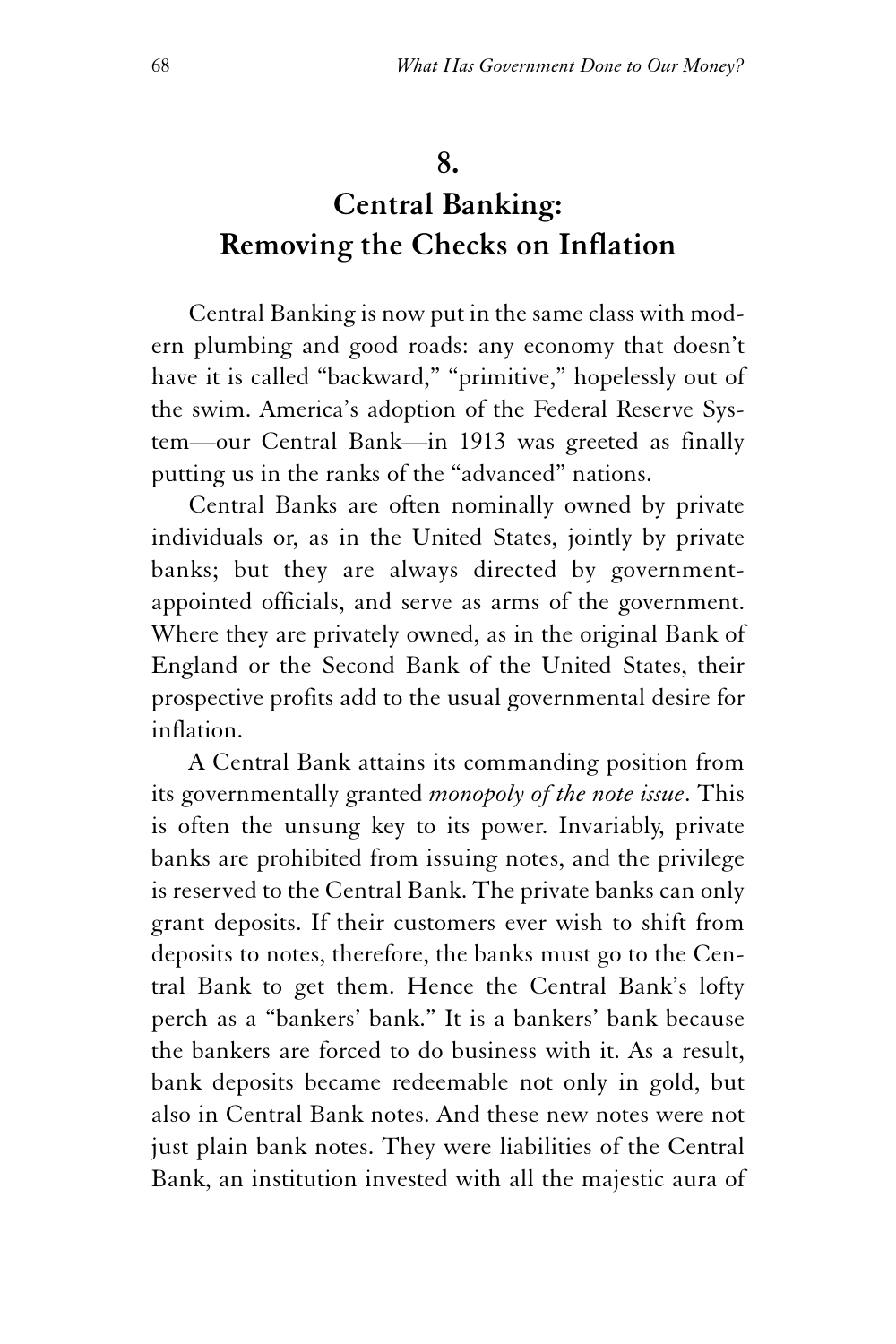the government itself. Government, after all, appoints the Bank officials and coordinates its policy with other state policy. It receives the notes in taxes, and declares them to be legal tender.

As a result of these measures, all the banks in the country became clients of the Central Bank.12 Gold poured into the Central Bank from the private banks, and, in exchange, the public got Central Bank notes and the disuse of gold coins. Gold coins were scoffed at by "official" opinion as cumbersome, old-fashioned, inefficient—an ancient "fetish," perhaps useful in children's socks at Christmas, but that's about all. How much safer, more convenient, more efficient is the gold when resting as bullion in the mighty vaults of the Central Bank! Bathed by this propaganda, and influenced by the convenience and governmental backing of the notes, the public more and more stopped using gold coins in its daily life. Inexorably, the gold flowed into the Central Bank where, more "centralized," it permitted a far greater degree of inflation of money-substitutes.

In the United States, the Federal Reserve Act compels the banks to keep the minimum ratio of reserves to deposits and, since 1917, these reserves could only consist of deposits at the Federal Reserve Bank. Gold could no longer be part of a bank's legal reserves; it had to be deposited in the Federal Reserve Bank.

 $^{12}$ In the United States, the banks were forced by law to join the Federal Reserve System, and to keep their accounts with the Federal Reserve Banks. (Those "state banks" that are not members of the Federal Reserve System keep their reserves with member banks.)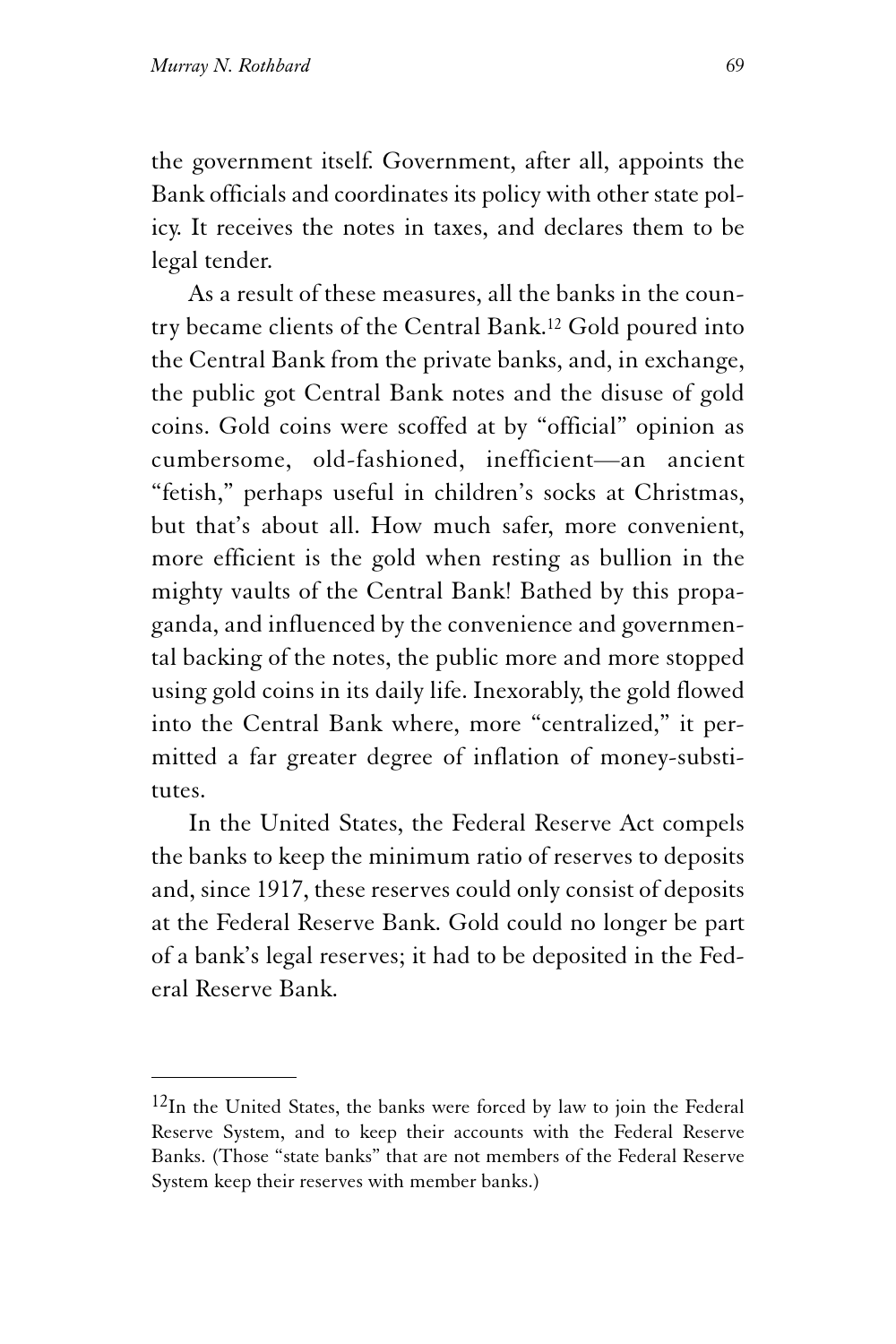The entire process took the public off the gold habit and placed the people's gold in the none-too-tender care of the State—where it could be confiscated almost painlessly. International traders still used gold bullion in their largescale transactions, but they were an insignificant proportion of the voting population.

One of the reasons the public could be lured from gold to bank notes was the great *confidence* everyone had in the Central Bank. Surely, the Central Bank, possessed of almost all the gold in the realm, backed by the might and prestige of government, could not fail and go bankrupt! And it is certainly true that no Central Bank in recorded history has ever failed. But why not? Because of the sometimes unwritten but very clear rule that it *could not* be permitted to fail! If governments sometimes allowed private banks to suspend payment, how much more readily would it permit the Central Bank—its own organ—to suspend when in trouble! The precedent was set in Central Banking history when England permitted the Bank of England to suspend in the late eighteenth century, and allowed this suspension for over twenty years.

The Central Bank thus became armed with the almost unlimited confidence of the public. By this time, the public could not see that the Central Bank was being allowed to counterfeit at will, and yet remain immune from any liability if its bona fides should be questioned. It came to see the Central Bank as simply a great national bank, performing a public service, and protected from failure by being a virtual arm of the government.

The Central Bank proceeded to invest the private banks with the public's confidence. This was a more difficult task. The Central Bank let it be known that it would always act as a "lender of last resort" to the banks—i.e., that the Bank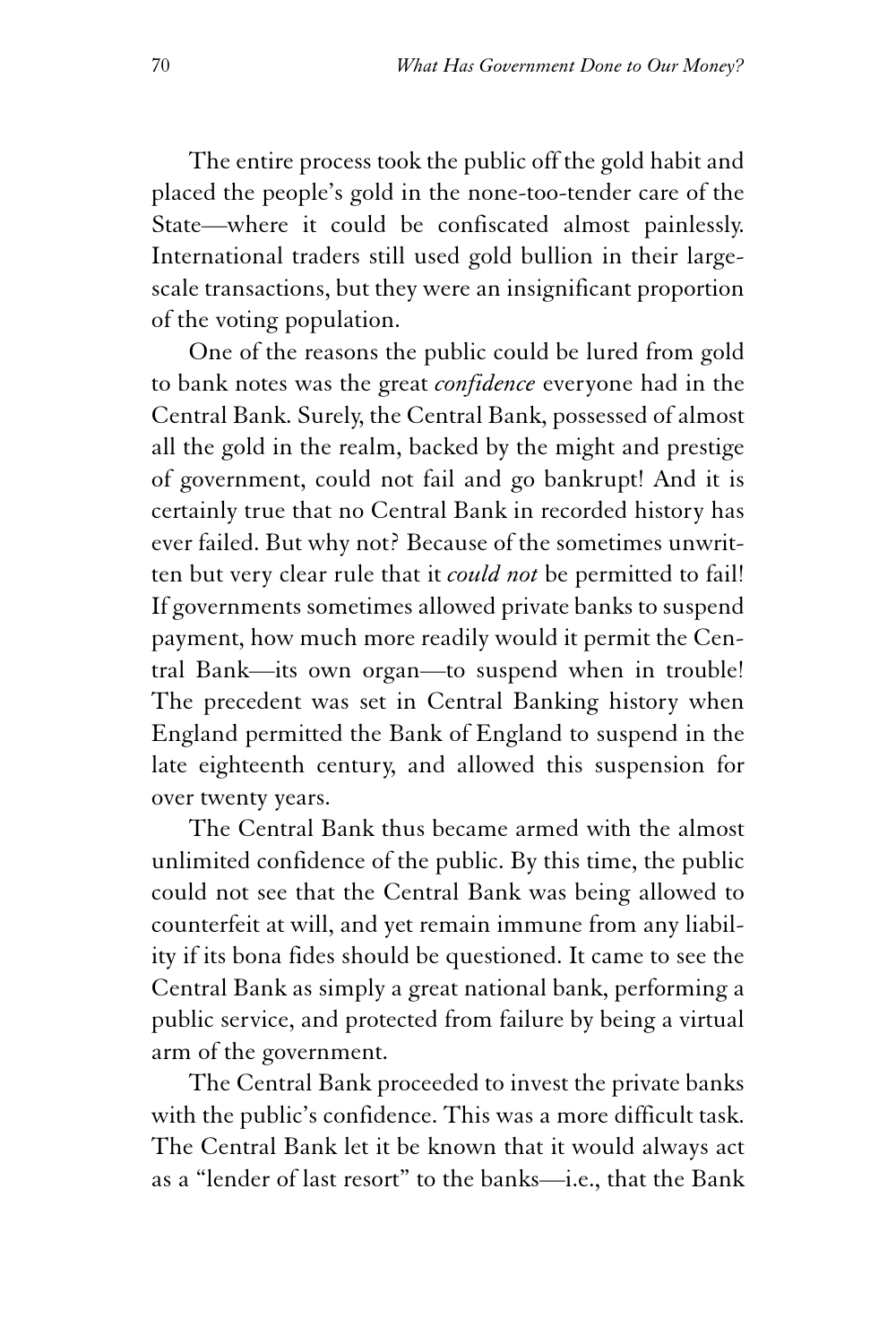would stand ready to lend money to any bank in trouble, especially when many banks are called upon to pay their obligations.

Governments also continued to prop up banks by discouraging bank "runs" (i.e., cases where many clients suspect chicanery and ask to get back their property). Sometimes, they will permitted banks to suspend payment, as in the compulsory bank "holidays" of 1933. Laws were passed prohibiting public encouragement of bank runs, and, as in the 1929 depression in America, government campaigned against "selfish" and "unpatriotic" gold "hoarders." America finally "solved" its pesky problem of bank failures when it adopted Federal Deposit Insurance in 1933. The Federal Deposit Insurance Corporation has only a negligible proportion of "backing" for the bank deposits it "insures." But the public has been given the impression (and one that may well be accurate) that the federal government would stand ready to print enough new money to redeem all of the insured deposits. As a result, the government has managed to transfer its own command of vast public confidence to the entire banking system, as well as to the Central Bank.

We have seen that, by setting up a Central Bank, governments have greatly widened, if not removed, two of the three main checks on bank credit inflation. What of the third check—the problem of the narrowness of each bank's clientele? Removal of this check is one of the main reasons for the Central Bank's existence. In a free-banking system, inflation by any one bank would soon lead to demands for redemption by the other banks, since the clientele of any one bank is severely limited. But the Central Bank, by pumping reserves into all the banks, can make sure that they can all expand together, and at a uniform rate. If all banks are expanding, then there is no redemption problem of one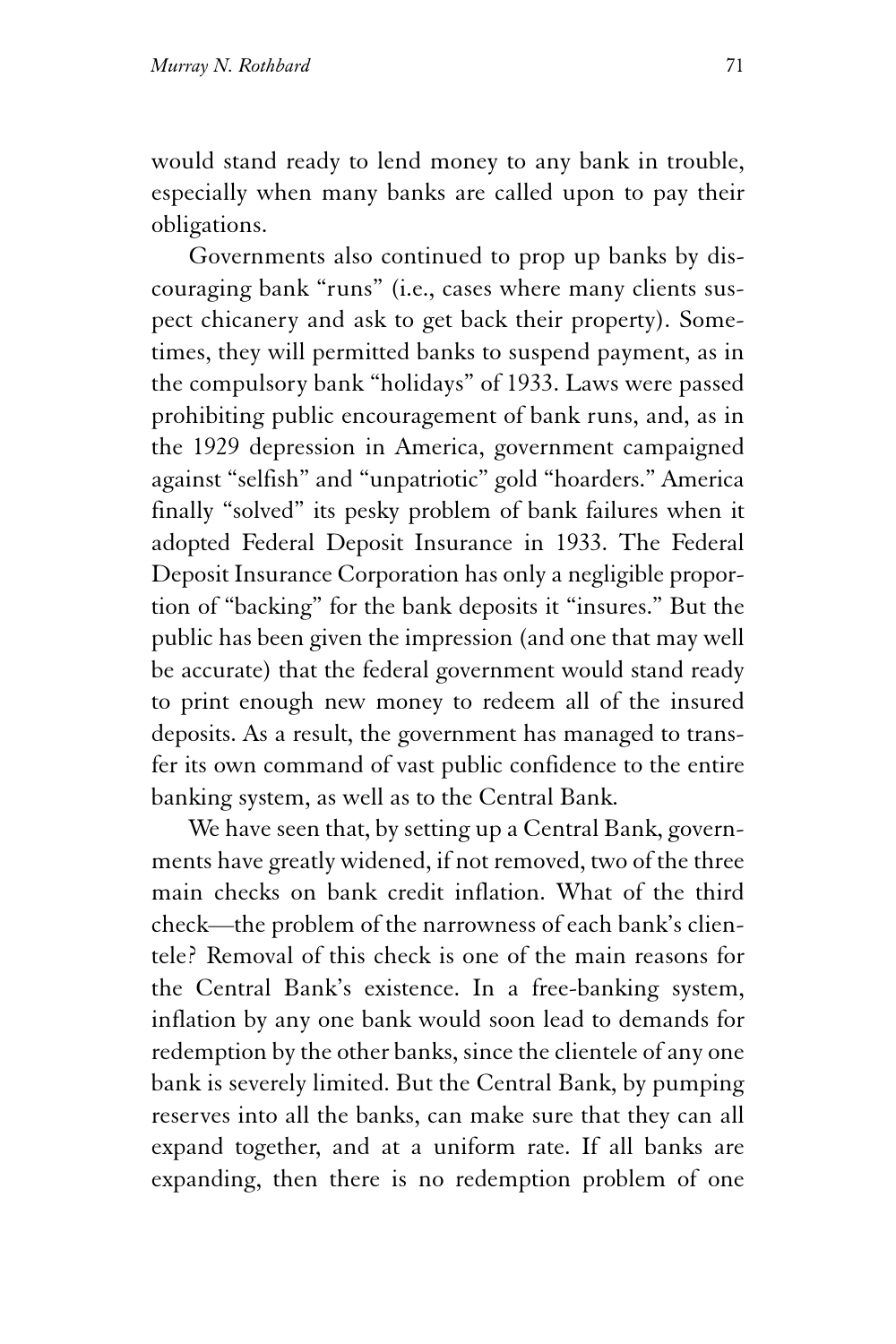bank upon another, and each bank finds that its clientele is really the whole country. In short, the limits on bank expansion are immeasurably widened, from the clientele of each bank to that of the whole banking system. Of course, this means that no bank can expand further than the Central Bank desires. Thus, the government has finally achieved the power to control and direct the inflation of the banking system.

In addition to removing the checks on inflation, the act of establishing a Central Bank has a direct inflationary impact. Before the Central Bank began, banks kept their reserves in gold; now gold flows into the Central Bank in exchange for deposits with the Bank, which are now reserves for the commercial banks. But the Bank itself keeps only a fractional reserve of gold to its own liabilities! Therefore, the act of establishing a Central Bank greatly multiplies the inflationary potential of the country.<sup>13</sup>

### **9.**

# **Central Banking: Directing the Inflation**

Precisely how does the Central Bank go about its task of regulating the private banks? By controlling the banks'

<sup>&</sup>lt;sup>13</sup>The establishment of the Federal Reserve in this way increased threefold the expansive power of the banking system of the United States. The Federal Reserve System also reduced the average legal reserve requirements of all banks from approximately 21 percent in 1913 to 10 percent by 1917, thus further doubling the inflationary potential—a combined potential inflation of six-fold. See Chester A. Phillips, T.F. McManus, and R.W. Nelson, *Banking and the Business Cycle* (New York: Macmillan, 1937), pp. 23ff.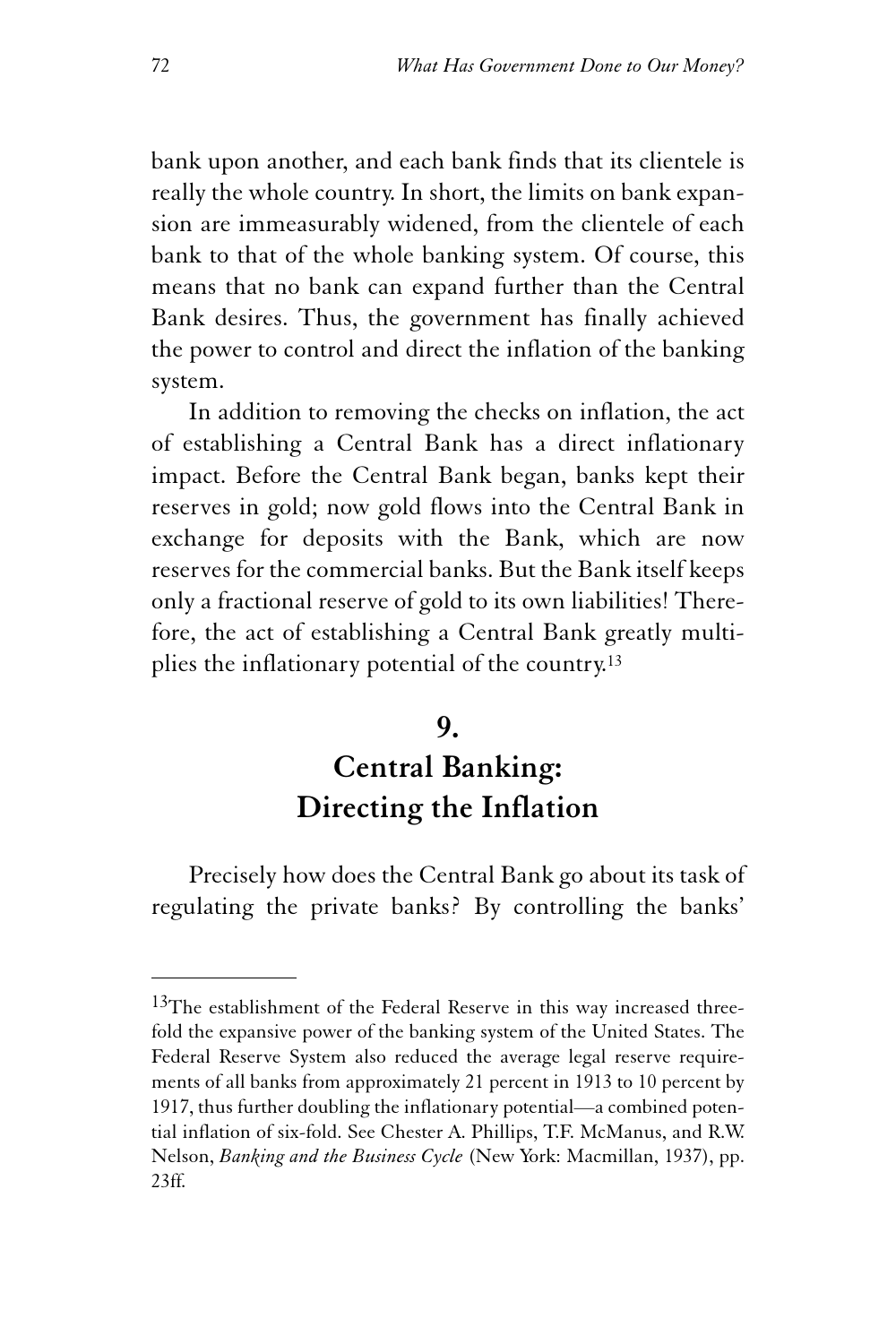"reserves"—their deposit accounts at the Central Bank. Banks tend to keep a certain ratio of reserves to their total deposit liabilities, and in the United States government control is made easier by imposing a legal minimum ratio on the bank. The Central Bank can stimulate inflation, then, by pouring reserves into the banking system, and also by lowering the reserve ratio, thus permitting a nationwide bank credit-expansion. If the banks keep a reserve/deposit ratio of 1:10, then "excess reserves" (above the required ratio) of ten million dollars will permit and encourage a nationwide bank inflation of 100 million. Since banks profit by credit expansion, and since government has made it almost impossible for them to fail, they will usually try to keep "loaned up" to their allowable maximum.

The Central Bank adds to the quantity of bank reserves by buying assets on the market. What happens, for example, if the Bank buys an asset (any asset) from Mr. Jones, valued at \$1,000? The Central Bank writes out a check to Mr. Jones for \$1,000 to pay for the asset. The Central Bank does not keep individual accounts, so Mr. Jones takes the check and deposits it in his bank. Jones' bank credits him with a \$1,000 deposit, and presents the check to the Central Bank, which has to credit the bank with an added \$1,000 in reserves. This \$1,000 in reserves permits a multiple bank credit expansion, particularly if added reserves are in this way poured into many banks across the country.

If the Central Bank buys an asset from a bank directly, then the result is even clearer; the bank adds to its reserves, and a base for multiple credit expansion is established.

Undoubtedly, the favorite asset for Central Bank purchase has been government securities. In that way, the government assures a market for its own securities. Government can easily inflate the money supply by issuing new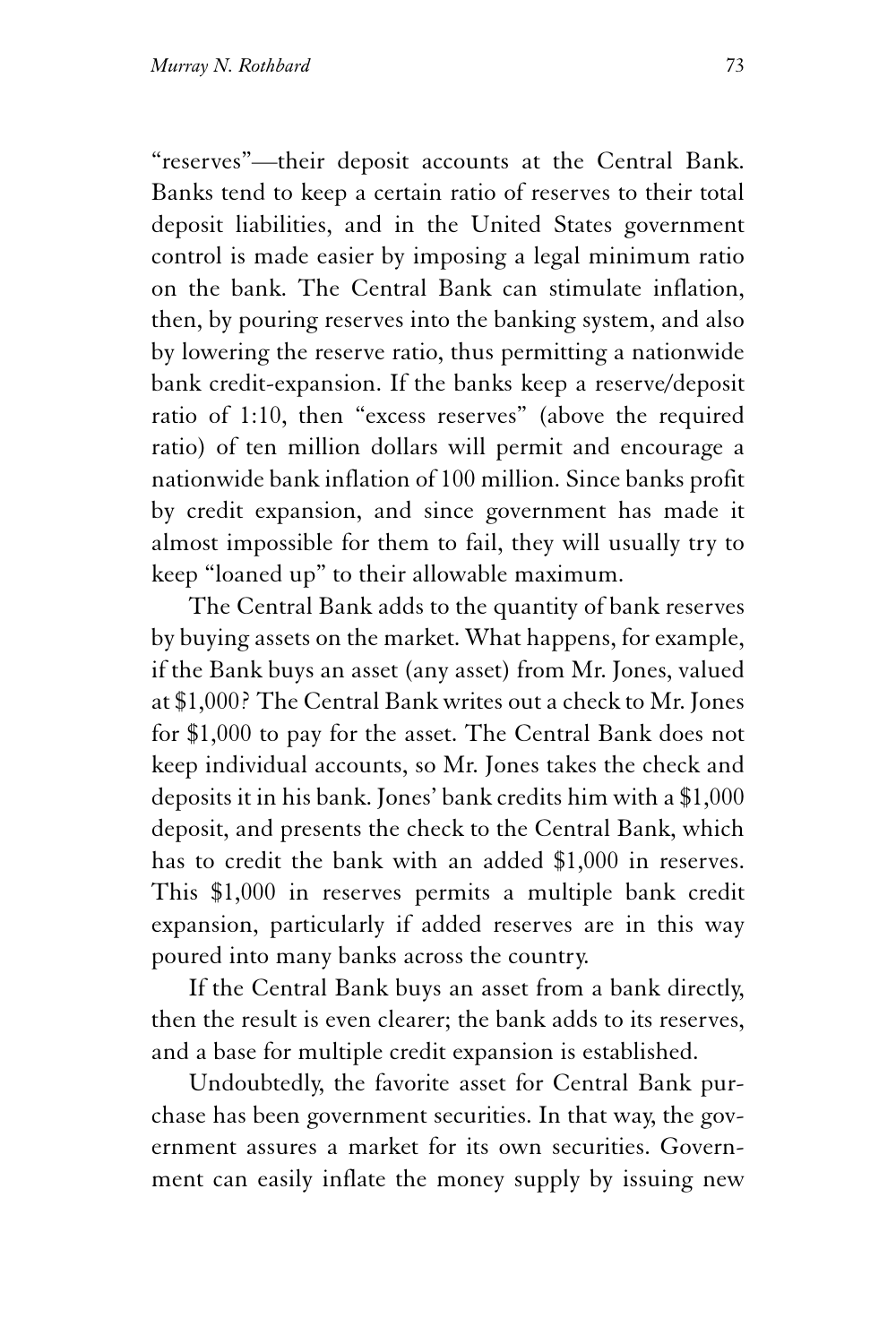bonds, and then order its Central Bank to purchase them. Often the Central Bank undertakes to support the market price of government securities at a certain level, thereby causing a flow of securities into the Bank, and a consequent perpetual inflation.

Besides buying assets, the Central Bank can create new bank reserves in another way: by lending them. The rate which the Central Bank charges the banks for this service is the "rediscount rate." Clearly, borrowed reserves are not as satisfactory to the banks as reserves that are wholly theirs, since there is now pressure for repayment. Changes in the rediscount rate receive a great deal of publicity, but they are clearly of minor importance compared to the movements in the quantity of bank reserves and the reserve ratio.

When the Central Bank sells assets to the banks or the public, it lowers bank reserves, and causes pressure for credit contraction and deflation—lowering—of the money supply. We have seen, however, that governments are inherently inflationary; historically, deflationary action by the government has been negligible and fleeting. One thing is often forgotten: deflation can only take place after a previous inflation; only pseudo-receipts, not gold coins, can be retired and liquidated.

### **10. Going Off the Gold Standard**

The establishment of Central Banking removes the checks of bank credit expansion, and puts the inflationary engine into operation. It does not remove all restraints, however. There is still the problem of the Central Bank itself. The citizens can conceivably make a run on the Central Bank, but this is most improbable. A more formidable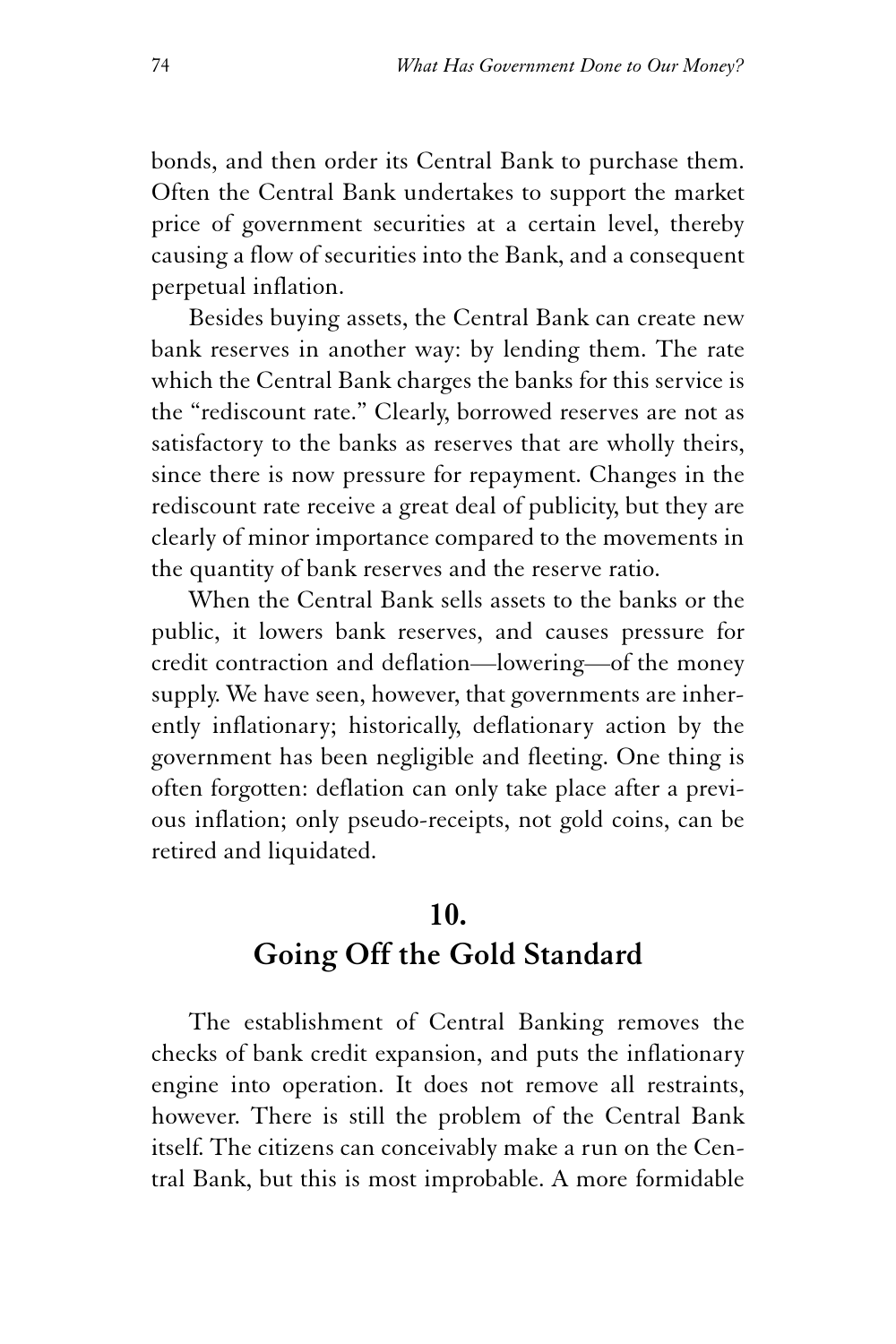threat is the loss of gold to foreign nations. For just as the expansion of one bank loses gold to the clients of other, nonexpanding banks, so does monetary expansion in one country cause a loss of gold to the citizens of other countries. Countries that expand faster are in danger of gold losses and calls upon their banking system for gold redemption. This was the classic cyclical pattern of the nineteenth century; a country's Central Bank would generate bank credit expansion; prices would rise; and as the new money spread from domestic to foreign clientele, foreigners would more and more try to redeem the currency in gold. Finally, the Central Bank would have to call a halt and enforce a credit contraction in order to save the monetary standard.

There is one way that foreign redemption can be avoided: inter-Central Bank cooperation. If all Central Banks agree to inflate at about the same rate, then no country would lose gold to any other, and all the world together could inflate almost without limit. With every government jealous of its own power and responsive to different pressures, however, such goose-step cooperation has so far proved almost impossible. One of the closest approaches was the American Federal Reserve agreement to promote domestic inflation in the 1920s in order to help Great Britain and prevent it from losing gold to the United States.

In the twentieth century, governments, rather than deflate or limit their own inflation, have simply "gone off the gold standard" when confronted with heavy demands for gold. This, of course, insures that the Central Bank cannot fail, since its notes now become the standard money. In short, government has finally refused to pay its debts, and has virtually absolved the banking system from that onerous duty. Pseudo-receipts to gold were first issued without backing and then, when the day of reckoning drew near, the bankruptcy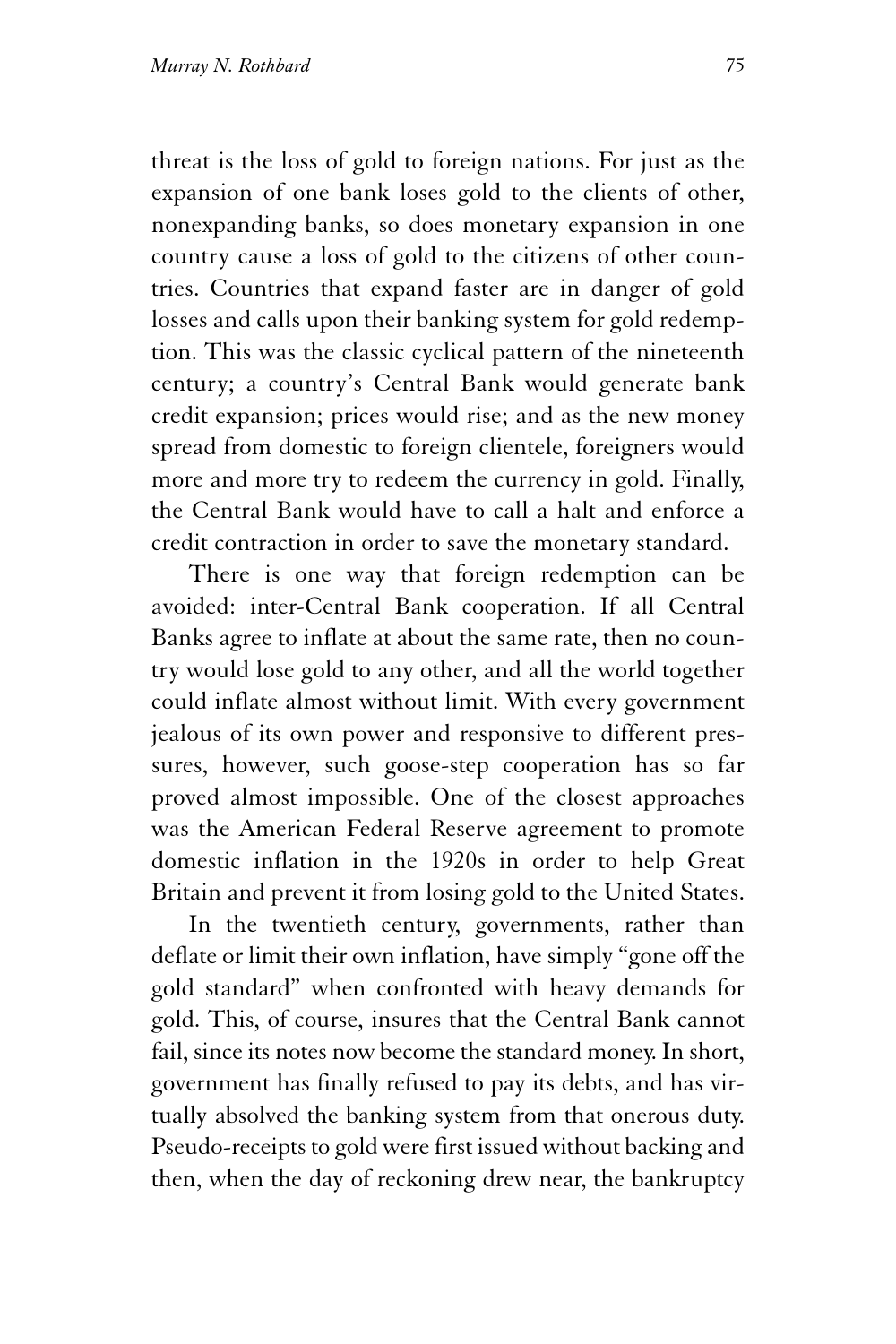was shamelessly completed by simply eliminating gold redemption. The severance of the various national currency names (dollar, pound, mark) from gold and silver is now complete.

At first, governments refused to admit that this was a permanent measure. They referred to the "suspension of specie payments," and it was always understood that eventually, after the war or other "emergency" had ended, the government would again redeem its obligations. When the Bank of England went off gold at the end of the eighteenth century, it continued in this state for twenty years, but always with the understanding that gold payment would be resumed after the French wars were ended.

Temporary "suspensions," however, are primrose paths to outright repudiation. The gold standard, after all, is no spigot that can be turned on or off as government whim decrees. Either a gold-receipt is redeemable or it is not; once redemption is suspended the gold standard is itself a mockery.

Another step in the slow extinction of gold money was the establishment of the "gold bullion standard." Under this system, the currency is no longer redeemable in coins; it can only be redeemed in large, highly valuable, gold bars. This, in effect, limits gold redemption to a handful of specialists in foreign trade. There is no longer a true gold standard, but governments can still proclaim their adherence to gold. The European "gold standards" of the 1920s were pseudo-standards of this type.14

<sup>14</sup>See Melchior Palyi, "The Meaning of the Gold Standard," *Journal of Business* (July 1941): 299–304.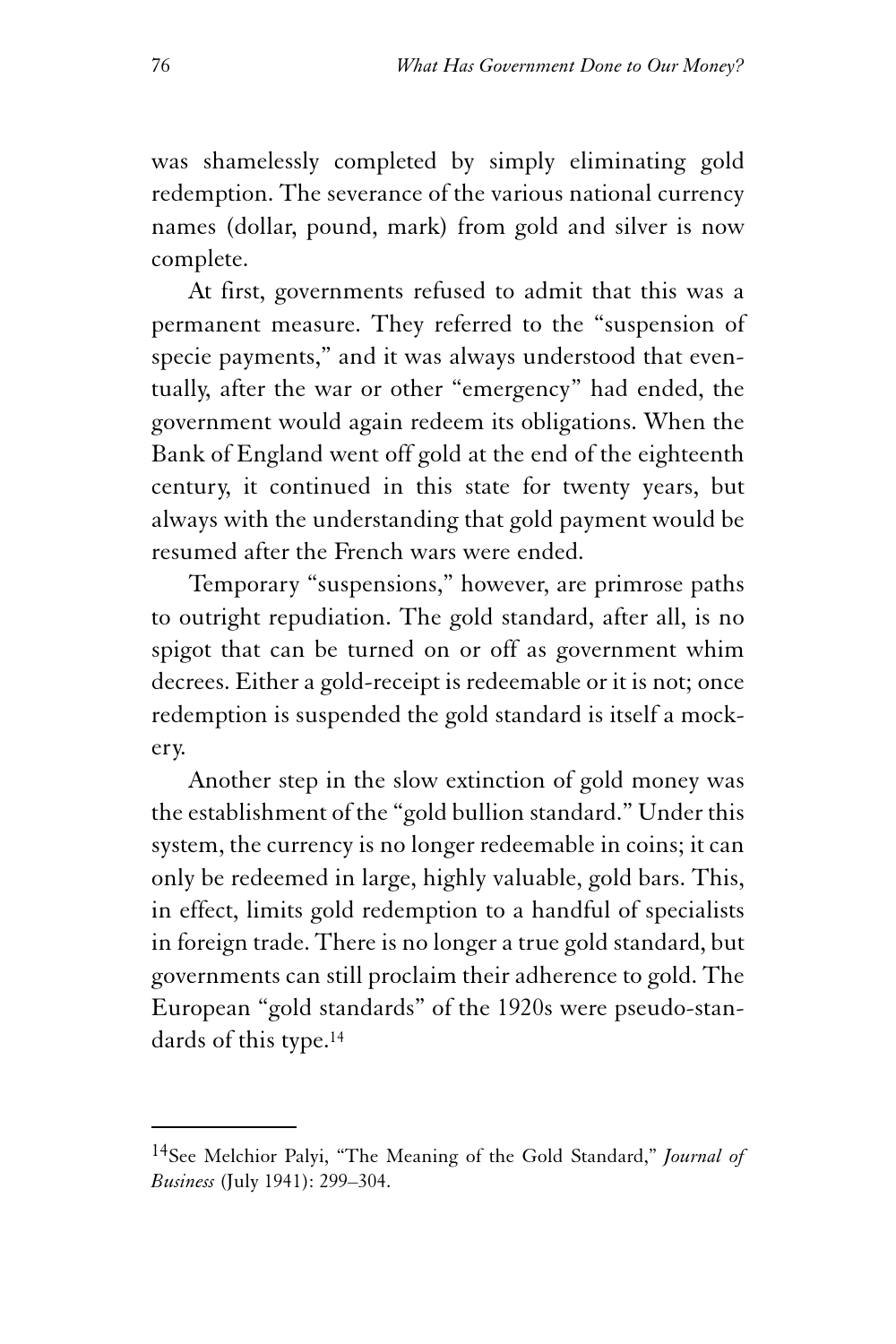Finally, governments went "off gold" officially and completely, in a thunder of abuse against foreigners and "unpatriotic gold hoarders." Government paper now becomes the *fiat* standard money. Sometimes, Treasury rather than Central Bank paper has been the fiat money, especially before the development of a Central Banking system. The American Continentals, the Greenbacks, and Confederate notes of the Civil War period, the French *assignats*, were all fiat currencies issued by the Treasuries. But whether Treasury or Central Bank, the effect of fiat issue is the same: the monetary standard is now at the mercy of the government, and bank deposits are redeemable simply in government paper.

### **11. Fiat Money and the Gold Problem**

When a country goes off the gold standard and onto the fiat standard, it adds to the number of "moneys" in existence. In addition to the commodity moneys, gold and silver, there now flourish independent moneys directed by each government imposing its fiat rule. And just as gold and silver will have an exchange rate on the free market, so the market will establish exchange rates for all the various moneys. In a world of fiat moneys, each currency, if permitted, will fluctuate freely in relation to all the others. We have seen that for any two moneys, the exchange rate is set in accordance with the proportionate purchasing-power parities, and that these in turn are determined by the respective supplies and demands for the various currencies. When a currency changes its character from gold-receipt to fiat paper, confidence in its stability and quality is shaken, and demand for it declines. Furthermore, now that it is cut off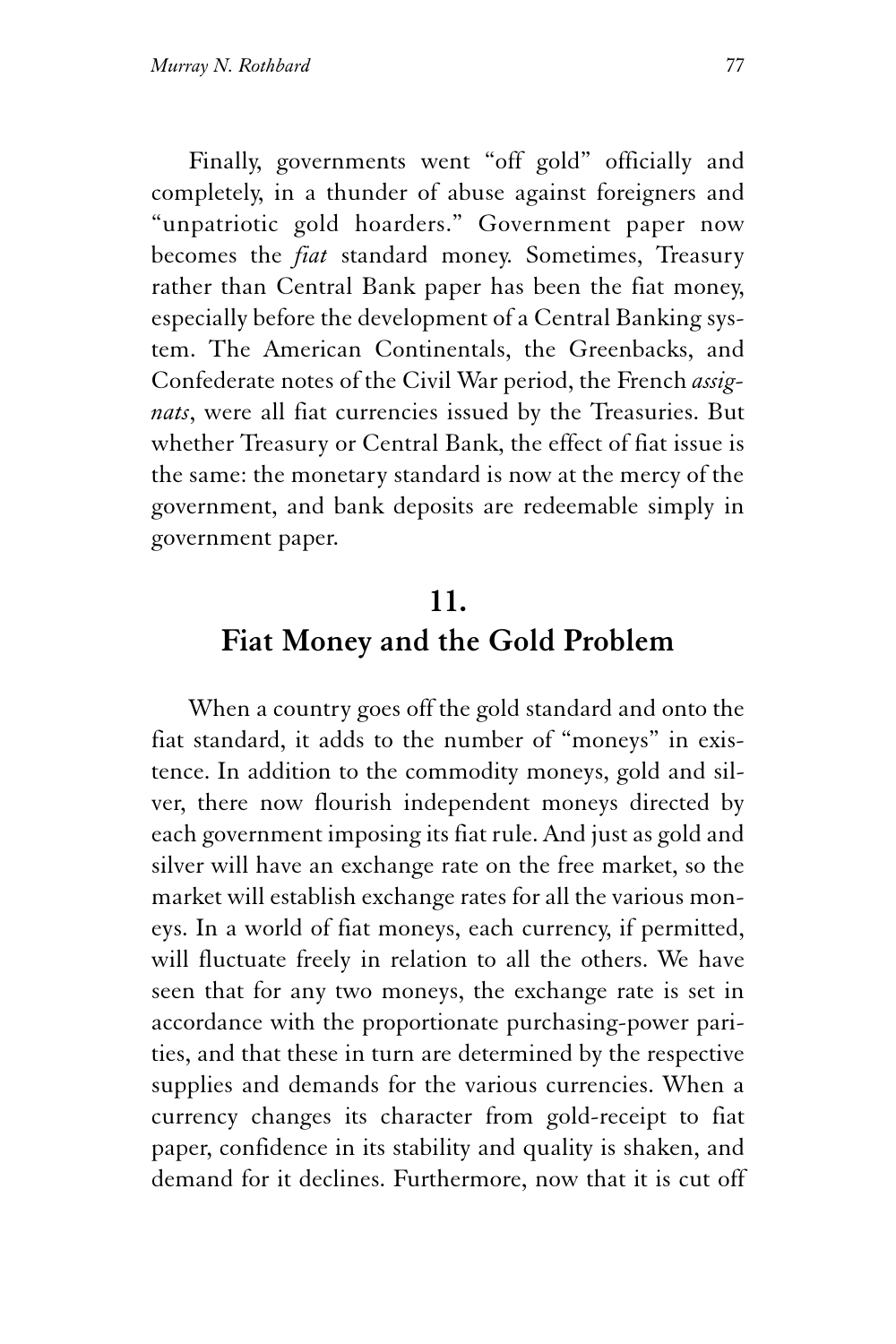from gold, its far greater quantity relative to its former gold backing now becomes evident. With a supply greater than gold and a lower demand, its purchasing-power, and hence its exchange rate, quickly depreciate in relation to gold. And since government is inherently inflationary, it will keep depreciating as time goes on.

Such depreciation is highly embarrassing to the government—and hurts citizens who try to import goods. The existence of gold in the economy is a constant reminder of the poor quality of the government paper, and it always poses a threat to replace the paper as the country's money. Even with the government giving all the backing of its prestige and its legal tender laws to its fiat paper, gold coins in the hands of the public will always be a permanent reproach and menace to the government's power over the country's money.

In America's first depression, 1819–1821, four Western states (Tennessee, Kentucky, Illinois, and Missouri) established state-owned banks, issuing fiat paper. They were backed by legal tender provisions in the states, and sometimes by legal prohibition against depreciating the notes. And yet, all these experiments, born in high hopes, came quickly to grief as the new paper depreciated rapidly to negligible value. The projects had to be swiftly abandoned. Later, the greenbacks circulated as fiat paper in the North during and after the Civil War. Yet, in California, the people refused to accept the greenbacks and continued to use gold as their money. As a prominent economist pointed out:

> In California, as in other states, the paper was legal tender and was receivable for public dues; nor was there any distrust or hostility toward the federal government. But there was a strong feeling . . . in favor of gold and against paper. . . . Every debtor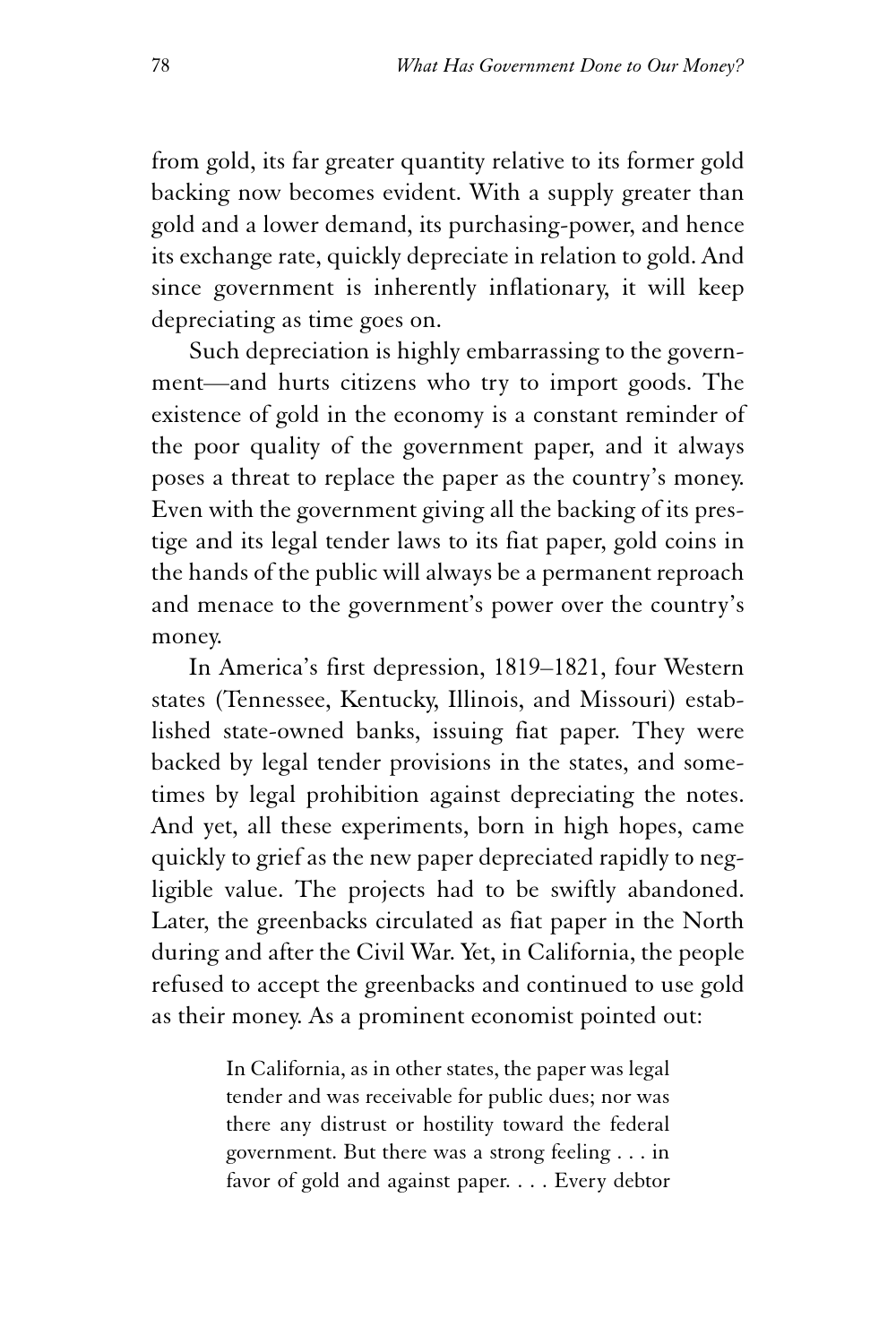had the legal right to pay off his debts in depreciated paper. But if he did so, he was a marked man (the creditor was likely to post him publicly in the newspapers) and he was virtually boycotted. Throughout this period paper was not used in California. The people of the state conducted their transactions in gold, while all the rest of the United States used convertible paper.15

It became clear to governments that they could not afford to allow people to own and keep their gold. Government could never cement its power over a nation's currency, if the people, when in need, could repudiate the fiat paper and turn to gold for their money. Accordingly, governments have outlawed gold holding by their citizens. Gold, except for a negligible amount permitted for industrial and ornamental purposes, has generally been nationalized. To ask for return of the public's confiscated property is now considered hopelessly backward and old-fashioned.16

### **12. Fiat Money and Gresham's Law**

With fiat money established and gold outlawed, the way is clear for full-scale, government-run inflation. Only

<sup>15</sup>Frank W. Taussig, *Principles of Economics*, 2nd ed. (New York: Macmillan, 1916), vol. I, p. 312. Also see J.K. Upton, *Money in Politics*, 2nd ed. (Boston: Lothrop Publishing, 1895), pp. 69 ff.

<sup>&</sup>lt;sup>16</sup>For an incisive analysis of the steps by which the American government confiscated the people's gold and went off the gold standard in 1933, see Garet Garrett, *The People's Pottage* (Caldwell, Idaho: Caxton Printers, 1953), pp. 15–41.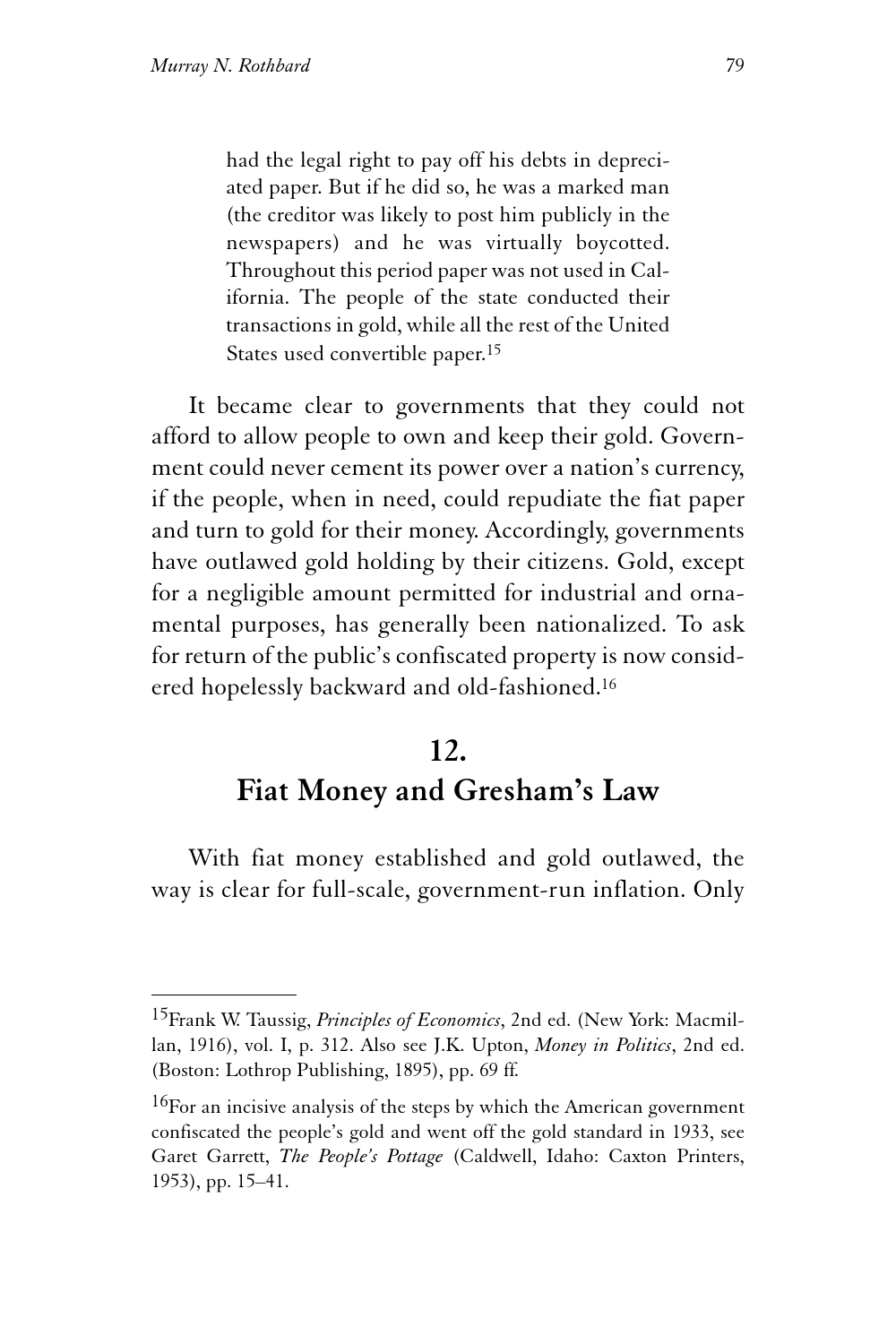one very broad check remains: the ultimate threat of hyper-inflation, the crack-up of the currency. Hyper-inflation occurs when the public realizes that the government is bent on inflation, and decides to evade the inflationary tax on its resources by spending money as fast as possible while it still retains some value. Until hyper-inflation sets in, however, government can now manage the currency and the inflation undisturbed. New difficulties arise, however. As always, government intervention to cure one problem raises a host of new, unexpected problems. In a world of fiat moneys, each country has its own money. The international division of labor, based on an international currency, has been broken, and countries tend to divide into their own autarchic units. Lack of monetary certainty disrupts trade further. The standard of living in each country thereby declines. Each country has freely-fluctuating exchange rates with all other currencies. A country inflating beyond the others no longer fears a loss of gold; but it faces other unpleasant consequences. The exchange rate of its currency falls in relation to foreign currencies. This is not only embarrassing but even disturbing to citizens who fear further depreciation. It also greatly raises the costs of imported goods, and this means a great deal to those countries with a high proportion of international trade.

In recent years, therefore, governments have moved to abolish freely-fluctuating exchange rates. Instead, they fixed arbitrary exchange rates with other currencies. Gresham's Law tells us precisely the result of any such arbitrary price control. Whatever rate is set will not be the free-market one, since that can be only be determined from day-to-day on the market. Therefore, one currency will always be artificially overvalued and the other, undervalued. Generally, governments have deliberately overvalued their currencies—for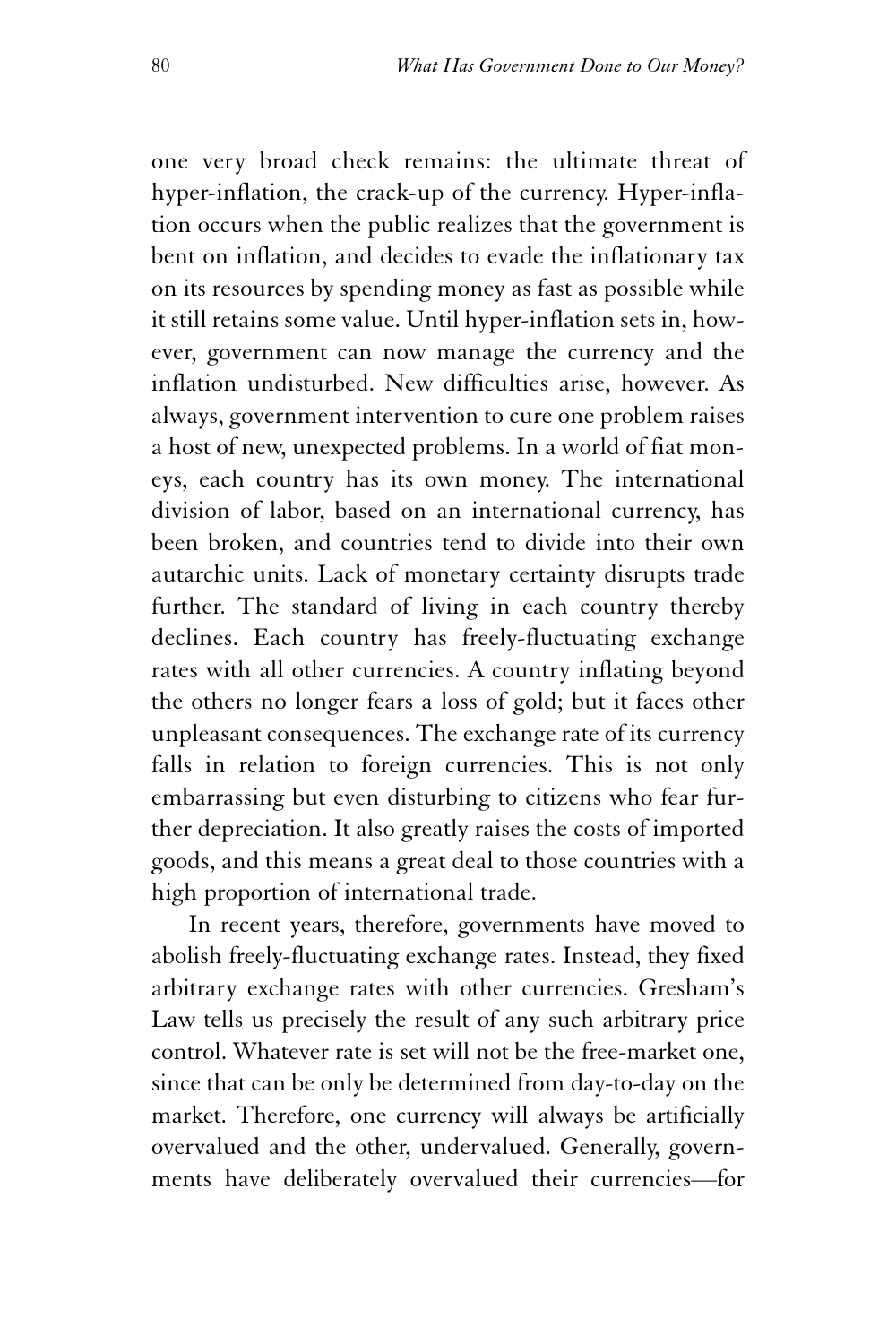prestige reasons, and also because of the consequences that follow. When a currency is overvalued by decree, people rush to exchange it for the undervalued currency at the bargain rates; this causes a surplus of overvalued, and a shortage of the undervalued, currency. The rate, in short, is prevented from moving to clear the exchange market. In the present world, foreign currencies have generally been overvalued relative to the dollar. The result has been the famous phenomenon of the "dollar shortage"—another testimony to the operation of Gresham's Law.

Foreign countries, clamoring about a "dollar shortage," thus brought it about by their own policies. It is possible that these governments actually welcomed this state of affairs, for (a) it gave them an excuse to clamor for American dollar aid to "relieve the dollar shortage in the free world," and (b) it gave them an excuse to ration imports from America. Undervaluing dollars causes imports from America to be artificially cheap and exports to America artifically expensive. The result: a trade deficit and worry over the dollar drain.17 The foreign government then stepped in to tell its people sadly that it is unfortunately necessary for it to ration imports: to issue licenses to importers, and determine what is imported "according to need." To ration imports, many governments confiscate the foreign exchange holdings of their citizens, backing up an artificially high valuation on domestic currency by forcing these citizens to accept far less domestic money than they could have acquired on the free market. Thus, foreign exchange, as well as gold, has been nationalized, and

 $17$ In the last few years, the dollar has been overvalued in relation to other currencies, and hence the dollar drains *from* the U.S.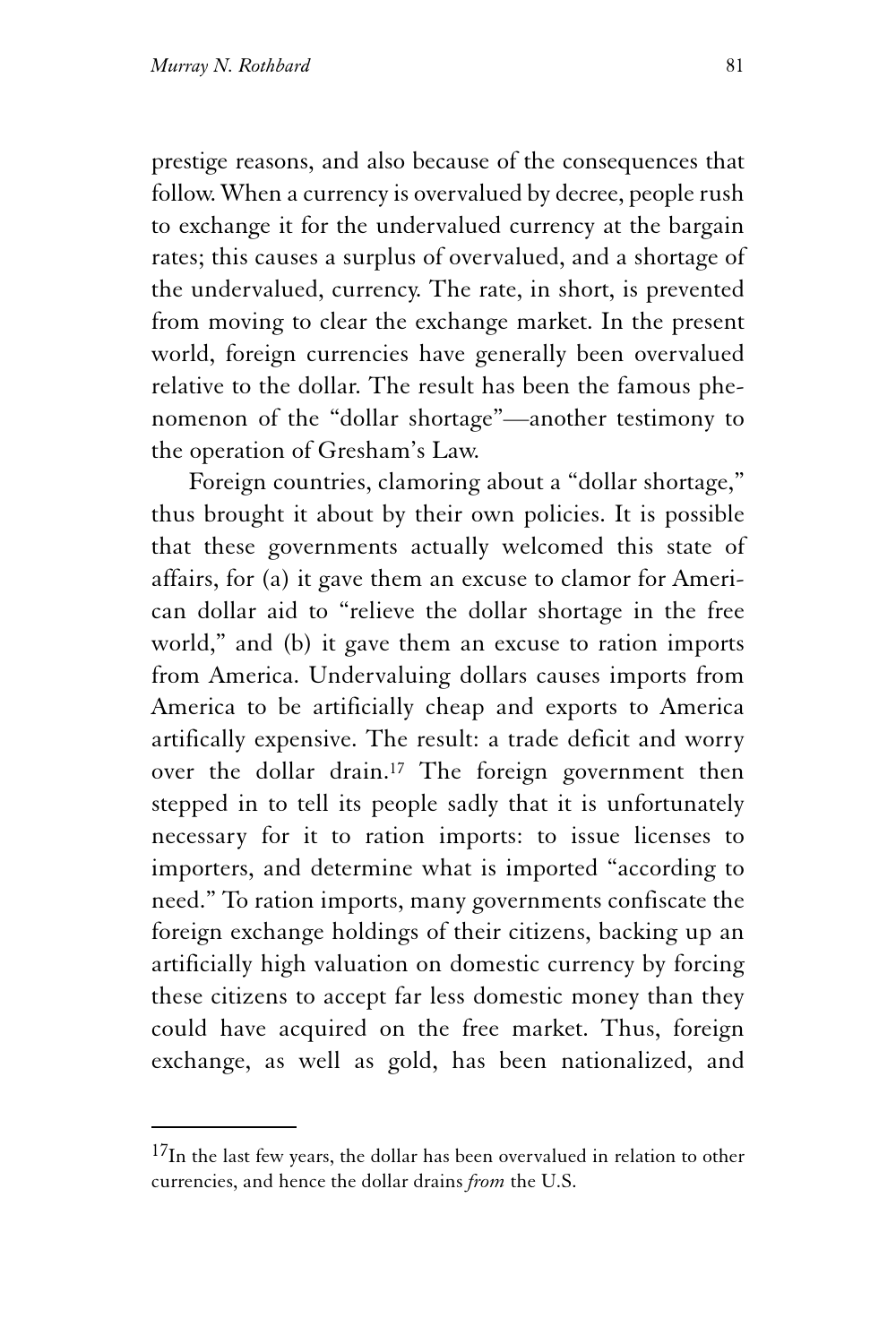exporters penalized. In countries where foreign trade is vitally important, this government "exchange control" imposes virtual socialization on the economy. An artificial exchange rate thus gives countries an excuse for demanding foreign aid and for imposing socialist controls over trade.18

At present, the world is enmeshed in a chaotic welter of exchange controls, currency blocs, restrictions on convertibility, and multiple systems of rates. In some countries a "black market" in foreign exchange is legally encouraged to find out the true rate, and multiple discriminatory rates are fixed for different types of transactions. Almost all nations are on a fiat standard, but they have not had the courage to admit this outright, and so they proclaim some such fiction as "restricted gold bullion standard." Actually, gold is used not as a true definition for currencies, but as a convenience by governments: for (a) fixing a currency's rate with respect to gold makes it easy to reckon any exchange in terms of any other currency; and (b) gold is still used by the different governments. Since exchange rates are fixed, *some* item must move to balance every country's payments, and gold is the ideal candidate. In short gold is no longer the world's money; it is now the *governments'* money, used in payments to one another.

Clearly, the inflationists' dream is some sort of world paper money, manipulated by a world government and Central Bank, inflating everywhere at a common rate. This dream still lies in the dim future, however; we are still far from world government, and national currency problems

<sup>&</sup>lt;sup>18</sup>For an excellent discussion of foreign exchange and exchange controls, see George Winder, *The Free Convertibility of Sterling* (London: Batchworth Press, 1955).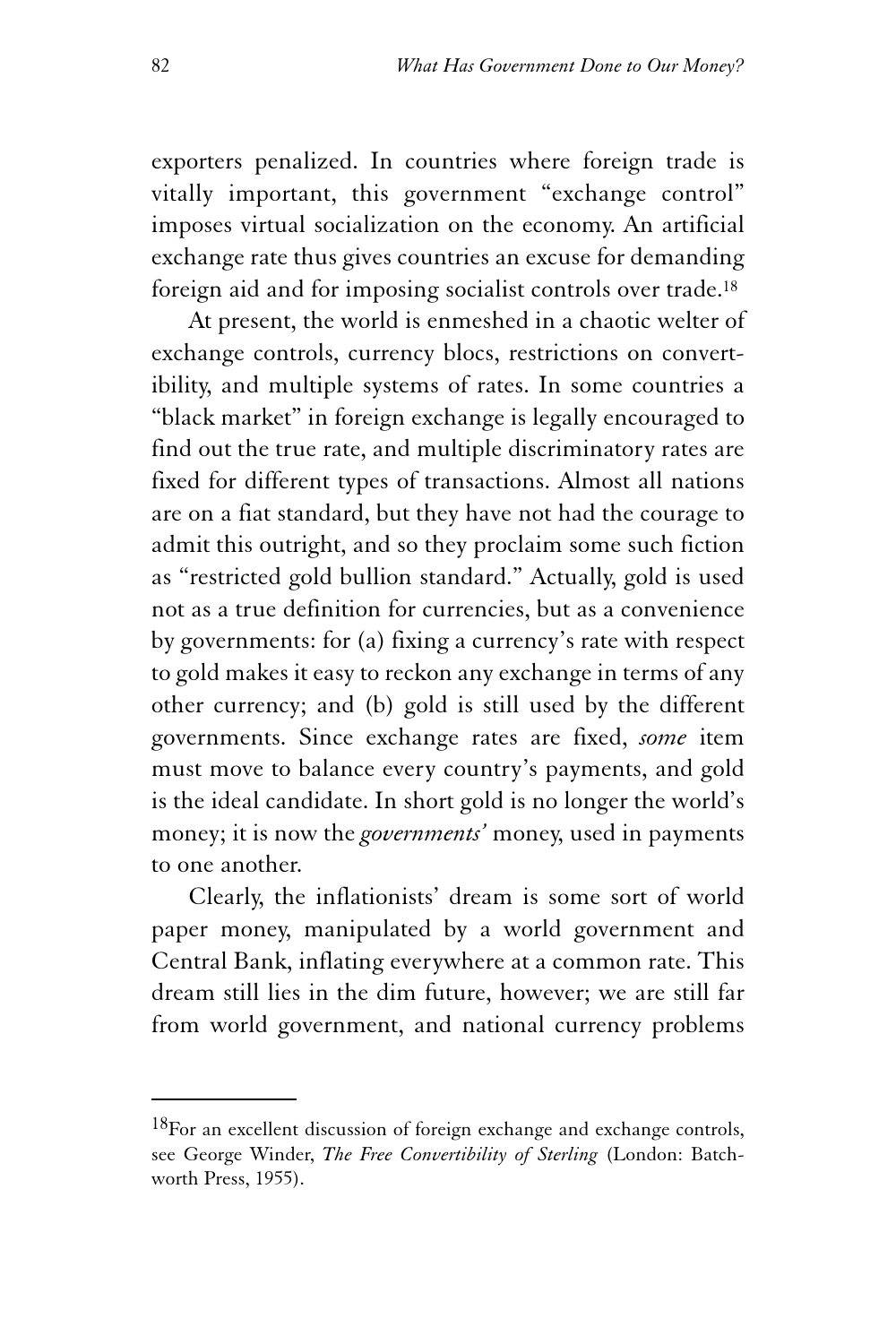have so far been too diverse and conflicting to permit meshing into a single unit. Yet, the world has moved steadily in this direction. The International Monetary Fund, for example, is basically an institution designed to bolster national exchange control in general, and foreign undervaluation of the dollar in particular. The Fund requires each member country to fix its exchange rate, and then to pool gold and dollars to lend to governments that find themselves short of hard currency.

### **13.**

### **Government and Money**

Many people believe that the free market, despite some admitted advantages, is a picture of disorder and chaos. Nothing is "planned," everything is haphazard. Government dictation, on the other hand, seems simple and orderly; decrees are handed down and they are obeyed. In no area of the economy is this myth more prevalent than in the field of money. Seemingly, money, at least, must come under stringent government control. But money is the lifeblood of the economy; it is the medium for all transactions. If government dictates over money, it has already captured a vital command post for control over the economy, and has secured a stepping-stone for full socialism. We have seen that a free market in money, contrary to common assumption, would not be chaotic; that, in fact, it would be a model of order and efficiency.

What, then, have we learned about government and money? We have seen that, over the centuries, government has, step by step, invaded the free market and seized complete control over the monetary system. We have seen that each new control, sometimes seemingly innocuous, has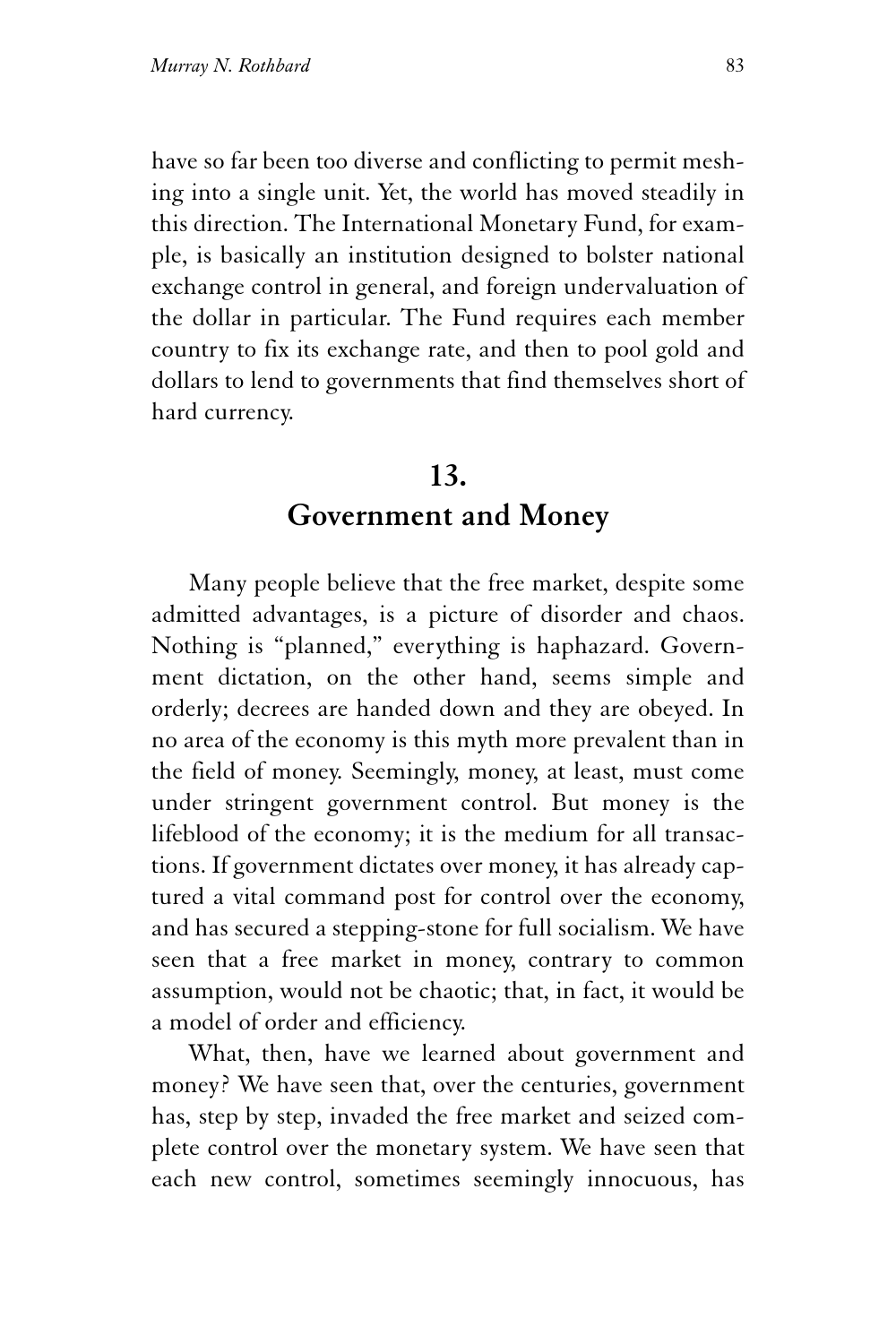begotten new and further controls. We have seen that governments are inherently inflationary, since inflation is a tempting means of acquiring revenue for the State and its favored groups. The slow but certain seizure of the monetary reins has thus been used to (a) inflate the economy at a pace decided by government; and (b) bring about socialistic direction of the entire economy.

Furthermore, government meddling with money has not only brought untold tyranny into the world; it has also brought chaos and not order. It has fragmented the peaceful, productive world market and shattered it into a thousand pieces, with trade and investment hobbled and hampered by myriad restrictions, controls, artificial rates, currency breakdowns, etc. It has helped bring about wars by transforming a world of peaceful intercourse into a jungle of warring currency blocs. In short, we find that coercion, in money as in other matters, brings, not order, but conflict and chaos.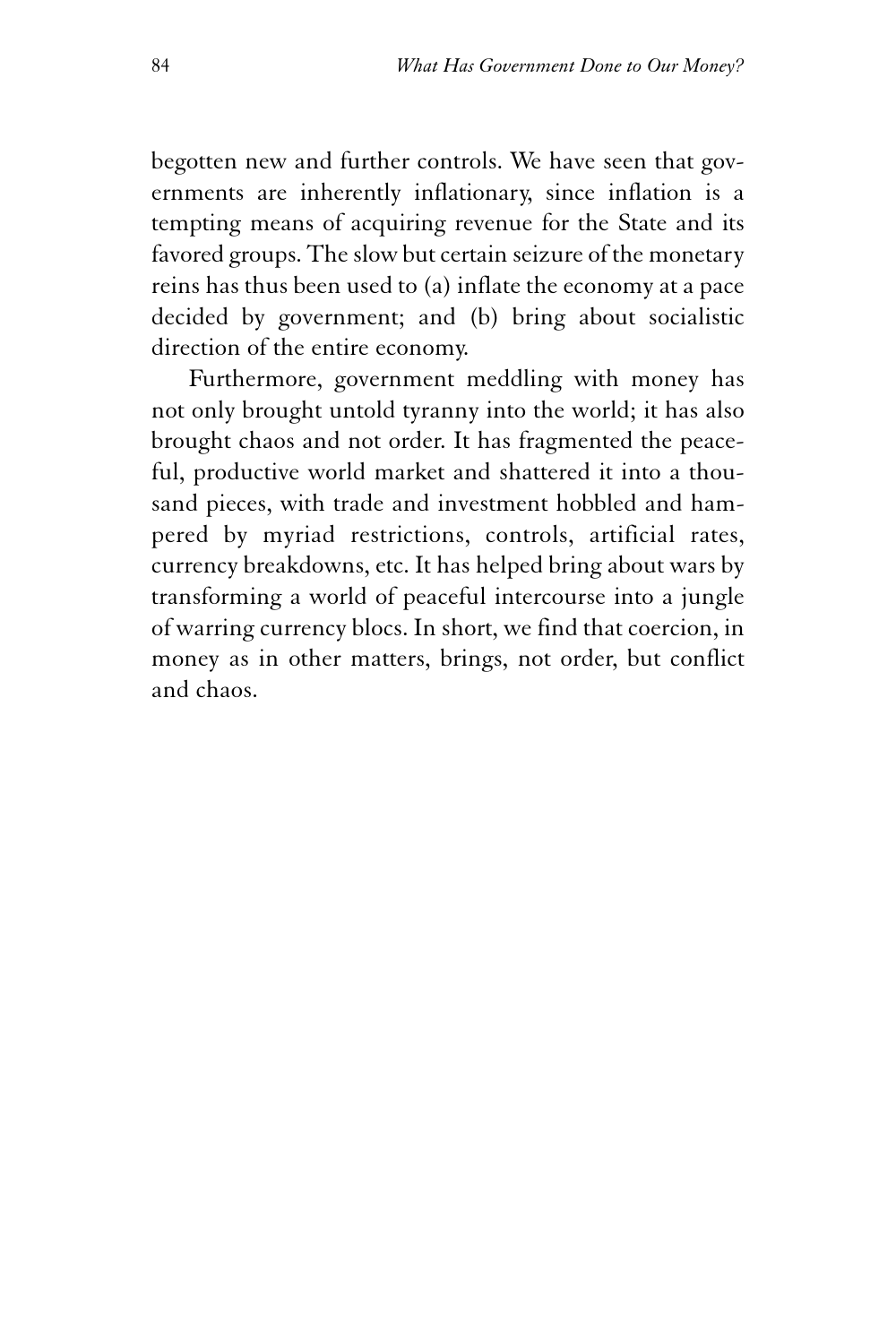# IV. THE MONETARY BREAKDOWN OF THE WEST

SINCE THE FIRST EDITION OF this book was written, the chickens of the monetary interventionists have come home to roost. The world monetary crisis of February–March, 1973, followed by the dollar plunge of July, was only the latest of an accelerating series of crises which provide a virtual textbook illustration of our analysis of the inevitable consequences of government intervention in the monetary system. After each crisis is temporarily allayed by a "Band-Aid" solution, the governments of the West loudly announce that the world monetary system has now been placed on sure footing, and that all the monetary crises have been solved. President Nixon went so far as to call the Smithsonian Agreement of December 18, 1971, the "greatest monetary agreement in the history of the world," only to see this greatest agreement collapse in a little over a year. Each "solution" has crumbled more rapidly than its predecessor.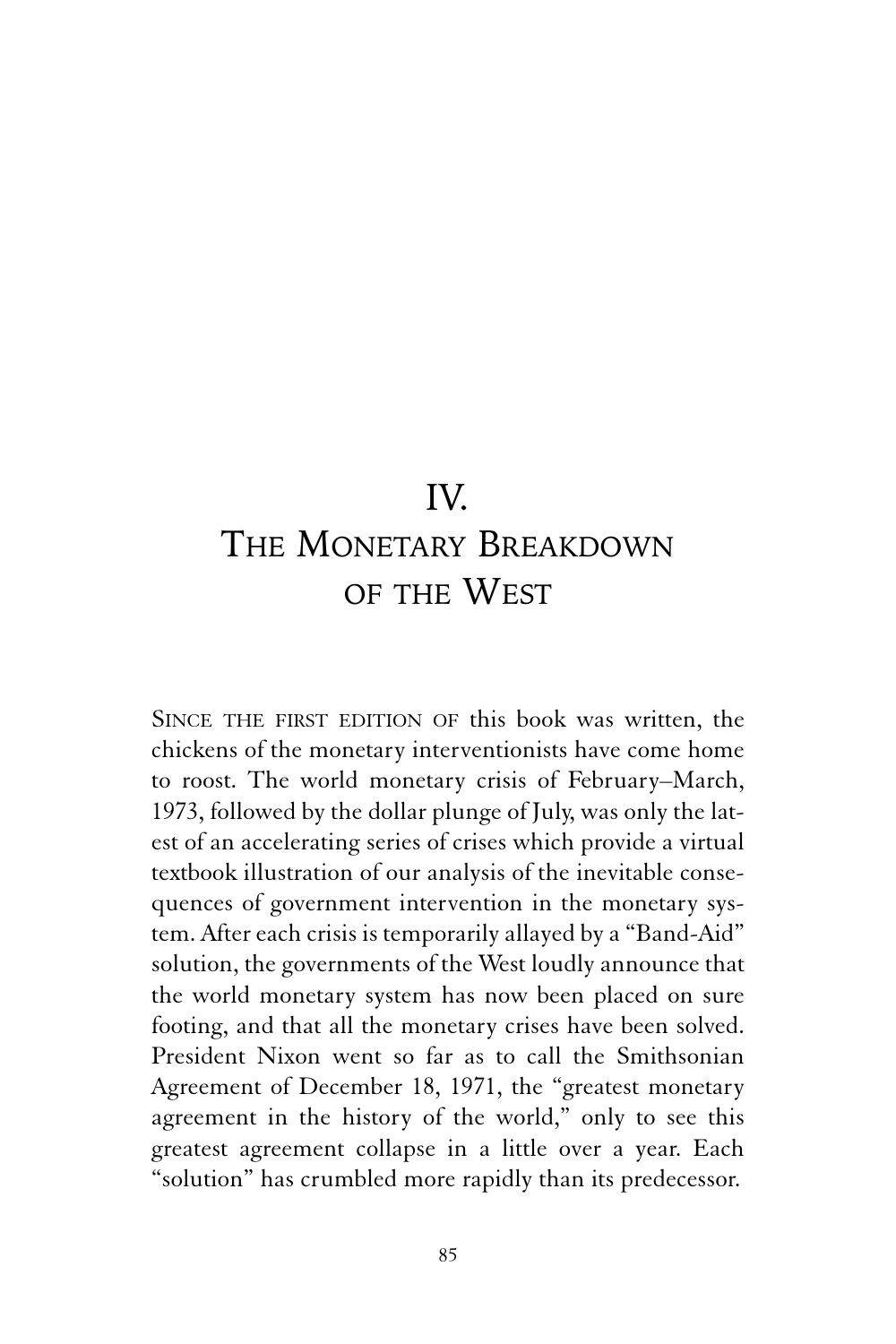To understand the current monetary chaos, it is necessary to trace briefly the international monetary developments of the twentieth century, and to see how each set of unsound inflationist interventions has collapsed of its own inherent problems, only to set the stage for another round of interventions. The twentieth century history of the world monetary order can be divided into nine phases. Let us examine each in turn.

#### **1.**

### **Phase I:**

#### **The Classical Gold Standard, 1815–1914**

We can look back upon the "classical" gold standard, the Western world of the nineteenth and early twentieth centuries, as the literal and metaphorical Golden Age. With the exception of the troublesome problem of silver, the world was on a gold standard, which meant that each national currency (the dollar, pound, franc, etc.) was merely a *name* for a certain definite *weight* of gold. The "dollar," for example, was defined as 1/20 of a gold ounce, the pound sterling as slightly less than 1/4 of a gold ounce, and so on. This meant that the "exchange rates" between the various national currencies were fixed, not because they were arbitrarily controlled by government, but in the same way that one pound of weight is defined as being equal to sixteen ounces.

The international gold standard meant that the benefits of having one money medium were extended throughout the world. One of the reasons for the growth and prosperity of the United States has been the fact that we have enjoyed *one* money throughout the large area of the country. We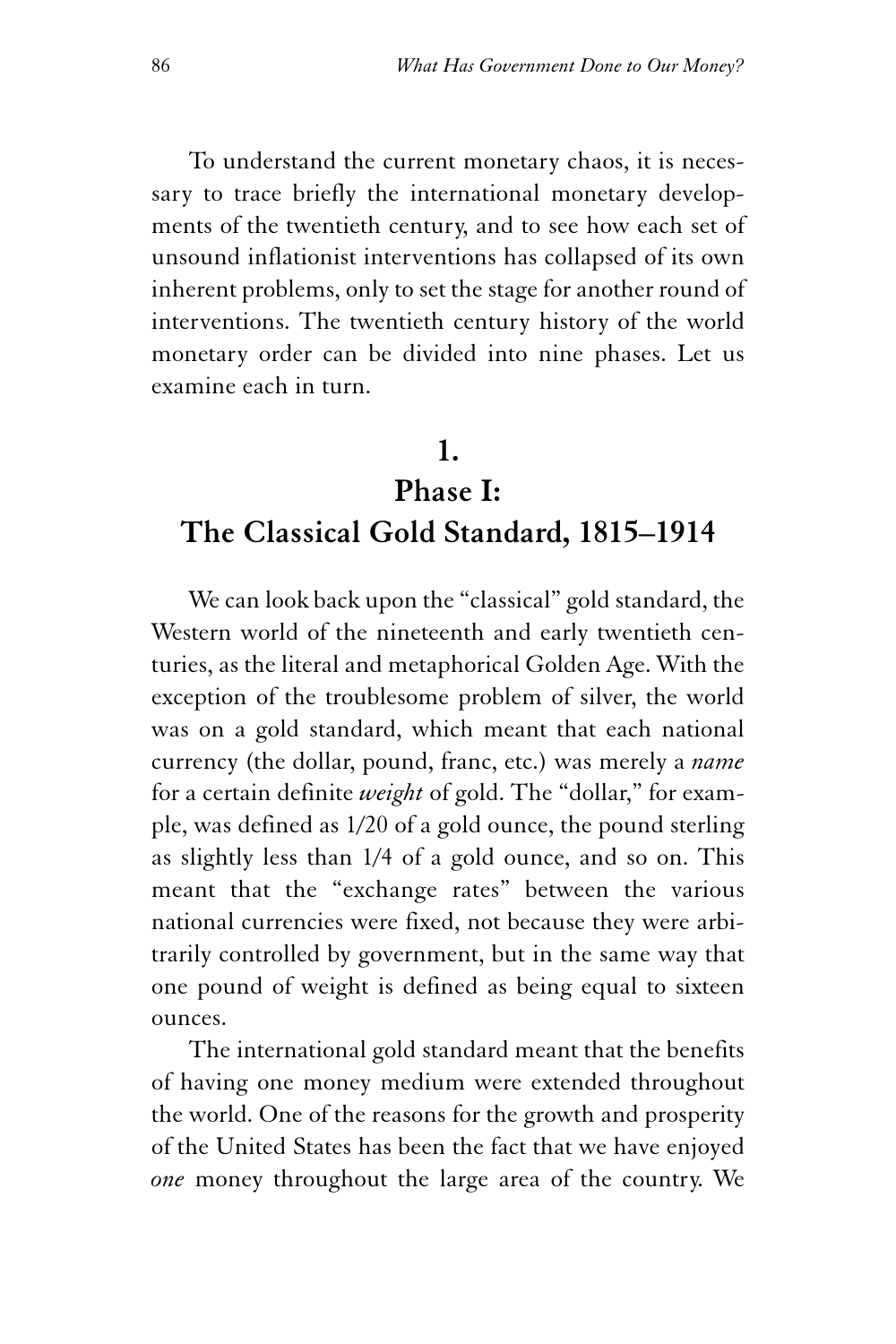have had a gold or at least a single dollar standard within the entire country, and did not have to suffer the chaos of each city and county issuing its own money which would then fluctuate with respect to the moneys of all the other cities and counties. The nineteenth century saw the benefits of one money throughout the civilized world. One money facilitated freedom of trade, investment, and travel throughout that trading and monetary area, with the consequent growth of specialization and the international division of labor.

It must be emphasized that gold was not selected arbitrarily by governments to be the monetary standard. Gold had developed for many centuries on the free market as the best money; as the commodity providing the most stable and desirable monetary medium. Above all, the supply and provision of gold was subject only to market forces, and not to the arbitrary printing press of the government.

The international gold standard provided an automatic market mechanism for checking the inflationary potential of government. It also provided an automatic mechanism for keeping the balance of payments of each country in equilibrium. As the philosopher and economist David Hume pointed out in the mid-eighteenth century, if one nation, say France, inflates its supply of paper francs, its prices rise; the increasing incomes in paper francs stimulate imports from abroad, which are also spurred by the fact that prices of imports are now relatively cheaper than prices at home. At the same time, the higher prices at home discourage exports abroad; the result is a deficit in the balance of payments, which must be paid for by foreign countries cashing in francs for gold. The gold outflow means that France must eventually contract its inflated paper francs in order to prevent a loss of all of its gold. If the inflation has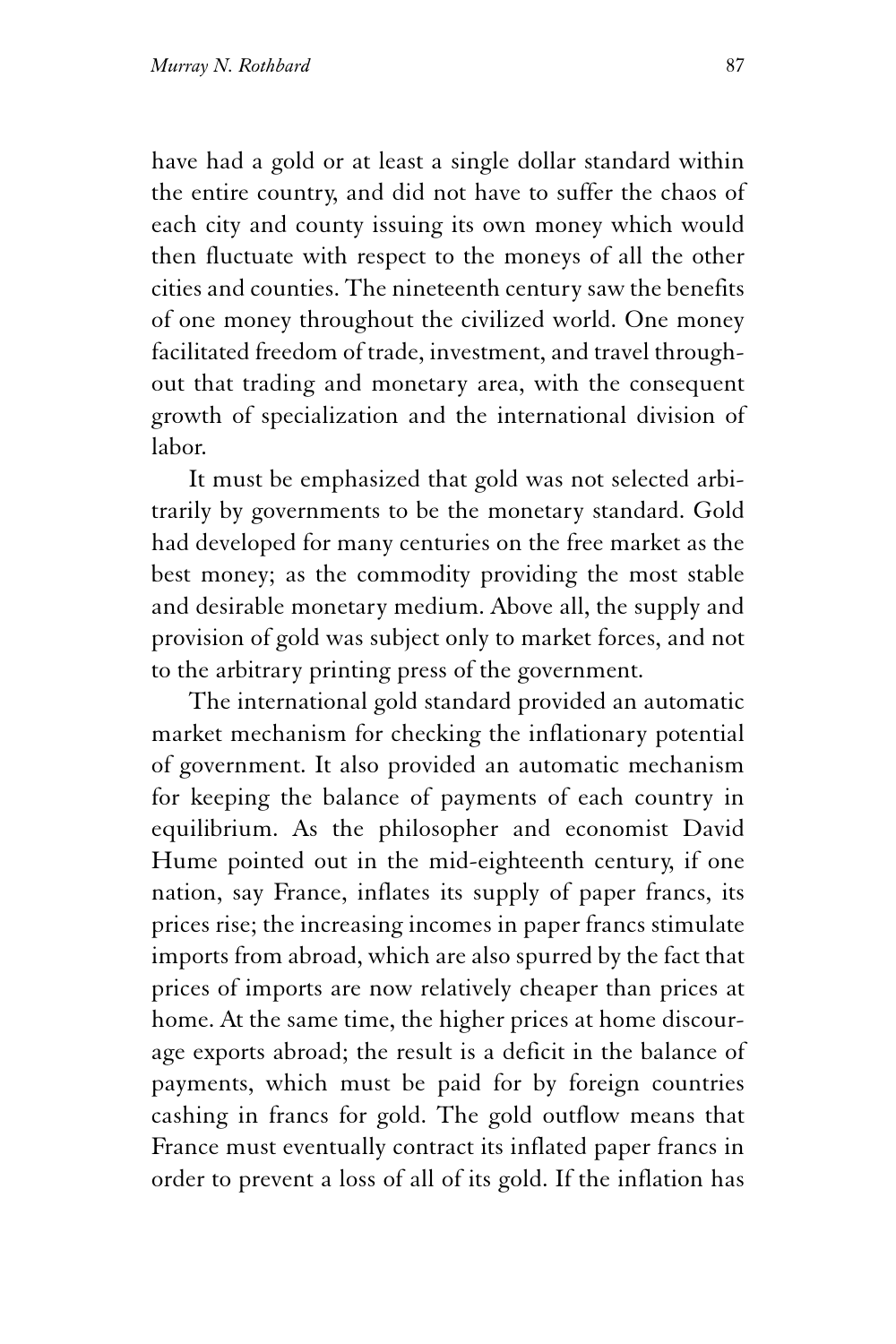taken the form of bank deposits, then the French banks have to contract their loans and deposits in order to avoid bankruptcy as foreigners call upon the French banks to redeem their deposits in gold. The contraction lowers prices at home, and generates an export surplus, thereby reversing the gold outflow, until the price levels are equalized in France and in other countries as well.

It is true that the interventions of governments previous to the nineteenth century weakened the speed of this market mechanism, and allowed for a business cycle of inflation and recession within this gold standard framework. These interventions were particularly: the governments' monopolizing of the mint, legal tender laws, the creation of paper money, and the development of inflationary banking propelled by each of the governments. But while these interventions slowed the adjustments of the market, these adjustments were still in ultimate control of the situation. So while the classical gold standard of the nineteenth century was not perfect, and allowed for relatively minor booms and busts, it still provided us with by far the best monetary order the world has ever known, an order which worked, which kept business cycles from getting out of hand, and which enabled the development of free international trade, exchange, and investment.<sup>1</sup>

 ${}^{1}$ For a recent study of the classical gold standard, and a history of the early phases of its breakdown in the twentieth century, see Melchior Palyi, *The Twilight of Gold, 1914–1936* (Chicago: Henry Regnery, 1972).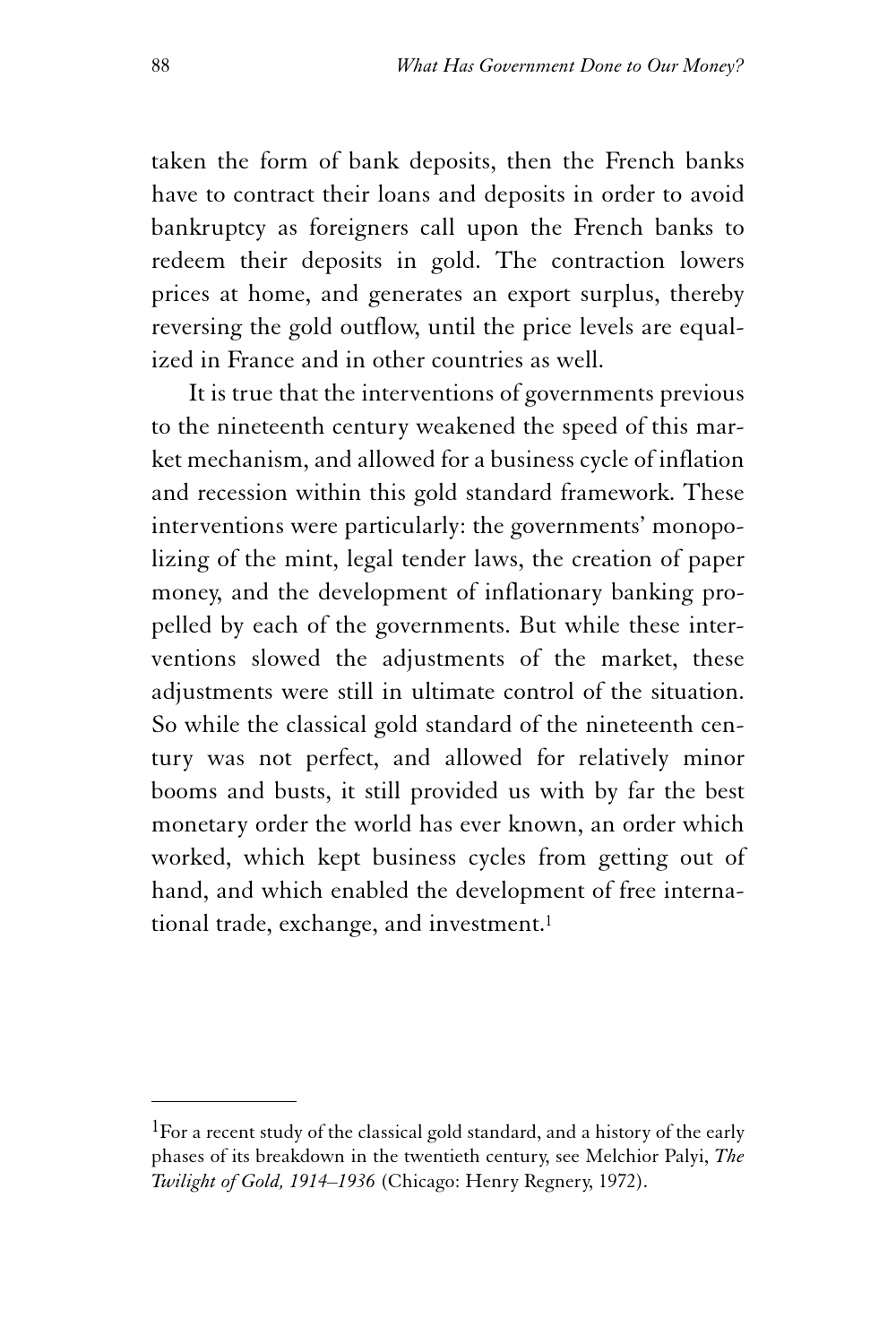#### **2.**

## **Phase II: World War I and After**

If the classical gold standard worked so well, why did it break down? It broke down because governments were entrusted with the task of keeping their monetary promises, of seeing to it that pounds, dollars, francs, etc., were always redeemable in gold as they and their controlled banking system had pledged. It was not gold that failed; it was the folly of trusting government to keep its promises. To wage the catastrophic war of World War I, each government had to inflate its own supply of paper and bank currency. So severe was this inflation that it was impossible for the warring governments to keep their pledges, and so they went "off the gold standard," i.e., declared their own bankruptcy, shortly after entering the war. All except the United States, which entered the war late, and did not inflate the supply of dollars enough to endanger redeemability. But, apart from the United States, the world suffered what some economists now hail as the Nirvana of freely-fluctuating exchange rates (now called "dirty floats"), competitive devaluations, warring currency blocs, exchange controls, tariffs and quotas, and the breakdown of international trade and investment. The inflated pounds, francs, marks, etc., depreciated in relation to gold and the dollar; monetary chaos abounded throughout the world.

In those days there were, happily, very few economists to hail this situation as the monetary ideal. It was generally recognized that Phase II was the threshold to international disaster, and politicians and economists looked around for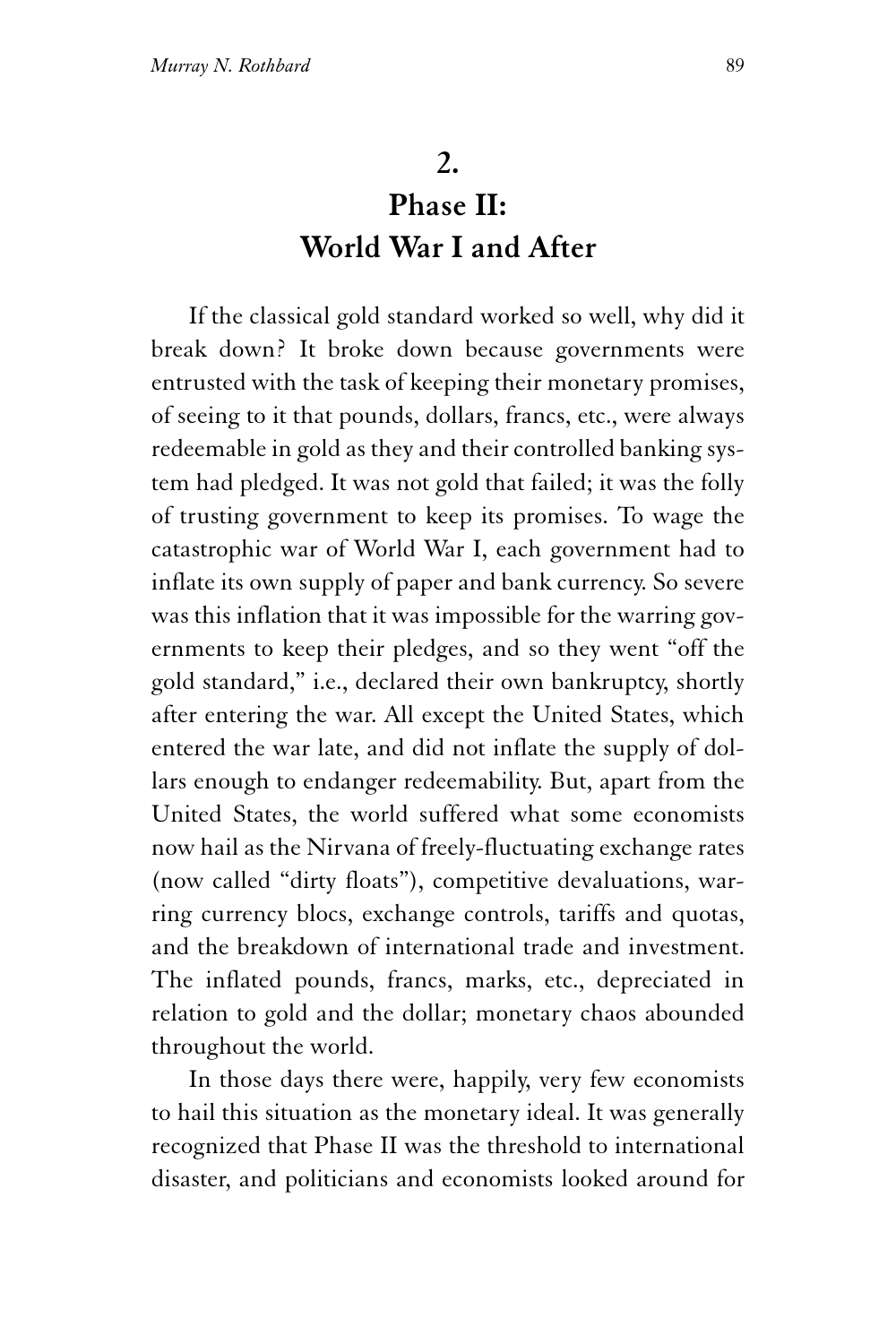ways to restore the stability and freedom of the classical gold standard.

### **3.**

### **Phase III:**

### **The Gold Exchange Standard (Britain and the United States) 1926–1931**

How to return to the Golden Age? The sensible thing to do would have been to recognize the facts of reality, the fact of the depreciated pound, franc, mark, etc., and to return to the gold standard at a redefined rate: a rate that would recognize the existing supply of money and price levels. The British pound, for example, had been traditionally defined at a weight which made it equal to \$4.86. But by the end of World War I, the inflation in Britain had brought the pound down to approximately \$3.50 on the free foreign exchange market. Other currencies were similarly depreciated. The sensible policy would have been for Britain to return to gold at approximately \$3.50, and for the other inflated countries to do the same. Phase I could have been smoothly and rapidly restored. Instead, the British made the fateful decision to return to gold at the old par of \$4.86.2 It did so for reasons of British national "prestige," and in a vain attempt to reestablish London as the "hard money" financial center of the world. To succeed at this piece of heroic folly, Britain would have had to deflate severely its money supply and its price levels, for at a \$4.86 pound British export prices were

<sup>&</sup>lt;sup>2</sup>On the crucial British error and its consequence in leading to the 1929 depression, see Lionel Robbins, *The Great Depression* (New York: Macmillan, 1934).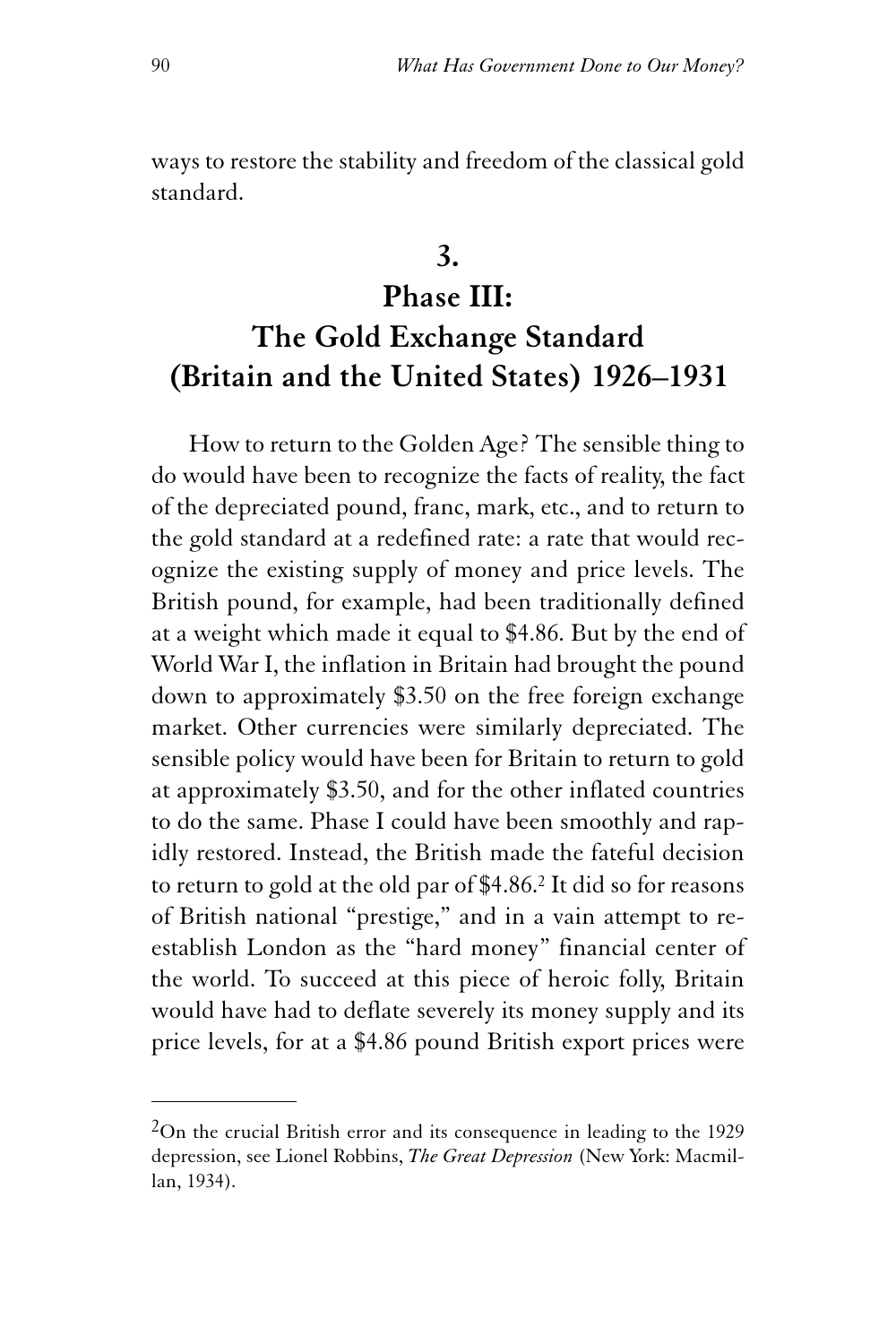far too high to be competitive in the world markets. But deflation was now politically out of the question, for the growth of trade unions, buttressed by a nationwide system of unemployment insurance, had made wage rates rigid downward; in order to deflate, the British government would have had to reverse the growth of its welfare state. In fact, the British wished to continue to inflate money and prices. As a result of combining inflation with a return to an overvalued par, British exports were depressed all during the 1920s and unemployment was severe all during the period when most of the world was experiencing an economic boom.

How could the British try to have their cake and eat it at the same time? By establishing a new international monetary order which would induce or coerce *other* governments into inflating or into going back to gold at overvalued pars for their *own* currencies, thus crippling their own exports and subsidizing imports from Britain. This is precisely what Britain did, as it led the way, at the Genoa Conference of 1922, in creating a new international monetary order, the gold-exchange standard.

The gold-exchange standard worked as follows: The United States remained on the classical gold standard, redeeming dollars in gold. Britain and the other countries of the West, however, returned to a pseudo-gold standard, Britain in 1926 and the other countries around the same time. British pounds and other currencies were not payable in gold coins, but only in large-sized bars, suitable only for international transactions. This prevented the ordinary citizens of Britain and other European countries from using gold in their daily life, and thus permitted a wider degree of paper and bank inflation. But furthermore, Britain redeemed pounds not merely in gold, but also in dollars;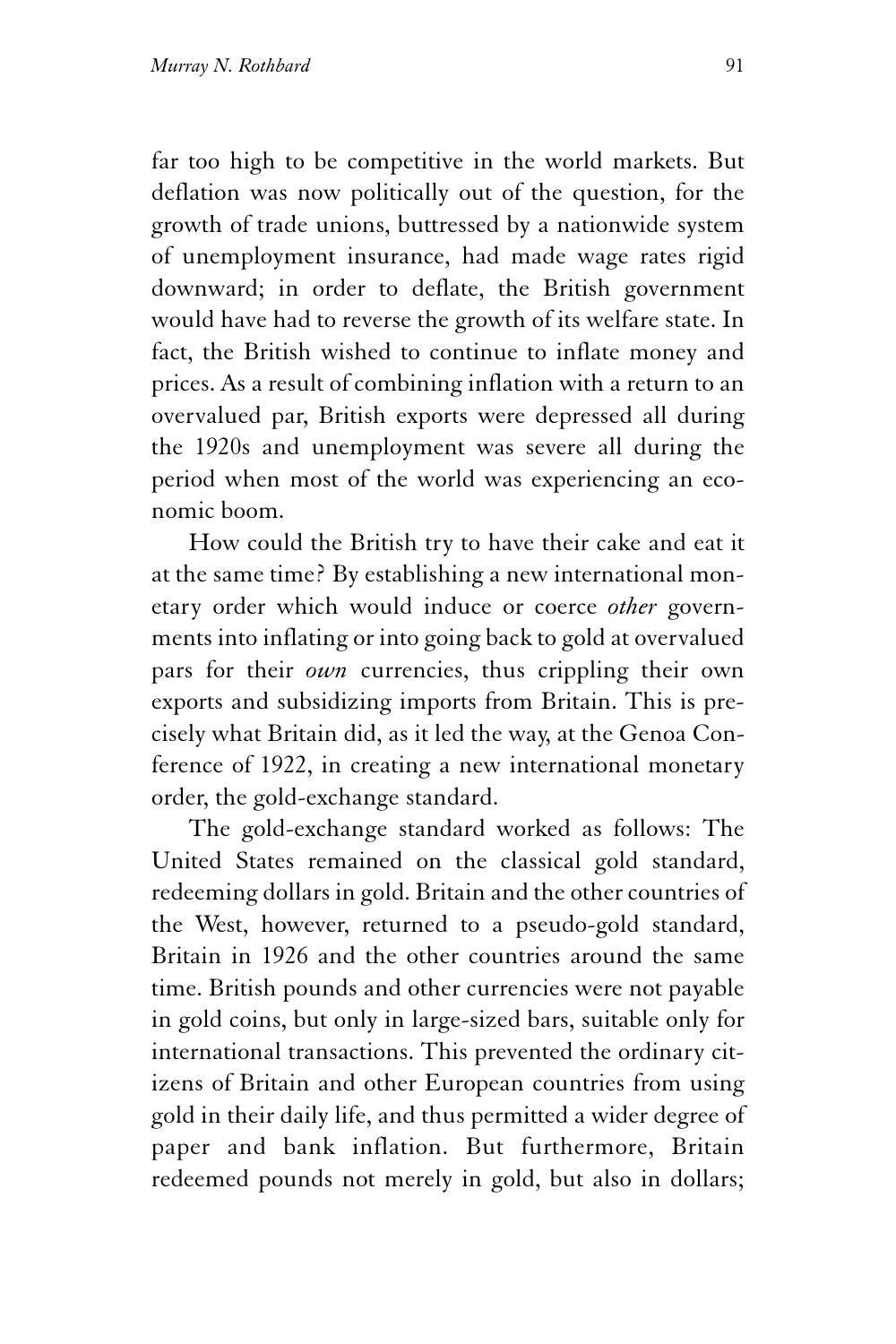while the other countries redeemed their currencies not in gold, but in pounds. And most of these countries were induced by Britain to return to gold at overvalued parities. The result was a pyramiding of United States on gold, of British pounds on dollars, and of other European currencies on pounds—the "gold-exchange standard," with the dollar and the pound as the two "key currencies."

Now when Britain inflated, and experienced a deficit in its balance of payments, the gold standard mechanism did not work to quickly restrict British inflation. For instead of other countries redeeming their pounds for gold, they kept the pounds and inflated on top of them. Hence Britain and Europe were permitted to inflate unchecked, and British deficits could pile up unrestrained by the market discipline of the gold standard. As for the United States, Britain was able to induce the United States to inflate dollars so as not to lose many dollar reserves or gold to the United States.

The point of the gold-exchange standard is that it cannot last; the piper must eventually be paid, but only in a disastrous reaction to the lengthy inflationary boom. As sterling balances piled up in France, the United States, and elsewhere, the slightest loss of confidence in the increasingly shaky and jerry-built inflationary structure was bound to lead to general collapse. This is precisely what happened in 1931; the failure of inflated banks throughout Europe, and the attempt of "hard money" France to cash in its sterling balances for gold, led Britain to go off the gold standard completely. Britain was soon followed by the other countries of Europe.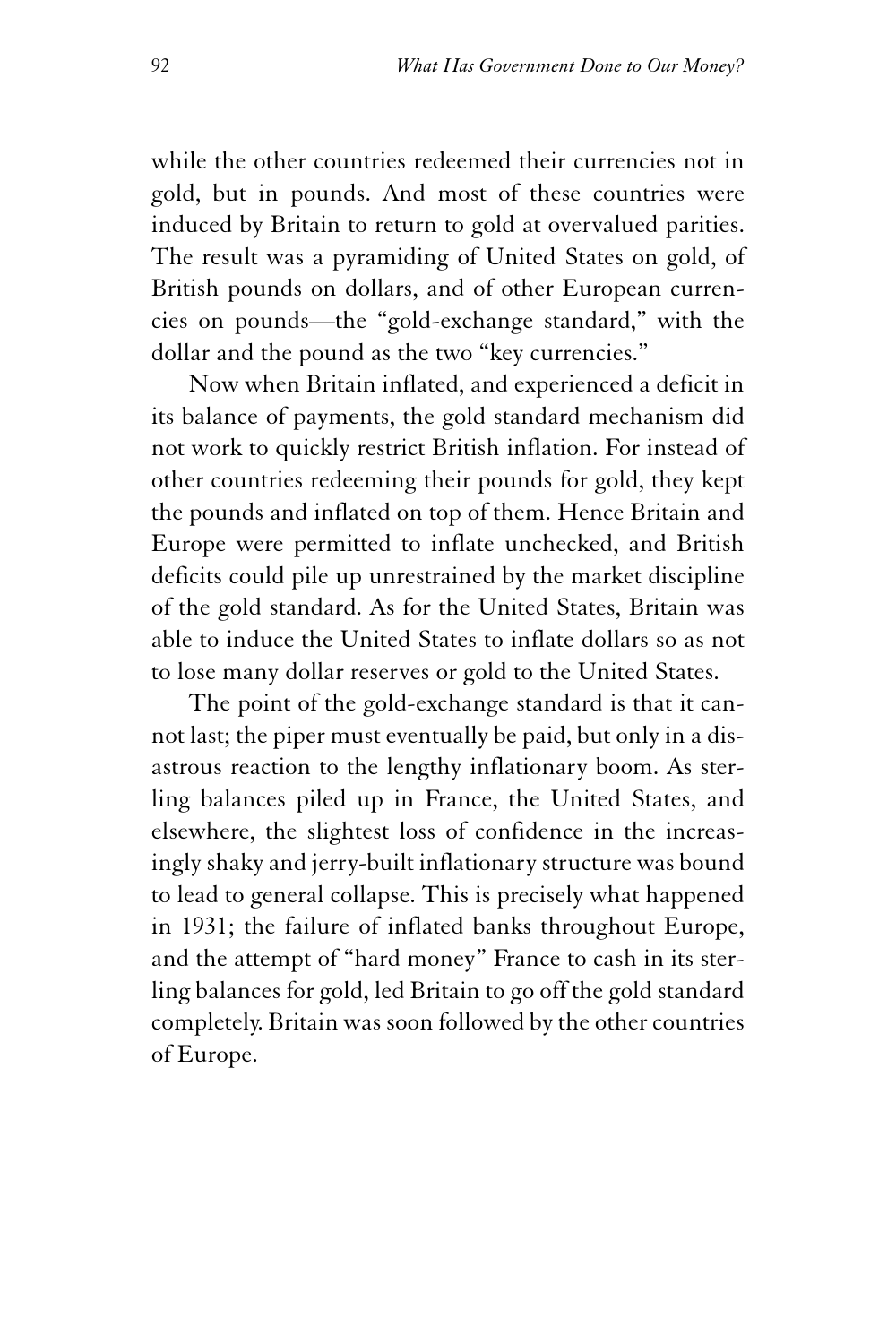## **Phase IV: Fluctuating Fiat Currencies, 1931–1945**

The world was now back to the monetary chaos of World War I, except that now there seemed to be little hope for a restoration of gold. The international economic order had disintegrated into the chaos of clean and dirty floating exchange rates, competing devaluations, exchange controls, and trade barriers; international economic and monetary warfare raged between currencies and currency blocs. International trade and investment came to a virtual standstill; and trade was conducted through barter agreements conducted by governments competing and conflicting with one another. Secretary of State Cordell Hull repeatedly pointed out that these monetary and economic conflicts of the 1930s were the major cause of World War II.3

The United States remained on the gold standard for two years, and then, in 1933–34, went off the classical gold standard in a vain attempt to get out of the depression. American citizens could no longer redeem dollars in gold, and were even prohibited from owning any gold, either here or abroad. But the United States remained, after 1934, on a peculiar new form of gold standard, in which the dollar, now redefined to 1/35 of a gold ounce, was redeemable in gold to foreign governments and Central Banks. A lingering tie to gold remained. Furthermore, the monetary chaos in

<sup>3</sup>Cordell Hull, *Memoirs* (New York, 1948), vol. I, p. 81. Also see Richard N. Gardner, *Sterling-Dollar Conspiracy* (Oxford: Clarendon Press, 1956), p. 141.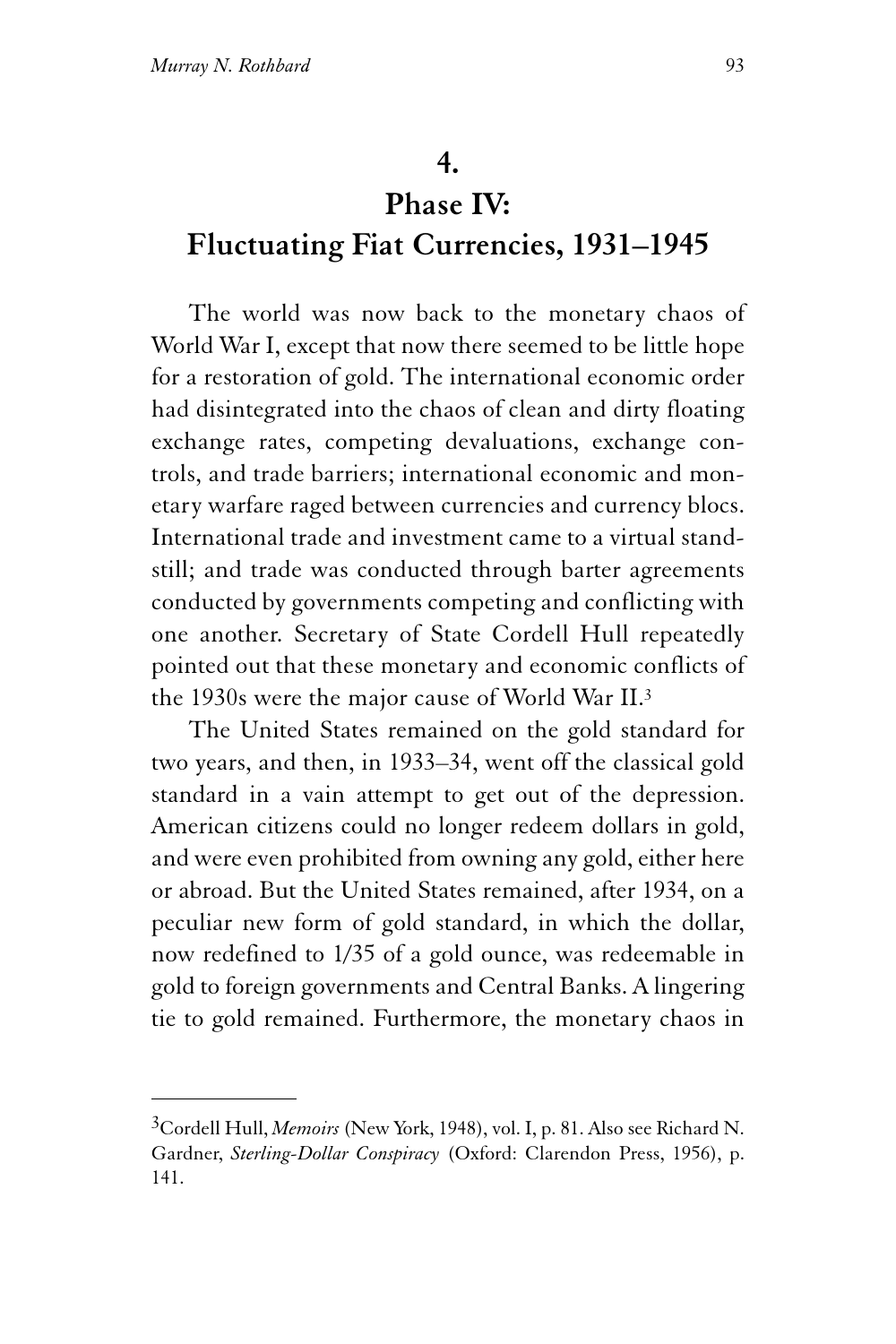Europe led to gold flowing into the only relatively safe monetary haven, the United States.

The chaos and the unbridled economic warfare of the 1930s points up an important lesson: the grievous *political* flaw (apart from the economic problems) in the Milton Friedman-Chicago School monetary scheme for freelyfluctuating fiat currencies. For what the Friedmanites would do—*in the name of the free market*—is to cut all ties to gold completely, leave the absolute control of each national currency in the hands of its central government issuing fiat paper as legal tender—*and then* advise each government to allow its currency to fluctuate freely with respect to all other fiat currencies, as well as to refrain from inflating its currency too outrageously. The grave political flaw is to hand total control of the money supply to the Nation-State, and then to hope and expect that the State will refrain from using that power. And since power always tends to be used, including the power to counterfeit legally, the naivete, as well as the statist nature, of this type of program should be starkly evident.

And so, the disastrous experience of Phase IV, the 1930s world of fiat paper and economic warfare, led the United States authorities to adopt as their major economic war aim of World War II the restoration of a viable international monetary order, an order on which could be built a renaissance of world trade and the fruits of the international division of labor.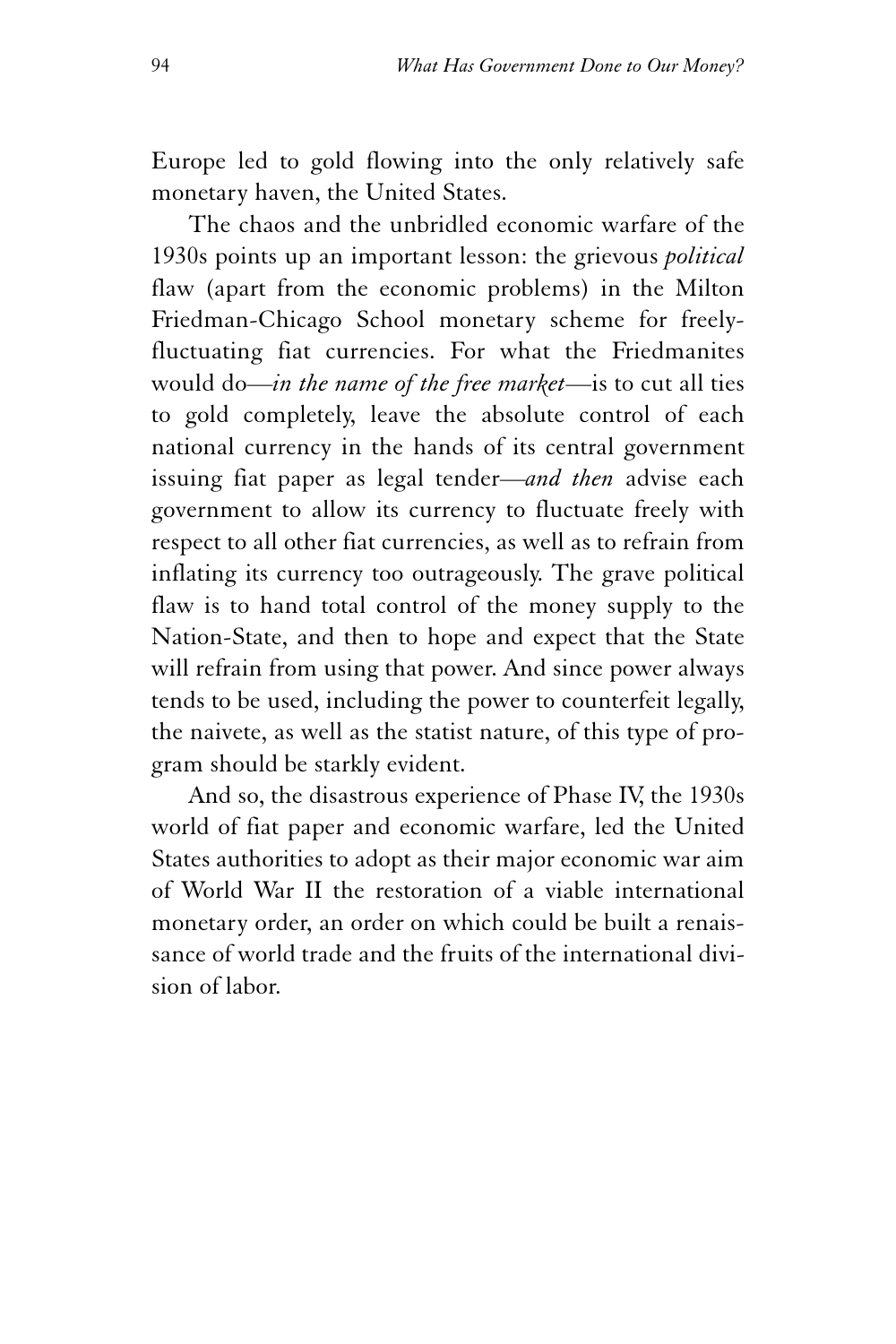#### **5.**

### **Phase V:**

## **Bretton Woods and the New Gold Exchange Standard (the United States) 1945–1968**

The new international monetary order was conceived and then driven through by the United States at an international monetary conference at Bretton Woods, New Hampshire, in mid-1944, and ratified by the Congress in July, 1945. While the Bretton Woods system worked far better than the disaster of the 1930s, it worked only as another inflationary recrudescence of the gold-exchange standard of the 1920s and—like the 1920s—the system lived only on borrowed time.

The new system was essentially the gold-exchange standard of the 1920s but with the dollar rudely displacing the British pound as one of the "key currencies." Now the dollar, valued at 1/35 of a gold ounce, was to be the *only* key currency. The other difference from the 1920s was that the dollar was no longer redeemable in gold to American citizens; instead, the 1930's system was continued, with the dollar redeemable in gold *only* to foreign governments and their Central Banks. No private individuals, only governments, were to be allowed the privilege of redeeming dollars in the world gold currency. In the Bretton Woods system, the United States pyramided dollars (in paper money and in bank deposits) on top of gold, in which dollars could be redeemed by foreign governments; while all other governments held dollars as their basic reserve and pyramided their currency on top of dollars. And since the United States began the post-war world with a huge stock of gold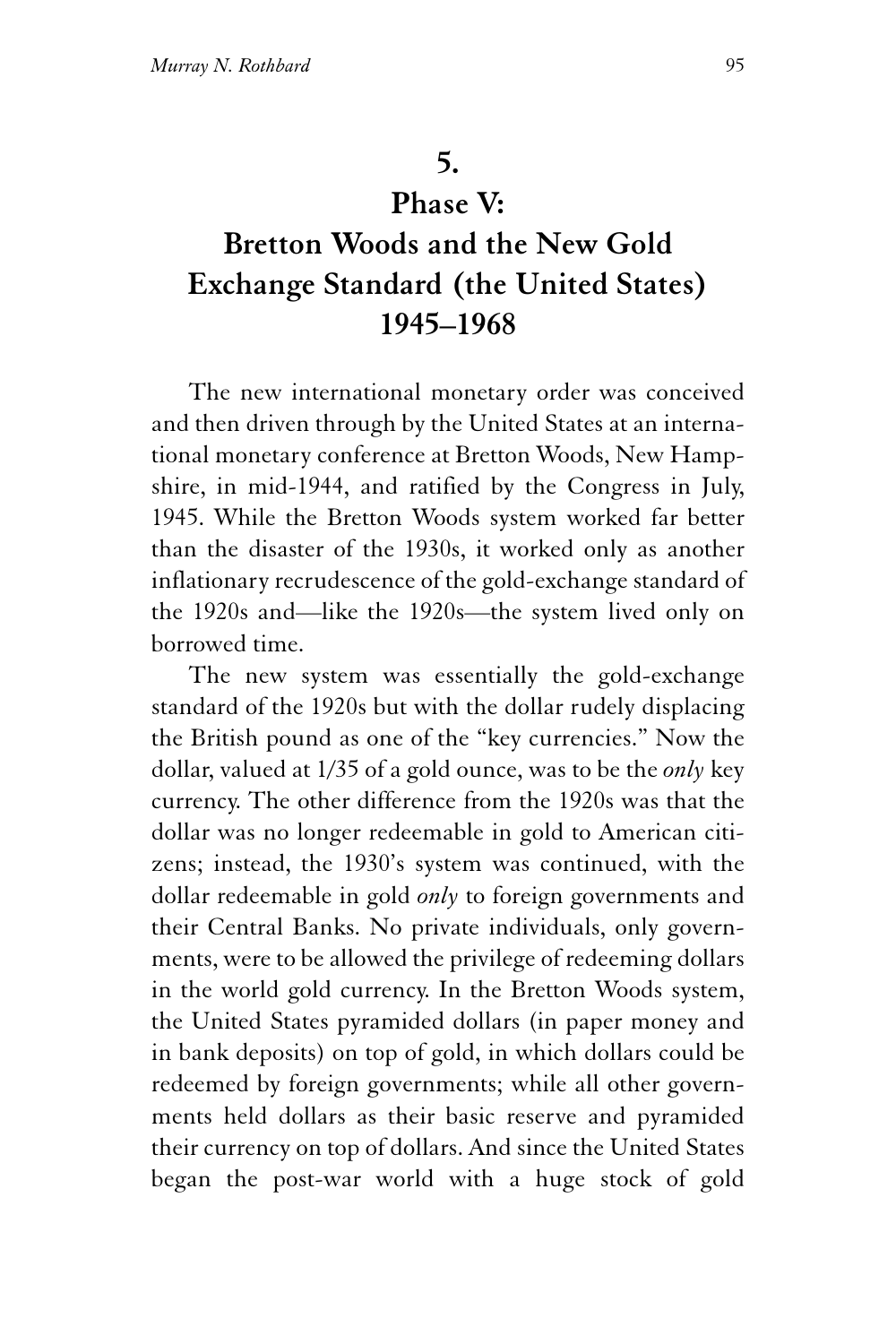(approximately \$25 billion) there was plenty of play for pyramiding dollar claims on top of it. Furthermore, the system could "work" for a while because all the world's currencies returned to the new system at their pre-World War II pars, most of which were highly overvalued in terms of their inflated and depreciated currencies. The inflated pound sterling, for example, returned at \$4.86, even though it was worth far less than that in terms of purchasing power on the market. Since the dollar was artificially undervalued and most other currencies overvalued in 1945, the dollar was made scarce, and the world suffered from a so-called dollar shortage, which the American taxpayer was supposed to be obligated to make up by foreign aid. In short, the export surplus enjoyed by the undervalued American dollar was to be partly financed by the hapless American taxpayer in the form of foreign aid.

There being plenty of room for inflation before retribution could set in, the United States government embarked on its post-war policy of continual monetary inflation, a policy it has pursued merrily ever since. By the early 1950s, the continuing American inflation began to turn the tide of international trade. For while the United States was inflating and expanding money and credit, the major European governments, many of them influenced by "Austrian" monetary advisers, pursued a relatively "hard money" policy (e.g., West Germany, Switzerland, France, Italy). Steeply inflationist Britain was compelled by its outflow of dollars to devalue the pound to more realistic levels (for a while it was approximately \$2.40). All this, combined with the increasing productivity of Europe, and later Japan, led to continuing balance of payments deficits with the United States. As the 1950s and 1960s wore on, the United States became more and more inflationist, both absolutely and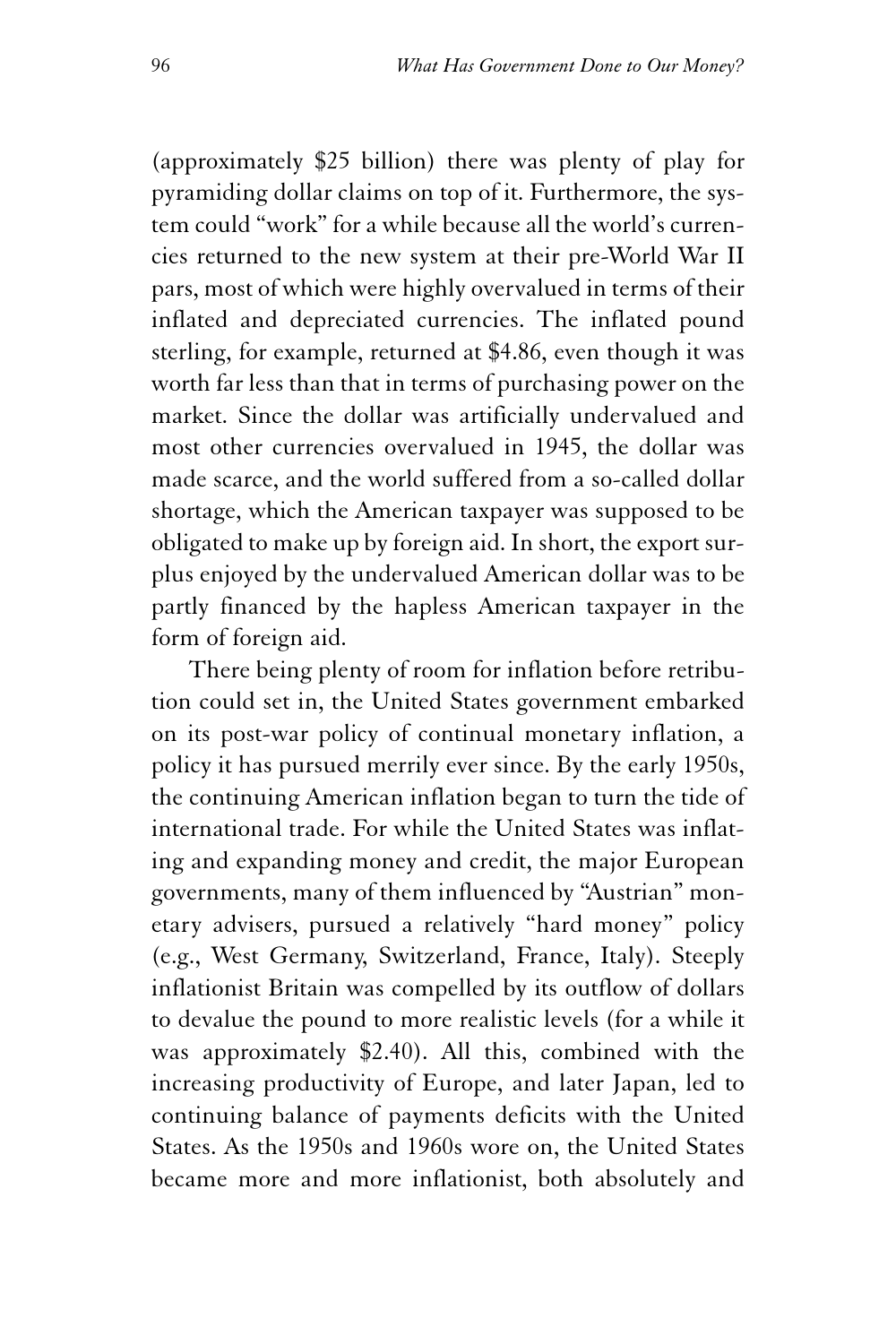relatively to Japan and Western Europe. But the classical gold standard check on inflation—especially *American* inflation—was gone. For the rules of the Bretton Woods game provided that the West European countries had to keep piling up their reserve, and even use these dollars as a base to inflate their own currency and credit.

But as the 1950s and 1960s continued, the hardermoney countries of West Europe (and Japan) became restless at being forced to pile up dollars that were now increasingly overvalued instead of undervalued. As the purchasing power and hence the true value of dollars fell, they became increasingly unwanted by foreign governments. But they were locked into a system that was more and more of a nightmare. The American reaction to the European complaints, headed by France and DeGaulle's major monetary adviser, the classical gold-standard economist Jacques Rueff, was merely scorn and brusque dismissal. American politicians and economists simply declared that Europe was *forced* to use the dollar as its currency, that it could do nothing about its growing problems, and therefore the United States could keep blithely inflating while pursuing a policy of "benign neglect" toward the international monetary consequences of its own actions.

But Europe did have the legal option of redeeming dollars in gold at \$35 an ounce. And as the dollar became increasingly overvalued in terms of hard money currencies and gold, European governments began more and more to exercise that option. The gold standard check was coming into use; hence gold flowed steadily out of the United States for two decades after the early 1950s, until the United States gold stock dwindled over this period from over \$20 billion to \$9 billion. As dollars kept inflating upon a dwindling gold base, how could the United States keep redeeming foreign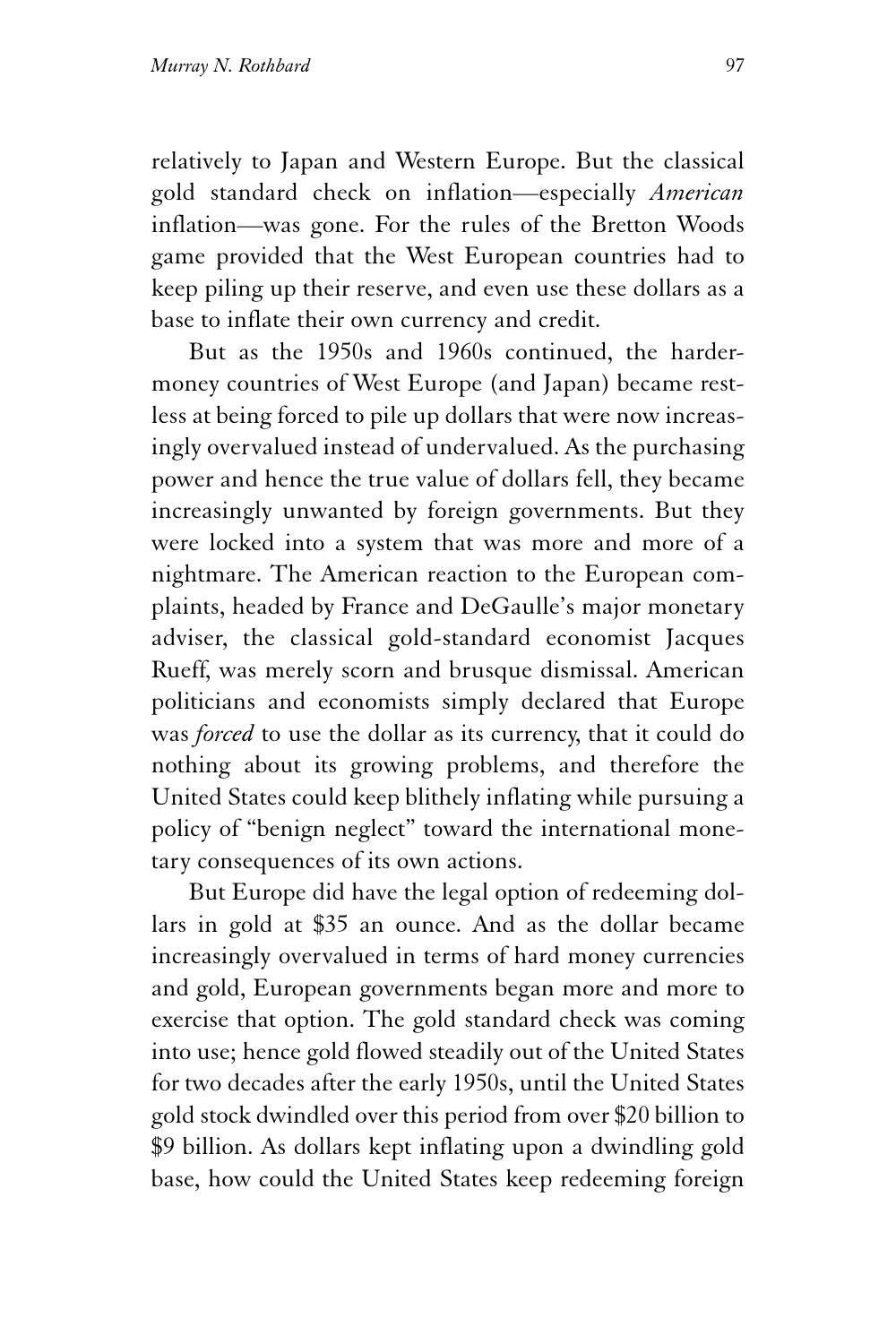dollars in gold—the cornerstone of the Bretton Woods system? These problems did not slow down continued United States inflation of dollars and prices, or the United States policy of "benign neglect," which resulted by the late 1960s in an accelerated pileup of no less than \$80 billion in unwanted dollars in Europe (known as Eurodollars). To try to stop European redemption of dollars into gold, the United States exerted intense political pressure on the European governments, similar but on a far larger scale to the British cajoling of France not to redeem its heavy sterling balances until 1931. But economic law has a way, at long last, of catching up with governments, and this is what happened to the inflation-happy United States government by the end of the 1960s. The gold-exchange system of Bretton Woods—hailed by the United States political and economic Establishment as permanent and impregnable began to unravel rapidly in 1968.

#### **6.**

## **Phase VI: The Unraveling of Bretton Woods, 1968–1971**

As dollars piled up abroad and gold continued to flow outward, the United States found it increasingly difficult to maintain the price of gold at \$35 an ounce in the free gold markets at London and Zurich. Thirty-five dollars an ounce was the keystone of the system, and while American citizens have been barred since 1934 from owning gold anywhere in the world, other citizens have enjoyed the freedom to own gold bullion and coin. Hence, one way for individual Europeans to redeem their dollars in gold was to sell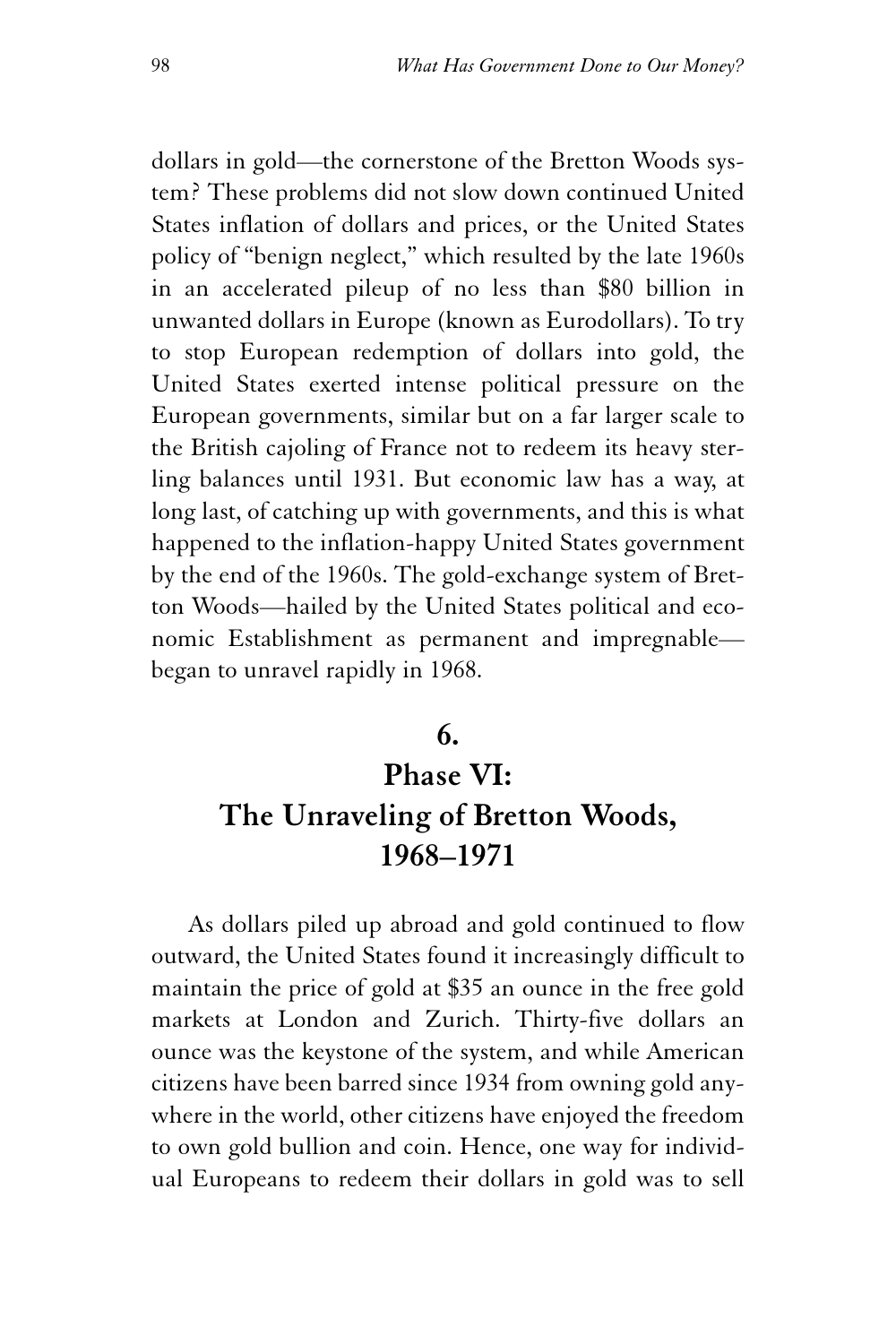their dollars for gold at \$35 an ounce in the free gold market. As the dollar kept inflating and depreciating, and as American balance of payments deficits continued, Europeans and other private citizens began to accelerate their sales of dollars into gold. In order to keep the dollar at \$35 an ounce, the United States government was forced to leak out gold from its dwindling stock to support the \$35 price at London and Zurich.

A crisis of confidence in the dollar on the free gold markets led the United States to effect a fundamental change in the monetary system in March 1968. The idea was to stop the pesky free gold market from ever again endangering the Bretton Woods arrangement. Hence was born the "two-tier gold market." The idea was that the free gold market could go to blazes; it would be strictly insulated from the *real* monetary action in the Central Banks and governments of the world. The United States would no longer try to keep the free-market gold price at \$35; it would ignore the free gold market, and it and all the other governments agreed to keep the value of the dollar at \$35 an ounce forevermore. The governments and Central Banks of the world would henceforth buy no more gold from the "outside" market and would sell no more gold to that market; from now on gold would simply move as counters from one Central Bank to another, and new gold supplies, free gold market, or private demand for gold would take their own course completely separated from the monetary arrangements of the world.

Along with this, the United States pushed hard for the new launching of a new kind of world paper reserve, Special Drawing Rights (SDRs), which it was hoped would eventually replace gold altogether and serve as a new world paper currency to be issued by a future World Reserve Bank;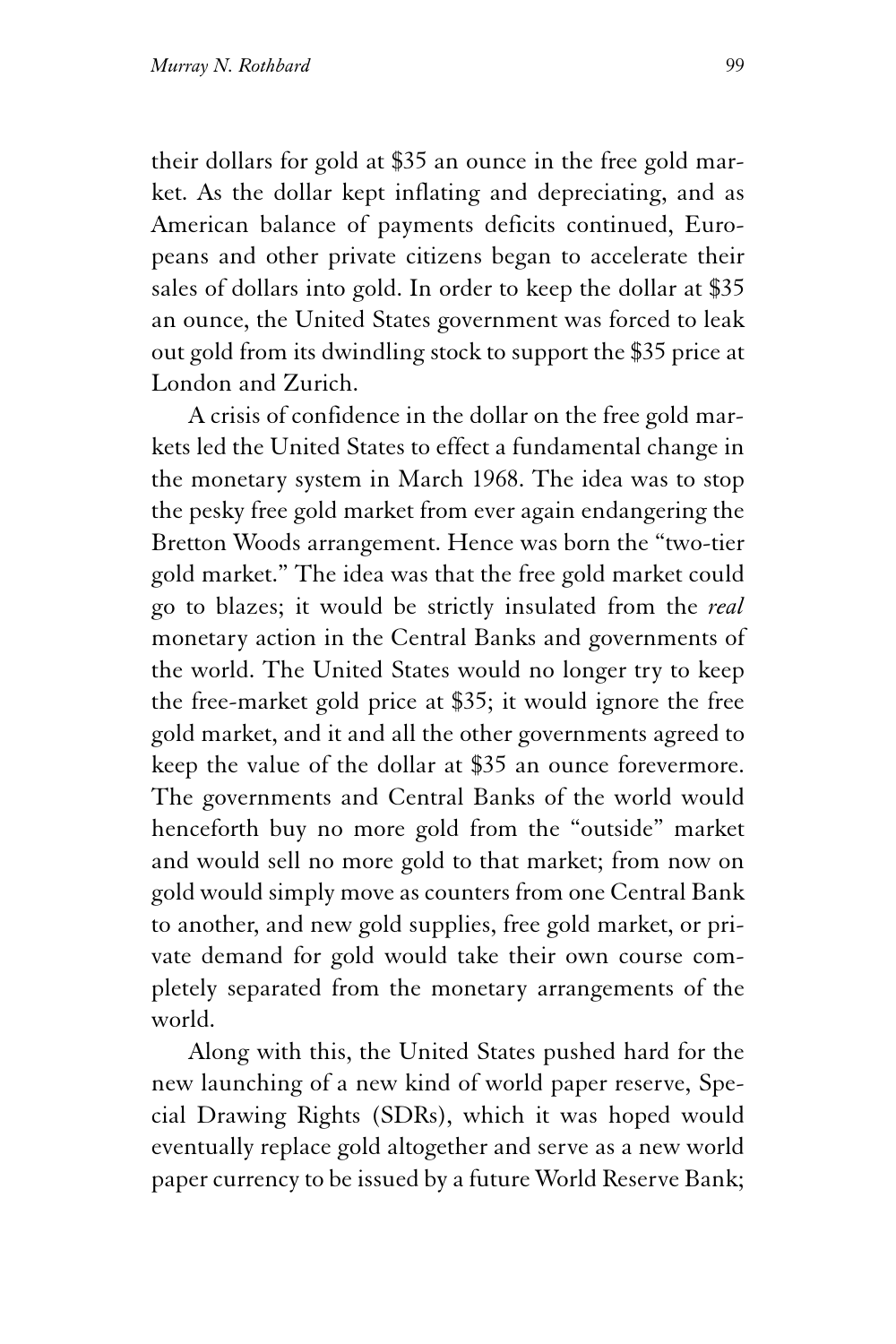if such a system were ever established, then the United States could inflate unchecked forevermore, in collaboration with other world governments (the only limit would then be the disastrous one of a worldwide runaway inflation and the crackup of the world paper currency). But the SDRs, combatted intensely as they have been by Western Europe and the "hard-money" countries, have so far been only a small supplement to American and other currency reserves.

All pro-paper economists, from Keynesians to Friedmanites, were now confident that gold would disappear from the international monetary system; cut off from its "support" by the dollar, these economists all confidently predicted, the free-market gold price would soon fall below \$35 an ounce, and even down to the estimated "industrial" nonmonetary gold price of \$10 an ounce. Instead, the free price of gold, never below \$35, had been steadily above \$35, and by early 1973 had climbed to around \$125 an ounce, a figure that no pro-paper economist would have thought possible as recently as a year earlier.

Far from establishing a permanent new monetary system, the two-tier gold market only bought a few years of time; American inflation and deficits continued. Eurodollars accumulated rapidly, gold continued to flow outward, and the higher free-market price of gold simply revealed the accelerated loss of world confidence in the dollar. The twotier system moved rapidly toward crisis—and to the final dissolution of Bretton Woods.4

<sup>4</sup>On the two-tier gold market, see Jacques Rueff, *The Monetary Sin of the West* (New York: Macmillan, 1972).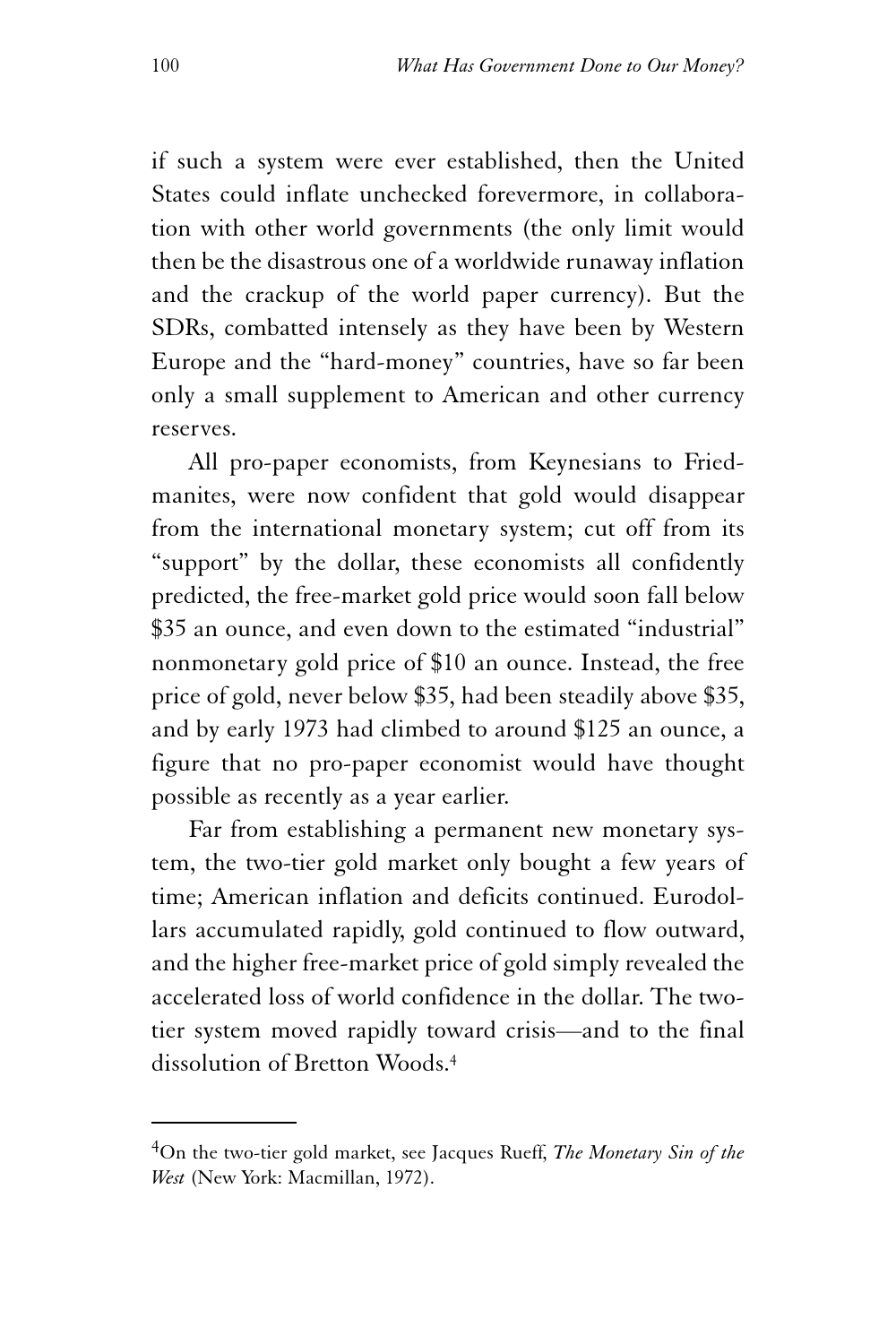### **7.**

### **Phase VII:**

## **The End of Bretton Woods: Fluctuating Fiat Currencies, August–December 1971**

On August 15, 1971, at the same time that President Nixon imposed a price-wage freeze in a vain attempt to check bounding inflation, Mr. Nixon also brought the postwar Bretton Woods system to a crashing end. As European Central Banks at last threatened to redeem much of their swollen stock of dollars for gold, President Nixon went totally off gold. For the first time in American history, the dollar was totally fiat, totally without backing in gold. Even the tenuous link with gold maintained since 1933 was now severed. The world was plunged into the fiat system of the thirties—and worse, since now even the dollar was no longer linked to gold. Ahead loomed the dread spectre of currency blocs, competing devaluations, economic warfare, and the breakdown of international trade and investment, with the worldwide depression that would then ensue.

What to do? Attempting to restore an international monetary order lacking a link to gold, the United States led the world into the Smithsonian Agreement on December 18, 1971.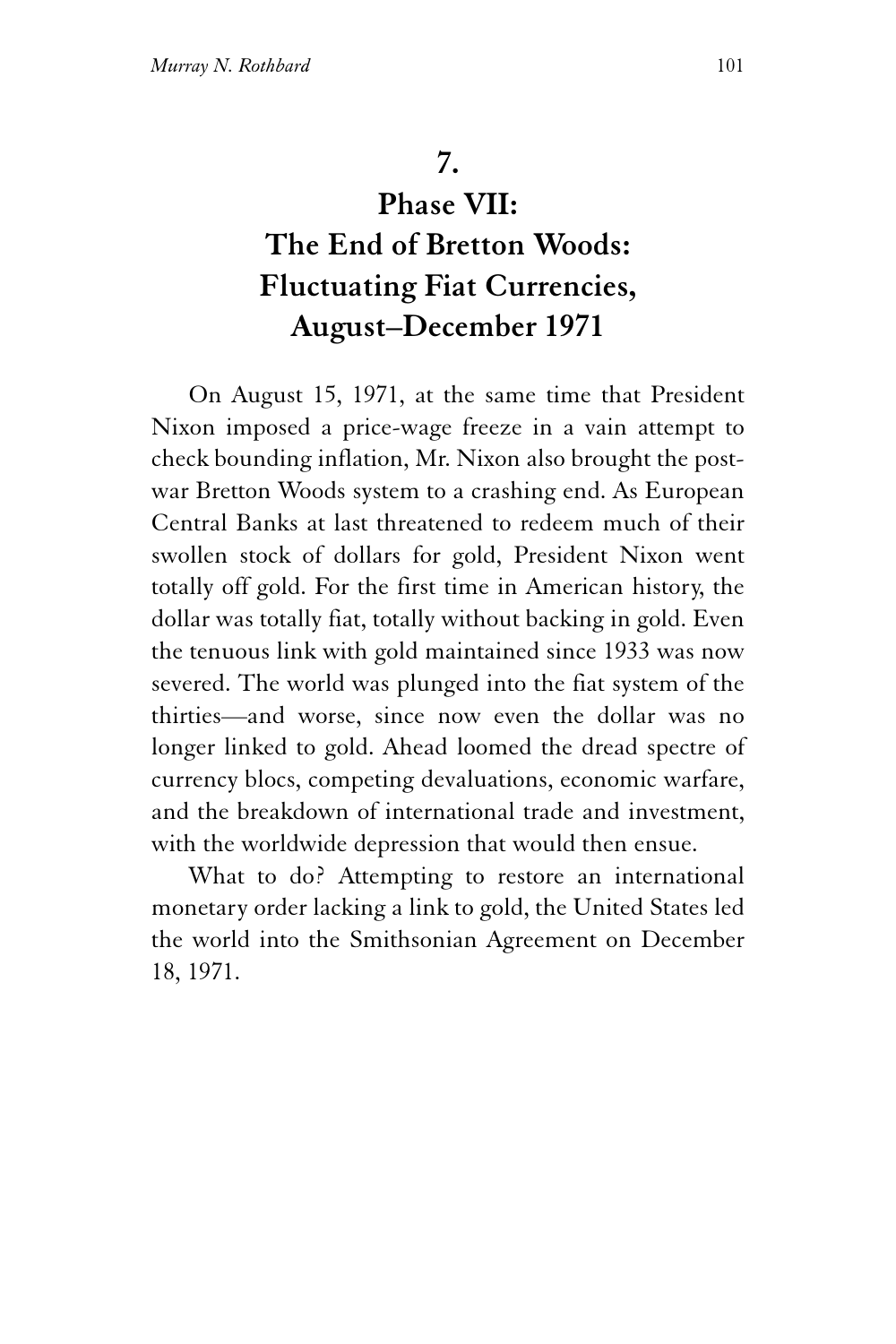#### **8.**

## **Phase VIII: The Smithsonian Agreement, December 1971–February 1973**

The Smithsonian Agreement, hailed by President Nixon as the "greatest monetary agreement in the history of the world," was even more shaky and unsound than the gold-exchange standard of the 1920s or than Bretton Woods. For once again, the countries of the world pledged to maintain fixed exchange rates, but this time with no gold or world money to give any currency backing. Furthermore, many European currencies were fixed at undervalued parities in relation to the dollar; the only United States concession was a puny devaluation of the official dollar rate to \$38 an ounce. But while much too little and too late, this devaluation was significant in violating an endless round of official American pronouncements, which had pledged to maintain the \$35 rate forevermore. Now at last the \$35 price was implicitly acknowledged as not graven on tablets of stone.

It was inevitable that fixed exchange rates, even with wider agreed zones of fluctuation, but lacking a world medium of exchange, were doomed to rapid defeat. This was especially true since American inflation of money and prices, the decline of the dollar, and balance of payments deficits continued unchecked.

The swollen supply of Eurodollars, combined with the continued inflation and the removal of gold backing, drove the free-market gold price up to \$215 an ounce. And as the overvaluation of the dollar and the undervaluation of European and Japanese hard money became increasingly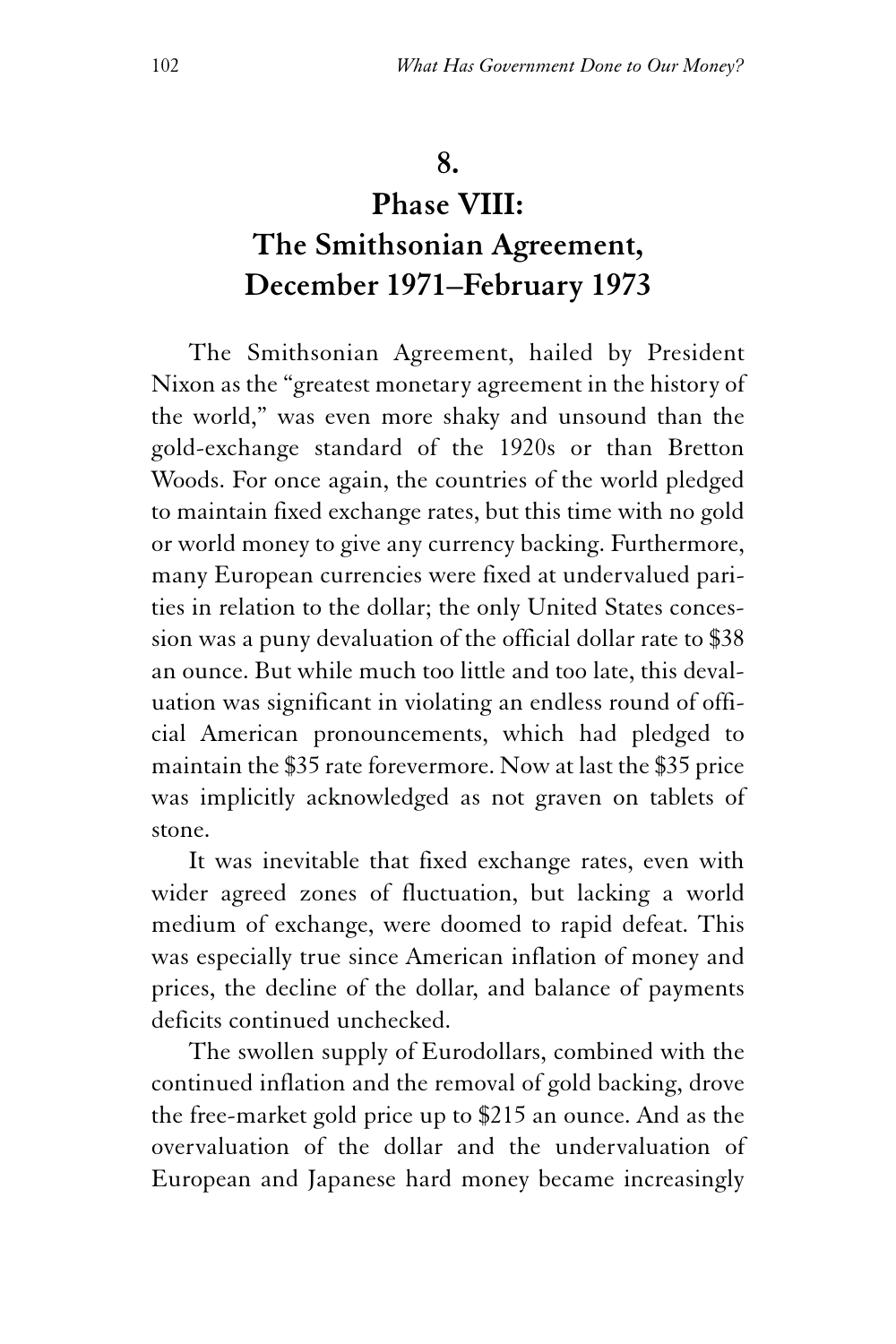evident, the dollar finally broke apart on the world markets in the panic months of February–March 1973. It became impossible for West Germany, Switzerland, France and the other hard money countries to continue to buy dollars in order to support the dollar at an overvalued rate. In little over a year, the Smithsonian system of fixed exchange rates without gold had smashed apart on the rocks of economic reality.

#### **9.**

## **Phase IX: Fluctuating Fiat Currencies, March 1973–?**

With the dollar breaking apart, the world shifted again, to a system of fluctuating fiat currencies. Within the West European bloc, exchange rates were tied to one another, and the United States again devalued the official dollar rate by a token amount to \$42 an ounce. As the dollar plunged in foreign exchange from day to day, and the West German mark, the Swiss franc, and the Japanese yen hurtled upward, the American authorities, backed by the Friedmanite economists, began to think that this was the monetary ideal. It is true that dollar surpluses and sudden balance of payments crises do not plague the world under fluctuating exchange rates. Furthermore, American export firms began to chortle that falling dollar rates made American goods cheaper abroad, and therefore benefitted exports. It is true that governments persisted in interfering with exchange fluctuations ("dirty" instead of "clean" floats), but overall it seemed that the international monetary order had sundered into a Friedmanite utopia.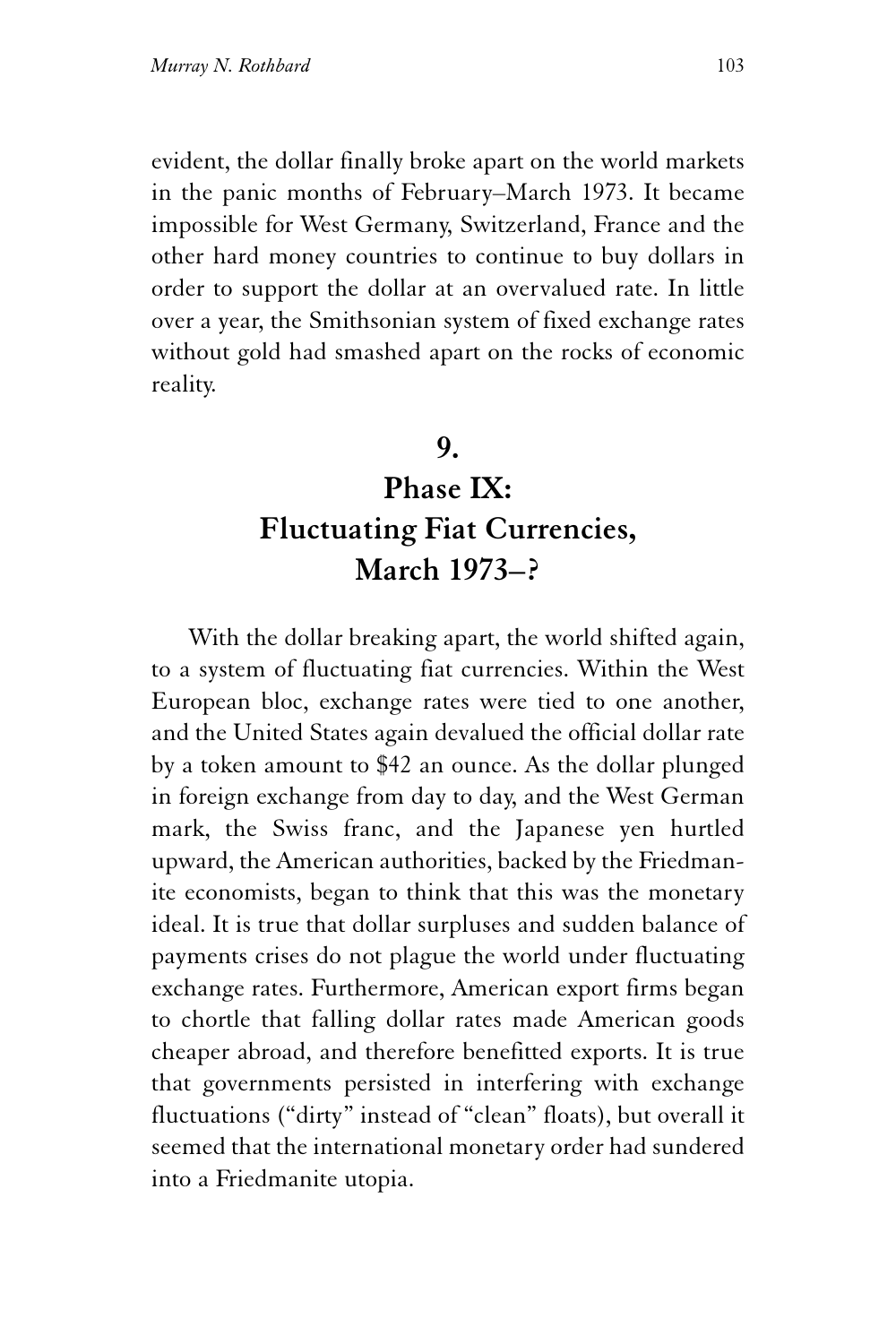But it became clear all too soon that all is far from well in the current international monetary system. The long-run problem is that the hard-money countries will not sit by forever and watch their currencies become more expensive and their exports hurt for the benefit of their American competitors. If American inflation and dollar depreciation continues, they will soon shift to the competing devaluation, exchange controls, currency blocs, and economic warfare of the 1930s. But more immediate is the other side of the coin: the fact that depreciating dollars means that American imports are far more expensive, American tourists suffer abroad, and cheap exports are snapped up by foreign countries so rapidly as to raise prices of exports at home (e.g., the American wheat-and-meat price inflation). So that American exporters might indeed benefit, but only at the expense of the inflation-ridden American consumer. The crippling uncertainty of rapid exchange rate fluctuations was brought starkly home to Americans with the rapid plunge of the dollar in foreign exchange markets in July 1973.

Since the United States went completely off gold in August 1971 and established the Friedmanite fluctuating fiat system in March 1973, the United States and the world have suffered the most intense and most sustained bout of peacetime inflation in the history of the world. It should be clear by now that this is scarcely a coincidence. Before the dollar was cut loose from gold, Keynesians and Friedmanites, each in their own way devoted to fiat paper money, confidently predicted that when fiat money was established, the market price of gold would fall promptly to its nonmonetary level, then estimated at about \$8 an ounce. In their scorn of gold, both groups maintained that it was the mighty dollar that was propping up the price of gold, and not vice versa. Since 1971, the market price of gold has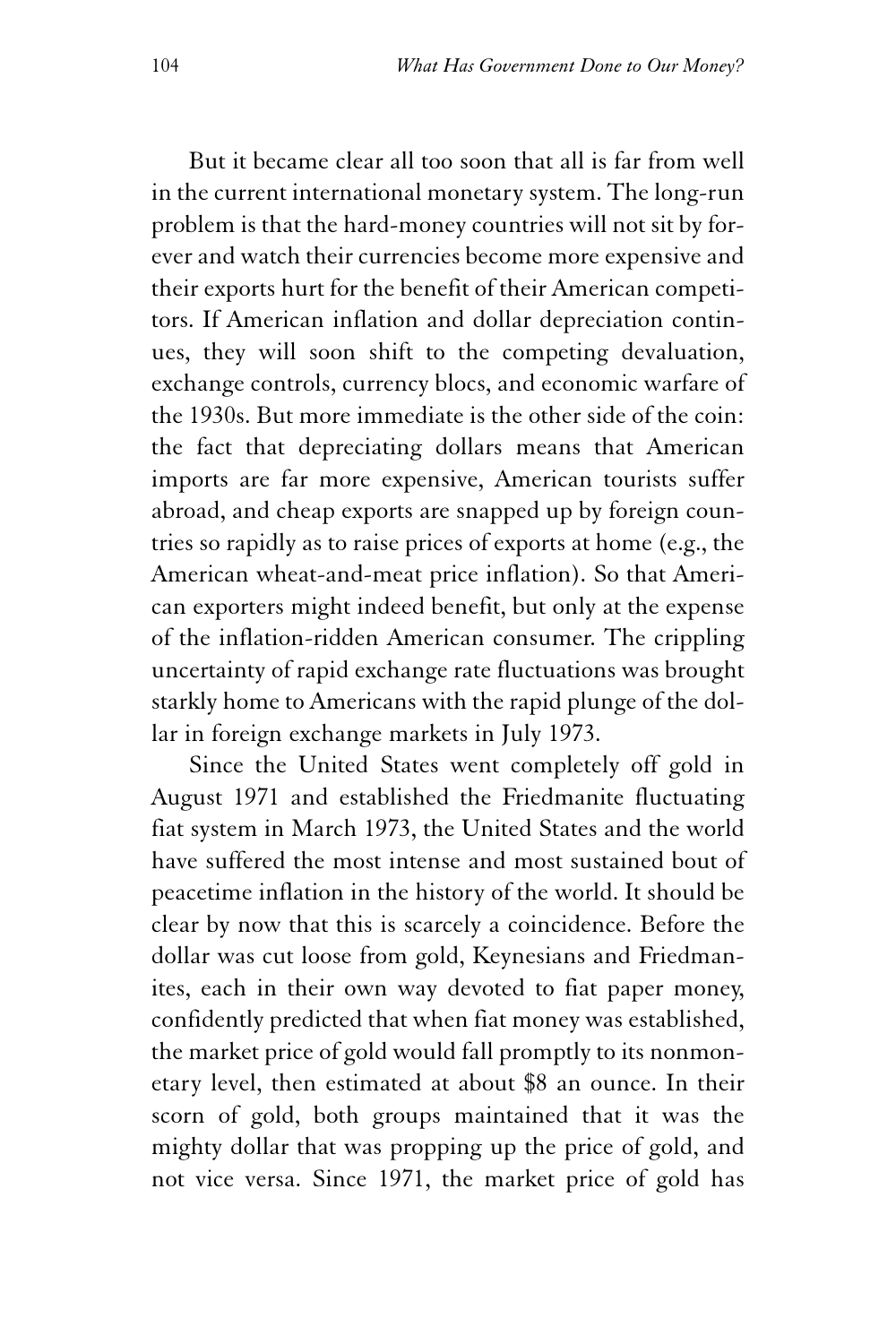never been below the old fixed price of \$35 an ounce, and has almost always been enormously higher. When, during the 1950s and 1960s, economists such as Jacques Rueff were calling for a gold standard at a price of \$70 an ounce, the price was considered absurdly high. It is now even more absurdly low. The far higher gold price is an indication of the calamitous deterioration of the dollar since "modern" economists had their way and all gold backing was removed.

It is now all too clear that the world has become fed up with the unprecedented inflation, in the United States and throughout the world, that has been sparked by the fluctuating fiat currency era inaugurated in 1973. We are also weary of the extreme volatility and unpredictability of currency exchange rates. This volatility is the consequence of the national fiat money system, which fragmented the world's money and added artificial political instability to the natural uncertainty in the free-market price system. The Friedmanite dream of fluctuating fiat money lies in ashes, and there is an understandable yearning to return to an international money with fixed exchange rates.

Unfortunately, the classical gold standard lies forgotten, and the ultimate goal of most American and world leaders is the old Keynesian vision of a one-world fiat paper standard, a new currency unit issued by a World Reserve Bank (WRB). Whether the new currency be termed "the bancor" (offered by Keynes), the "unita" (proposed by World War II United States Treasury official Harry Dexter White), or the "phoenix" (suggested by *The Economist*) is unimportant. The vital point is that such an international paper currency, while indeed free of balance of payments crises since the WRB could issue as much bancors as it wished and supply them to its country of choice, would provide for an open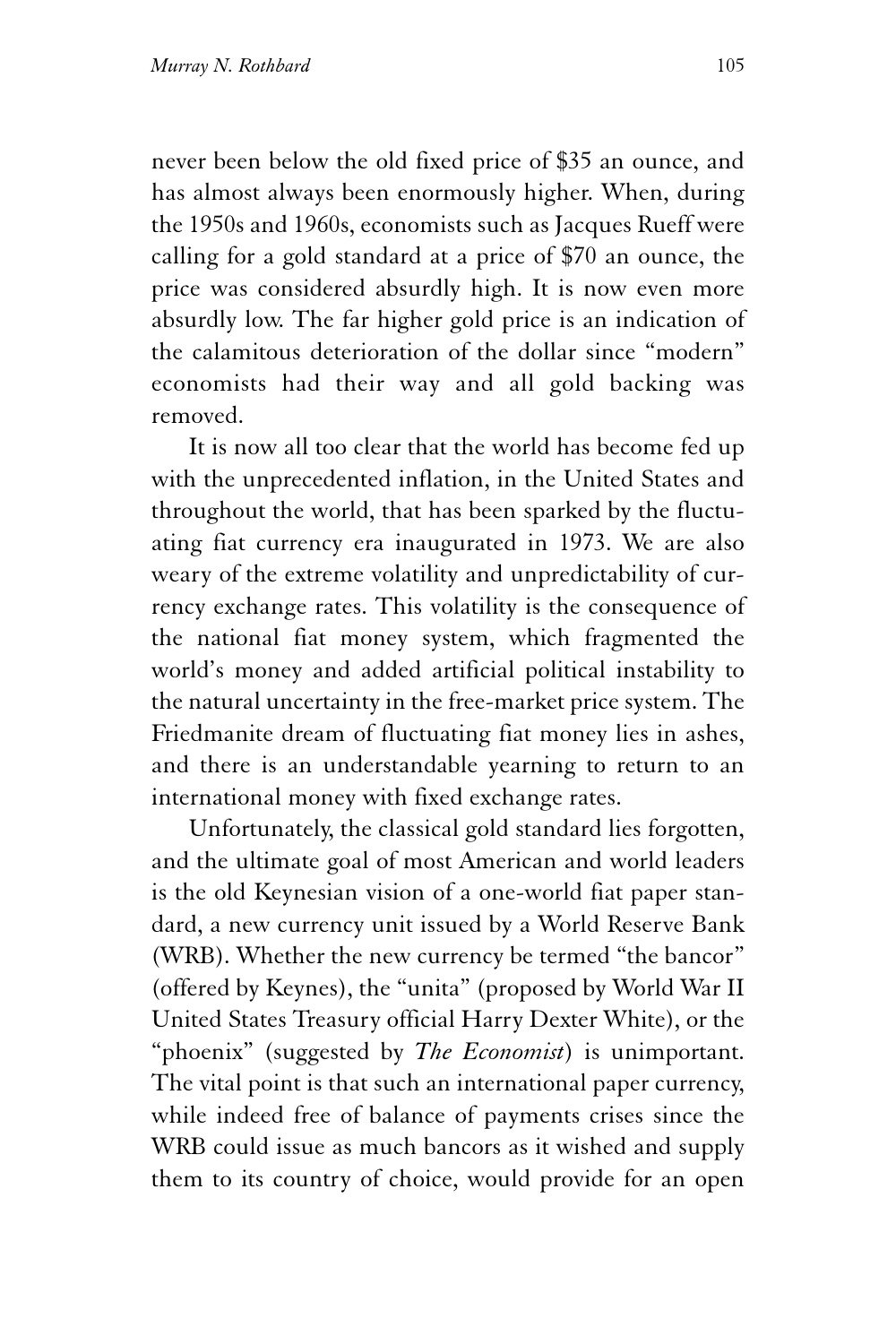channel for unlimited world-wide inflation, unchecked by either balance-of-payments crises or by declines in exchange rates. The WRB would then be the all-powerful determinant of the world's money supply and its national distribution. The WRB could and would subject the world to what it believes will be a wisely-controlled inflation. Unfortunately, there would then be nothing standing in the way of the unimaginably catastrophic economic holocaust of world-wide runaway inflation, nothing, that is, except the dubious capacity of the WRB to fine-tune the world economy.

While a world-wide paper unit and Central Bank remain the ultimate goal of world's Keynesian-oriented leaders, the more realistic and proximate goal is a return to a glorified Bretton Woods scheme, except this time without the check of any backing in gold. Already the world's major Central Banks are attempting to "coordinate" monetary and economic policies, harmonize rates of inflation, and fix exchange rates. The militant drive for a European paper currency issued by a European Central Bank seems on the verge of success. This goal is being sold to the gullible public by the fallacious claim that a free-trade European Economic Community (EEC) necessarily requires an overarching European bureaucracy, a uniformity of taxation throughout the EEC, and, in particular, a European Central Bank and paper unit. Once that is achieved, closer coordination with the Federal Reserve and other major Central Banks will follow immediately. And then, could a World Central Bank be far behind? Short of that ultimate goal, however, we may soon be plunged into yet another Bretton Woods, with all the attendant crises of the balance of payments and Gresham's Law that follow from fixed exchange rates in a world of fiat moneys.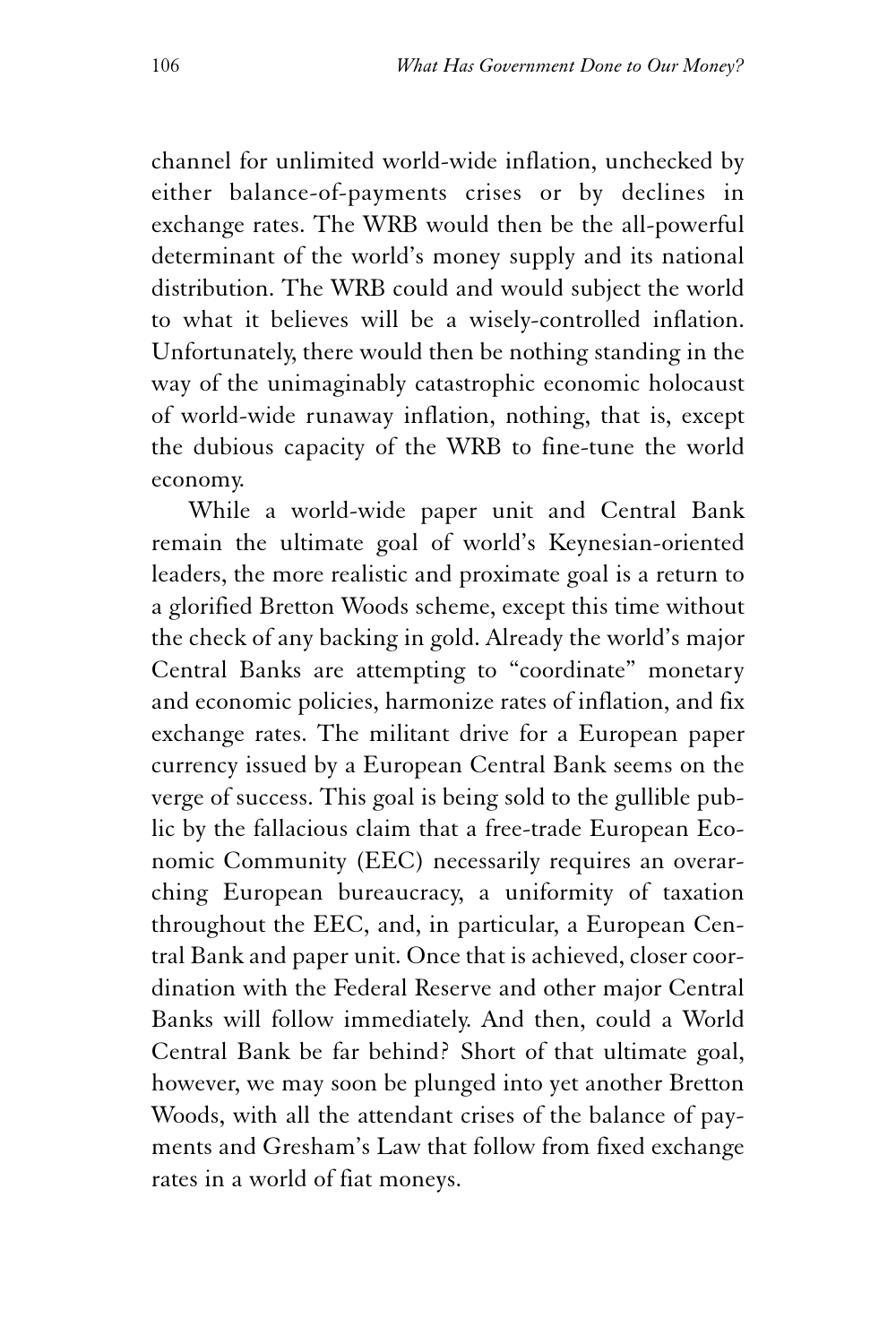As we face the future, the prognosis for the dollar and for the international monetary system is grim indeed. Until and unless we return to the classical gold standard at a realistic gold price, the international money system is fated to shift back and forth between fixed and fluctuating exchange rates with each system posing unsolved problems, working badly, and finally disintegrating. And fueling this disintegration will be the continued inflation of the supply of dollars and hence of American prices which show no sign of abating. The prospect for the future is accelerating and eventually runaway inflation at home, accompanied by monetary breakdown and economic warfare abroad. This prognosis can only be changed by a drastic alteration of the American and world monetary system: by the return to a free market commodity money such as gold, and by removing government totally from the monetary scene.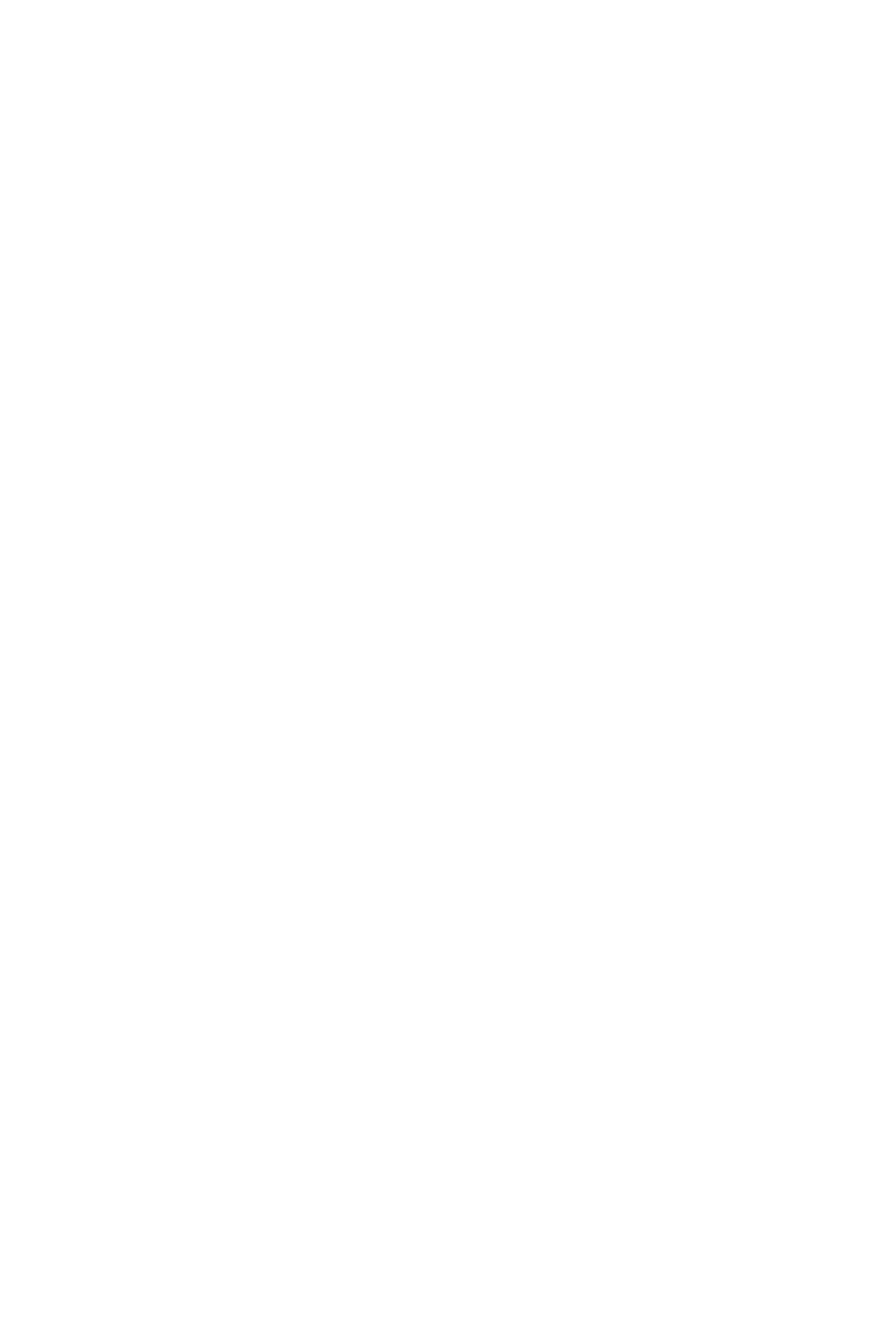## **INDEX**

American revolution, 56

Bancor, 105 Bank of England, 68, 70, 76 Banks and Banking, central, 67, 68–74, 82, 99 free, 45–46, 65, 67 holidays, 71 notes, 40–41, 65 88 percent reserve, 42–43 runs on, 42, 45, 48, 66, 72 wildcat, 46, 67 world central, 105–06 See also Money Warehouse Barnard, B.W., 25n Barter, 12–13, 51 Baxter, W.T., 54n Bimetallism, 36–38, 60–63 Brassage, 58 Bresciani-Turroni, Costantino, 56n Bretton Woods, 95–98 Business cycle, 57, 88 Calculation, 17, 54 Cannan, Edwin, 25n Cash balances, 33 Civil war, 67, 77, 78 Coinage and fraud, 22–23 as business, 21 government, 22–23, 57–59, 60, 64–65 private, 22–23, 25, 49, 66

Coincidence of wants, 13 Conant, Charles A., 25n Continentals, 56, 77 Count Schlick, 19 Counterfeiting, 23, 43, 52–53 Credit, 44, 47–48, 64 expansion of, 71, 73–75, 96 Crusoe economics, 8, 11–12 Debasement, 62, 65 Debt, 48, 64 Deflation, 74, 91 Demand deposits; see Certificates of deposit Dinar, 59 Dirty floats, 89, 103 Dollar definition of, 86 depreciation, 58, 99, 101–04, 107 origin of, 19 shortage, 81, 96 Eurodollars, 98, 100, 102 European Economic Community (EEC), 106 Exchange, direct; see Barter foreign, 80–82, 93–95 function of, 11, 17

> indirect, 13 medium of; see Money rates, 19–20, 38, 78, 80, 86, 89, 104–06 ratios, 17, 27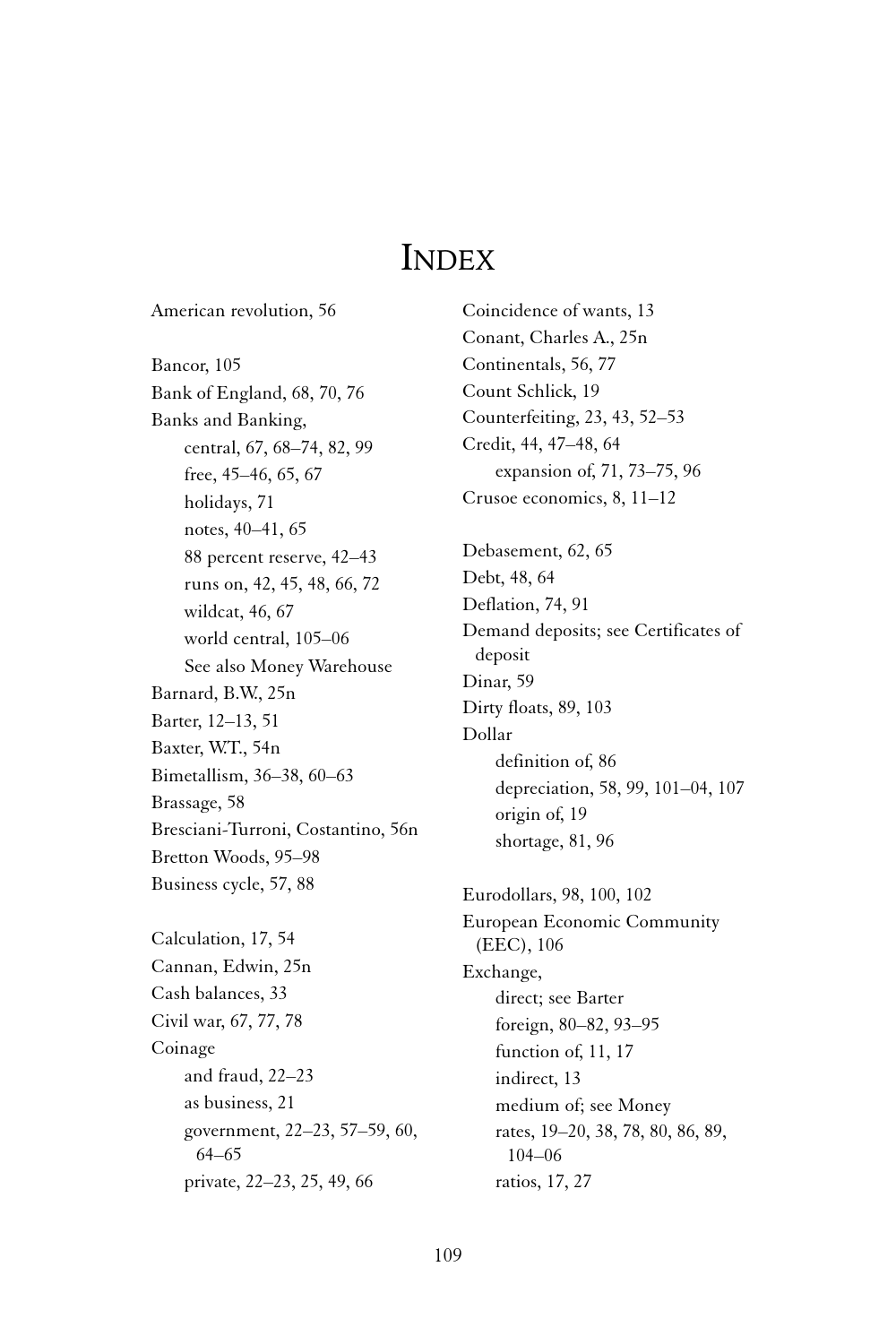values in, 12, 29 voluntary, 11 Farrer, Lord, 63 Federal Reserve Deposit Insurance Corporation (FDIC), 71 Federal Reserve System, 7, 68 origins and history of, 68, 72n policies of, 69–72 pronouncements of, 72, 75 Foreign Aid, 81, 96 Fractional reserve; see Banking Friedman, Milton (Chicago School), 94, 100, 103, 104 Gardner, Richard N., 93n Garrett, Garet, 79n Genoa Conference of 1922, 91 Gold bullion standard, 76, 82 Gold exchange standard, 82, 91–92 Gold standard, 19, 21, 38, 74–77 classical, 86–88, 91 Gold window; see Bretton Woods Greenbacks, 77, 78 Gresham's Law, 24–25, 60–64, 80–81 Groseclose, Elgin, 60n Hoarding, 25, 30–33, 71 Hull, Cordell, 93 Hume, David, 28, 87 Inflation, 43, 49, 53–57, 65–67, 72, 75, 97 effects of, 53–57, 86, 87–88 hyper-, 80 as taxation, 51–57, 84 investment, 57, 93, 101 Jacksonian "Hard Money" movement, 67 Jevons, W. Stanley, 38n, 45n–46n Keynesians, 100, 105, 106 Laughlin, J. Laurence, 25n Legal tender laws, 8, 63, 78–79, 88 *Livre tournois*, 59 Lopez, Robert S., 38n McManus, T.R., 72n Menger, Carl, 15n Mises, Ludwig von, 15n, 25n, 38n, 63n Monetary breakdown, 76–77, 79, 85–07 policy, 25, 29–30, 32, 34, 43–44, 47, 49, 52–54 stabilization, 34–36 Money, and government, 15, 19, 22–24, 35, 36, 51–52, 57–59, 65, 67, 68–72, 79–84, 88 as commodity, 14, 15–16, 33, 77 as medium of exchange, 14, 17, 29, 32, 36, 39 as unit of account, 17–18, 32, 37 as unit of weight, 18, 19, 59–60, 86 as warehouse receipt, 39, 45, 48, 66 coexisting, 36–38 demand for, 15, 31–32, 33, 49 fiat, 57–59, 77, 80, 93–94, 101, 103–05 gold as, 14–15, 17, 18, 21, 26, 37–38, 41, 49, 57, 62, 69, 77–79, 87 hard, 46, 92, 96